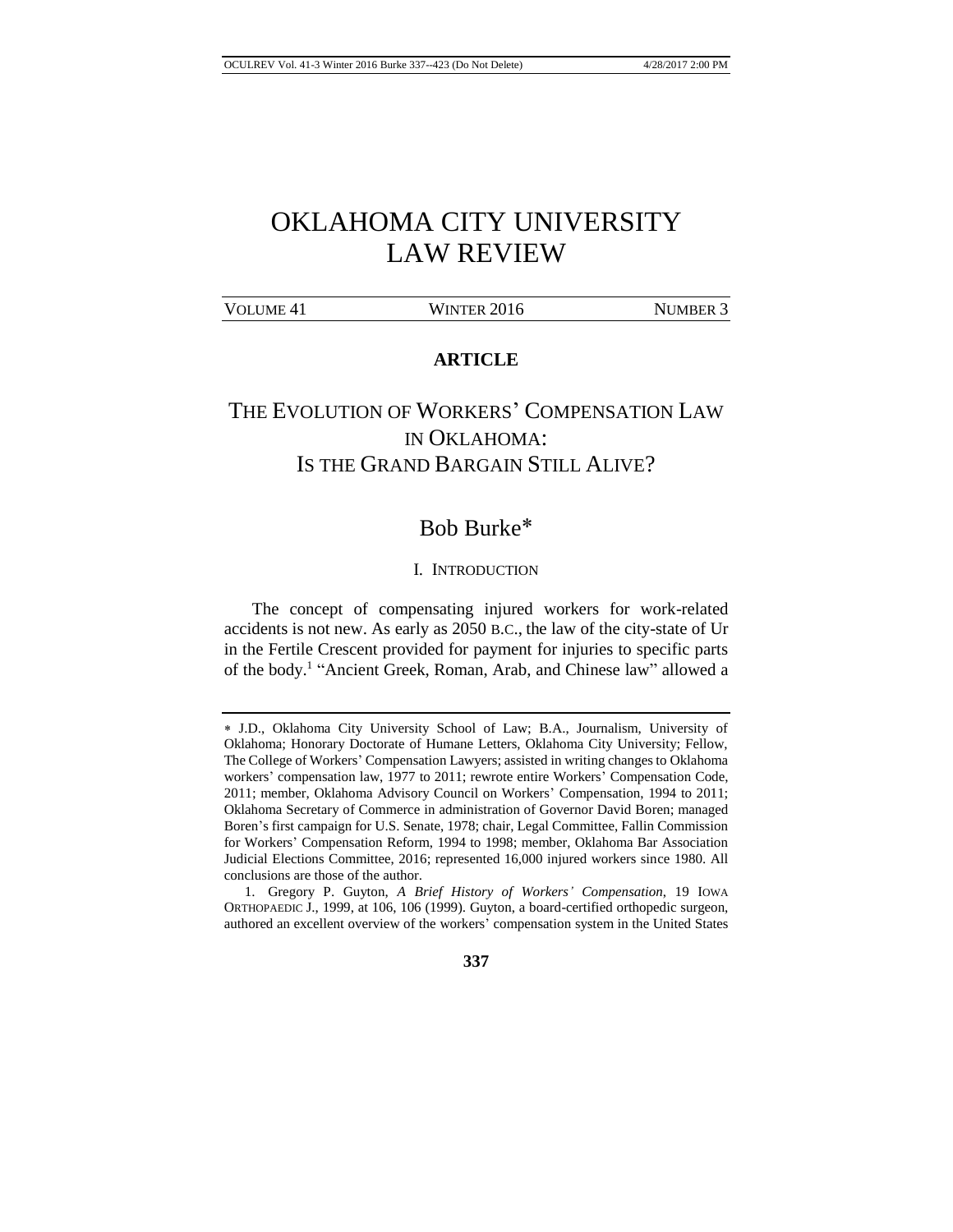worker to collect monetary compensation for an injury to a specific body part according to a schedule.<sup>2</sup> Indeed, the seventeenth-century pirate Captain Morgan reportedly used a compensation schedule for injuries his sailors sustained while engaged in their rather injury-prone occupation.<sup>3</sup> The concept of awarding scheduled benefits in workers' compensation continues in the twenty-first century.<sup>4</sup>

In the Middle Ages, scheduled payments for workers' injuries faded like the parchment on which they were written.<sup>5</sup> Feudalism, as "the primary structure of government," gave injured workers little relief unless they served a benevolent lord who adhered to "the doctrine of noblesse oblige; an honorable lord would care for his injured serf." 6

Prussia was the first country in Europe to legally protect injured workers, passing legislation in 1838 to protect railroad employees injured on the job.<sup>7</sup> America owes its workers'-compensation-system heritage to Prussian Chancellor Otto von Bismarck.<sup>8</sup> In an effort "to mitigate social unrest, [Bismarck] created the Employer's Liability Law of 1871." <sup>9</sup> But

5. *See* Guyton, *supra* note 1, at 106.

8. *See* Guyton, *supra* note 1, at 107; Alan Pierce, *Workers' Compensation in the United States: The First 100 Years*, WORKERS' FIRST WATCH, Spring 2011, at 61, 62.

9. Pierce, *supra* note 8, at 62; *accord* Guyton, *supra* note 1, at 107.

while at the Department of Orthopedics, University of North Carolina, Chapel Hill, North Carolina.

<sup>2.</sup> *Id.*

<sup>3.</sup> Michael C. Duff, *Worse than Pirates or Prussian Chancellors: A State's Authority to Opt-Out of the Quid Pro Quo*, 17 MARQ. BENEFITS & SOC. WELFARE L. REV. 123, 132 (2016).

<sup>4.</sup> Even the term *workers' compensation* has evolved through the ages. In Europe, laws were often referred to as *workingmen's* protection. *See* LEE K. FRANKEL & MILES M. DAWSON, WORKINGMEN'S INSURANCE IN EUROPE 4 (1910); Lloyd Harger, *Workers' Compensation, A Brief History*, DIVISION OF WORKERS' COMPENSATION, http://www.my floridacfo.com/Division/WC/InfoFaqs/history.htm [https://perma.cc/QE26-9728]. The first American statutes, including Oklahoma's initial law, were called *workmen's compensation* laws. *E.g.*, Workmens Compensation Law, ch. 246, 1915 Okla. Sess. Laws 471. (Inexplicably, the apostrophe was omitted from Oklahoma's first act.) After the middle of the twentieth century, legislatures and courts changed the term to *workers' compensation* to reflect the growing number of women in the labor force. Workers' Compensation Act, ch. 234, 1977 Okla. Sess. Laws 587.

<sup>6.</sup> *Id.*

<sup>7.</sup> *See* John M. Kleeberg, *From Strict Liability to Workers' Compensation: The Prussian Railroad Law, the German Liability Act, and the Introduction of Bismarck's Accident Insurance in Germany, 1838-1884*, 36 N.Y.U. J. INT'L L. & POL. 53, 61–62 (2003). *See generally id.* (providing a detailed history on the evolution of workers' compensation in Germany).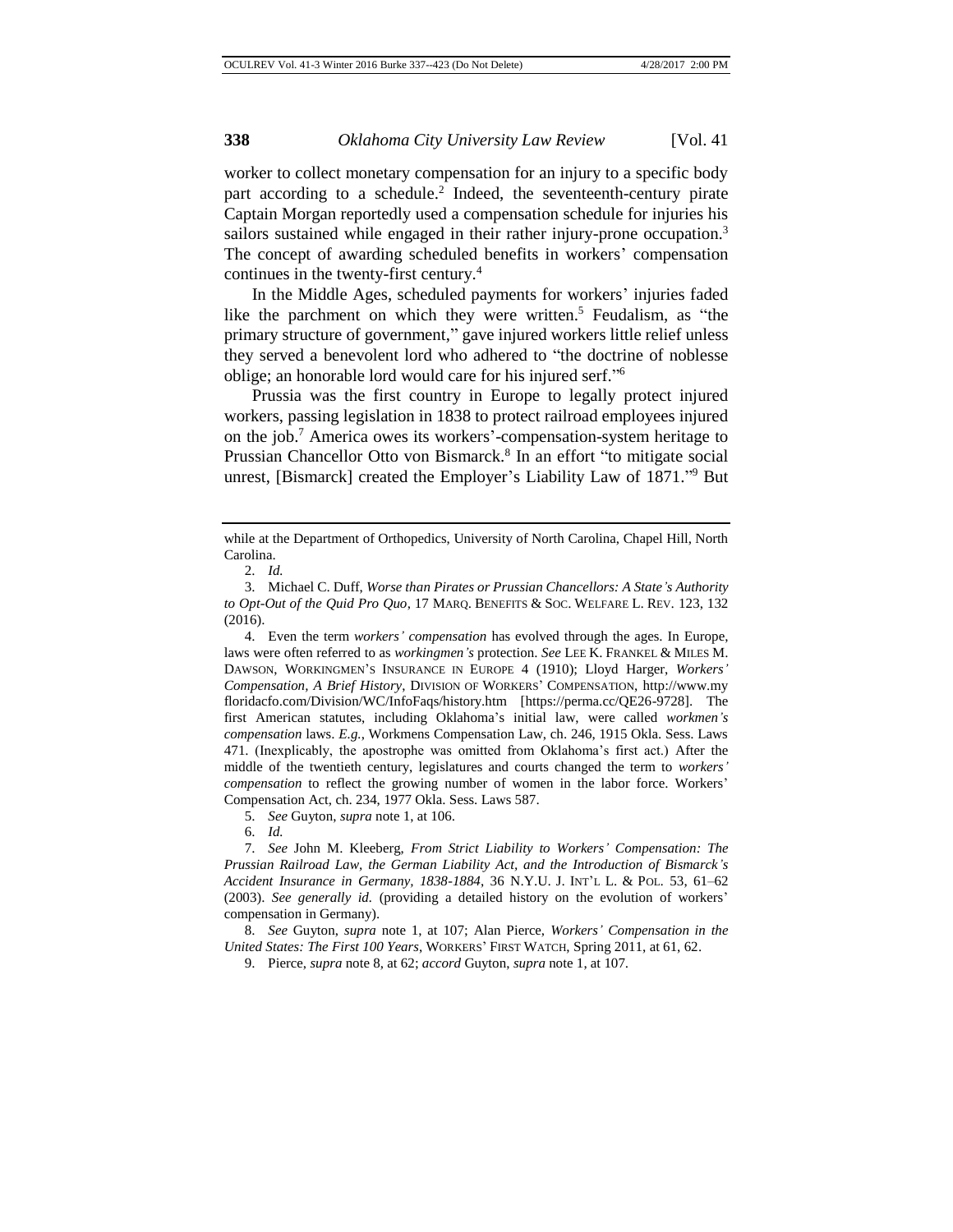Bismarck's motivation was not just social control; in his speech titled *Practical Christianity*, Bismarck made a moral, religious, and political case for requiring the compensation of injured workers.<sup>10</sup> The law provided benefits for lost wages, medical treatment, and rehabilitation services, which became the template for workers' compensation nearly a century and a half later.<sup>11</sup> As Alan Pierce, a leading American workers' compensation attorney, has written, "The centerpiece of von Bismarck's plan was the shielding of employers from civil lawsuits; thus the exclusive remedy doctrine was born."<sup>12</sup>

The English Parliament passed the Employer's Liability Act in 1880 as industrialization flourished in Great Britain.<sup>13</sup> But under English common law, a worker's only remedy was to sue his employer.<sup>14</sup> Three common-law principles guided the employer's defense: contributory negligence, the fellow-servant rule, and the assumption-of-the-risk doctrine.<sup>15</sup> Accordingly, the employer prevailed in three situations: if the worker was in any way responsible for the injury; if a fellow worker's negligence contributed in the least bit to the injury; or if the worker was aware of the inherent danger in the assigned task.<sup>16</sup> These three legal concepts became known as the "unholy trinity of defenses." 17

12. *Id.*

13. Guyton, *supra* note 1, at 107.

14. *Id.*

15. *E.g.*, *id.* at 106; Martha T. McCluskey, *The Illusion of Efficiency in Workers' Compensation "Reform*,*"* 50 RUTGERS L. REV. 657, 669 (1998).

16. Guyton, *supra* note 1, at 106.

17. *Id.* And they were unholy indeed. *See generally* P. Blake Keeting, *Historical Origins of Workmen's Compensation Laws in the United States: Implementing the European Social Insurance Idea*, 11 KAN. J.L. & PUB. POL'Y 279, 279–90 (2001–2002) (examining the "futility of the injured worker's remedy" in the face of "the employer's 'unholy trinity' of defenses"). As to the irrationality and immorality of the assumption-ofthe-risk doctrine, Judge Seymour D. Thompson wrote:

[T]he rule of judge-made law which holds the servant at all times and under all circumstances, bound to avoid [risks] at his peril, is a draconic rule. It is destitute of any semblance of justice or humanity. It is cruel and wicked. It illustrates the subserviency of the American judiciary to the great corporations. . . . Those who can reconcile their consciences to the cold brutality of the general rule with

<sup>10.</sup> Otto von Bismarck, *Practical Christianity* (Edmund von Mach trans.), *in* 10 THE GERMAN CLASSICS: MASTERPIECES OF GERMAN LITERATURE 201, 229 (Kuno Francke et al. eds., 1914) ("[W]e felt the need of insisting by this law on a treatment of the poor which should be worthy of humanity."); *see* Duff, *supra* note 3, at 132 (discussing Bismarck's views).

<sup>11.</sup> *See* Pierce, *supra* note 8, at 62.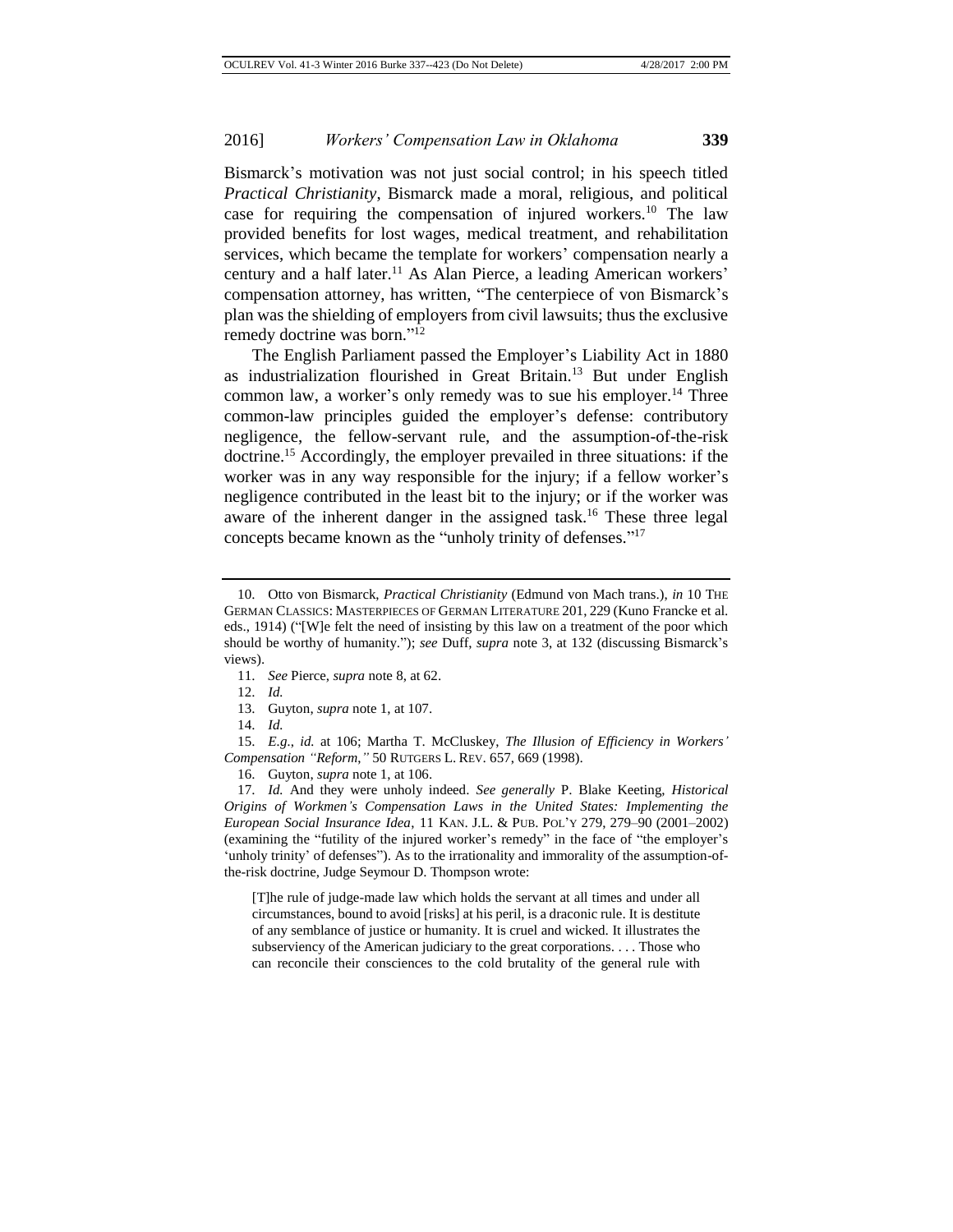Barristers and solicitors began representing injured workers on a contingent-fee basis, clogging civil court dockets.<sup>18</sup> During the confusion caused by this flood, employers noticed they were losing a growing percentage of cases.<sup>19</sup> They were uncomfortable, even though they still won most cases.<sup>20</sup> The occasional large jury verdicts in favor of workers and the resulting judgment liens that tied up factories and machinery created enough uncertainty for employers.<sup>21</sup> Finally fed up with this status quo, at the turn of the twentieth century, England enacted its Workmen's Compensation Act.<sup>22</sup>

The United States was slow to react to the changing methods of resolving disputes between injured workers and employers.<sup>23</sup> After the Civil War, as textile plants in New York and New Jersey turned from manufacturing uniforms to civilian clothing, "the plight of [sweatshop] workers" was in the spotlight.<sup>24</sup> The legal profession grew, and attorneys began taking work-related injury cases to jury trials.<sup>25</sup> Companies recognized the high cost of defending lawsuits even if they used available defenses and prevailed.<sup>26</sup>

In the early years of the twentieth century, "the increase in lawsuits had the same effect  $\dots$  in the United States that it had in England."<sup>27</sup> Tort cases involving work injuries overburdened court dockets.<sup>28</sup> Oklahoma

19. *Id.*

20. *Id.* (reporting that workers were winning around fifteen percent of cases); *see also*  Keeting, *supra* note 17, at 280–81.

21. Harger, *supra* note 4.

22. *See* Prudence, *Responsibility of Employers for Accidents to Their Workmen*, 2 STUDENT'S COMPANION 328, 332 (1912).

23. *See* Harger, *supra* note 4. See generally Keeting, *supra* note 17, at 283–96, for a discussion of the economic and philosophical conditions in the United States that resulted in its slower adoption of workers' compensation.

24. Harger, *supra* note 4.

28. *Cf.* Jordan H. Leibman & Terry Morehead Dworkin, *Time Limitations Under State Occupational Disease Acts*, 36 HASTINGS L.J. 287, 359 n.464 (1985) ("At the turn of the century, industrial accidents were claiming about 35,000 lives a year, and inflicting close to 2,000,000 injuries." (quoting LAWRENCE M. FRIEDMAN, A HISTORY OF AMERICAN LAW

reference to the servant accepting the risk, are at liberty to do so; I envy neither their heads nor their hearts.

Seymour D. Thompson, *Under What Circumstances a Servant Accepts the Risk of His Employment*, 31 AM. L. REV. 82, 85–86 (1897).

<sup>18.</sup> Harger, *supra* note 4.

<sup>25.</sup> *Id.*

<sup>26.</sup> *See id.*

<sup>27.</sup> *Id.*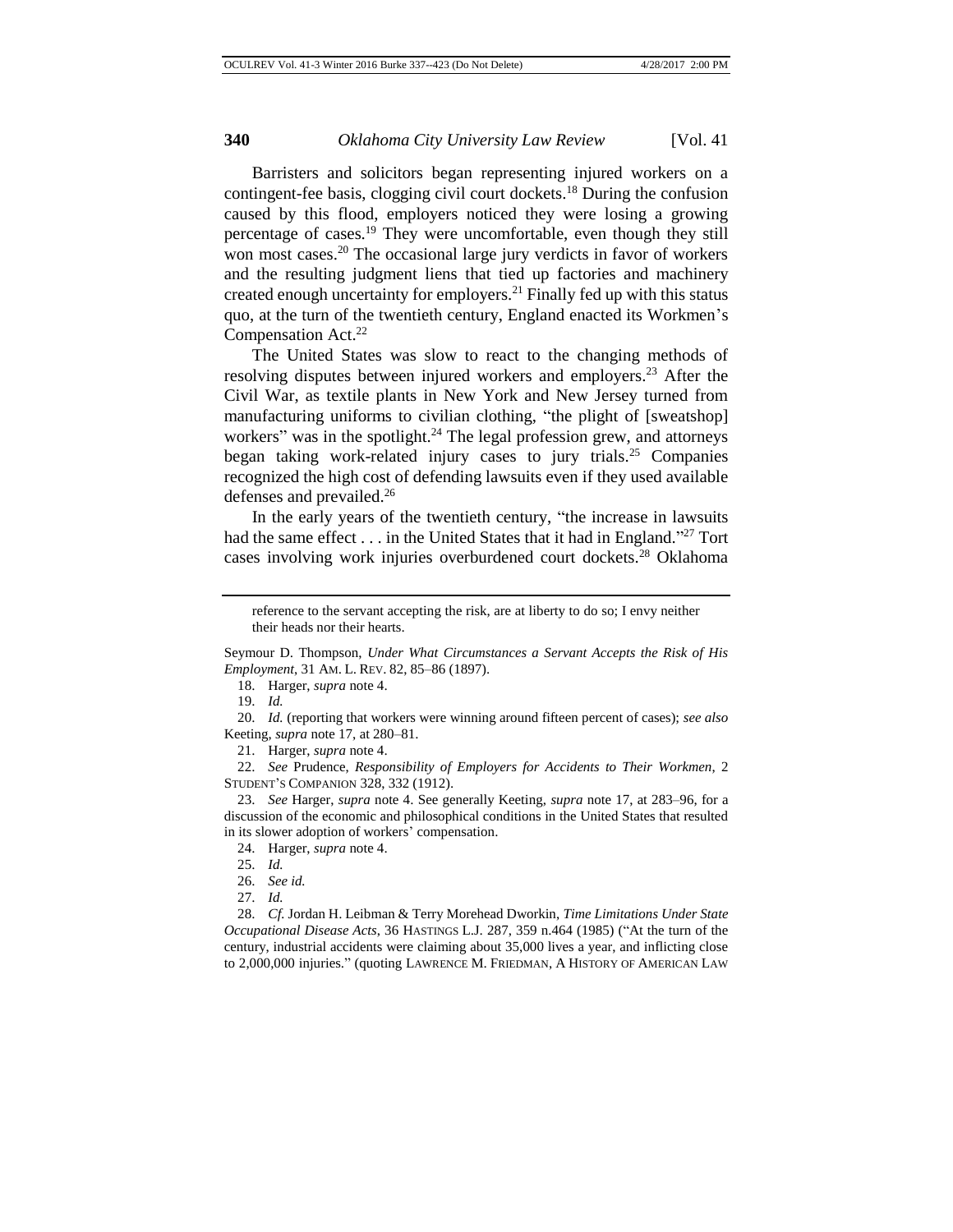Territory was no exception. When a worker was injured on the job, the sole remedy was to file a common-law negligence action in a territorial court.<sup>29</sup> By 1908, as the percentage of workers winning cases topped fifteen percent nationally, employers clamored for government action.<sup>30</sup>

President Theodore Roosevelt used his bully pulpit to press Congress to approve the Federal Employer's Liability Act of 1908, which gave federal workers in some hazardous occupations protection from what Roosevelt called "the entire burden of an accident fall[ing] on the helpless man, his wife, and young children."<sup>31</sup> The President called such a workplace system without a safety net "an outrage" and a "gross injustice." 32 "It is a matter of humiliation to the nation," Roosevelt continued, "Exactly as the working man is entitled to his wages, so should he be entitled to indemnity for the injuries sustained in the natural course of his labor." 33

Individual states' legislators began to hear from workers whose benefits were often delayed or denied and from employers who paid high costs to defend cases and rolled the dice on high jury verdicts.<sup>34</sup> There was surely a better way. Prior to 1911, Maryland and New York passed legislation that attempted to set up a no-fault workers' compensation system, but both acts were declared unconstitutional.<sup>35</sup>

The year 1911 became a benchmark year for state workers' compensation systems.<sup>36</sup> Wisconsin became the first state to enact such a

<sup>422 (1973))).</sup>

<sup>29.</sup> *See, e.g.*, Ruemmeli-Braun Co. v. Cahill, 1904 OK 120, ¶¶ 1–2, 79 P. 260, 260–61 (relying on two members of the unholy trinity—the fellow-servant rule and assumptionof-the-risk doctrine—to find a company not liable in a negligence action for a worker's injuries).

<sup>30.</sup> Harger, *supra* note 4.

<sup>31.</sup> Theodore Roosevelt, Special Message of the President of the United States, 42 CONG. REC. 1347 (1908).

<sup>32.</sup> *Id.*

<sup>33.</sup> *Id.*; *accord* Matthew J. Kane, *The Need for Reform in Our Employers Liability Law*, 20 YALE L.J. 353, 355 (1911) ("The liberty of the wage earner to contract for extra pay for extra hazard and to seek some other employment if he does not like his master's methods, is a myth, or, as has been said, 'a heartless mockery.' The man and the machine at which he works should be recognized as substantially one piece of mechanism, and mishaps to either ought to be repaired and charged to the cost of maintenance." (footnote omitted) (quoting Casper v. Lewin, 109 P. 657, 667 (Kan. 1910))).

<sup>34.</sup> *See generally* Harger, *supra* note 4.

<sup>35.</sup> *Id.*

<sup>36.</sup> *Id.*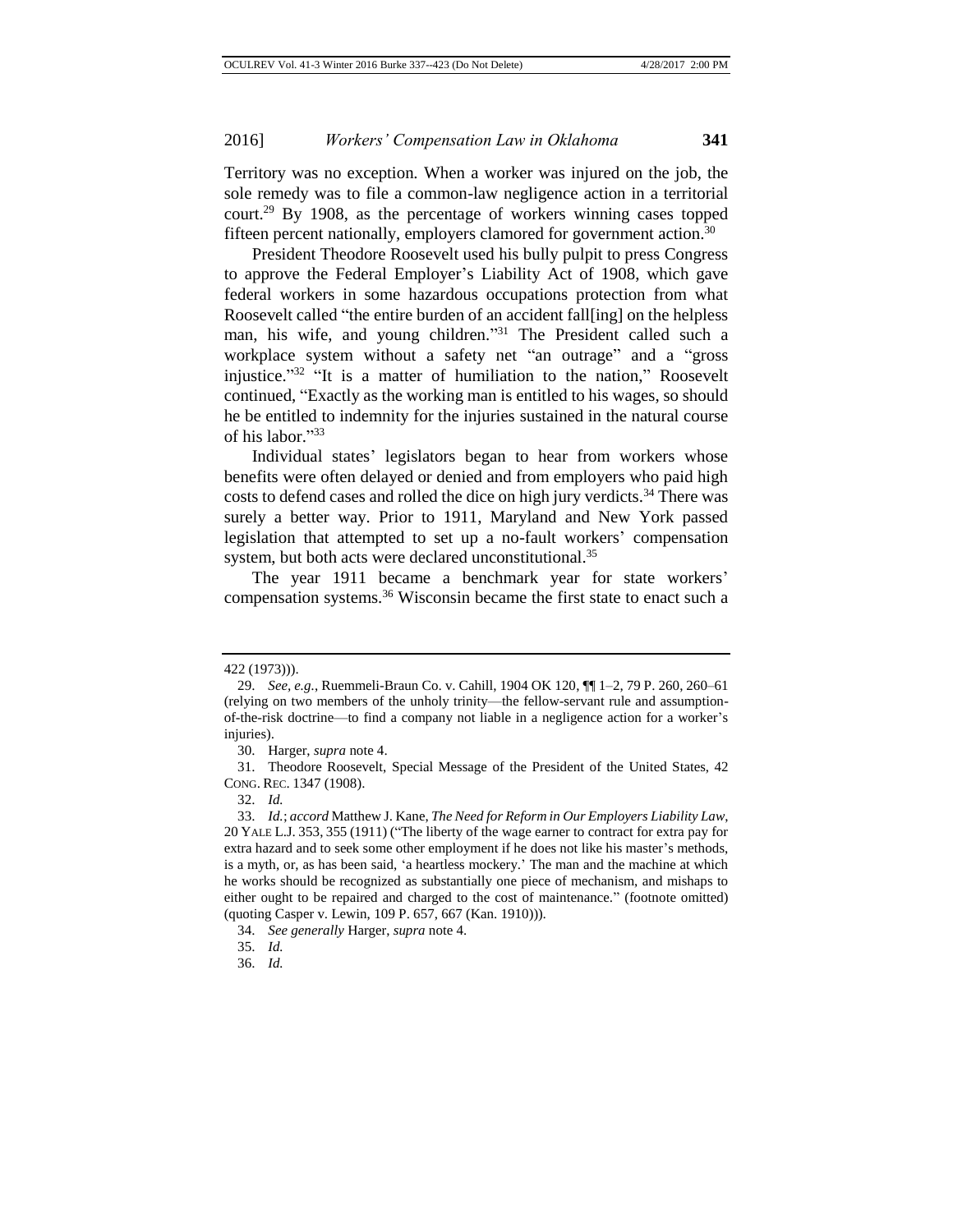system, doing so only after an extended debate.<sup>37</sup> Proponents argued that a new system that provided quick medical care and reasonable compensation for lost wages without regard to fault was an excellent bargain for workers who would forever give up the right to sue their employers for negligence.<sup>38</sup> In March 1911, Justice Matthew J. Kane of the Oklahoma Supreme Court published an article in the *Yale Law Journal* "to call particular attention to the necessity for a system of laws, just alike to the employer of labor and to the employee, to supersede that now in vogue in this country pertaining to the master's liability for servants' injuries." <sup>39</sup> With ten more states passing workers' compensation laws in 1911, the "great trade-off," "the industrial bargain," or, the most common name, "the Grand Bargain"<sup>40</sup> came alive.<sup>41</sup>

A dozen more states enacted laws before Oklahoma adopted its first

39. Kane, *supra* note 33, at 353.

40. The Grand Bargain has been a commercial success for more than a century. Oklahoma Supreme Court Justice Yvonne Kauger summarized the Grand Bargain in *Evans & Associates Utility Services v. Espinosa*:

The Workers Compensation Act was designed to provide compensation to covered workers for loss of earning capacity, incurred as a result of work-related accidents. It is a mutual compromise in which the employee relinquishes his/her right to sue for damages sustained in job-related injuries; and the employer accepts no-fault liability for a statutorily prescribed measure of damages. However, in exchange for the employer's greater and more certain exposure, the Act also provides the employer with certain advantages. It offered the employer a maximum loss and protected employers from excessive judgments. The object of the Act is to compensate, within the limits of the act, for loss of earning power and disability to work occasioned by injuries to the body in the performance of ordinary labor.

Evans & Assocs. Util. Servs. v. Espinosa, 2011 OK 81, ¶ 14, 264 P.3d 1190, 1195 (footnotes omitted) (citing a long line of cases that describe the Grand Bargain).

<sup>37.</sup> *Id.*

<sup>38.</sup> *Id.*; *see also* PRICE V. FISHBACK & SHAWN EVERETT KANTOR, A PRELUDE TO THE WELFARE STATE 89–90 (2000) (describing the benefits employers would receive, including "labor peace," reduced costs settling accident claims, and predictable accident costs). professors Fishback and Kantor also noted that employers supported workers compensation "as a way to stem the tide of court rulings that increasingly favored injured workers." *Id.* at 89. But as *Ruemmeli-Braun Co. v. Cahill* demonstrates, the courts were not the worry in Oklahoma; rather, the state's progressive constitution had increased employers' liability by partially abrogating the common-law fellow-servant rule and guaranteeing that the two other members of the unholy trinity would remain jury questions. *See* OKLA. CONST. art. IX, § 36; *id.* art. XXIII, § 6.

<sup>41.</sup> Harger, *supra* note 4.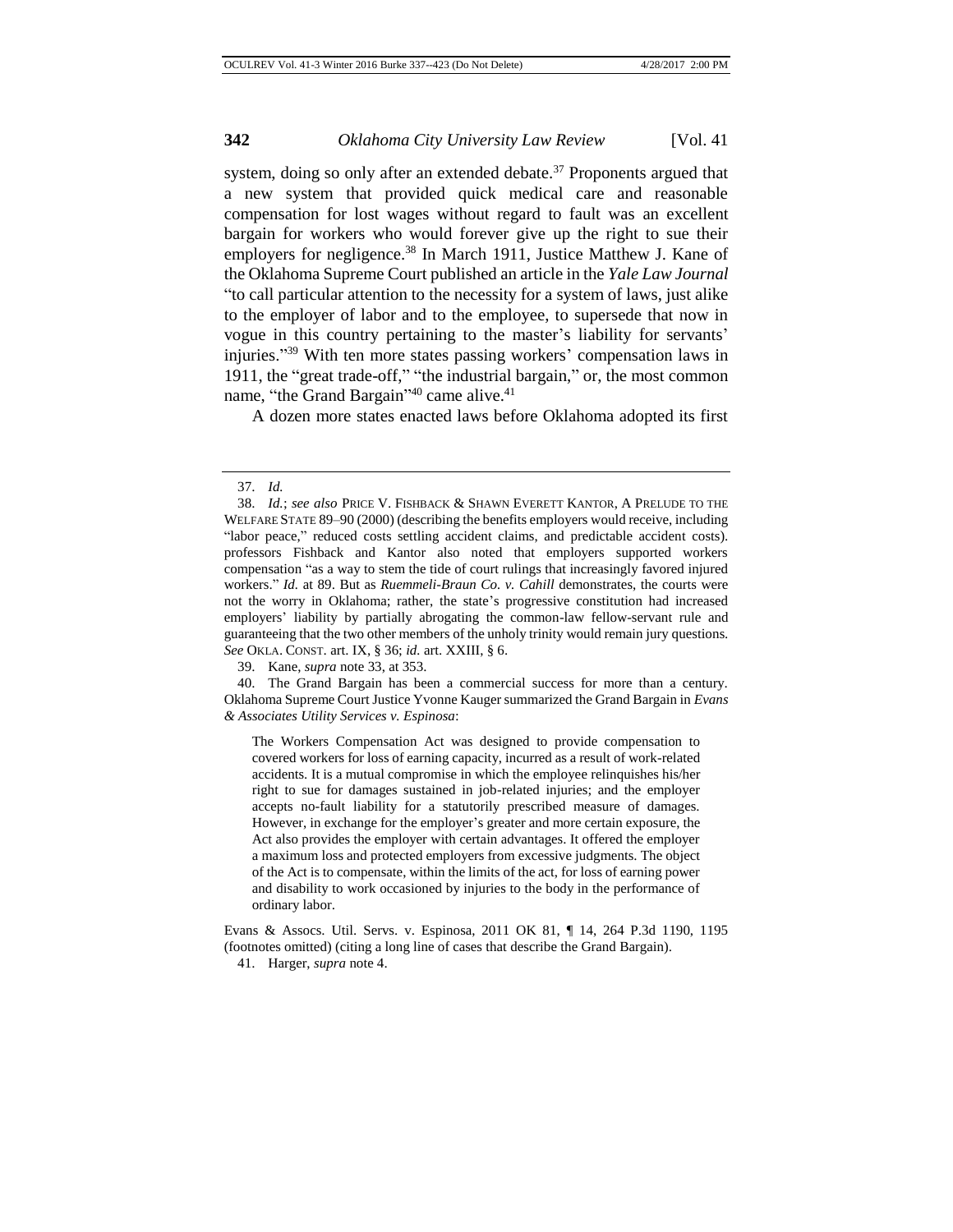workers' compensation law in 1915 after a vigorous debate.<sup>42</sup> Ultimately, by 1948, every state had enacted statutes establishing a compulsory workers' compensation system<sup>43</sup> except Texas, which in 2017 is still the only state that does not legally require an employer to take responsibility for the costs associated with a workplace injury.<sup>44</sup>

#### II. OKLAHOMA JOINS THE MOVEMENT

By 1915, experiences in other states highlighting the plight of injured workers and a national literary movement of "muckraking" fueled much of the effort toward passing workers' compensation laws in Oklahoma and the remaining half of the states that had no such laws.<sup>45</sup>

One of the most infamous incidents of the time was a fire at the Triangle Shirtwaist Company factory in New York City.<sup>46</sup> The fire, which killed 146 workers, was largely preventable.<sup>47</sup> A majority of the victims died as a result of employer-neglected safety features and locked doors in the factory building.<sup>48</sup> Newspapers across the country, including *The Daily Oklahoman*, recognized the need for protecting workers from such tragedy.<sup>49</sup>

Popular novels in the first decade of the twentieth century brought attention to the horrific, unsafe working conditions in sweatshops and the

<sup>42.</sup> *See id.* (noting that four states adopted workers' compensation laws in 1912 and eight more states adopted such laws in 1913); Workmen's Compensation Law, ch. 246, 1915 Okla. Sess. Laws 471 (repealed 2013).

<sup>43.</sup> Harger, *supra* note 4.

<sup>44.</sup> Duff, *supra* note 3, at 136–41 (describing Texas's unique approach to employers' liability); *see also* SCOTT D. SZYMENDERA, CONG. RESEARCH SERV., R44580, WORKERS' COMPENSATION: OVERVIEW AND ISSUES 26 (2016).

<sup>45.</sup> Guyton, *supra* note 1, at 107–08; *see also* U.S. DEP'T OF LABOR, DOES THE WORKERS' COMPENSATION SYSTEM FULFILL ITS OBLIGATIONS TO INJURED WORKERS? 6–7 (2016) [hereinafter OBLIGATIONS], https://www.dol.gov/asp/WorkersCompensation System/WorkersCompensationSystemReport.pdf [https://perma.cc/W46X-SL46] (noting the impact several major disasters and works of fiction had in the early twentieth century on the development of workers' compensation systems).

<sup>46.</sup> *Factory Owners' Trial on Today*, DAILY OKLAHOMAN, Dec. 4, 1911, at 1; *see also*  Marcia L. McCormick, *Consensus, Dissensus, and Enforcement: Legal Protection of Working Women from the Time of the Triangle Shirtwaist Factory Fire to Today*, 14 N.Y.U. J. LEGIS. & PUB. POL'Y 645, 645–46 (2011) (recounting, in vivid detail, the fire and its impact).

<sup>47.</sup> *See id.*

<sup>48.</sup> *Id.*

<sup>49.</sup> *See generally Fatal Fire in Manhattan*, DAILY OKLAHOMAN, Mar. 31, 1911, at 1 (noting that multiple convictions and fines had been secured in a similar case).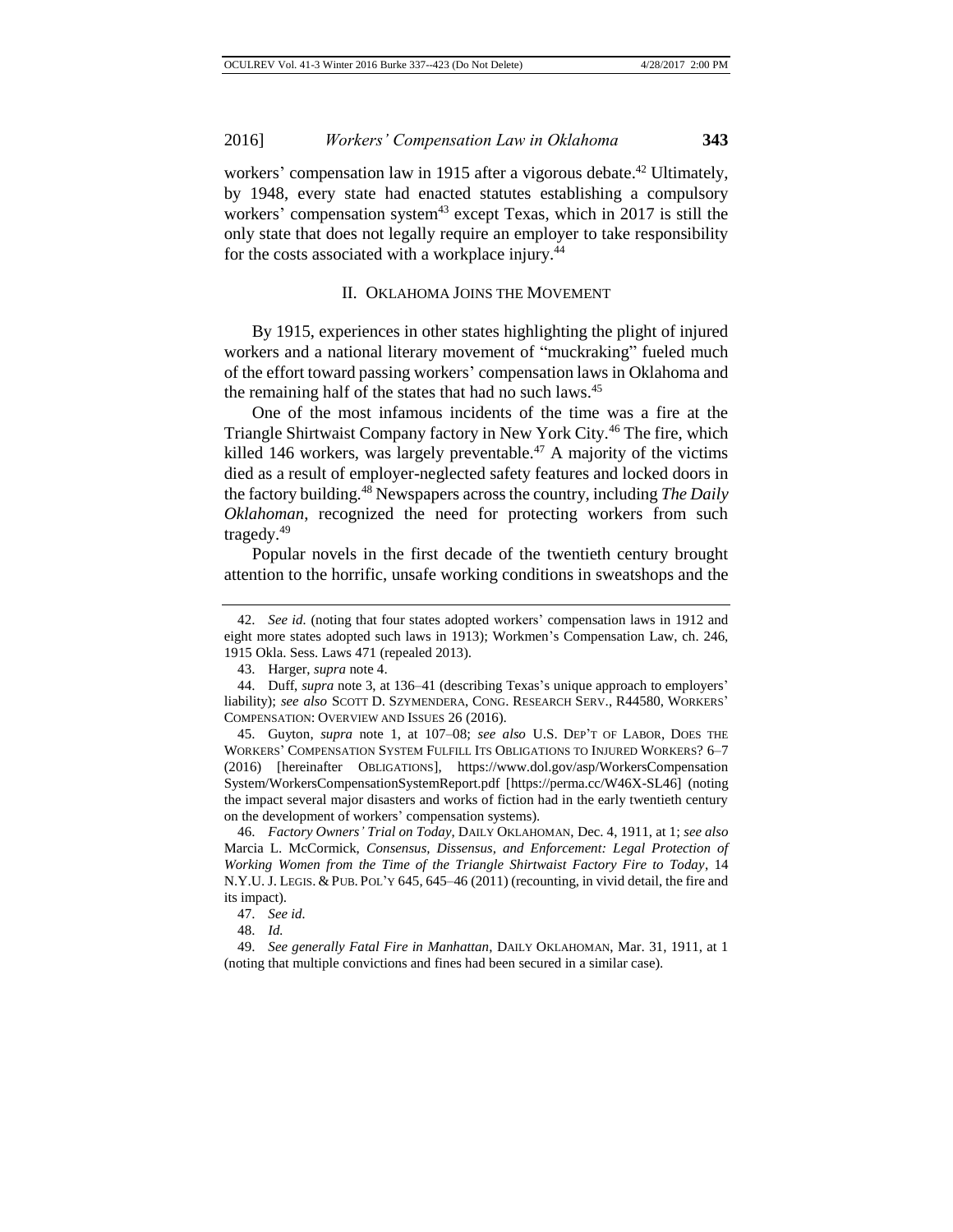many industrial plants and factories.<sup>50</sup> Upton Sinclair released *The Jungle*  in 1906.<sup>51</sup> Dedicated "to the working men of America,"<sup>52</sup> the book was a slashing indictment of the unsafe conditions of industrialized cities, such as Chicago.<sup>53</sup> The novel detailed the horrors a Lithuanian immigrant experienced while working in a slaughterhouse.<sup>54</sup> It was a shocking book that included scenes American readers read and remembered:

Worst of any [of the slaughterhouse workers], however, were . . . those who served in the cooking-rooms. . . . [T]heir particular trouble was that they fell into the vats; and when they were fished out, there was never enough of them left to be worth exhibiting, sometimes they would be overlooked for days, till all but the bones of them had gone out to the world as Durham's Pure Leaf Lard!<sup>55</sup>

Sinclair captured the nation's conscience; the public's predictable response was grave concern about contaminated food, unsafe working conditions, and the lack of care for injured workers.<sup>56</sup> Theodore Roosevelt, who called so passionately for workers' compensation laws (and incidentally, the president who also welcomed the State of Oklahoma into the Union), was so moved by *The Jungle* that he launched an investigation and invited Sinclair to the White House.<sup>57</sup>

The first attempt to pass a workers' compensation law in Oklahoma came in 1912.<sup>58</sup> The bill, though supported by the Oklahoma State Manufacturers Association, never drew major attention from the legislature and failed to advance.<sup>59</sup> After the lack of action, *The Daily* 

<sup>50.</sup> *See* Guyton, *supra* note 1, at 108.

<sup>51.</sup> UPTON SINCLAIR, THE JUNGLE (1906).

<sup>52.</sup> *Id.* (dedication).

<sup>53.</sup> *See* Guyton, *supra* note 1, at 108.

<sup>54.</sup> *Id.*

<sup>55.</sup> SINCLAIR, *supra* note 51, at 117; *see also* Guyton, *supra* note 1, at 108 (referring to this and other "graphic and compelling passages").

<sup>56.</sup> *See* Guyton, *supra* note 1, at 108.

<sup>57.</sup> Roger Roots, *A Muckraker's Aftermath:* The Jungle *of Meat-Packing After a Century*, 27 WM. MITCHELL L. REV. 2413, 2418 & n.30 (2001).

<sup>58.</sup> *See generally Workmen's Compensation Laws*, DAILY OKLAHOMAN, Oct. 11, 1913, at 6 (noting that workers' compensation legislation failed "because of the press of other business").

<sup>59.</sup> *Underhanded Methods of State Secretary Manufacturers Association Exposed*, OKLA. LAB. UNIT, Nov. 28, 1914, at 1 (discussing letters from Paul Smith, Secretary of the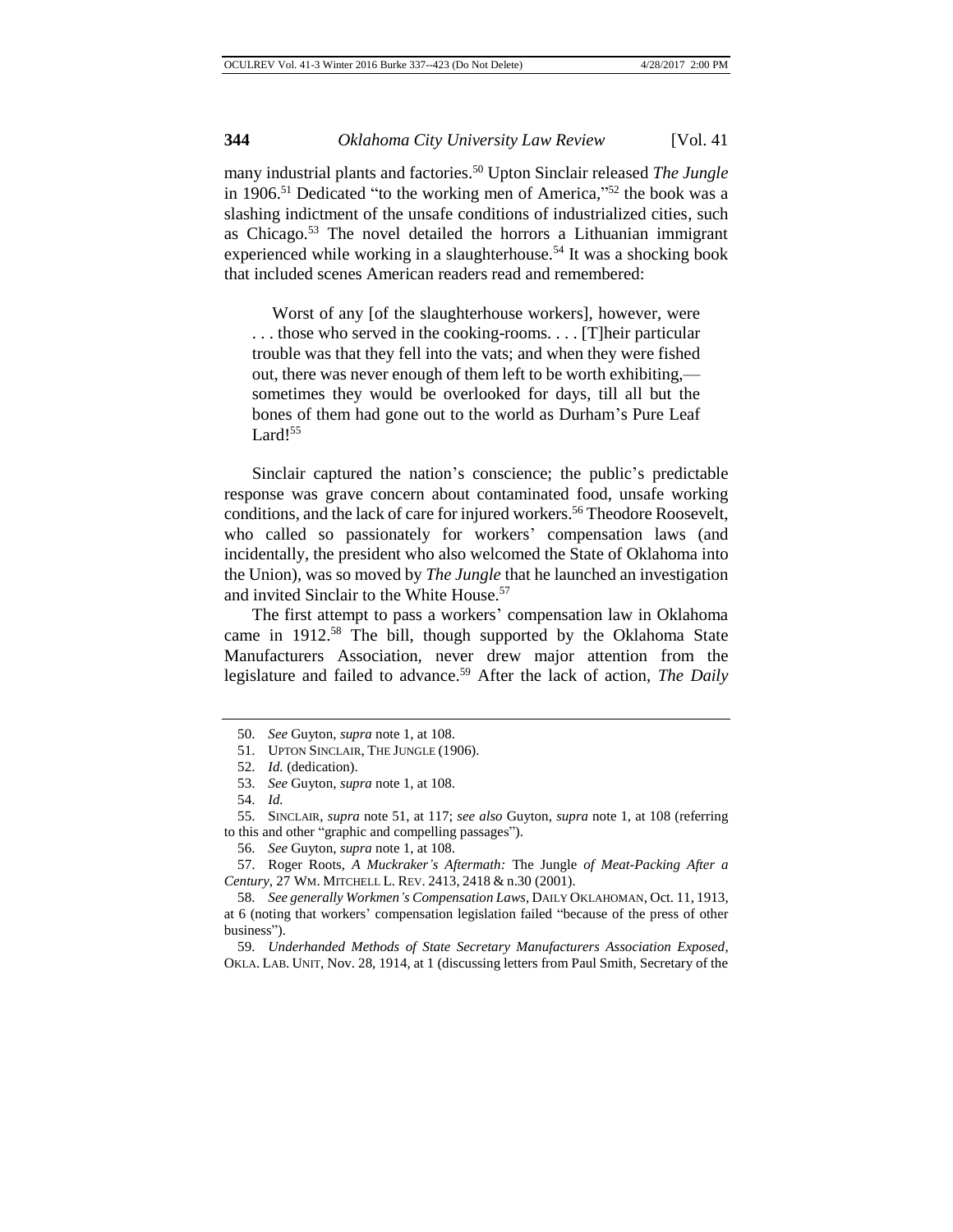*Oklahoman* editorialized, "[We] hope[] to see Oklahoma step into the ranks of the states which have a just and humane statute of this nature in their codes." 60

Supporters of a workers' compensation law failed to pass anything again in 1913 and 1914.<sup>61</sup> Much of the opposition came from insurance companies because the legislation proposed establishing a state-run insurance fund, with employers paying a percentage of their wages each quarter into it, guaranteeing compensation for injured workers.<sup>62</sup>

Finally, in December 1914, Oklahoma business and labor leaders agreed on a workers' compensation bill modeled after the state of New York's system.<sup>63</sup> Several political candidates ran for office in 1914 on a platform that promised passage of a workers' compensation law.<sup>64</sup> Newly elected legislators from Pittsburg County called a meeting in McAlester and invited manufacturers, coal mine operators, the State Federation of Labor, and other business and labor groups.<sup>65</sup> The result was a pronouncement of "no serious disagreement" on a workers' compensation bill to be presented to the Fifth Oklahoma State Legislature in 1915.<sup>66</sup>

Oklahoma House Bill 106 was the proponents' vehicle for establishing a workers' compensation system. In principle, the legislation required an employer with two or more employees in a "hazardous industr[y]" to buy a commercial insurance policy or prove it had sufficient financial resources to cover its obligation to compensate injured workers.<sup>67</sup> The Bill abolished the common-law right of an injured worker to sue his employer in state court, making workers' compensation an exclusive remedy.<sup>68</sup> It

66. *Id.*

Oklahoma State Manufacturers Association, that advocated for an employer-friendly workers' compensation bill and noted that the Association was "the only state-wide organization prepared to represent the employers in this fight").

<sup>60.</sup> *Workmen's Compensation Laws*, *supra* note 58, at 6.

<sup>61.</sup> Workers' compensation legislation was not ultimately passed until 1915. *See*  Workmens Compensation Law, ch. 246, 1915 Okla. Sess. Laws 471 (repealed 2013).

<sup>62.</sup> *See* FISHBACK & KANTOR, *supra* note 38, at 90.

<sup>63.</sup> *Compensation Act is Agreed Upon*, DAILY OKLAHOMAN, Dec. 11, 1914, at 9.

<sup>64.</sup> *See id.*; Governor Lee Cruce, Regular Biennial Message to the Legislature of 1913, *in* H.R. JOURNAL, 4th Leg., Reg. Sess., at 80–81 (Okla. 1913) (calling for the passage of a state "Workmen's Compensation Act . . . framed with the view of dealing out absolute justice to the employer and employee alike").

<sup>65.</sup> *Compensation Act is Agreed Upon*, *supra* note 63, at 9.

<sup>67.</sup> Workmens Compensation Law, ch. 246, art. 2, § 1, 1915 Okla. Sess. Laws 471, 474 (repealed 2013).

<sup>68.</sup> *Id.*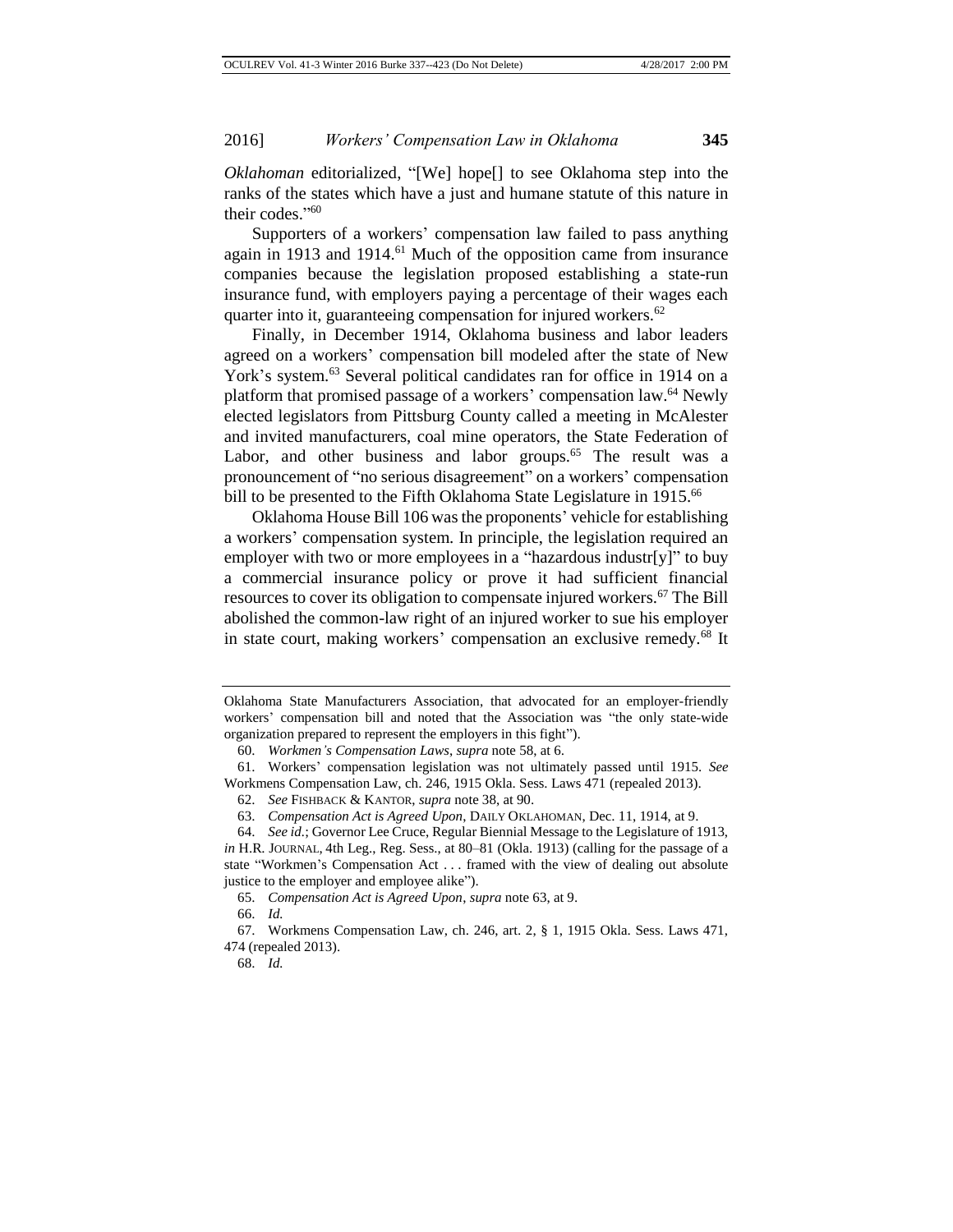also authorized a State Industrial Commission $^{69}$  to carry out the legislative mandate of deciding which injuries were compensable and applying the law to award adequate benefits for medical care, loss of wages while a worker was under medical care, and any permanent disability that remained after the necessary period of healing.<sup>70</sup>

Unlike any other workers' compensation system in the world, $71$  the Bill did not include benefits for deaths occurring on the job because of a provision in the Oklahoma Constitution that prohibited the legislature from passing any law that diminished the common-law right of recovery in a wrongful-death action.<sup>72</sup> To address this problem, the 1915 legislature also passed a joint resolution placing a constitutional amendment on the 1916 ballot.<sup>73</sup> However, this proposed amendment failed.<sup>74</sup> Decades

<sup>69.</sup> Supplement to the Revised Statutes of Oklahoma of 1910, ch. 42-A, art. IV, sec. 3782z6, at 463. Jurisdiction over workers' compensation claims remained with the State Industrial Commission until 1959 when the legislature created the State Industrial Court. *See History of Oklahoma Workers' Compensation*, WORKERS' COMPENSATION L., http:// www.workerscompensationok.com/history [https://perma.cc/2U2L-5FA6]. In 1978, the five-judge State Industrial Court "was replaced by a seven-judge Workers' Compensation Court." *Id.* "The Court . . . expanded to eight judges in 1981, to nine in 1985, and to ten [in] 1993." *Id.* With the establishment of the State Industrial Court and its successor, the Workers' Compensation Court, the legislature created a court of record responsible for determining claims for compensation, liability of employers and insurers, and any rights asserted under the workers' compensation laws. *See id.* In 2013, the legislature passed a major workers' compensation overhaul, codified in a new title of the Oklahoma Statutes, Title 85A. Act of May 6, 2013, ch. 208, 2013 Okla. Sess. Laws 862 (codified at OKLA. STAT. tit. 85A, §§ 1–400 (Supp. II 2013)). The act renamed the Workers' Compensation Court as the Court of Existing Claims and created a new administrative agency, the Workers' Compensation Commission, to decide claims for injuries occurring on or after February 1, 2014. OKLA. STAT. tit. 85A, § 400(a), (i) (Supp. II 2013). This bifurcation of forums in which to address workers' compensation claims is discussed in greater detail in following sections of this Article. *See infra* Part IX and notes 416–25 and accompanying text.

<sup>70.</sup> Supplement to the Revised Statutes of Oklahoma of 1910, ch. 42-A, art. II, sec. 3782j, at 455. Known as the "Workmens Compensation Law," this provision passed the House of Representatives easily but faced tough sledding in the Oklahoma Senate. H.R. JOURNAL, 5th Leg., Reg. Sess., at 1486–87 (Okla. 1915). It passed only when the title was stricken and the Bill went to a joint House–Senate conference committee. *Id.* at 1532–33. There, conferees made twenty-six amendments to the Bill and returned it to the floors of both houses. *Id.*

<sup>71.</sup> FIRST ANNUAL REPORT OF THE STATE INDUSTRIAL COMMISSION OF THE STATE OF OKLAHOMA TO THE GOVERNOR 6 (1917) [hereinafter FIRST REPORT].

<sup>72.</sup> OKLA. CONST. art XXIII, § 7 (amended 1950).

<sup>73.</sup> H.R.J. Res. 1, 1915 Okla. Sess. Laws 715.

<sup>74.</sup> FIRST REPORT, *supra* note 71, at 6.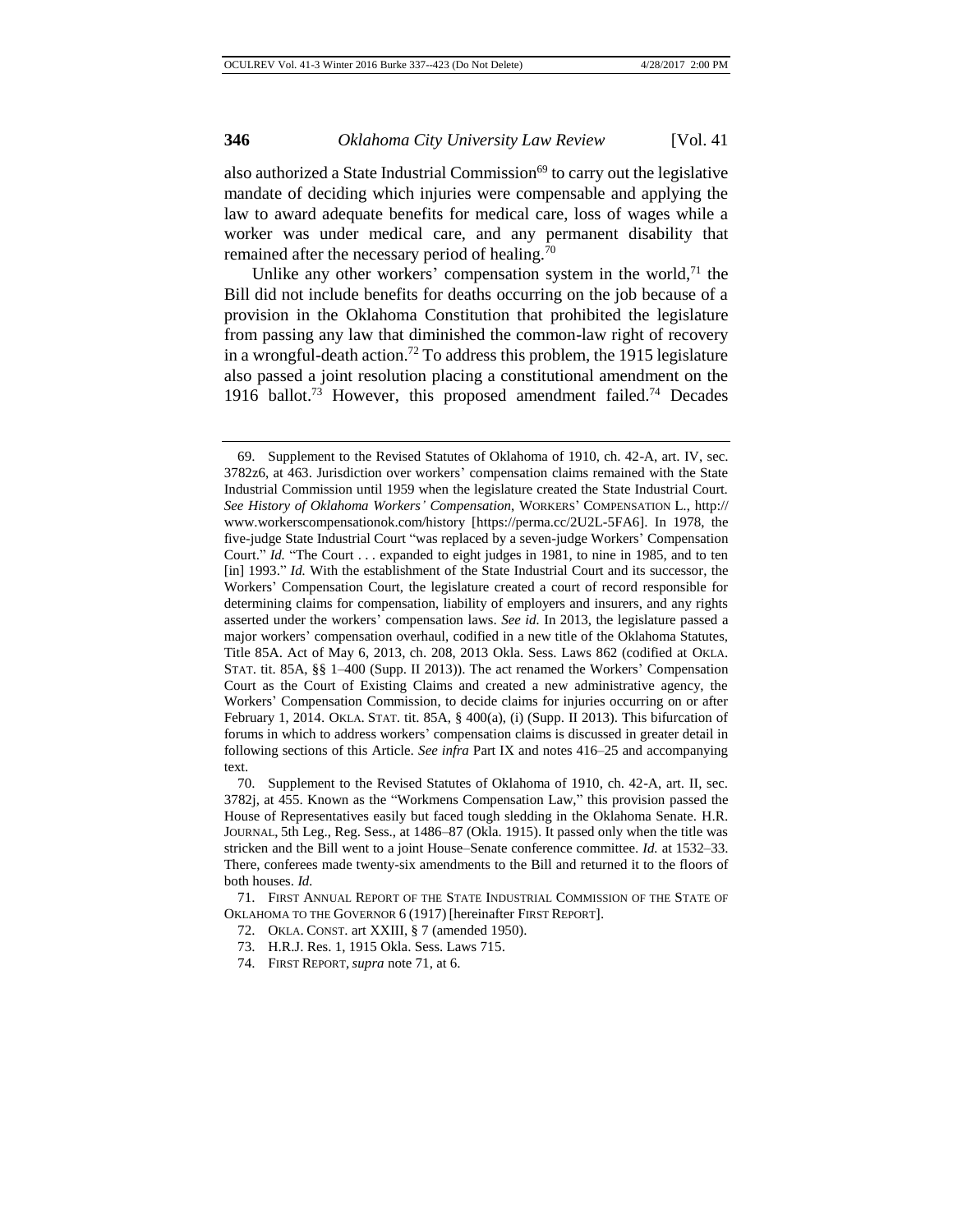passed before the constitution was amended to include workers' compensation death benefits.<sup>75</sup>

After much debate, both houses of the Oklahoma State Legislature approved House Bill 106, and Governor Robert L. Williams signed it into law.<sup>76</sup> *The Daily Oklahoman* applauded the passage of the Bill, which took effect September 1, 1915: "It compels the employer to protect his employe[e]s and at the same time relieves the employer of the burden of heavy and sometimes unreasonable damage suits . . . [in] state courts."77

Oklahoma's Commissioner of Labor, W.G. Ashton, used passage of the new Workmen's Compensation Law to entice employers to make their shops and factories safer to reduce the expected high workers' compensation insurance rates.<sup>78</sup> Ashton said, "The employer who keeps his plant in first-class shape has a much less risk than he who runs his shop in a haphazard manner." <sup>79</sup> Ashton also said he was aware of "an unusual amount of negligence in [Oklahoma] factories in regard to guarding against injury to employe[e]s" and announced multiple safety programs and inspections by his office to help businesses keep down the cost of workers' compensation insurance.<sup>80</sup>

#### III. CONSTITUTIONAL CHALLENGES

After the new law took effect, cries of unconstitutionality rang loud. Oklahoma employers picked up on arguments made in other states that the mandatory law made them strictly liable for injuries without any employer negligence—injuries that they would not have been liable for in the past.<sup>81</sup> On the other hand, attorneys for injured workers contended their clients' right to jury trial had been unlawfully abrogated.<sup>82</sup>

Sixteen months after Oklahoma implemented the workers'

79. *Id.*

<sup>75.</sup> Earnest, Inc. v. LeGrand, 1980 OK 180, ¶ 11, 621 P.2d 1148, 1153. Death benefits in workers' compensation cases in Oklahoma were not allowed until voters approved a constitutional amendment which authorized the legislature to make an exception to the constitutional restriction on wrongful-death actions found in article XXIII, section 7 of the Oklahoma Constitution. *See id.* ¶ 11, 621 P.2d at 1153.

<sup>76.</sup> H.R. JOURNAL, 5th Leg., Reg. Sess., at 1620 (Okla. 1915).

<sup>77.</sup> *Compensation to Injured Workmen Puzzles Oil Men*, DAILY OKLAHOMAN, July 18, 1915, at 1.

<sup>78.</sup> *Compensation Law Rates Will Vary*, DAILY OKLAHOMAN, July 22, 1915, at 7.

<sup>80.</sup> *Id.*

<sup>81.</sup> *See* Adams v. Iten Biscuit Co., 1917 OK 47, ¶ 3, 162 P. 938, 941.

<sup>82.</sup> *Id.* ¶ 14, 162 P. at 944.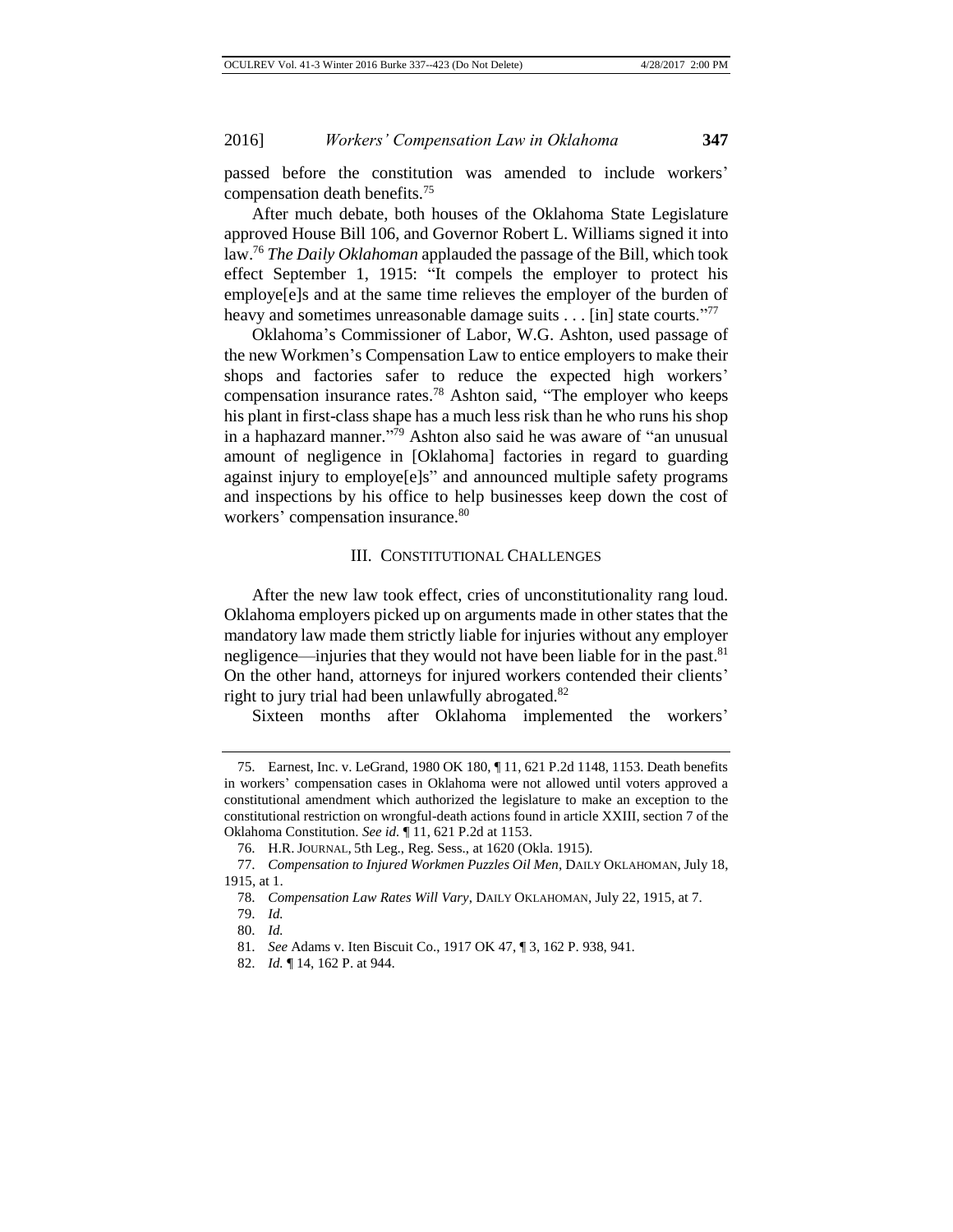compensation law, the Oklahoma Supreme Court, in *Adams v. Iten Biscuit Co.*, <sup>83</sup> unanimously upheld the law as constitutional.<sup>84</sup> Justice Summers T. Hardy wrote a lengthy opinion, considering one by one the multiple constitutional challenges to the new statutory system benefiting injured workers.<sup>85</sup> The decision was a victory for the Oklahoma State Manufacturers Association and other business groups supporting its passage. The benefits of having a viable workers' compensation law were evident in the procedural history of the *Adams* case—an injured worker filed a negligence action in district court, but it was dismissed based on the new law's exclusive remedy.<sup>86</sup>

The worker, a baker, was injured when the natural gas used for heating ovens in the employer's baking plant exploded.<sup>87</sup> Permanent scars were left on the worker's "face, head, body, back, arms, and hands."<sup>88</sup> The court opined, and the attorney general agreed, that the negligence of the employer's foreman caused the accident, and the workers' compensation law did not adequately compensate the worker for his injuries, which caused "great damage in the loss of earning capacity and ability to do manual labor, and have caused, and will cause, physical pain, mental anguish, and humiliation." 89

Recognizing that the new workers' compensation law required an employer to pay far less in damages than one might expect from a common-law jury trial, the court nevertheless concluded that the 1915 legislature created an exclusive remedy, writing, "The compensation provided was intended to be exclusive, and a right of action in the courts therefor was abolished." 90

Attorneys for the worker alleged that the new law was not a valid

<sup>83.</sup> *Adams*, 1917 OK 47, 162 P. 938.

<sup>84.</sup> *Id.* ¶¶ 1, 18, 162 P. at 939–40, 946. The landmark decision was released for publication on January 9, 1917. *Id.* 1917 OK 47, 162 P. 938.

<sup>85.</sup> *See id.* Justice Summers T. Hardy served on the Oklahoma Supreme Court from 1917 to 1919. He is easily confused with Justice Hardy Summers who served from 1985 to 2003. *See generally Judge Owen Will Leave the Bench*, TULSA DAILY WORLD, Feb. 7, 1920, at 3; *Sharp is Chief Justice*, DAILY ARDMOREITE, Jan. 9, 1917, at 1; *Retired Justice Hardy Summers 1933–2012*, OKLA. BAR ASS'N, http://www.okbar.org/news/Recent/2012 /JusticeSummers.aspx [https://perma.cc/P28G-JJBP].

<sup>86.</sup> *Adams*, 1917 OK 47, ¶¶ 1, 17–18, 162 P. at 939, 945–46.

<sup>87.</sup> *Id.* ¶ 17, 162 P. at 945.

<sup>88.</sup> *Id.*

<sup>89.</sup> *Id.*

<sup>90.</sup> *Id.* ¶ 17, 162 P. at 946.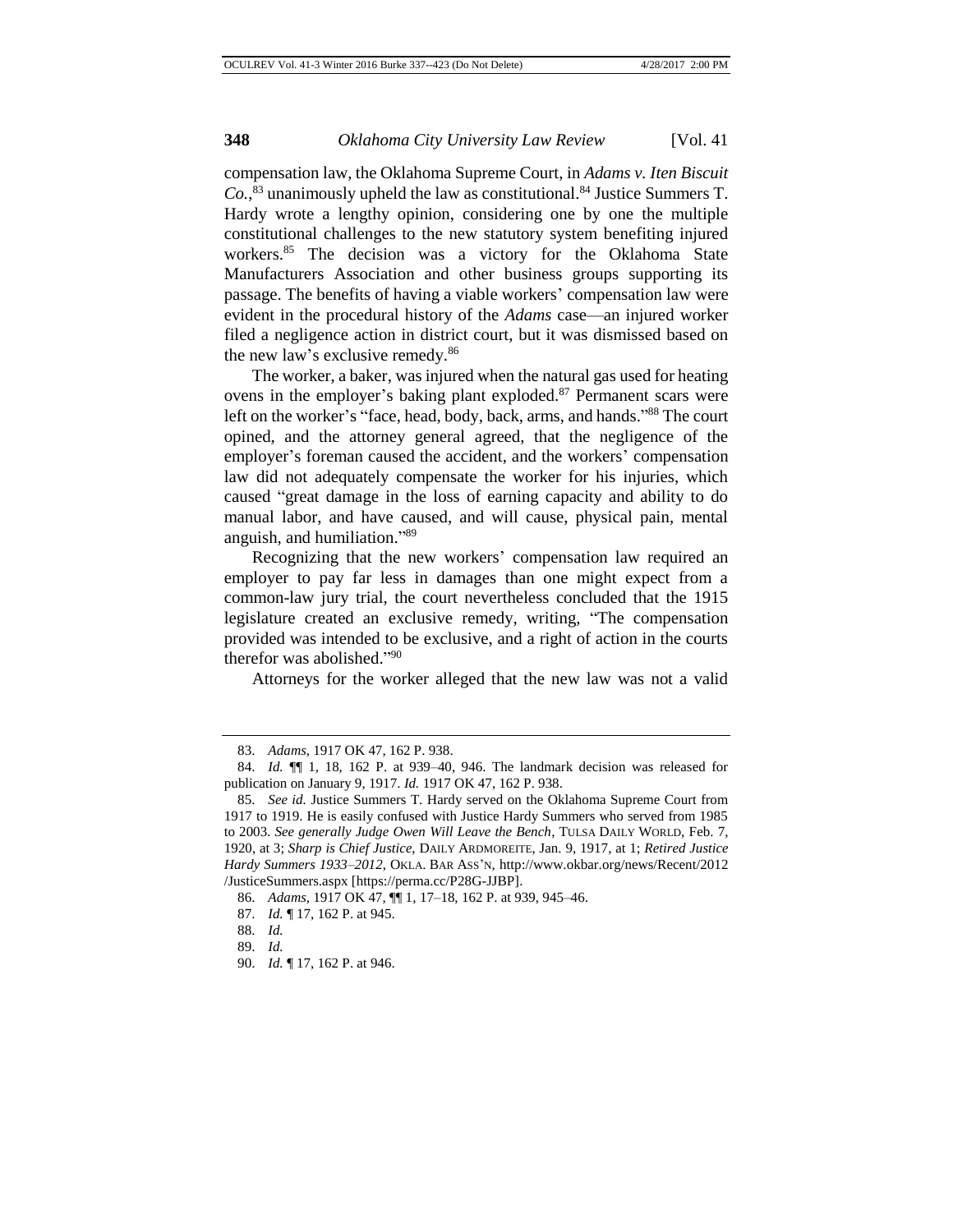exercise of the legislature's police power. $91$  The court rejected the argument, observing that other jurisdictions had adopted similar legislation:

[W]hile [the changes] may appear to be revolutionary, . . . such legislation has been enacted in Great Britain and various British colonies and in some of the principal countries of Continental Europe, and at the time this case was submitted had been adopted in 31 states of the Union and in the territories of Alaska and Hawaii.<sup>92</sup>

The court concluded that the constitution cloaked the legislature with authority to promulgate a workers' compensation law, reasoning:

The security of the state and the preservation of the peace and good order of society depends, in its final analysis, upon the power of the state to make and alter its laws in accordance with a sound public policy, and to prescribe regulations to promote the health, peace, morals, education, and good order of the people, and every member of society obtains and holds all that he possesses through the aid and under the protection of the law and subject to the power mentioned, else the right of the community to prosper and advance and promote the public weal would be rendered subservient to the enjoyment of private rights.<sup>93</sup>

To justify its departure from the common law, the Oklahoma Supreme Court cited the United States Supreme Court's holding in *Holden v. Hardy*<sup>94</sup>:

While the cardinal principles of justice are immutable, the methods by which justice is administered are subject to constant fluctuation, and that the Constitution of the United States, which is necessarily and to a large extent inflexible and exceedingly

<sup>91.</sup> *Id.* ¶ 1, 162 P. at 939–40.

<sup>92.</sup> *Id.* ¶ 1, 162 P. at 940.

<sup>93.</sup> *Adams*, 1917 OK 47, ¶ 1, 162 P. at 941. The dictionary defines *weal*, which has only made rare appearances in decisions since the early twentieth century, as "a sound, healthy, or prosperous state." *Weal*, MERRIAM-WEBSTER'S COLLEGIATE DICTIONARY (11th ed. 2004).

<sup>94.</sup> Holden v. Hardy, 169 U.S. 366 (1898).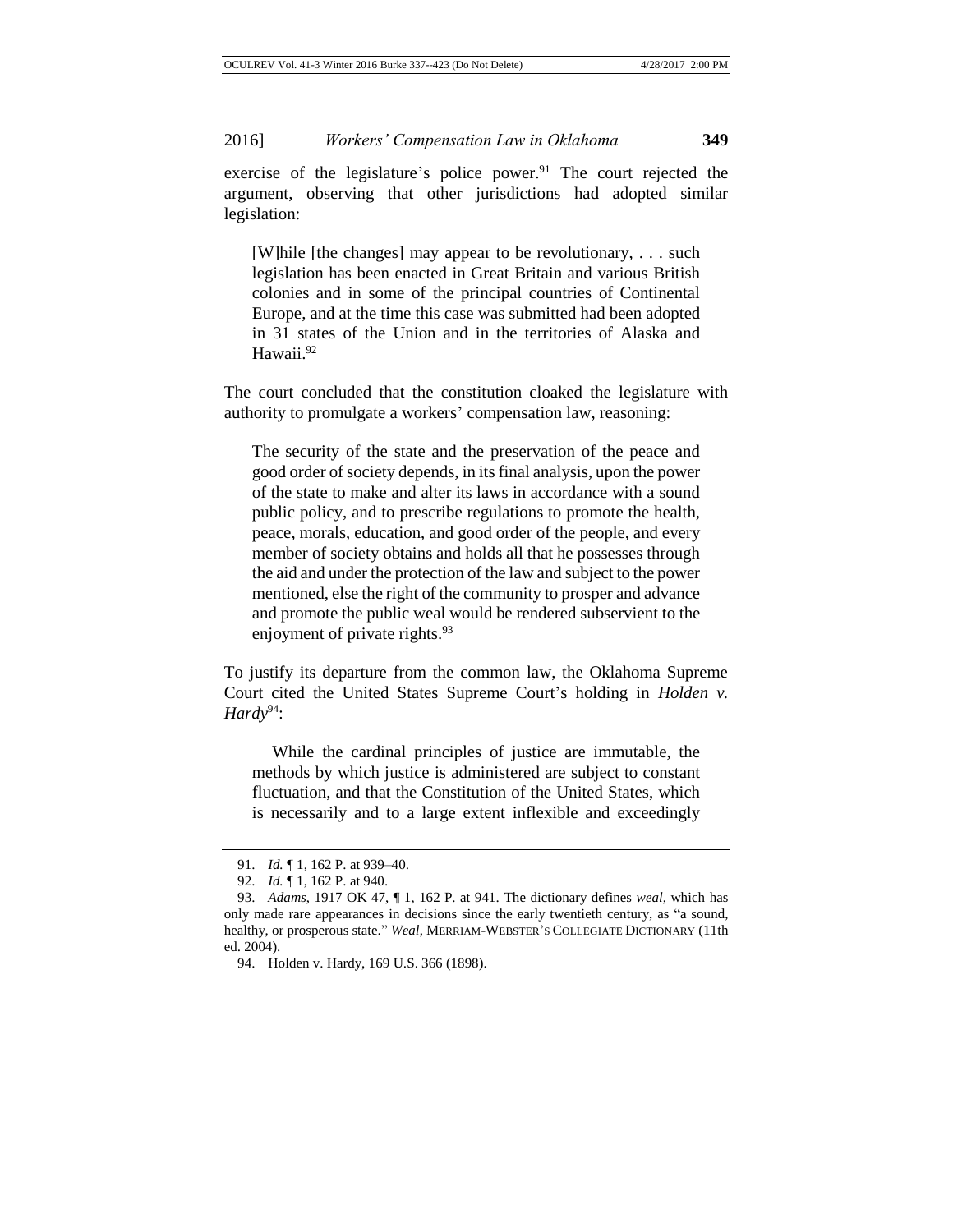difficult of amendment should not be so construed as to deprive the states of the power to so amend their laws as to make them conform to the wishes of the citizens as they may deem best for the public welfare without bringing them into conflict with the supreme law of the land. $95$ 

Another argument against the new law's constitutionality was that it contradicted article II, section 6 of the Oklahoma Constitution, a provision guaranteeing every person suffering an injury access to the courts.<sup>96</sup> The court said "this was a mandate to the judiciary and was not intended as a limitation upon the legislative branch of the government."<sup>97</sup>

A third, and vocal, objection to the new law was the loss of a trial by jury in certain employment-related common-law negligence actions.<sup>98</sup> The Oklahoma Supreme Court followed the Montana Supreme Court's reasoning in *Cunningham v. Northwestern Improvement Co.*<sup>99</sup> to support its finding that the Workmen's Compensation Law of Oklahoma did not deny a worker a constitutionally protected jury trial:

That the Legislature may regulate or entirely abolish the common law rules of liability and the defenses of fellow servants and contributory negligence and of assumption of risk is thoroughly established, and no valid reason exists why it may not require compensation to be made to an employé for accidental injuries received in the course of his employment in hazardous occupations, according to a different rule from that prescribed by the common law, and place the supervision of the new plan in the hands of an administrative commission instead of the courts.<sup>100</sup>

<sup>95.</sup> *Adams*, 1917 OK 47, ¶ 1, 162 P. at 941 (quoting *Holden*, 169 U.S. at 387). In *Holden*, the United States Supreme Court upheld a Utah law that limited working hours for miners as a proper state exercise of police power. *Holden*, 169 U.S. at 398.

<sup>96.</sup> OKLA. CONST. art II, § 6. "The courts of justice of the State shall be open to every person, and speedy and certain remedy afforded for every wrong and for every injury to person, property, or reputation; and right and justice shall be administered without sale, denial, delay, or prejudice." *Id.*

<sup>97.</sup> *Adams*, 1917 OK 47, ¶ 6, 162 P. at 942. For a full explanation of the court's reasoning that this "a remedy for every wrong" concept had been misconstrued see *id.* ¶¶ 10–17, 162 P. at 943–45.

<sup>98.</sup> *Id.* ¶ 14, 162 P. at 944.

<sup>99.</sup> Cunningham v. Nw. Improvement Co., 119 P. 554 (Mont. 1911).

<sup>100.</sup> *Adams*, 1917 OK 47, ¶ 14, 162 P. at 944.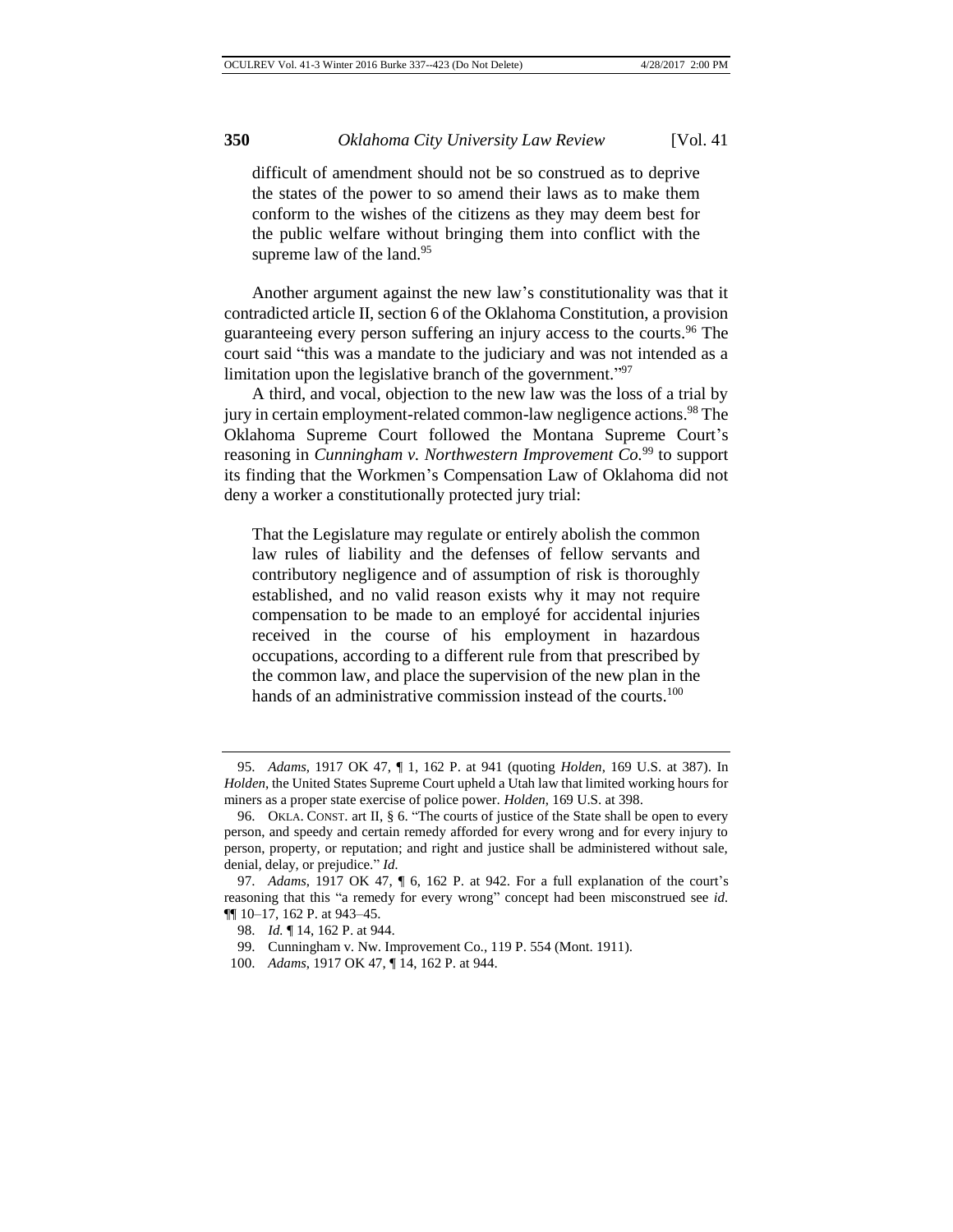Less than two months after the Oklahoma Supreme Court declared Oklahoma's workers' compensation law constitutional, the United States Supreme Court considered the fate of New York's second workers' compensation act.<sup>101</sup> In a landmark case in American master–servant law, *New York Central Railroad Co. v. White*, <sup>102</sup> the high Court reaffirmed the right of legislatures to depart from the common law regarding employer liability for employee injuries, substituting instead a statutorily created exclusive remedy, a no-fault system with scheduled benefits for injured workers.<sup>103</sup>

Justice Pitney concisely explained the Grand Bargain:

[I]t is not unreasonable for the State, while relieving the employer from responsibility for damages measured by common-law standards and payable in cases where he or those for whose conduct he is answerable are found to be at fault, to require him to contribute a reasonable amount, and according to a reasonable and definite scale, by way of compensation for the loss of earning power incurred in the common enterprise, irrespective of the question of negligence, instead of leaving the entire loss to rest where it may chance to fall—that is, upon the injured employee or his dependents.<sup>104</sup>

In *White*, the Court also rejected arguments that New York's statute unconstitutionally violated freedom of contract, denied trial by jury, or created no-fault liability.<sup>105</sup> The Court expressly and unambiguously affirmed states' right to enact workers' compensation laws, displacing common-law negligence claims as long as the laws were "reasonably just substitute[s]." $106$  Other conclusions by the highest court in the land had such a dramatic impact on workers' compensation law that very little has changed in the century that followed. As Supreme Court Reporter Ernest Knaebel summarized in his syllabus accompanying the case, $107$  the Court

<sup>101.</sup> N.Y. Cent. R.R. Co. v. White, 243 U.S. 188 (1917) (decided March 6, 1917).

<sup>102.</sup> *White*, 243 U.S. 188.

<sup>103.</sup> *See id.* at 208–09.

<sup>104.</sup> *Id.* at 203–04.

<sup>105.</sup> *Id.* at 203–08.

<sup>106.</sup> *Id.* at 201; *accord* Duff, *supra* note 3, at 133 n.60 ("The logical corollary is that such a sudden set-aside without a 'reasonably just substitute' could be problematic . . . ." (quoting *White*, 243 U.S. at 201)).

<sup>107.</sup> *See generally* Frank D. Wagner, *The Role of the Supreme Court Reporter in*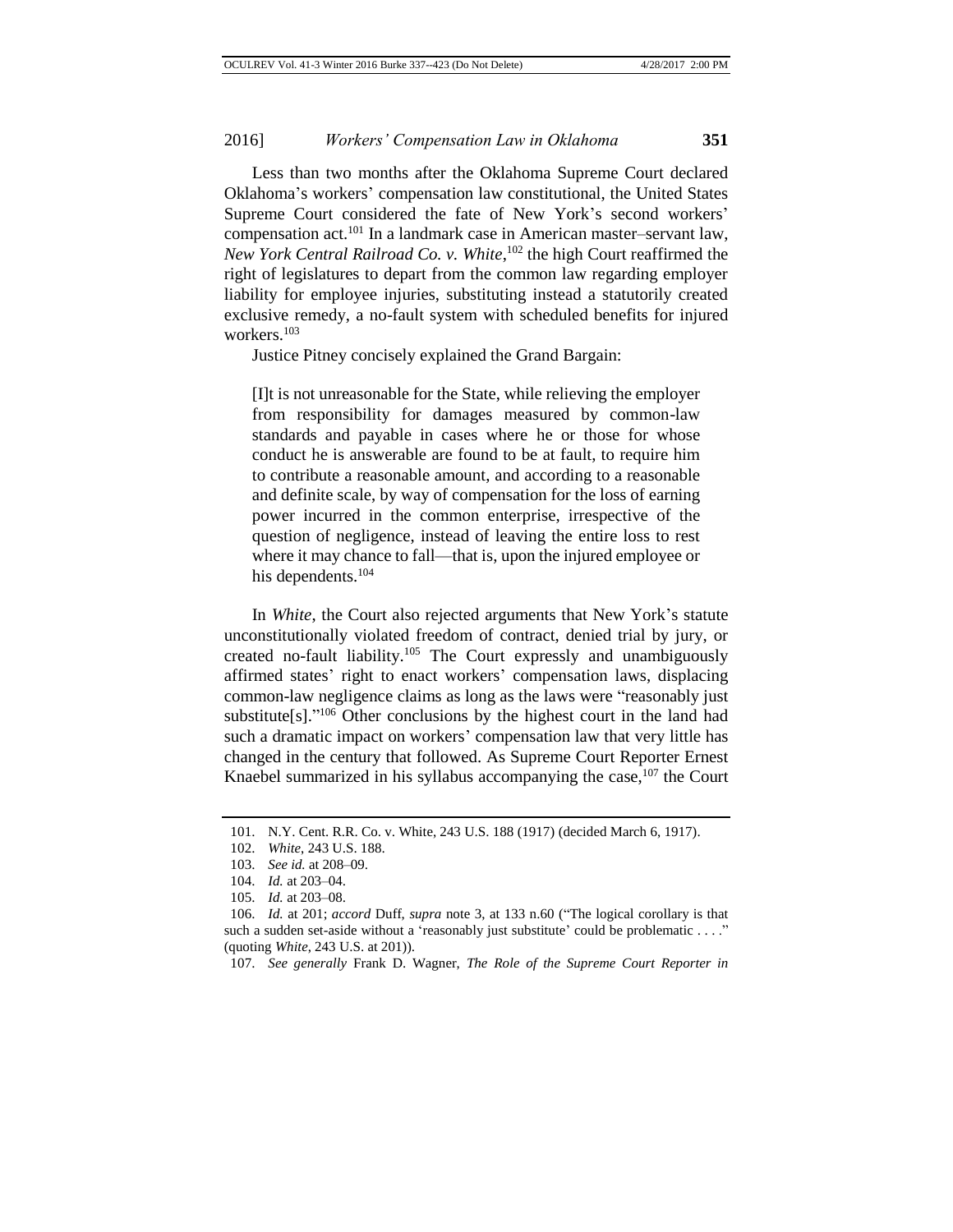also held:

(1) That neither (a) in rendering the employer liable irrespective of the doctrines of negligence, contributory negligence, assumption of risk, and negligence of fellow servants, nor (b) in depriving the employee, or his dependents, of the higher damages which, in some cases, might be recovered under those doctrines, can the act be said to violate due process.

(2) That, viewed from the standpoint of natural justice, the system provided by the act in lieu of former rules is neither arbitrary nor unreasonable.

(3) That the exclusion of farm laborers and domestic servants from the scheme of the act may not be judicially declared an arbitrary classification, violating the equal protection of the law.

(4) The common law rules respecting the rights and liabilities of employer and employee in accident cases, *viz.,* negligence, assumption of risk, contributory negligence, fellow-servant doctrine, as rules defining legal duty and guiding future conduct, may be altered by state legislation, and even set aside entirely—at least if some reasonably just substitute be provided.

(5) Since the matter of compensation for disability or death incurred in the course of hazardous employments is of direct interest to the public as a matter affecting the common welfare, the liberty of employer and employee to agree upon such compensation as part of the terms of employment is subject to be restricted by the state police power.

(6) The denial by a state of trial by jury is not inconsistent with due process of law, within the meaning of the Fourteenth Amendment.<sup>108</sup>

But *White* also suggested the Grand Bargain might someday be breached if the statutory scheme legislated benefits that were either too high or too low: "This, of course, is not to say that any scale of compensation, however insignificant, on the one hand, or onerous, on the

*History*, 26 J. SUP. CT. HIST. 9, 12 (2001) ("[E]ach syllabus is carefully checked and approved by the Chambers whose writing it reflects. Technically, the syllabus is the work of the Reporter, not the Court . . . . I would suggest to you, however, that a Reporter unwilling to accept Chambers 'suggestions' would not be a Reporter for very much longer.").

<sup>108.</sup> *White*, 243 U.S. at 189 (syllabus).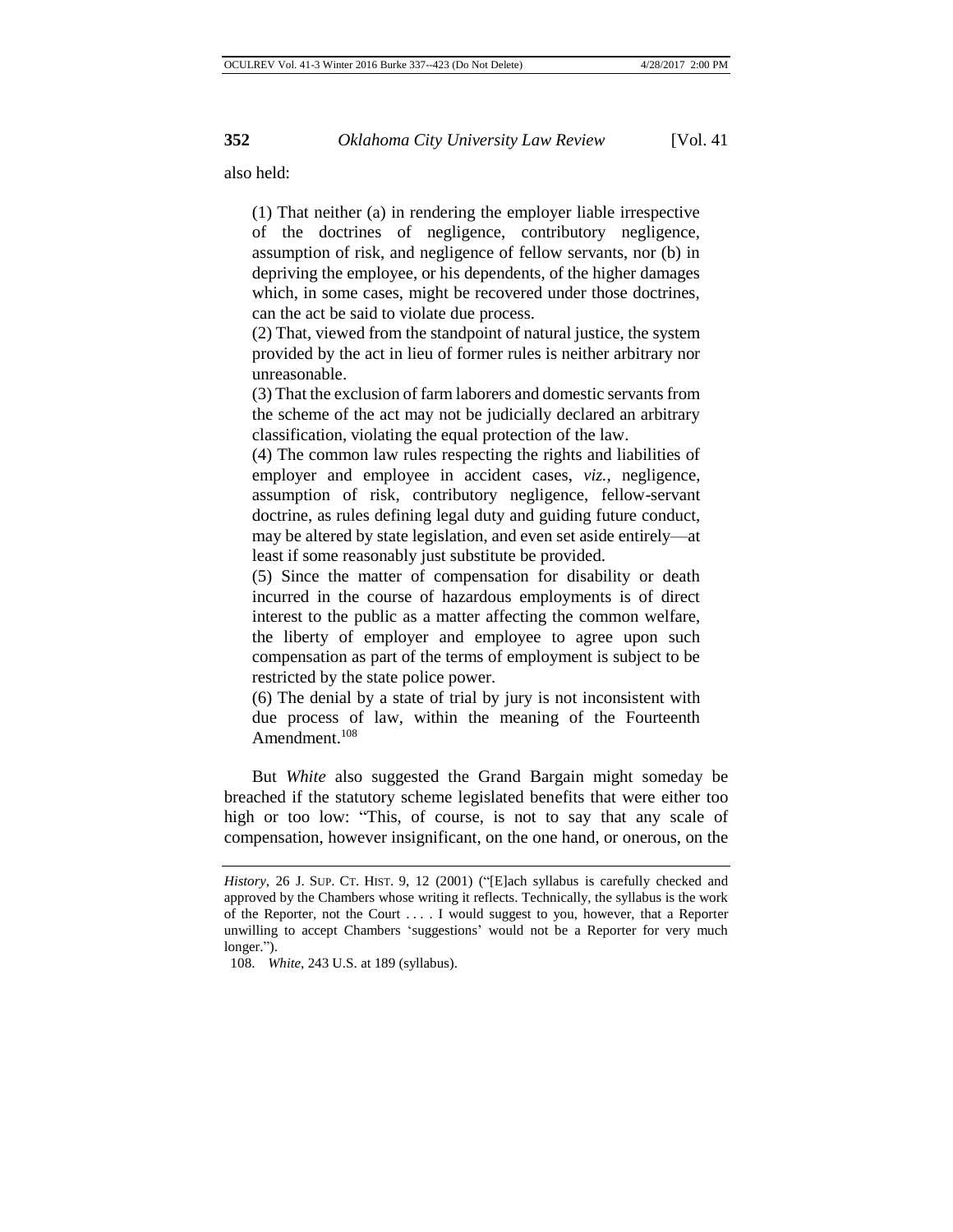other, would be supportable. . . . Any question of that kind may be met when it arises."<sup>109</sup>

#### IV*.* THE "HAZARDOUS EXPOSURE" ERA, 1915–1978

Oklahoma's first workers' compensation law did not protect a majority of Oklahoma's workers. The Workmen's Compensation Law only covered workers engaged in "hazardous employment."<sup>110</sup> The vaguely defined term was the subject of hundreds of legal challenges and the reason for several legislative changes from 1915 until 1977, when a more inclusive workers' compensation law was adopted, a period of more than a half century.<sup>111</sup>

At first, a catch-all phrase in the 1915 law allowed the State Industrial Commission to find a majority of cases compensable. The provision was, "If there be or arise any hazardous occupation or work other than those herein above enumerated, it shall come under this act."<sup>112</sup> It was obvious the legislature intended to give the commission great latitude in determining what constituted a hazardous occupation in the state.

But even with the perceived latitude, the supreme court denied benefits to Bishop Early Grimes, an employee of the Kingfisher County Highway Department, who was injured in an automobile accident on his way "to assist the county engineer in surveying a state highway."<sup>113</sup> The State Industrial Commission found the injury compensable because the statute clearly listed "engineering works" as a hazardous occupation, but the supreme court reversed the decision, refusing to extend "engineering works" to cover the "work of an engineer on a public highway."<sup>114</sup>

The State Industrial Commission's latitude did not please businesses frequently found liable for workplace injuries even though they considered their environment nonhazardous. Business groups convinced the legislature to repeal the catch-all phrase in 1919.<sup>115</sup> Afterward, the State

<sup>109.</sup> *Id.* at 201–02.

<sup>110.</sup> Workmens Compensation Law, ch. 246, § 2, 1915 Okla. Sess. Laws 574, 574 (amended 1919).

<sup>111.</sup> *Compare id.* (containing the vague clause "any hazardous occupation or work"), *with* Workers' Compensation Law, ch. 143, § 2, 1977 Okla. Sess. Laws 370, 370–71 (repealed 2013) (omitting the clause).

<sup>112.</sup> § 2, 1915 Okla. Sess. Laws at 574.

<sup>113.</sup> Bd. of Comm'rs v. Grimes, 1919 OK 239, ¶ 1, 182 P. 897, 897.

<sup>114.</sup> *Id.* ¶ 5, 182 P. at 897.

<sup>115.</sup> *See* Act of Mar. 10, 1919, ch. 14, sec. 1, § 2, 1919 Okla. Sess. Laws 14, 14–15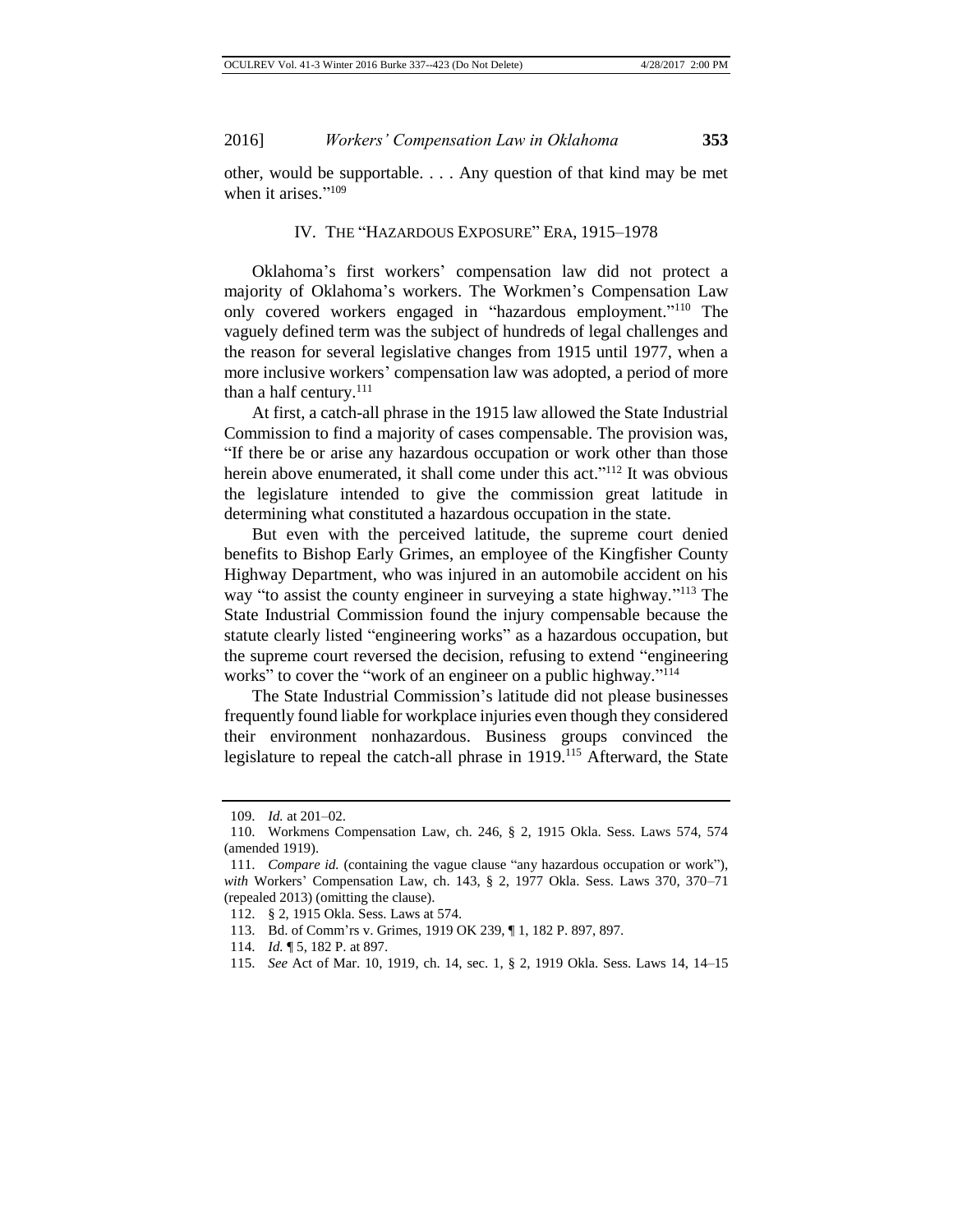Industrial Commission had no authority to deviate from the statute's specific list of hazardous employments.<sup>116</sup> The diverse list included jobs in "[f]actories, cotton gins, mills and workshops where machinery is used; . . . foundries, blast furnaces, mines, . . . gas works, gasoline plants, oil refineries, . . . water works, . . . smelters, . . . tanneries, . . . logging, lumbering, street[cars,] and interurban railroads not engaged in interstate commerce," among others.<sup>117</sup>

Still, the dilemma of whether a particular occupation was hazardous perplexed the State Industrial Commission and the supreme court. The fine line between a job being compensable or not was splendidly characterized in the 1922 case *Southwestern Grocery Co. v. State Industrial Commission*. <sup>118</sup> An employee worked in a grocery-store meat market and was injured when the seven-inch knife he was using to dress a chicken "slipped and struck him in the right groin."<sup>119</sup> It was not a trivial injury; the worker was hospitalized for "15 days and was unable to resume his work for  $\dots$  17 weeks and 3 days."<sup>120</sup>

Under the workers' compensation law it was possible that a single employer could have employees working in both hazardous and nonhazardous positions under the same roof, even conducting the same general nature of business.<sup>121</sup> The State Industrial Commission found the worker's injury compensable, and the employer appealed.<sup>122</sup>

The supreme court reversed the award of benefits, splitting hairs over the two types of employees in the grocery store.<sup>123</sup> The court reasoned (and the injured worker conceded) that ordinarily a "retail grocery store which handles goods in bulk, in cans and packages, and where no machinery of any kind is used, would not come within the scope of the 'Workmen's Compensation Act.'" <sup>124</sup> All five members of the supreme court recognized the possibility that employees in the grocery store's butcher shop, which was equipped with an electric meat grinder, might be covered under the

<sup>(</sup>omitting the catch-all language) (amending Workmens Compensation Law, ch. 246, § 2, 1915 Okla. Sess. Laws 574, 574).

<sup>116.</sup> *Id.*

<sup>117.</sup> *Id.*

<sup>118.</sup> Sw. Grocery Co. v. State Indus. Comm'n, 1922 OK 100, 205 P. 929.

<sup>119.</sup> *Id.* ¶ 1, 205 P. at 929.

<sup>120.</sup> *Id.*

<sup>121.</sup> *See id.* ¶ 13, 205 P. at 931.

<sup>122.</sup> *Id.* ¶ 1, 205 P. at 929.

<sup>123.</sup> *Id.* ¶ 18, 205 P. at 931.

<sup>124.</sup> *Id.* ¶ 12, 205 P. at 930.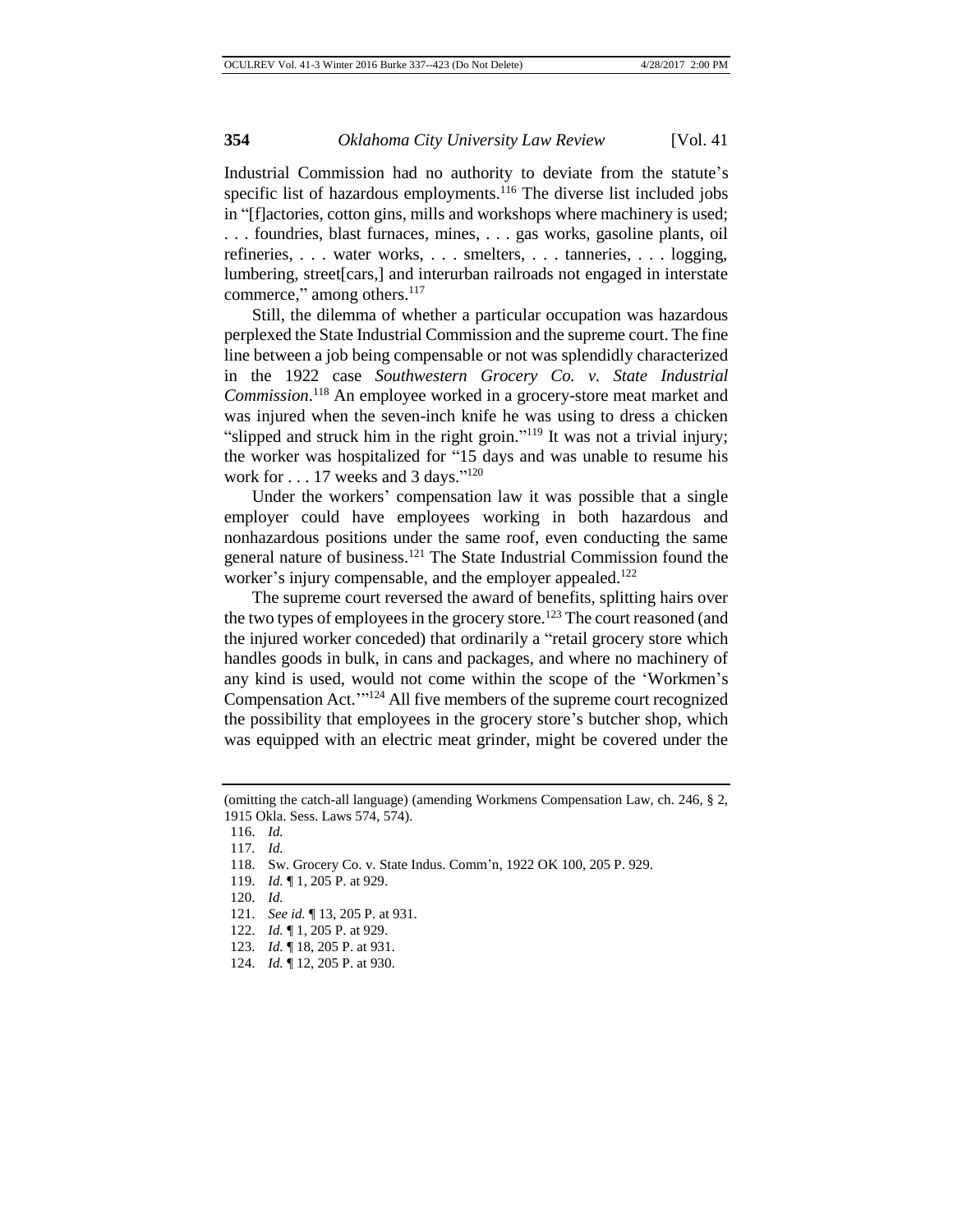Act.<sup>125</sup> But unfortunately for the injured worker knifed in the groin, the supreme court said that even assuming the meat grinder, which was used in a different room than where the injury occurred, brought the meat market within the statute, the grocery only had two employees, and the statute required at least three.<sup>126</sup> Therefore, the State Industrial Commission lacked jurisdiction over the claim.<sup>127</sup>

In 1923, the legislature again tried to adequately define *hazardous employment* and *manual and mechanical labor*:

Compenstaion [sic] provided for in this Act shall be payable for injuries sustained by employees engaged in the following hazardous employments, to-wit: Factories, cotton gins, mills and work shops where machinery is used; printing, electrotyping, photo-engraving and stereo typing plants where machinery is used; foundries, blast furnaces, mines, wells, gas works, gasoline plants, well refineries and allied plants and works, water works, reduction works, elevators, dredges, smelters, powder works, glass factories, laundries operated by power, creameries operated by power, quarries, construction and engineering works, construction and operation of pipe space lines, tanneries, paper mills, transfer and storage, construction of public roads, wholesale mercantile establishments . . . ; operation and repair of elevators in office buildings; logging, lumbering, lumber yards, street[cars,] and interurban railroads not engaged in interstate commerce, buildings being constructed, repaired or demolished . . . ; telegraph, telephone, electric light or power plants or lines; steam heating or power plants and railroads not engaged in interstate commerce.<sup>128</sup>

Excepted from this list were workers who, although engaged in a hazardous-employment field, were clerical or farm workers.<sup>129</sup> The amended definitions continued:

"1. 'Hazardous employment'shall mean *manual or mechanical* 

<sup>125.</sup> *Id.* ¶¶ 12, 14–15, 205 P. at 230.

<sup>126.</sup> *Id.* ¶¶ 15–17, 205 P. at 931.

<sup>127.</sup> *See id.* ¶ 16, 205 P. at 931.

<sup>128.</sup> Compensation of Injured Employees Act, ch. 61, § 1, 1923 Okla. Sess. Laws 118, 118–19.

<sup>129.</sup> *Id.*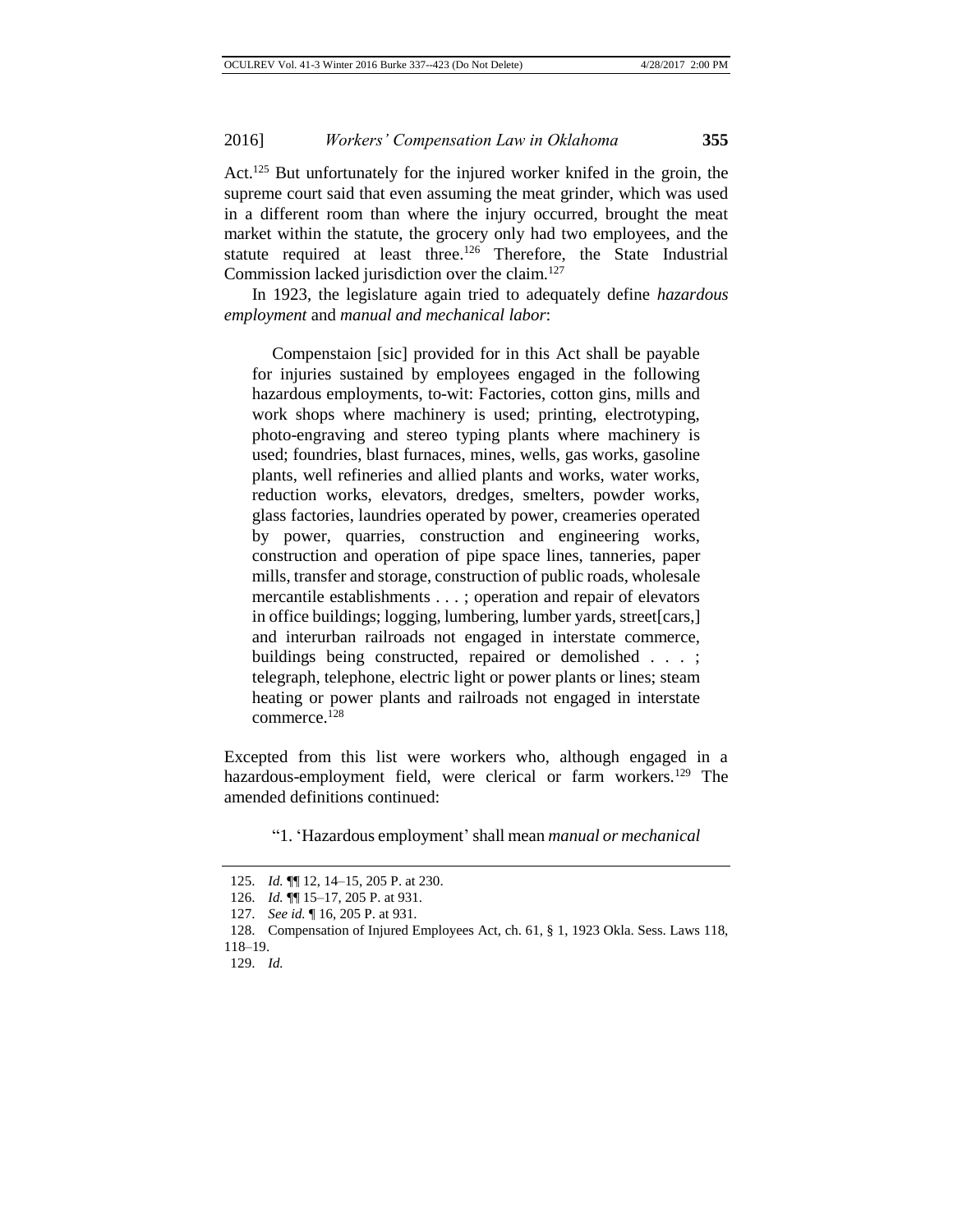*work, or labor*, connected with or incident to one of the industries, plants, factories, lines, occupations or trades [listed above], . . . and shall not include any one engaged in agriculture, horticulture, or dairy or stock raising, or in operating any railroad engaged in interstate commerce.

"3. 'Employer,' except when otherwise expressly stated, means a person . . . or [entity, including governments], employing workmen in hazardous employment, . . . .

"4. 'Employee,' means any person engaged in manual or mechanical work . . . in the employment of any person, firm, or corporation carrying on a business covered by the terms of this Act . . . .

. . . .

. . . .

"15. Where several classes or kinds of work is [sic] performed, the Commission shall classify such employment, and the provisions of this Act shall apply only to such employees as are engaged in manual or mechanical labor of a hazardous nature."<sup>130</sup>

Even with these changes, the supreme court still struggled to determine whether a particular injury was from a hazardous employment and therefore within the jurisdiction of the State Industrial Commission. In the 1923 case *Harris v. Natural Gas Co.*, <sup>131</sup> the court offered a legitimate excuse for its seemingly inconsistent decisions:

It must be fully realized that the ideas comprehended in the workmen's compensation legislation are of comparatively recent formulation in this country, and that little uniformity exists. Therefore their expression in legislation and the construction placed upon such legislation by the courts are so diverse that little applicable authority is found in other jurisdictions by which to measure our own.<sup>132</sup>

In each case the State Industrial Commission heard, attorneys for injured workers tried to prove that using tools made the employment hazardous, while defense attorneys pointed to the statute's specific list of hazardous

<sup>130.</sup> § 2, 1923 Okla. Sess. Laws at 119–20.

<sup>131.</sup> Harris v. Okla. Nat. Gas Co., 1923 OK 311, 216 P. 116.

<sup>132.</sup> *Id.* ¶ 5, 216 P. at 117.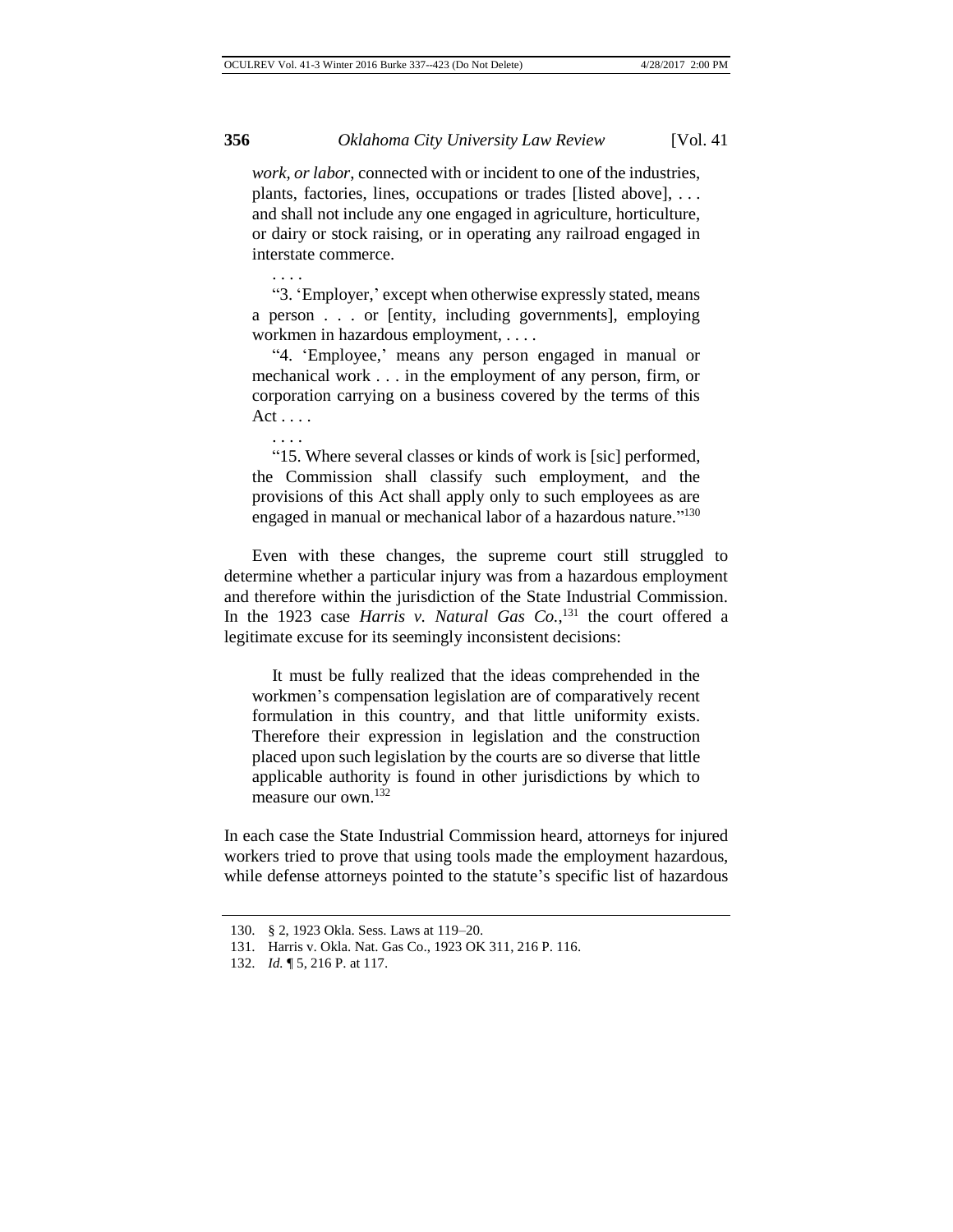occupations and argued their clients' workplace was not on the list.

Frequently, the workers' compensation law did not cover serious injuries. In *Russell Flour & Feed Co. v. Walker*, <sup>133</sup> the supreme court denied benefits to a traveling salesman for a wholesale and retail mercantile establishment—one of the listed hazardous employments.<sup>134</sup> While calling on a customer in Troy, Oklahoma, he was struck by "something flying off the wheel of a passing automobile which hit him in the eye, causing a complete loss of sight of that eye."<sup>135</sup> The court went out of its way to deny the claim. Quoting an English law case from 1891, the Oklahoma justices concluded that being a traveling salesman was not "manual or mechanical labor of a hazardous nature" and so did not fall within the jurisdiction of the State Industrial Commission.<sup>136</sup>

On one hand, the supreme court maintained that the Workmen's Compensation Law was adopted for a noble purpose. In 1935, in the case of *Corbin v. Wilkinson*, <sup>137</sup> the court opined:

The Compensation Act was passed for the special benefit of injured workmen. The Legislature intended the benefits of the act shall flow to the injured workmen and their dependents, in order to afford them a living and prevent them from becoming public charges. Many provisions are contained in the act in order to accomplish this purpose. There can be no defense of contributory negligence or assumption of risk. Only willful injuries will prevent an award. Claims for compensation cannot be assigned by the injured workmen. Such claims are exempt from attachment and execution and all other remedies for the collection of debts. The Industrial Commission is the instrument through which the act functions. The commission possesses administrative and quasi judicial powers. The powers of the commission, to some extent,

<sup>133.</sup> Russell Flour & Feed Co. v. Walker, 1931 OK 136, 298 P. 291.

<sup>134.</sup> *Id.* ¶ 22, 298 P. at 295.

<sup>135.</sup> *Id.* ¶ 2, 298 P. at 291.

<sup>136.</sup> *Id.* ¶ 13, 298 P. at 293 (quoting Bound v. Lawrence, [1892] 1 AC 226 (appeal taken from QB)). *Bound* held that an injured grocer's assistant was not covered by the Employees and Workmen Act of 1875, a precursor to England's first workers' compensation act, because his manual-labor tasks of carrying parcels from the shop to the cart at the door and bringing goods up from the cellar to the shop were "incidental and accessory" to his employment as a grocery salesman, an occupation not covered by the Employers and Workmen Act of 1875. *See* Bound v. Lawrence, [1892] 1 AC 226, 228–30 (appeal taken from OB).

<sup>137.</sup> Corbin v. Wilkinson, 1935 OK 977, 52 P.2d 45.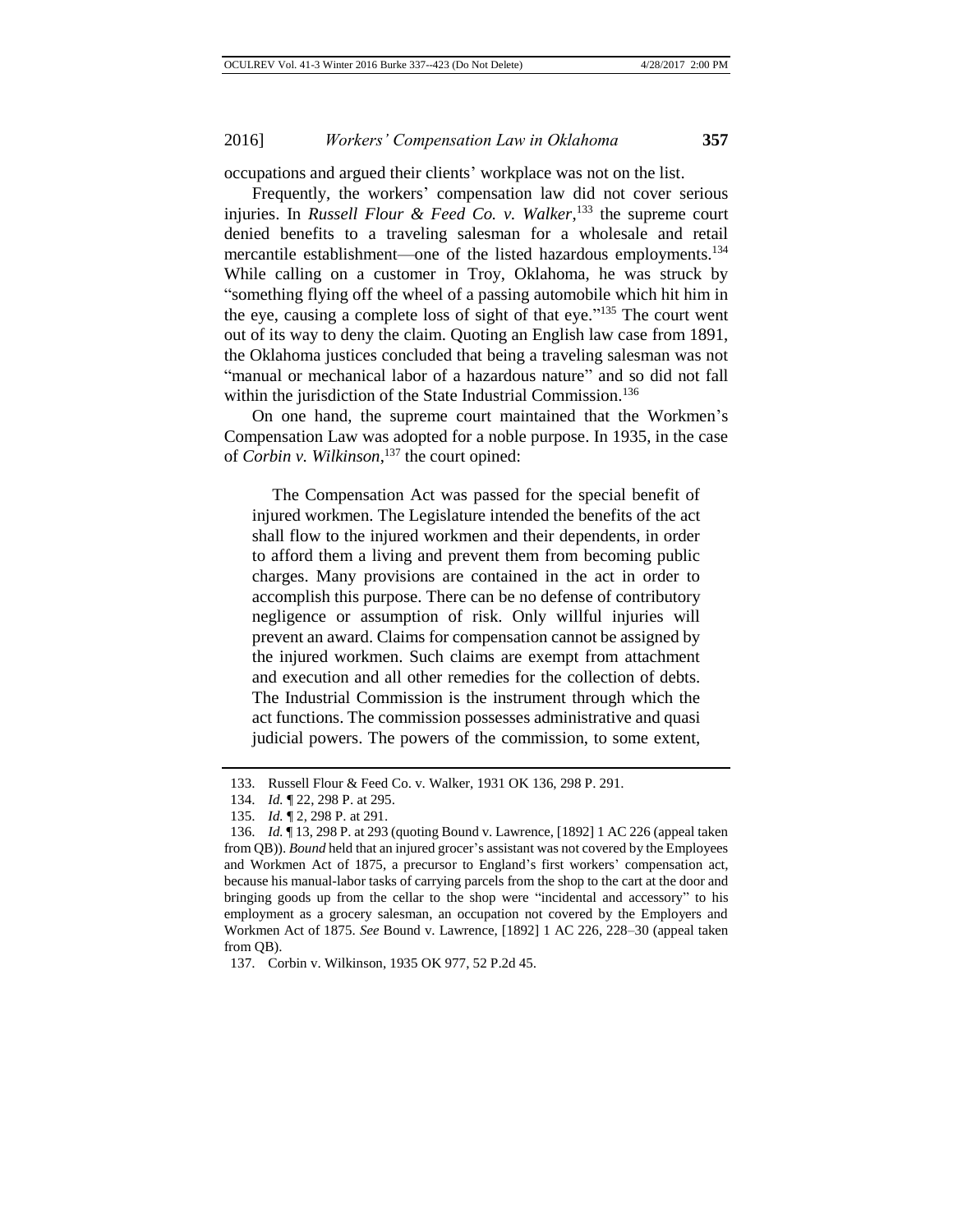are fiduciary; that is, the relationship between the commission and the injured workmen is analogous to the relationship between the federal government and its Indian wards. Discretion is given the commission whether an award shall be paid in a lump sum or so much a week or a month. The commission is even given the power to protect the injured workmen against their own improvident acts, and also as against encroachments of their own doctors and lawyers.<sup>138</sup>

But many of those same justices participated in a long line of cases in the 1930s, 1940s, and 1950s that consistently used the narrowest of statutory interpretations to overturn the State Industrial Commission's awards of benefits to workers in jobs that today would be considered hazardous.<sup>139</sup> In 1978, a unanimous court reaffirmed that conservative approach in *Neal v. Sears, Roebuck & Co.*<sup>140</sup> Justice Don Barnes wrote, "[I]n an effort to find service stations to be non-hazardous employment, stringent limitations have been read into the statutory definition of a workshop." 141

Indeed, the supreme court and the legislature tried to define a "workshop." The 1951 legislative definition focused on whether machinery was present and the nature of employees' work:

"Workshop" means any premises, yard, plant, room or place wherein machinery is employed and manual or mechanical labor is exercised by way of trade for gain or otherwise, or incidental to the process of making, altering, repairing, printing or ornamenting, cleaning, finishing, or adopting for sale or otherwise, any article, or part of article, machine or thing over which premises, room or place the employer of the person

<sup>138.</sup> *Id.* ¶ 17, 52 P.2d at 48 (citations omitted).

<sup>139.</sup> Perhaps I am too hard on the Oklahoma Supreme Court during this era. After all, they were left to interpret the Oklahoma Legislature's ever-changing mood as to what constituted hazardous employment. The Oklahoma Supreme Court was following its own precedent when it tried to interpret the intent of the legislature. The problem grew worse as more Oklahoma workers were employed in occupations not covered by workers' compensation. Toward the end of the "hazardous employment era," a majority of Oklahoma workers were simply not provided benefits under the statutory workers' compensation scheme even if they clearly were injured as a result of their employment.

<sup>140.</sup> Neal v. Sears, Roebuck & Co., 1978 OK 47, 578 P.2d 1191.

<sup>141.</sup> *Id.* ¶ 16, 578 P.2d at 1194.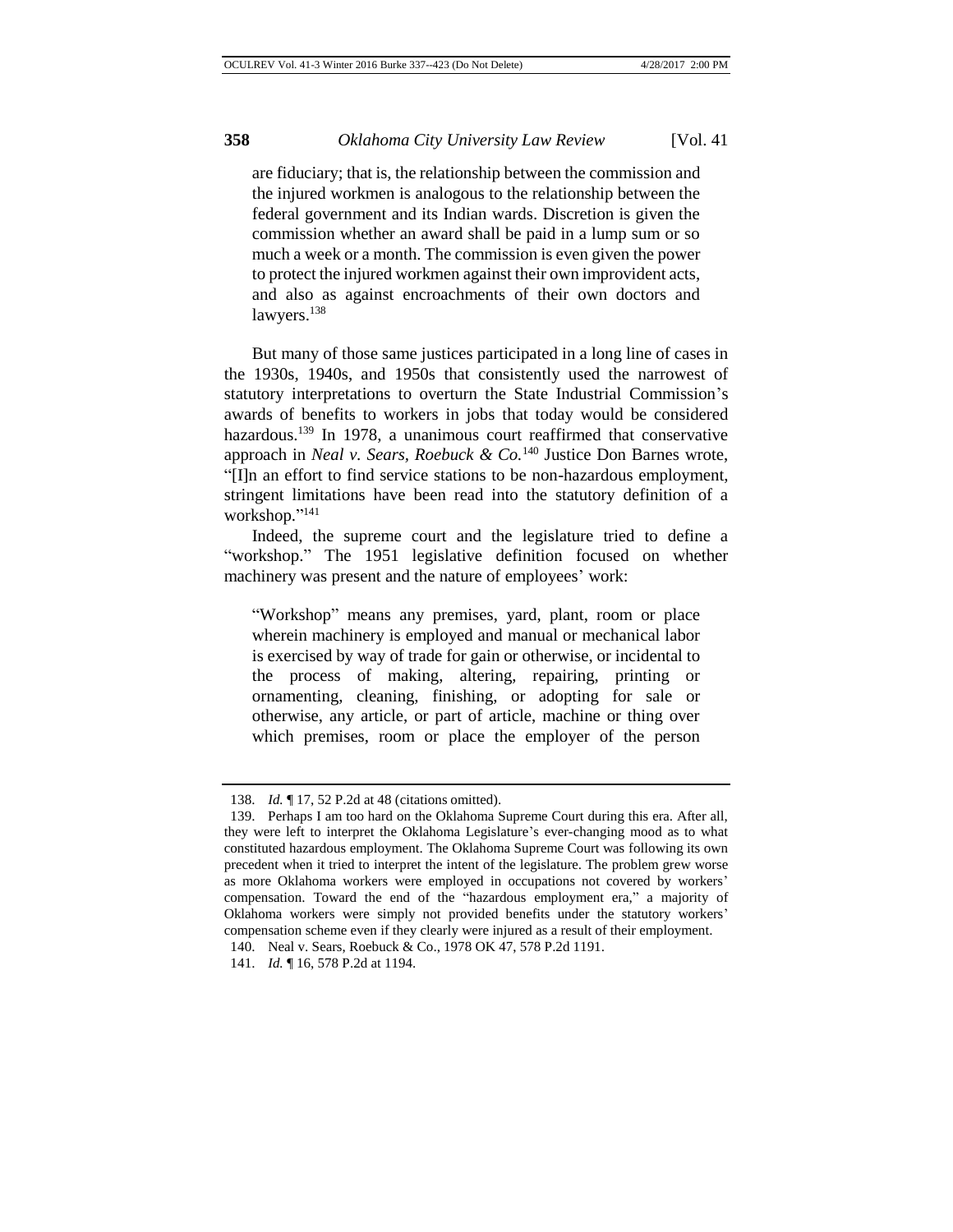working therein has the rights of access or control.<sup>142</sup>

If a worker were injured in a part of a business that could be classified as a workshop, the Workmen's Compensation Law covered the claim.<sup>143</sup> If the injury did not occur in a workshop or was otherwise not in an occupation the statute specifically listed as a hazardous employment, then workers' compensation did not cover the injury, <sup>144</sup> and the worker was left to pay the medical bills and suffer the consequence of being unable to work.

Time after time, the State Industrial Commission ruled in favor of the injured worker and awarded benefits. But when the employer appealed, the supreme court vacated the decision, often in short opinions that simply found that the worker was not employed in a hazardous occupation, and therefore concluded that the State Industrial Commission, and later the State Industrial Court, had no jurisdiction and could not award benefits.

For example, in *Drumright Feed Co. v. Hunt*, <sup>145</sup> the supreme court held that the job of an employee of a retail feed store who was injured when he fell off a vehicle while loading grain was not within the Workmen's Compensation Law's definition of *hazardous employment*. 146 The employee of a municipality's park department injured when lifting a heavy weight from a basketball court was not covered in *Rhoton v. City of Norman*. <sup>147</sup> In *City of Tulsa v. State Industrial Commission*, <sup>148</sup> the court said a parks-department laborer "loading concrete on a truck" was not engaged in a hazardous employment and not entitled to recover compensation benefits.<sup>149</sup> And in *Board of Education v. Wright*, a worker injured while lifting garbage cans in a school cafeteria was not engaged in hazardous employment.<sup>150</sup>

In the 1970 case *Oklahoma City v. Acosta*, <sup>151</sup> the Oklahoma Supreme Court denied benefits to a city employee who fell from a truck while unloading chairs for the U.S. Grant High School graduation at the State

<sup>142.</sup> OKLA. STAT. tit. 85, § 3(11) (1951) (repealed 2011).

<sup>143.</sup> *See* OKLA. STAT. tit. 85, § 2 (1951) (repealed 2011).

<sup>144.</sup> *Id.*

<sup>145.</sup> Drumright Feed Co. v. Hunt, 1923 OK 523, 217 P. 491.

<sup>146.</sup> *Id.* ¶¶ 1, 3, 8, 217 P. at 492.

<sup>147.</sup> Rhoton v. City of Norman, 1970 OK 44, ¶¶ 4, 9, 15, 466 P.2d 948, 948–50.

<sup>148.</sup> City of Tulsa v. State Indus. Comm'n, 1941 OK 181, 113 P.2d 987.

<sup>149.</sup> *Id.* ¶¶ 2, 8, 9, 113 P.2d at 987–89.

<sup>150.</sup> Bd. of Educ. v. Wright, 1969 OK 166, ¶¶ 6–7, 10, 460 P.2d 422, 423–24.

<sup>151.</sup> Okla. City v. Acosta, 1971 OK 106, 488 P.2d 1258.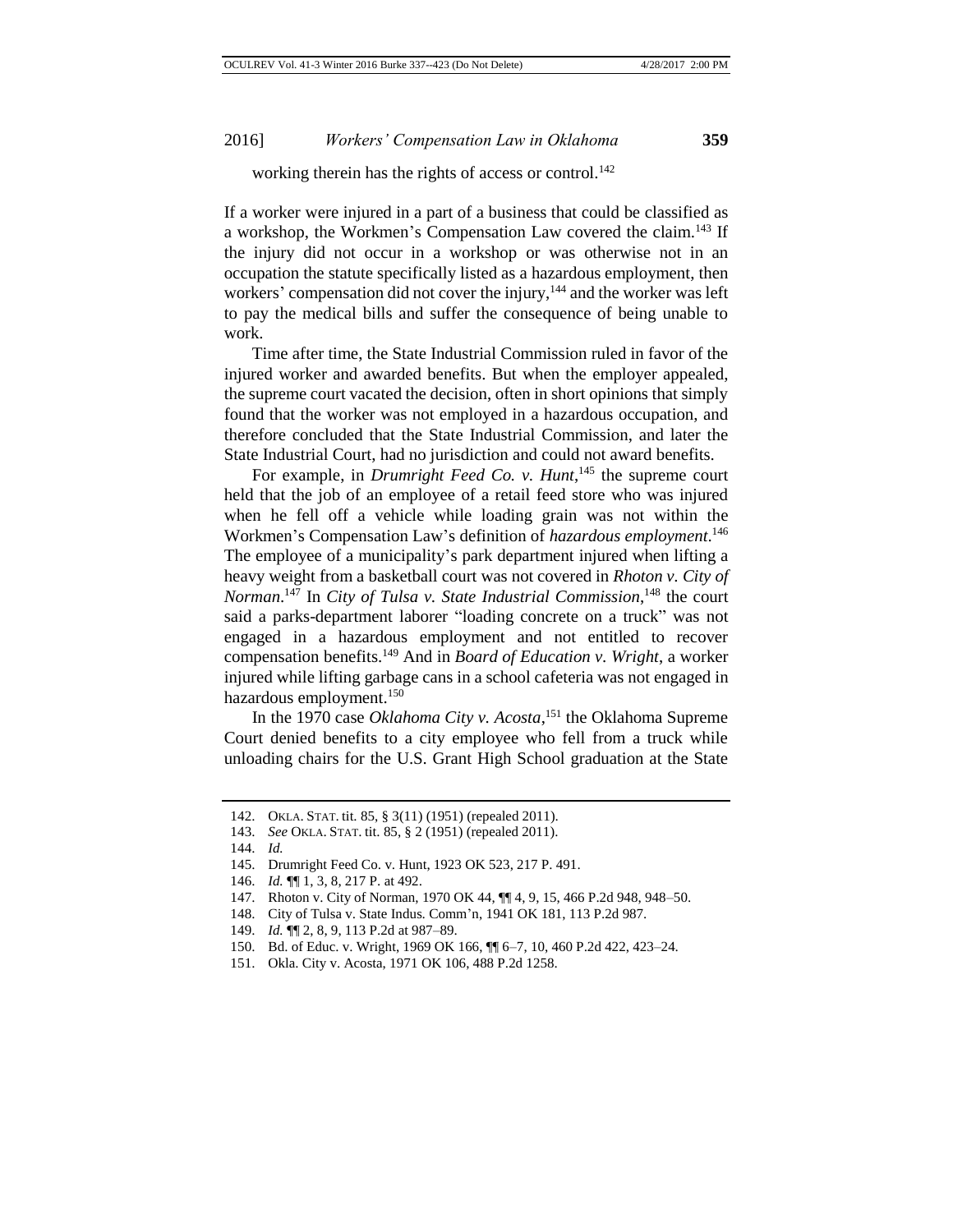Fairgrounds Arena.<sup>152</sup> In 1955, the court held that a truck driver involved in a highway accident delivering goods to a tire-and-auto supply store was not covered.<sup>153</sup> The court opined, "An employee of a retail store is not an employee engaged in a hazardous employment within the definition of the Workmen's Compensation Law." <sup>154</sup> The court looked only at the occupation of the injured worker, ignoring how the injury occurred.<sup>155</sup>

Attorneys frequently tried to make an injury that occurred during employment at a retail filling station compensable. In one instance, the State Industrial Commission agreed and awarded benefits to a worker injured while trying to open the hood of an automobile that was stuck.<sup>156</sup> When it came loose, the worker was thrown backward, injuring his lower back.<sup>157</sup> Because automobile service stations were not specifically listed in the workers' compensation statute as a hazardous occupation, the supreme court, over a dissent, reversed the award and denied the claim.<sup>158</sup>

Even when machinery such as hydraulic hoists for washing and greasing automobiles, wheel-alignment machines, and tools used in minor repairs were present in a retail oil-and-gas filling station, the supreme court still overturned State Industrial Commission awards in the late 1960s. In the case of *Woods v. Perryman*, <sup>159</sup> a worker was injured while unloading barrels of oil to be sold at the station.<sup>160</sup> The court added a new qualification to compensability: "It is not sufficient that the employer is primarily engaged in a hazardous business, but it must appear that the employee at the time of his injury was engaged in a branch or department of such business which is defined as hazardous by the Workmen's Compensation Act."<sup>161</sup>

The same analysis was used to deny the claim of a worker injured while loading a washing machine for delivery to a customer of his employer, a retailer of mobile homes and furniture.<sup>162</sup> Because such retail

<sup>152.</sup> *Id.* ¶ 2, 488 P.2d at 1259.

<sup>153.</sup> Okla. Tire & Supply Co. v. Summerlin, 1955 OK 308, ¶¶ 1, 10, 280 P.2d 403, 403, 405.

<sup>154.</sup> *Id.* ¶ 4, 280 P.2d at 404.

<sup>155.</sup> *See id.*

<sup>156.</sup> Skelly Oil Co. v. Waters, 1959 OK 235, ¶¶ 1–2, 348 P.2d 320, 322.

<sup>157.</sup> *Id.* ¶ 2, 348 P.2d at 322.

<sup>158.</sup> *Id.* ¶ 25, 348 P.2d at 324.

<sup>159.</sup> Woods v. Perryman, 1969 OK 59, 452 P.2d 588, *abrogated in part by* Neal v. Sears, Roebuck & Co., 1978 OK 47, ¶¶ 17–21, 578 P.2d 1191, 1194.

<sup>160.</sup> *Id.* ¶ 4, 452 P.2d at 589.

<sup>161.</sup> *Id.* ¶ 0, 452 P.2d at 588–89 (syllabus).

<sup>162.</sup> Teany v. State Indus. Court, 1969 OK 102, ¶¶ 7, 16, 458 P.2d 151, 152–53.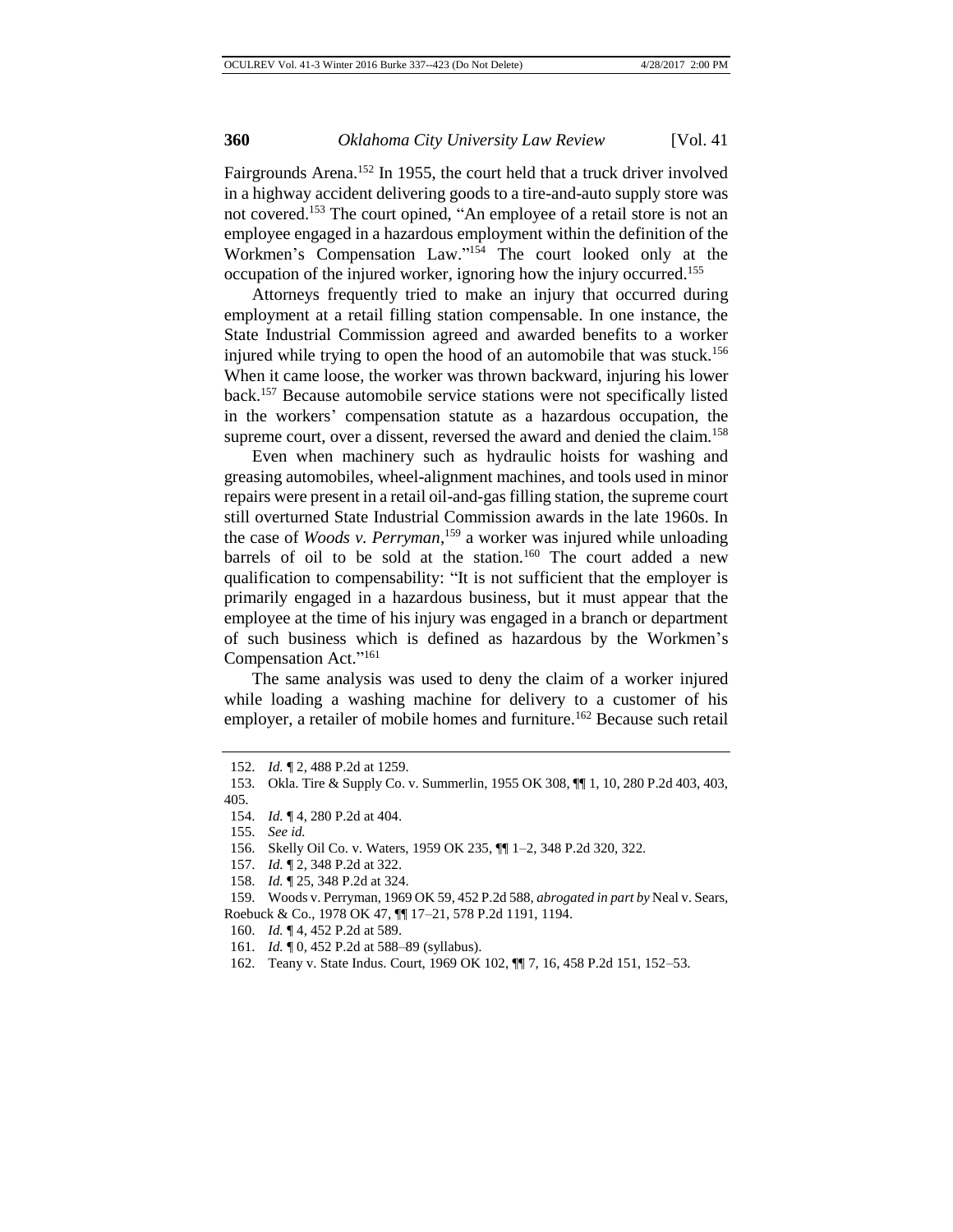operations were not expressly listed in the statutory definition of hazardous employment, the supreme court denied benefits to the injured worker.<sup>163</sup> Another interesting denial is *Montgomery v. State Industrial Commission*, <sup>164</sup> where the court determined that the Workmen's Compensation Law did not cover a carpenter working in a hospital's carpenter shop because the shop was "incidental to a governmental function."<sup>165</sup>

Despite what it appears, the supreme court did not deny all claims on appeal. Benefits were allowed for an employee of a county highway department that operated a garage,  $166$  a city employee engaged in construction of a road,<sup>167</sup> and a worker that drove a tractor for a city.<sup>168</sup>

Subsequent legislatures added a provision to the Workmen's Compensation Law to aid some workers in their claims before the State Industrial Commission. The section provided that if an employer listed a certain worker or type of worker on its workers' compensation insurance policy, the employer was estopped from hiding from liability by asserting the listed worker or type of worker was in a nonhazardous occupation.<sup>169</sup>

The estoppel theory was universally applied when a workers' compensation insurance policy listed a specific occupation, even though that occupation was not included in the statutory definition of *hazardous employment*. <sup>170</sup> However, the estoppel theory did not apply to injured employees of own-risk employers. In a spirited 5–4 decision, in *Miller v.*  Sears, Roebuck &  $Co$ ,  $^{171}$  the supreme court held an injured worker was "not entitled to an award" because his own-risk employer, in the absence of a workers' compensation insurance policy, was not estopped from denying "that he was injured in . . . hazardous employment."<sup>172</sup>

Dissenting in *Miller*, Justice Ralph Hodges argued that allowing compensability for a worker whose employer carried insurance and denying benefits for a worker whose employer was self-insured was a

<sup>163.</sup> *Id.* ¶¶ 9, 16, 458 P.2d at 152–53.

<sup>164.</sup> Montgomery v. State Indus. Comm'n, 1942 OK 149, 124 P.2d 726.

<sup>165.</sup> *Id.* ¶¶ 2, 5, 124 P.2d at 727.

<sup>166.</sup> Bd. of Cty. Comm'rs v. Horne, 1955 OK 270, ¶ 6, 288 P.2d 406, 407.

<sup>167.</sup> City of Pryor v. Chambers, 1929 OK 327, ¶¶ 1–2, 9, 280 P. 585, 585–86.

<sup>168.</sup> City of Yale v. Jones, 1933 OK 572, ¶¶ 2, 24, 26 P.2d 427, 428, 430.

<sup>169.</sup> Act of Apr. 17, 1947, ch. 3, § 2, 1947 Okla. Sess. Laws 626, 626–27 (codified at OKLA. STAT. tit. 85, § 65.2 (1951) (repealed 2011)).

<sup>170.</sup> tit. 85, § 65.

<sup>171.</sup> Miller v. Sears, Roebuck & Co., 1976 OK 67, 550 P.2d 1330.

<sup>172.</sup> *Id.* ¶ 2, 550 P.2d at 1332.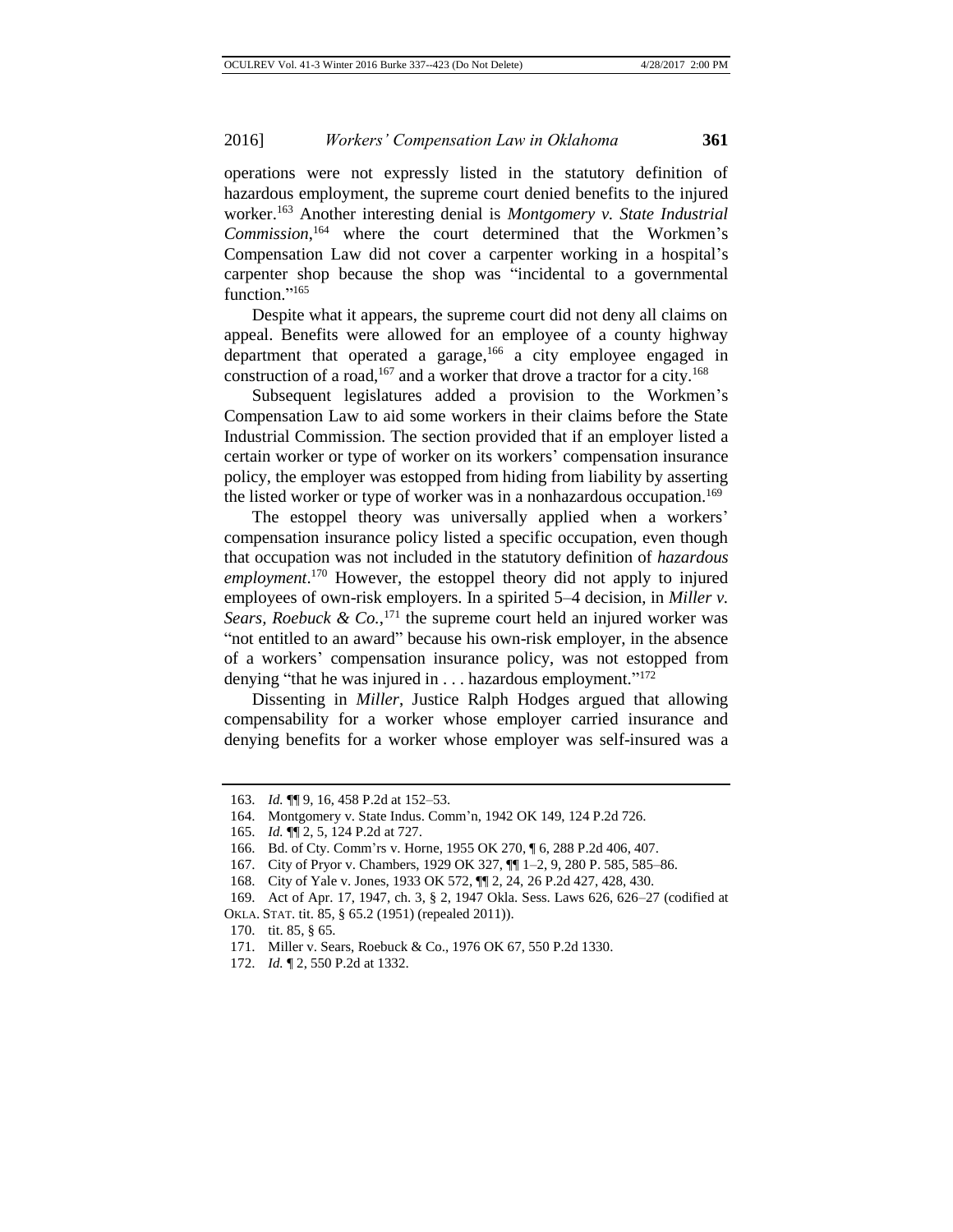violation of constitutionally guaranteed equal protection.<sup>173</sup> He wrote:

There is no rational basis for differentiation between employees of the same class because one employer pays premiums for coverage while another elects to be a self-insurer. By statutory declaration the self-insurer is as much an insurance carrier as private insurers . . . . No inequity results from applying the estoppel act uniformly to employees of the same class who are scheduled by either insurer. Whether an employer insures with a private carrier or elects to be a self-insurer is of no consequence.<sup>174</sup>

Occasionally, the supreme court ruled favorably for an injured worker after the State Industrial Commission awarded benefits based upon the statutory presumption that favored employees. This was based on an early provision in the Workmen's Compensation Law: "In any proceeding for the enforcement of a claim for compensation under this act, it shall be presumed in the absence of substantial evidence to the contrary . . . [t]hat the claim comes within the provisions of this act." 175

The presumption simply meant that if the evidence was too close to call, the injured worker won and was awarded benefits as a matter of social policy.<sup>176</sup> The adoption of Oklahoma Senate Bill 680 in 1999 eliminated that presumption.<sup>177</sup> As of November 1, 1999, an injured worker has to prove the claim by a preponderance of the evidence, the evidentiary standard still in effect today.<sup>178</sup>

## V. IN THE COURSE AND SCOPE OF EMPLOYMENT

In my thirty-six years of practicing workers' compensation law in Oklahoma, the number-one source of litigation has been whether or not a worker's injury arose out of and was in the course of employment. On

<sup>173.</sup> *Id.* ¶ 5, 550 P.2d at 1335 (Hodges, J., dissenting).

<sup>174.</sup> *Id.* ¶ 4, 550 P.2d at 1335.

<sup>175.</sup> Supplement to the Revised Statutes of Oklahoma of 1910, ch. 42-A, art. II, § 3782o, at 458 (1915) (repealed 1999).

<sup>176.</sup> *See* Bishop v. Wilson, 1931 OK 37, ¶¶ 3–5, 296 P. 438, 439–40 (applying this presumption and ruling in favor of an injured worker), *abrogated in part by* Neal v. Sears, Roebuck & Co., 1978 OK 47, 578 P.2d 1191.

<sup>177.</sup> *See* Workers' Compensation Act, ch. 420, § 6, 1999 Okla. Sess. Laws 1983, 1996 (repealed 2011).

<sup>178.</sup> *See id.*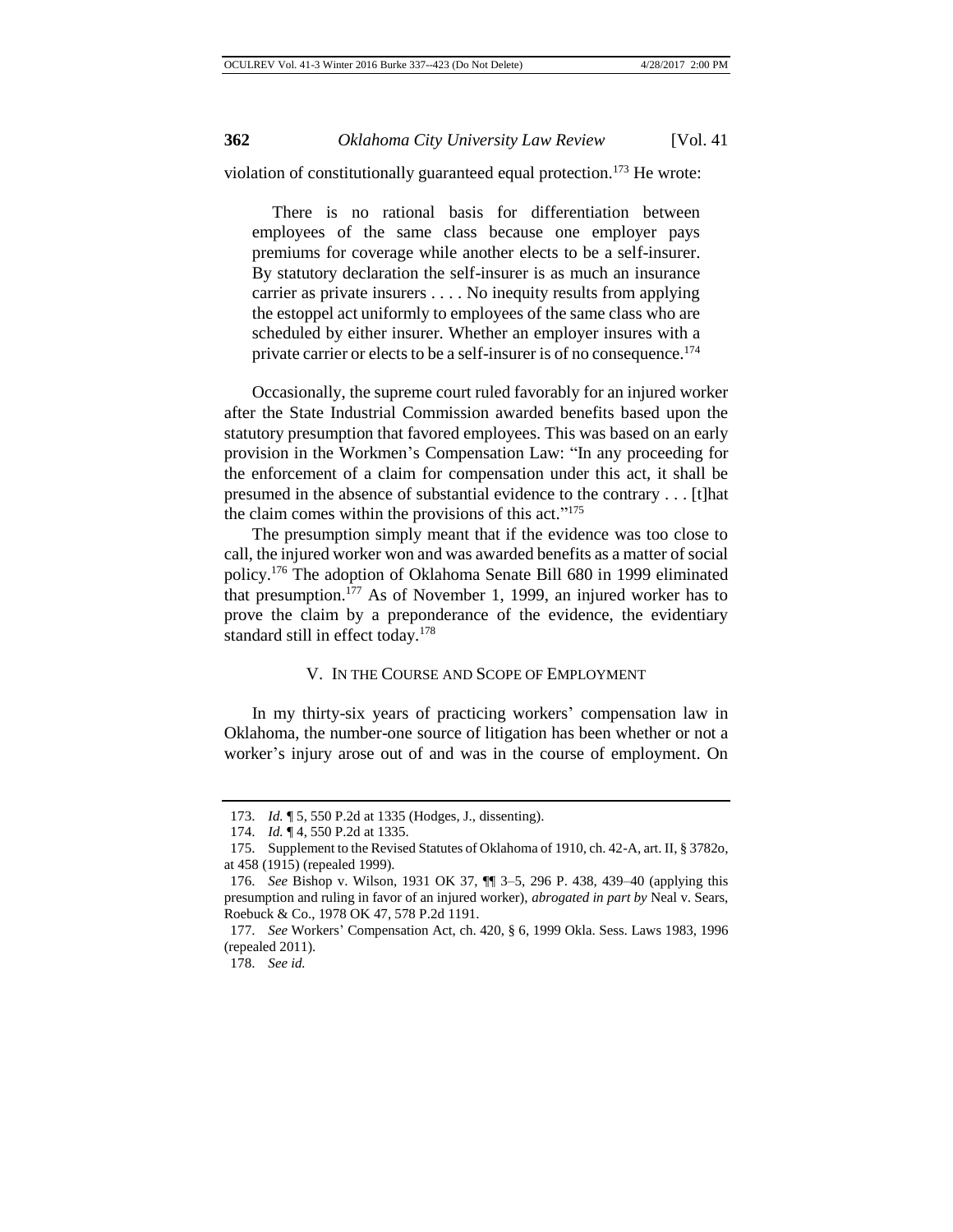many occasions, all parties admitted a worker was injured and needed medical treatment, but a dispute arose over the course and scope of employment. A typical course-and-scope statute was: "'Injury or personal injury' means only accidental injuries arising out of and in the course of employment and such disease or infection as may naturally result therefrom and occupational disease arising out of and in the course of employment as herein defined."<sup>179</sup> Because "injury" was not comprehensively defined, it was incumbent upon the courts to do so; indeed, as Justice Ralph Hodges said in *Fenwick v. Oklahoma State Penitentiary*,<sup>180</sup> "it [was] the duty of the courts to further define 'accidental personal injury.""<sup>181</sup>

The statute defining a compensable injury seems simple enough, but there is much more involved. Harold J. Fisher wrote in a 1961 article, "[I]t is doubtful that any other area of workmen's compensation law has resulted in more litigation, on either the trial or appellate level, than has the requirement that the injury arise out of and in the course of employment."<sup>182</sup> The phrase "arising out of and in the course of employment" appears in the workers' compensation laws of every state.<sup>183</sup>

The phrase is derived from a British statute that England's Court of Appeal notably interpreted in 1908, the year after Oklahoma's statehood and seven years before Oklahoma enacted a workers' compensation law: "[T]he first part of the phrase describes the character or quality of the accident, while the latter part introduces the idea that an accident to be compensable must in some sense be due to the employment, and must result from a risk reasonably incident to the employment."<sup>184</sup> Even though modern lawyers and judges might use different words, the phrase's interpretation remains strikingly similar to thoughts expressed in legal opinions more than a century ago.<sup>185</sup>

<sup>179.</sup> OKLA. STAT. tit. 85, § 3(7) (1981) (repealed 2011).

<sup>180.</sup> Fenwick v. Okla. State Penitentiary, 1990 OK 47, 792 P.2d 60.

<sup>181.</sup> *Id.* ¶ 7, 792 P.2d at 61–62.

<sup>182.</sup> Harold J. Fisher, *"Injuries Arising Out of and in the Course of Employment*,*"* 26 MO. L. REV. 278, 279 (1961).

<sup>183.</sup> *Id.*

<sup>184.</sup> Charles S. Desmond, *"Arising Out of and in the Course of Employment" in New York*, 26 NOTRE DAME L. REV. 462, 462 (1951) (discussing the holding of Fitzgerald v. W.G. Clarke & Son [1908] 2 AC 796, 799 (appeal taken from KB)).

<sup>185.</sup> The arising-out-of-and-in-the-scope-of-employment section of Oklahoma's original workers' compensation law in 1915 was identical to the law in New York. For a comprehensive survey of how New York handled its first 40,000,000 workers' compensation claims in the first half of the twentieth century, see *id.* at 462.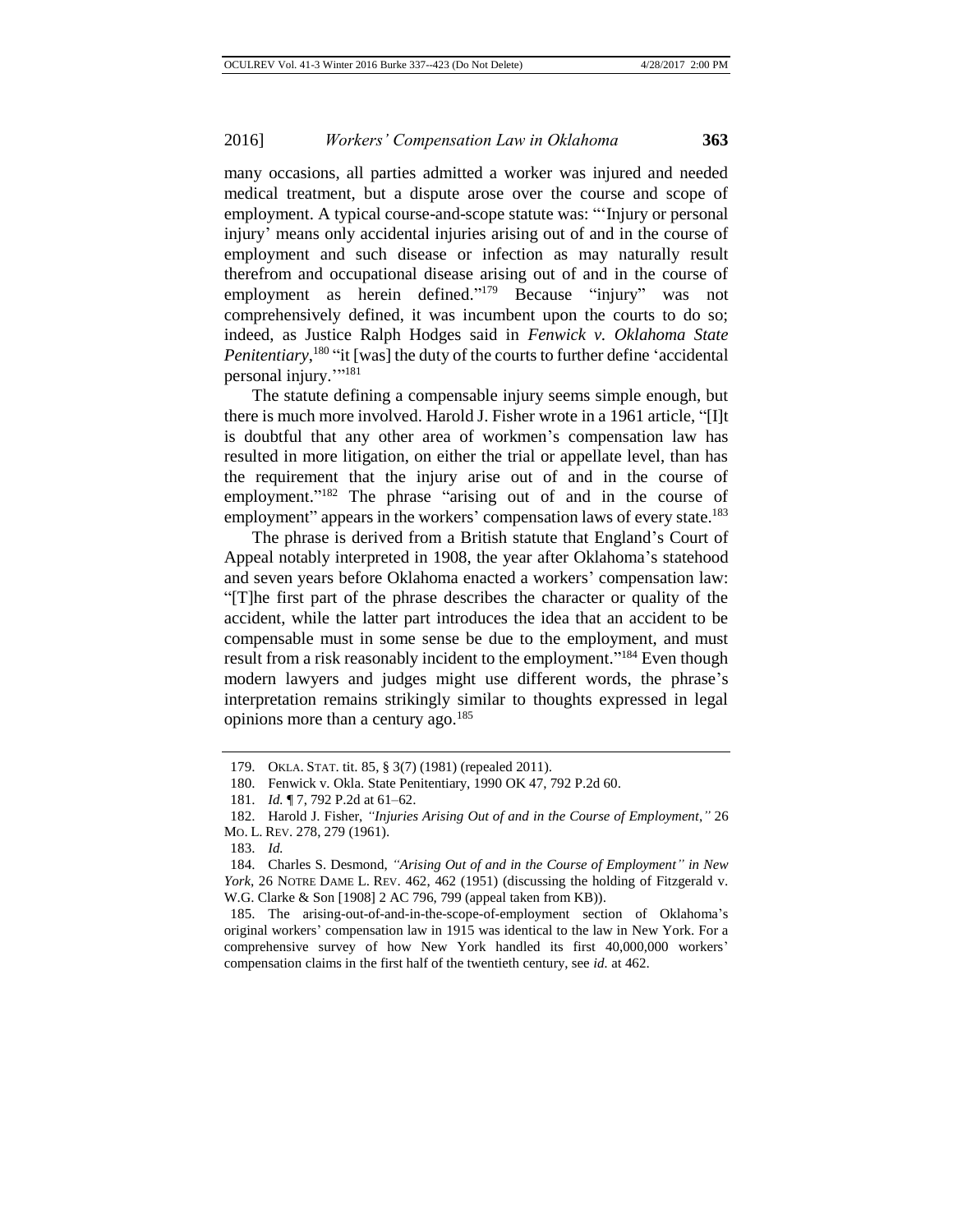Professor Arthur Larson, in his leading treatise on workers' compensation law, noted that ever since the two-pronged requirement for declaring an injury compensable was adopted from the British Compensation Act, judicial interpretation of the requirement has in large part remained a universal problem.<sup>186</sup> When analyzing a particular injury, Harold J. Fisher, building off Larson's ideas in a 1961 article, suggested examining the arising-out-of prong first, noting two dominant views had evolved for doing so.<sup>187</sup> The first view identified the hazard that caused the injury and then looked at how closely associated the hazard was with the employment.<sup>188</sup> The test associated with this view was known as the "peculiar or increased risk doctrine" and it found an injury compensable if it "arose out of" a hazard peculiar to that employment.<sup>189</sup> To be peculiar to the employment at hand, this test required that the risk be generally uncommon outside of the employment, or inversely, that it be a risk uniquely enhanced by the work.<sup>190</sup> The second view was the "actual risk" doctrine," which disregarded whether the risk might be common to the public: "We do not care whether this risk was also common to the public, if in fact it was a risk of *this* employment." <sup>191</sup> Under this view, if the injury occurred because of a risk of the particular employment, it was compensable.<sup>192</sup>

Fisher, again building off of Larson, also explained the "in the course of" requirement:

[I]t relates to the connection between the work and the injury in reference to the time, place and activity; that is, it demands that the injury be shown to have arisen within the time and space boundaries of the employment, and in the course of an activity

<sup>186.</sup> 1 ARTHUR LARSON, WORKMEN'S COMPENSATION LAW § 6.00, at 41 (1952).

<sup>187.</sup> *See* Fisher, *supra* note 182, at 281.

<sup>188.</sup> *See id.*

<sup>189.</sup> *Id.*

<sup>190.</sup> *See id.*; *e.g.*, *In re* Emp'r Liab. Assurance Corp. (*McNicol's Case*), 102 N.E. 697, 697 (Mass. 1916) ("The causative danger must be peculiar to the work and not common to the neighborhood."); Brady v. Louis Ruffolo & Sons Constr. Co., 578 N.E.2d 921, 924 (Ill. 1991) ("If an industrial accident is caused by a risk unrelated to the nature of the employment, or is not fairly traceable to the workplace environment, but results instead from a hazard to which the claimant would have been equally exposed apart from his work, the injury cannot be said to arise out of the employment.").

<sup>191.</sup> Fisher, *supra* note 182, at 281 (quoting LARSON, *supra* note 186, § 6.30, at 43). 192. *Id.*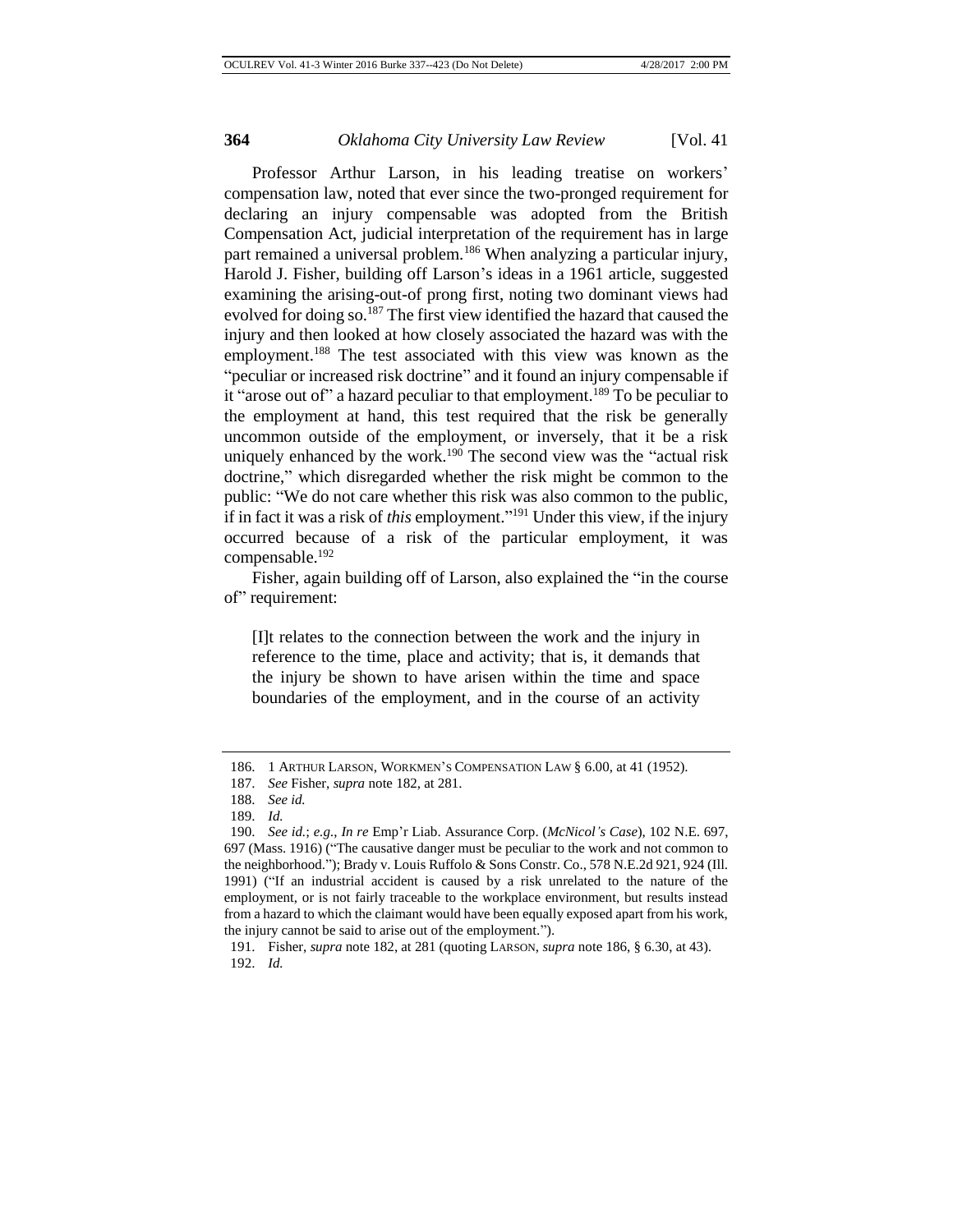which has a purpose related to the employment.<sup>193</sup>

An early Oklahoma Supreme Court case attempting to determine if an injury arose out of and was in the course of employment is *Willis v. State Industrial Commission*. <sup>194</sup> A worker warming himself by a fire on the employer's premises was injured when a "fellow employee . . . threw a piece of dynamite in the fire."<sup>195</sup> The supreme court surveyed decisions from other states struggling with the same legal issue and concluded that, in this instance, "if a workman is an active participant in what has been denominated 'horseplay,' he is not entitled to compensation, but if, while going about his duties, he is a victim of another's prank, to which he is not in the least a party, he should not be denied compensation." 196

In 1931, the supreme court used its first lightning-strike injury case, *Consolidated Pipe Line Co. v. Mahon*, <sup>197</sup> to assess the status of the arisingout-of-and-in-the-scope-of-employment doctrine. Justice Charles Swindall wrote a well-articulated opinion for a 7–1 majority.<sup>198</sup> In *Mahon*, lightning struck a worker while he was taking refuge from a ferocious Oklahoma thunderstorm north of Wewoka.<sup>199</sup> He and his fellow workers were laying a cross-country pipeline and had no shelter except an "old, dilapidated, frame house nearby." <sup>200</sup> The State Industrial Commission awarded benefits, and the employer appealed.<sup>201</sup>

After comparing inconsistent opinions from England, Ireland, Minnesota, and Wisconsin, the court held that since "no shelter was provided by the master for the employee, . . . who was acting as a reasonable person familiar with the whole situation," the injury arose out of the employment.<sup>202</sup> The court recognized that an "unexpected, violent thunderstorm accompanied by lightning and rain" was a risk in common with all people in the area.<sup>203</sup> But, applying the peculiar-risk doctrine, the

<sup>193.</sup> *Id.* at 283.

<sup>194.</sup> Willis v. State Indus. Comm'n, 1920 OK 145, 190 P. 92.

<sup>195.</sup> *Id.* ¶ 12, 190 P. at 92.

<sup>196.</sup> *Id.* ¶ 18, 190 P. at 94 (citing George A. Kingston, *"Arising Out of and in Course of Employment*,*"* 53 AM. L. REV. 67, 75 (1919)).

<sup>197.</sup> Consol. Pipe Line Co. v. Mahon, 1931 OK 582, 3 P.2d 844.

<sup>198.</sup> *See Mahon*, 1931 OK 582, 3 P.2d 844. The decision notes that Justice Andrews was "absent" on the day the opinion was circulated among justices. *Id.* ¶41, 3 P.2d at 853.

<sup>199.</sup> *Id.* ¶ 1, 3 P.2d at 845.

<sup>200.</sup> *Id.*

<sup>201.</sup> *Id.* ¶ 2, 3 P.2d at 845.

<sup>202.</sup> *Id.* ¶¶ 7–9, 35, 3 P.2d at 846–47, 852.

<sup>203.</sup> *Id.* ¶ 39, 3 P.2d at 853.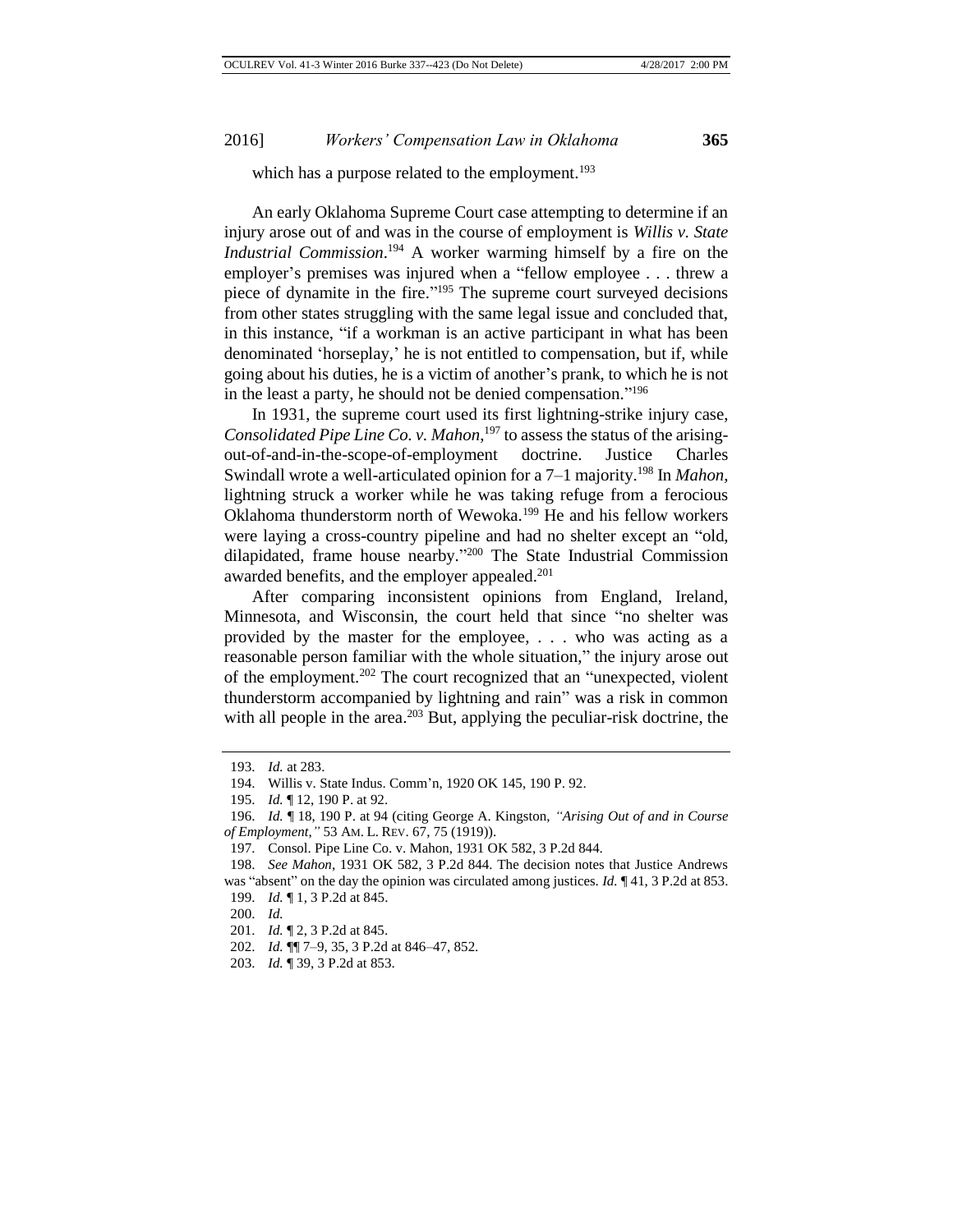court posed this critical question: Did "the employment expose[] the employee to peculiar danger and risk of being struck by lightning more than others in the same locality . . . in the discharge of his duties, and" while taking shelter in order to resume work?<sup>204</sup> The court answered in the affirmative and sustained the award of benefits of the State Industrial Commission.<sup>205</sup>

The *Consolidated Pipe Line* opinion formally endorsed the peculiarrisk doctrine, adopting the reasoning and rule that the Massachusetts Supreme Judicial Court announced in *McNicol's Case*<sup>206</sup>:

"It is not easy nor necessary to the determination of the case at bar to give a comprehensive definition of these words which shall accurately include all cases embraced within the act and with precision exclude those outside its terms. It is sufficient to say that an injury is received 'in the course of' the employment *when it comes while the workman is doing the duty which he is employed to perform*. It arises 'out of' the employment *when there is apparent to the rational mind upon consideration of all the circumstances, a causal connection between the conditions under which the work is required to be performed and the resulting injury*. Under this test, if the injury can be seen to have followed as a natural incident of the work and to have been contemplated by a reasonable person familiar with the whole situation as a result of the exposure occasioned by the nature of the employment, then it arises 'out of' the employment. But it excludes an injury which cannot fairly be traced to the employment as a contributing proximate cause and which comes from a hazard to which the workmen would have been equally exposed apart from the employment. The causative danger must be peculiar to the work and not common to the neighborhood. It must be incidental to the character of the business and not independent of the relation of master and servant. It need not have been foreseen or expected, but after the event it must appear to have had its origin in a risk connected with the employment, and to have flowed from that

<sup>204.</sup> *Id.*

<sup>205.</sup> *Id.* ¶ 40, 3 P.2d at 853.

<sup>206.</sup> *Id.* ¶ 34, 3 P.2d at 851 (citing *In re* Emp'r Liab. Assurance Corp. (*McNicol's Case*), 102 N.E. 697 (Mass. 1916)).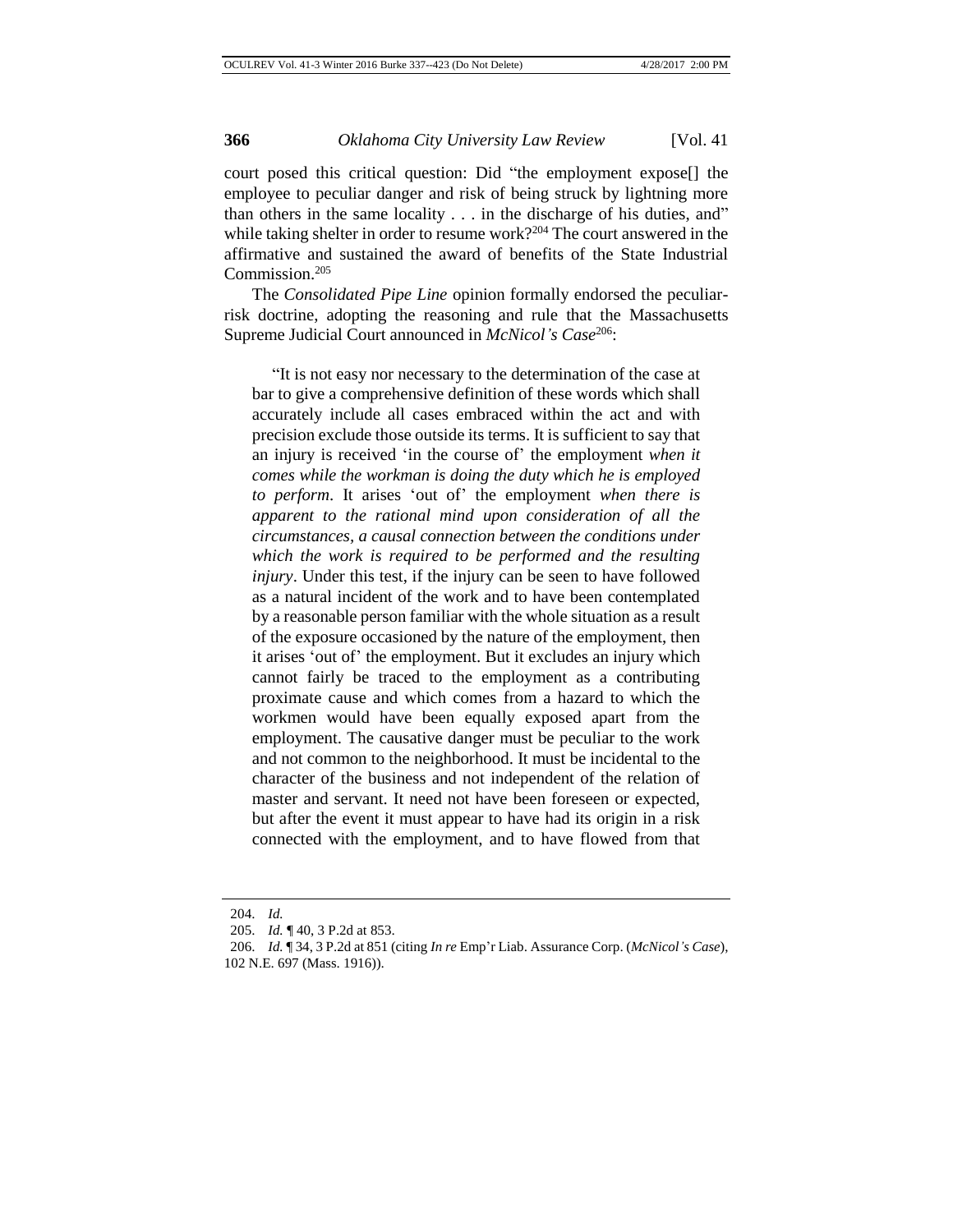source as a rational consequence."<sup>207</sup>

One of the strangest arising-out-of-and-in-the-scope-of-employment cases in Oklahoma jurisprudence involved sex, death, and a speeding train. In *Darco Transportation v. Dulen*, <sup>208</sup> two co-drivers of a tractor-trailer rig entered a railroad crossing after a signal arm malfunctioned.<sup>209</sup> An oncoming train slammed into the truck, killing the female co-driver and severely injuring Dulen, who brought a claim for his injuries.<sup>210</sup>

The employer denied the claim when it found out Dulen told an investigator at the accident scene that he and his co-driver, who also happened to be his girlfriend, were engaged in sex prior to the accident.<sup>211</sup> The investigator said she found the girlfriend "clad only in a T-shirt ... [and that] Dulen's pants were unbuttoned, unzipped, and resting mid-hip" as he was loaded into an ambulance.<sup>212</sup> The investigator testified that Dulen proclaimed, "I was f[—] her and now, oh, my God, I have killed her." 213

Justice Marian Opala wrote the 5–4 opinion affirming the Workers' Compensation Court's finding of compensability: "We must be mindful that in this case we are applying *workers' compensation law*.The concept of a worker's *contributory fault, which the compensation statute discarded*, must not—under the guise of appellate re-examination of the evidence—be resurrected obliquely as a defense against the employer's liability."<sup>214</sup> The standard of review governing competing inferences from undisputed evidence added further support for compensability. Justice Opala pointed out that it was undisputed Dulen was at the wheel, "his assigned work station," when the accident occurred, and "there [was]

212. *Id.* ¶ 3, 922 P.2d at 593.

<sup>207.</sup> *Id.* (emphasis added) (quoting *McNicol's Case*, 102 N.E. at 697).

<sup>208.</sup> Darco Transp. v. Dulen, 1996 OK 50, 922 P.2d 591, *superseded by statute*, Act of June 10, 1997, ch. 361, § 5, 1997 Okla. Sess. Laws 2160, 2167, *as recognized in* HAC, Inc. v. Box, 2010 OK 89, ¶ 12, 245 P.3d 609, 614.

<sup>209.</sup> *Id.* ¶¶ 2–3, 922 P.2d at 593.

<sup>210.</sup> *Id.*

<sup>211.</sup> *Id.* ¶¶ 5–6, 922 P.2d at 593.

<sup>213.</sup> *Id.* ¶ 5, 922 P.2d at 593 (footnote omitted). Attorney John Oldfield of Oklahoma City, with whom I have conversed almost daily at the Workers' Compensation Court for more than thirty years, represented the injured worker in this case. *Id.* ¶ 0, 922 P.2d at 592 (syllabus). Oldfield said that the couple had pulled to the side of the road a few minutes before the accident to have sex but were not engaged in the act at the time the train slammed into the truck.

<sup>214.</sup> *Id.* ¶¶ 10, 17–19, 922 P.2d at 595, 597 (emphasis omitted) (footnote omitted).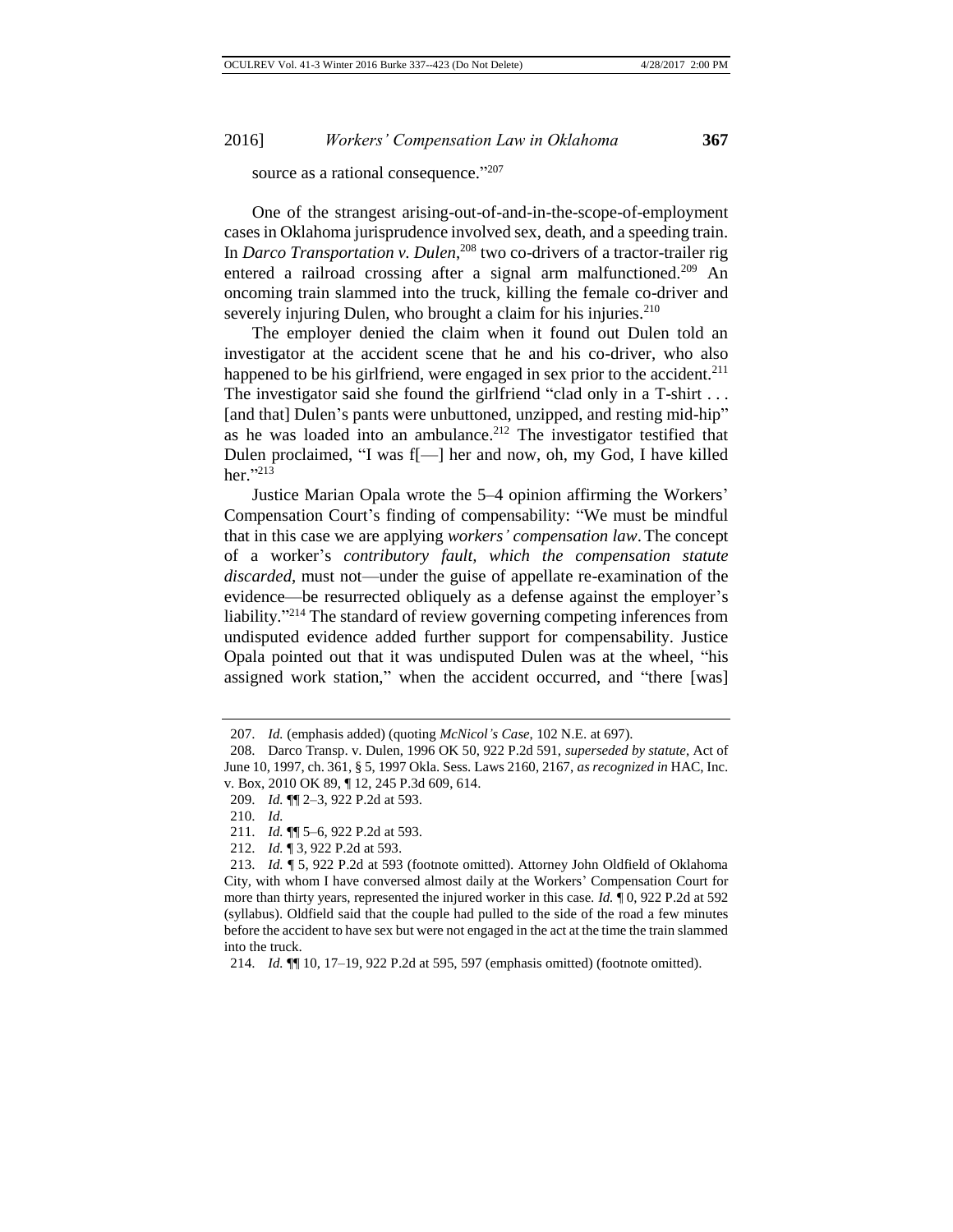competent evidence to support the trial judge's finding [that] ascribe[d] the accident's cause, not to copulation-related inattention, but to defective railroad-crossing warning equipment."<sup>215</sup> Thus, the facts on appeal supported a finding that the injury arose out of and was within the scope of employment.<sup>216</sup>

Justice Joseph Watt wrote the dissenting opinion and opened strongly, "Today's opinion sustains an award of workers' compensation benefits to a claimant for injuries sustained while engaging in sexual intercourse."<sup>217</sup> Watt continued, "By engaging in sexual intercourse, the claimant transformed his otherwise legitimate work-related conduct into conduct that did not 'arise out of . . . his employment.'" <sup>218</sup> Justice Watt also closed strongly:

Sustaining an injury while engaged in sexual intercourse is not the type of risk reasonably incident to driving a semi tractor-trailer rig. Claimant's employer neither condoned such acts nor could it have derived any benefit therefrom. Claimant's willing participation in such non-work-related activities were independent of and completely disconnected from the performance of any duties of his job as a truck driver. As such, his injuries did not "arise out of his employment" within the meaning of the Act and are not compensable.

It is my opinion that claimant's willing participation in sexual intercourse does not fall within the category of compensable activities contemplated by Oklahoma's workers' compensation regime.<sup>219</sup>

A line of Oklahoma cases from 1935 to the present have held that the phrase "arising out of employment" contemplates the causal connection between the injury and the risks incident to employment.<sup>220</sup>

<sup>215.</sup> *Id.* ¶ 16, 922 P.2d at 597.

<sup>216.</sup> *Id.*

<sup>217.</sup> *Id.* ¶ 1, 922 P.2d at 597 (Watt, J., dissenting).

<sup>218.</sup> *Id.* ¶ 1, 922 P.2d at 597 (quoting OKLA. STAT. tit. 85, § 11 (1991) (repealed 2011)).

<sup>219.</sup> *Id. ¶¶* 14–15, 922 P.2d at 599–600.

<sup>220.</sup> *See, e.g.*, Am. Mgmt. Sys., Inc. v. Burns, 1995 OK 58, ¶¶ 6–7, 903 P.2d 288, 291– 92; Richey v. Commander Mills, Inc., 1974 OK 47, ¶ 13, 521 P.2d 805, 808; Graham v. Graham, 1964 OK 68, ¶ 5, 390 P.2d 892, 893; Stanolind Pipe Line Co. v. Davis, 1935 OK 646, ¶ 28, 47 P.2d 163, 168. For a discussion of the historical development of strict liability, see generally Vernon Palmer, *A General Theory of the Inner Structure of Strict Liability:*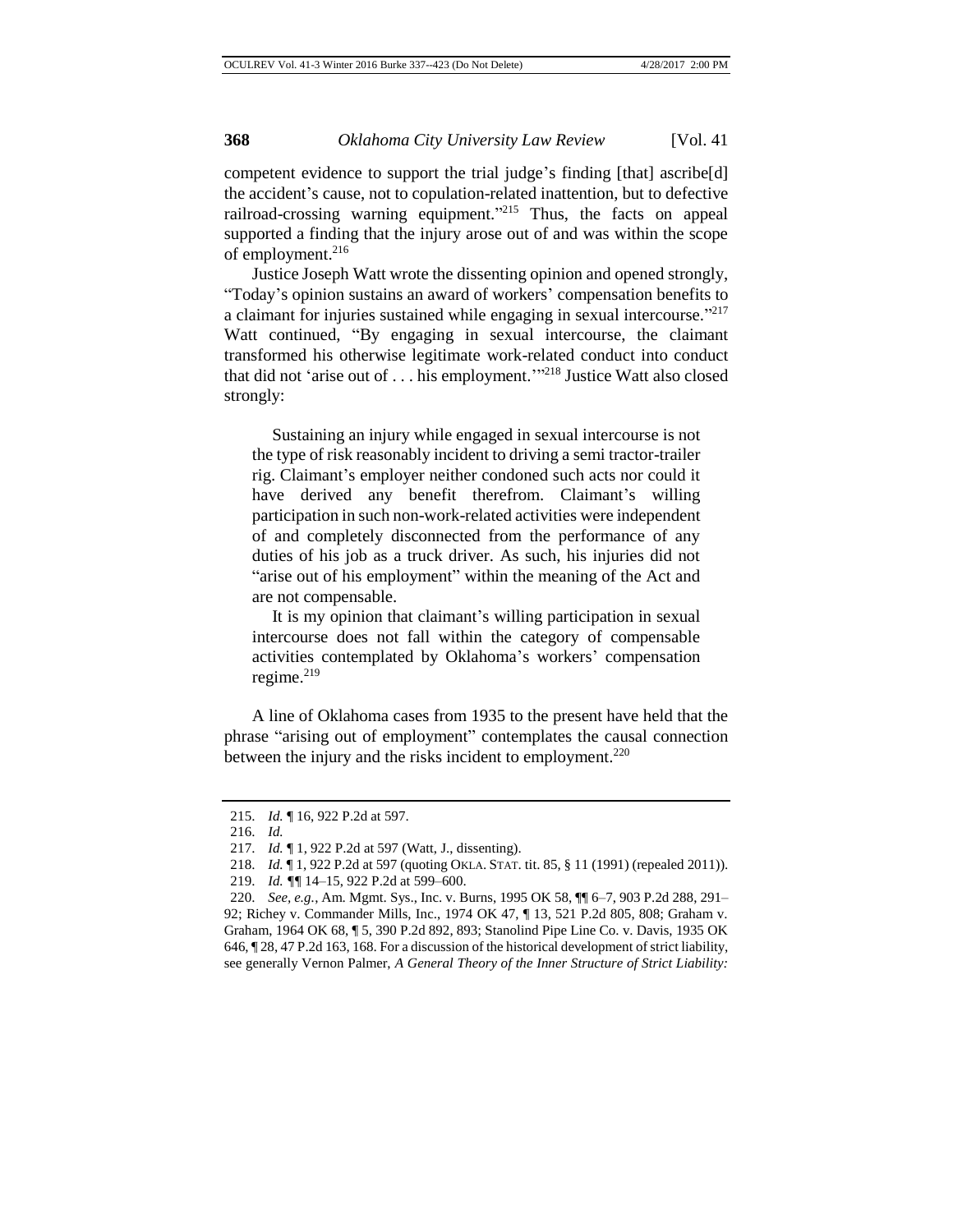Injuries occurring in a parking lot outside an employer's business have been litigated frequently. An employer customarily would argue that the worker was off the clock, so slipping on ice while getting into a car at the end of the work day did not arise out of employment. Such a defense was a mixed bag for an employer; if it won the workers' compensation case, it found itself defending a premises-liability claim for not doing a goodenough job cleaning ice from the parking lot.

Traditionally, the State Industrial Commission and later the Workers' Compensation Court considered parking lots part of the workplace. Injuries occurring during ingress and egress to work were found compensable, especially if the employer owned or was under control of the parking lot.

During the late 1990s, when new judges created a conservative trend on the Workers' Compensation Court, an injury in a parking lot was not automatically deemed compensable. In the case of *Turner v. B Sew Inn*, 221 the worker stepped in a hole in the parking lot while walking into work.<sup>222</sup> The Workers' Compensation Court judge denied the claim for compensation, "finding that her injury neither arose from nor occurred in the course of employment."<sup>223</sup>

In an 8–1 decision, the Oklahoma Supreme Court reversed the Workers' Compensation Court and found the claim compensable.<sup>224</sup> The high court concluded that the shopping center parking lot was not owned by the employer, but it still constituted the employer's premises because the lot was for the "joint use and benefit of employees and customers."<sup>225</sup> Plus, there was no other designated parking area.<sup>226</sup>

Justice Yvonne Kauger, writing for the majority, explained the concept of arising out of and in the scope of employment:

The "in the course of" prong relates to the time, place or circumstances under which the injury occurs. To be considered in

*Common Law, Civil Law, and Comparative Law*, 62 TUL. L. REV. 1303 (1988), and for a discussion of how strict liability applies to workers' compensation arising-out-of-and-inthe-course-of-employment claims, see *id.* at 1319–20.

<sup>221.</sup> Turner v. B Sew Inn, 2000 OK 97, 18 P.3d 1070, *superseded by statute*, Workers' Compensation Code, ch. 318, § 12, 2011 Okla. Sess. Laws 2549, 2565.

<sup>222.</sup> *Id.* ¶ 4, 18 P.3d at 1072.

<sup>223.</sup> *Id.* ¶ 5, 18 P.3d at 1072.

<sup>224.</sup> *Id.* ¶¶ 27–31, 18 P.3d at 1077.

<sup>225.</sup> *Id.* ¶¶ 10–12, 18 P.3d at 1072–73.

<sup>226.</sup> *Id.*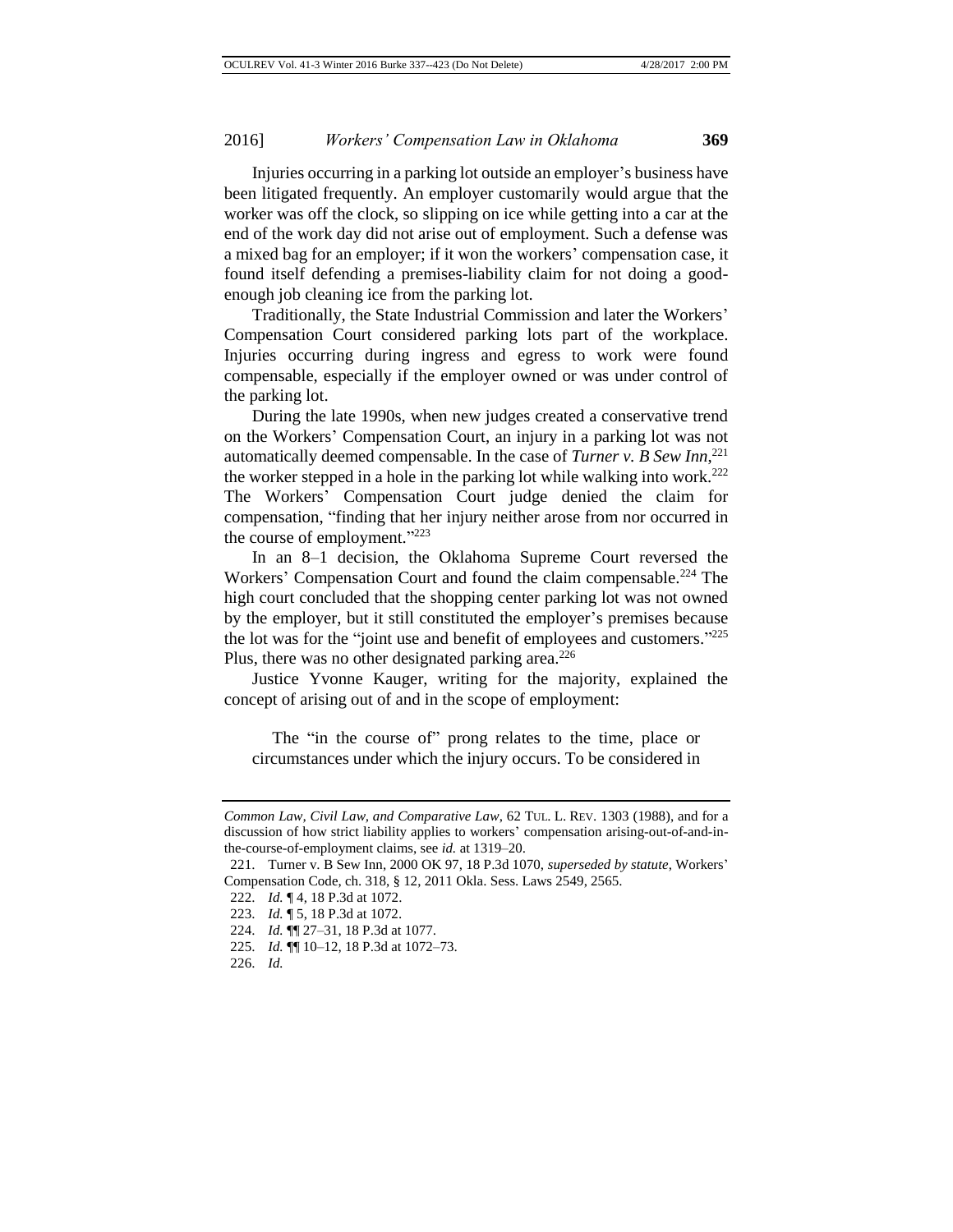the course of employment, an accidental injury must occur within the period of employment at a place where the worker reasonably may be and while reasonably fulfilling a duty of employment, or engaged in doing something incidental thereto. It tests whether, at the critical moment, the claimant was on a mission for the employer. The "arise out of" prong contemplates a causal connection between the act engaged in at the time the injury occurs and the requirements of employment. To meet the "arising out of" test, it must appear to the rational mind, upon considering all the circumstances, that a causal connection exists between the conditions under which the work is to be performed and the resulting injury.

Ordinarily, an injury sustained while going to or from an employer's premises is not one which arises out of and in the course of employment within the meaning of the Act. However, there is an exception to the rule if the injury occurs on premises owned or controlled by the employer. In *Swanson*, the Court recognized that:

"When landlord of several industrial tenants furnishes a parking yard for the joint use of such tenants and their employees, and the use thereof by employees is acquiesced in by the employers, such area constitutes premises of such employers in the application of the Workmen's Compensation Law."

The reason for this exception is that, for workers' compensation purposes, the course of employment does not begin and end with the actual work a claimant was hired to do. It also covers the period between entering the employer's premises a reasonable time before beginning any actual work and leaving within a reasonable time after the day's work is done.<sup>227</sup>

Such holdings in parking-lot cases were prevalent until the legislature adopted the Workers' Compensation  $Code^{228}$  in 2011 and the

<sup>227.</sup> *Id.* ¶ 15, 18 P.3d at 1073–74 (footnotes omitted) (quoting Swanson v. Gen. Paint Co., 1961 OK 70, ¶ 0, 361 P.2d 842, 843 (syllabus)).

<sup>228.</sup> Workers' Compensation Code, ch. 318, 2011 Okla. Sess. Laws 2549 (codified at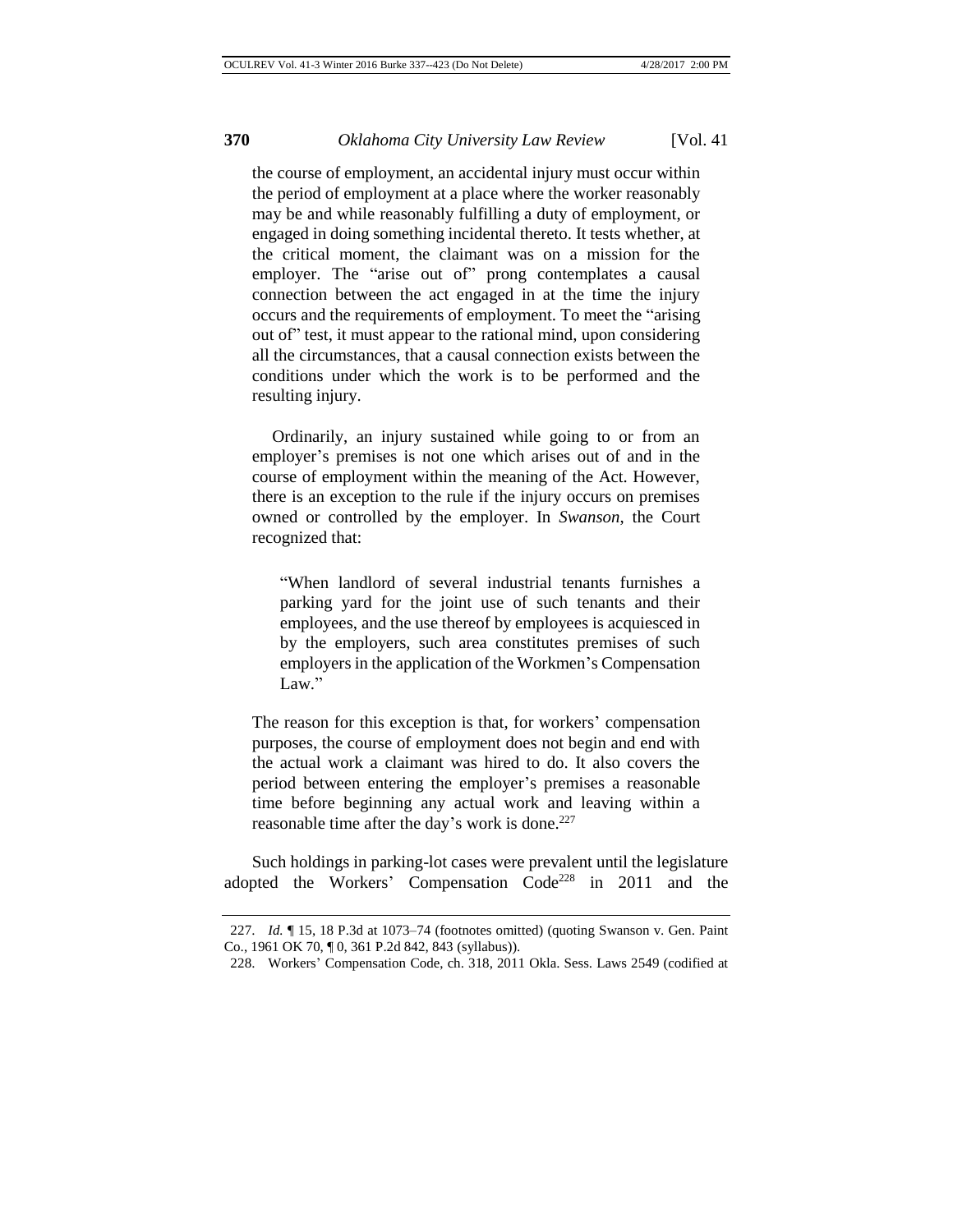Administrative Workers' Compensation Act<sup>229</sup> in 2013. The radical statutory departure from case law to limit compensable claims is discussed below.

#### VI. A NEW WORKERS' COMPENSATION CONCEPT

In the fifty-five years following Oklahoma's first workers' compensation law in 1915, the nature of the workforce in Oklahoma and the nation changed dramatically. Of twenty-nine million workers surveyed in 1900, only five million were white-collar workers.<sup>230</sup> The other twentyfour million were manual and farm laborers.<sup>231</sup> In 1970, of eighty million laborers surveyed, nearly thirty-eight million were in white-collar jobs.<sup>232</sup> The remaining forty-two million were manual and farm workers.<sup>233</sup>

In passing the Occupational Safety and Health Act of 1970, 234 Congress recognized that "the vast majority of American workers and their families are dependent on workmen's compensation for their basic economic security in the event such workers suffer disabling injury or death in the course of their employment." <sup>235</sup> In addition, Congress acknowledged "serious questions" existed

concerning the fairness and adequacy of present workmen's compensation laws in the light of the growth of the economy, the changing nature of the labor force, increases in medical knowledge, changes in the hazards associated with various types of employment, new technology . . . , and increases in the general level of wages and the cost of living.<sup>236</sup>

In light of this, Congress established the National Commission on

OKLA. STAT. tit. 85, §§ 301–413 (2011) (repealed 2013)).

<sup>229.</sup> Act of May 6, 2013, ch. 208, 2013 Okla. Sess. Laws 862 (codified at OKLA. STAT. tit. 85A, §§ 1–400 (Supp. II 2013)).

<sup>230.</sup> BUREAU OF THE CENSUS, U.S. DEP'T OF COMMERCE, HISTORICAL STATISTICS OF THE UNITED STATES: COLONIAL TIMES TO 1970, at 139 tbl. Series D 182–232 (1975).

<sup>231.</sup> *Id.*

<sup>232.</sup> *Id.*

<sup>233.</sup> *Id.*

<sup>234.</sup> Occupational Safety and Health Act of 1970, Pub. L. No. 91-596, 84 Stat. 1590 (codified at 29 U.S.C. §§ 651–678 (2012)).

<sup>235.</sup> *Id.* § 27(a)(1)(A), 84 Stat. at 1616 (codified at 29 U.S.C. § 676 (1970) (omitted 1976)).

<sup>236.</sup> *Id.* § 27(a)(1)(B), 84 Stat. at 1616.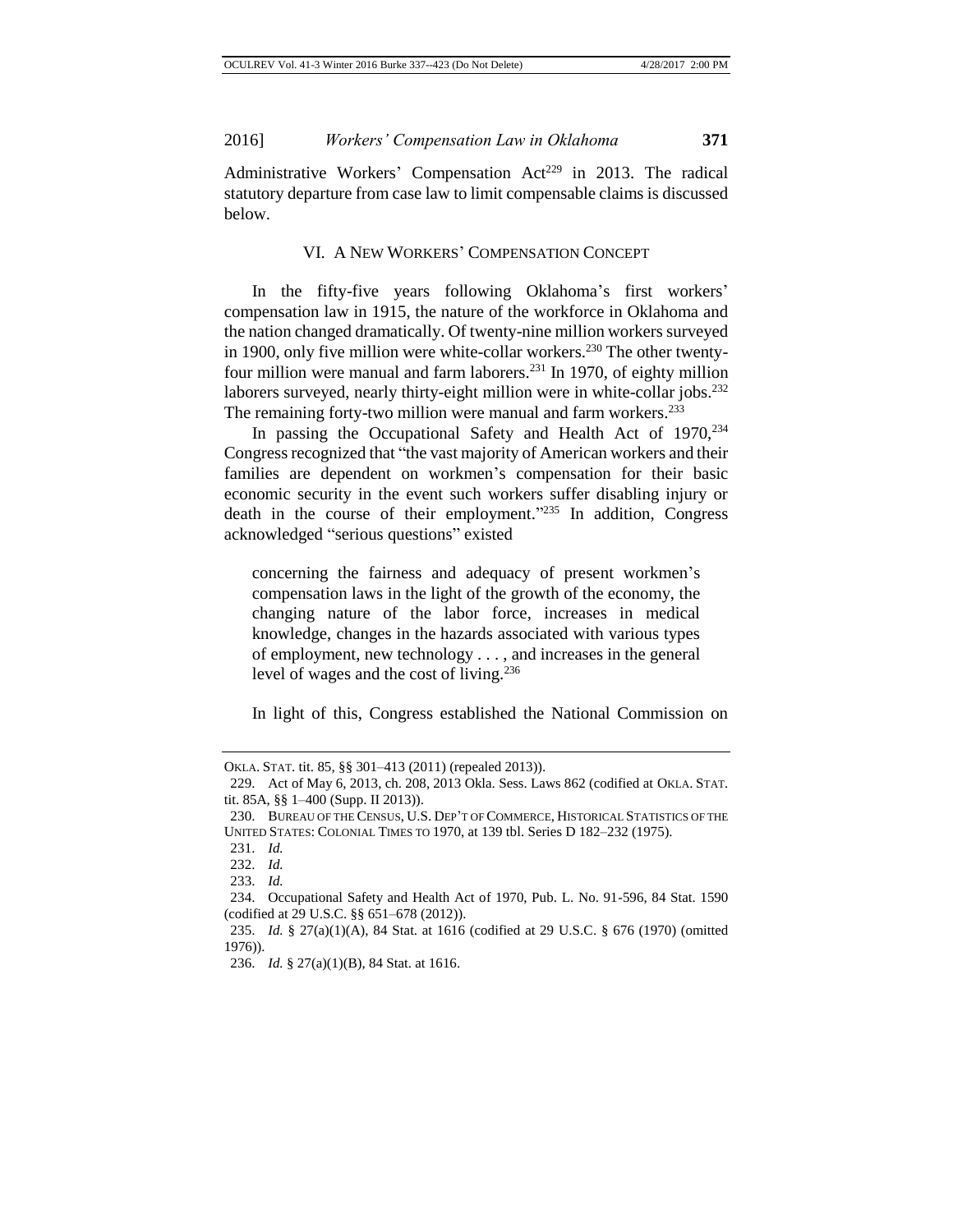State Workmen's Compensation Laws to study and evaluate state workers' compensation laws to determine if such laws provided an "adequate, prompt, and equitable system" of delivering benefits to injured workers.<sup>237</sup> President Richard M. Nixon appointed University of Chicago Professor John F. Burton, Jr. as chair of a fifteen-member commission that began meeting in July 1971 and delivered to the President and Congress its report on July 31,  $1972.^{238}$ 

The National Commission listed five major objectives for a modern workmen's<sup>239</sup> compensation system:

## *Broad coverage of employees and of work-related injuries and diseases*

Protection should be extended to as many workers as feasible, and all work-related injuries and diseases should be covered.

*Substantial protection against interruption of income*

A high proportion of a disabled worker's lost earnings should be replaced by workmen's compensation benefits.

*Provision of sufficient medical care and rehabilitation services* The injured worker's physical condition and earning capacity should be promptly restored.

#### *Encouragement of safety*

Economic incentives in the program should reduce the number of work-related injuries and diseases.

. . . .

#### *An effective system for delivery of benefits and services*

The basic objectives should be met comprehensively and efficiently.<sup>240</sup>

The National Commission determined that Oklahoma was one of

<sup>237.</sup> NAT'L COMM'N ON STATE WORKMEN'S COMP. LAWS, REPORT OF THE NATIONAL COMMISSION ON STATE WORKMEN'S COMPENSATION LAWS 15 (1972) [hereinafter REPORT ON STATE LAWS].

<sup>238.</sup> *Id.* at 3–4, 13–14.

<sup>239.</sup> *Id.* at 15. It was at about this juncture in 1972 that many federal and state publications and state legislatures began using the term *workers' compensation* rather than *workmen's compensation*, a term that was derived from European statutes. *See supra* note 4.

<sup>240.</sup> REPORT ON STATE LAWS, *supra* note 237, at 15.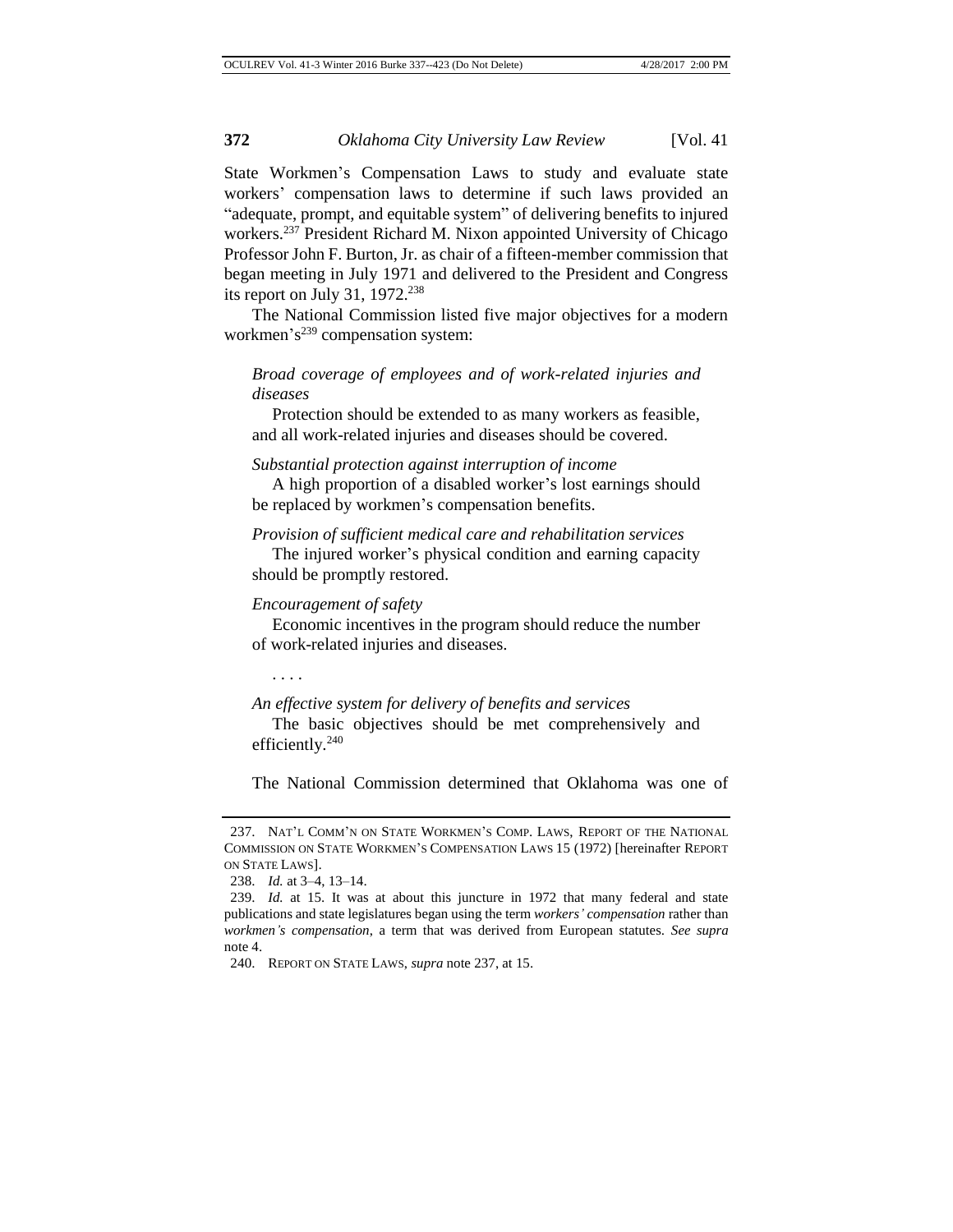fifteen states that protected less than seventy percent of its workers under its workers' compensation laws.<sup>241</sup> That was a direct result of Oklahoma's legislature employing the decades-old hazardous-employment doctrine that did not cover injuries to school teachers, retail workers, and most government workers.<sup>242</sup>

The fact that workers' compensation benefits were not available to a large segment of Oklahoma workers because of their nonhazardous employment did not go unnoticed. Members of the legislature and other leaders recognized the need for a more comprehensive workers' compensation statutory scheme. When David L. Boren was elected governor of Oklahoma in 1974, he suggested reforming the workers' compensation system to curb perceived abuses and raise benefits for workers.<sup>243</sup> He appointed a committee of legislators, business leaders, and worker advocates to survey other states' recent reforms in light of criticism from the National Commission on State Workmen's Compensation Laws. $244$ 

The legislature did not seriously address workers' compensation reform in 1975 or 1976, but it feverishly tackled the issue in 1977. Several bills were introduced. State Representative Glenn Floyd of Norman proposed abolishing the State Industrial Court and placing the adjudication of workers' compensation cases in district court.<sup>245</sup> But Chris Sturm,

<sup>241.</sup> NAT'L COMM'N ON STATE WORKMEN'S COMPENSATION LAWS, COMPENDIUM ON WORKMEN'S COMPENSATION 149 (1973).

<sup>242.</sup> *See* FRANK ELKOURI, WORKERS' COMPENSATION IN OKLAHOMA 1 (1978) (pointing out that the hazardous-employment requirement resulted in "a large portion of Oklahoma workers, including many whose employment was hazardous in fact, [not being] covered by the Oklahoma workers' compensation law"); REPORT ON STATE LAWS, *supra* note 237, at 45–46 (recommending "workmen's compensation coverage be extended to all occupations and industries, without regard to the degree of hazard"); Laurence M. Huffman, Note, *Workmen's Compensation: National Commission on State Workmen's Compensation Laws: Import for Oklahoma*, 26 OKLA. L. REV. 446, 447, 452 (1973) (highlighting the Commission's "relevant criticisms of the hazardous employment classification system as embodied in the Oklahoma law").

<sup>243.</sup> *See Prison Plea Irks Boren*, DAILY OKLAHOMAN, Mar. 8, 1975, at 21 (noting Boren's concerns about the existing system); *Compensation 'Mess' Long-Lived*, SUNDAY OKLAHOMAN, Aug. 10, 1975, at 14. *Boren Outlines Hopes to Legislature*, DAILY OKLAHOMAN, Jan. 5, 1977, at 12.

<sup>244.</sup> Letter from Governor David Boren to Senator Ed Berrong (Aug. 3, 1975), *in* ELKOURI, *supra* note 242, at 31–33; *see also* Message of the Governor, S. JOURNAL, 36th Leg., 1st Reg. Sess., at 21–22 (Okla. 1977).

<sup>245.</sup> John Greiner, *Plan Offers Boost to Rural Courts*, DAILY OKLAHOMAN, Jan. 23, 1977, at 5 [hereinafter *Plan Offers Boost*].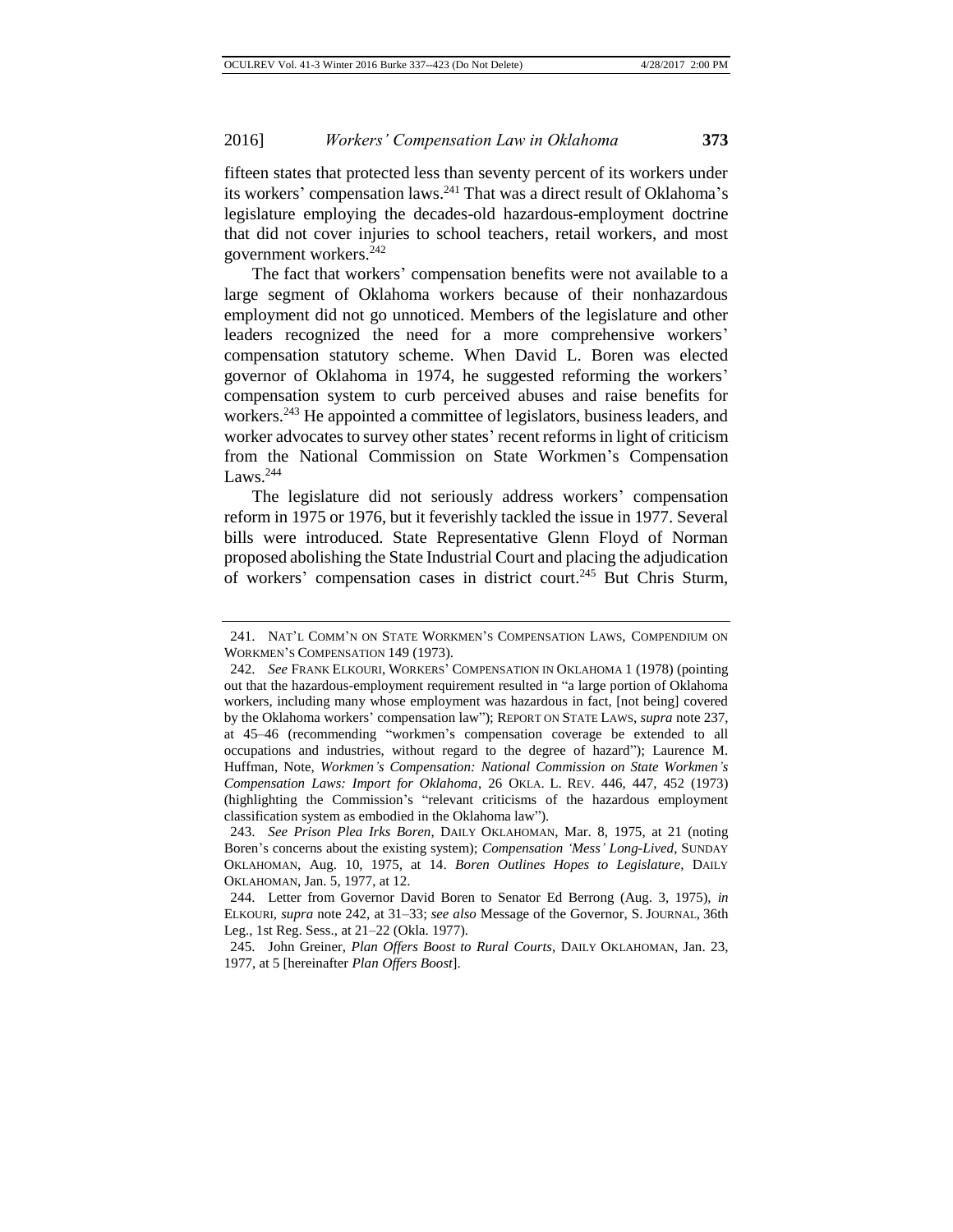commissioner of the State Insurance Fund and a member of Governor Boren's interim-study task force, said such a plan would create chaos and result in unequal and discriminatory awards in different counties for workers with the same injuries.<sup>246</sup>

A plan put forth by State Senator Gene Stipe of McAlester would have abolished the workers' compensation system and returned to the days of common-law negligence claims in district court.<sup>247</sup> Governor Boren severely criticized Stipe's plan as being nothing but a "Stipe Compensation Bill." <sup>248</sup> Still another bill proposed raising the maximum weekly workers' compensation payment from \$60 to \$110.<sup>249</sup>

A national Workers' Compensation Task Force was invited to review the Oklahoma system and recommend changes. State Industrial Court Judge Yvonne Sparger asked members of the task force to meet with Boren and legislators.<sup>250</sup> Task force members representing various federal agencies, such as the departments of Labor, Commerce, Housing and Urban Development, and Health, Education, and Welfare, warned Oklahoma about a pending federal takeover of workers' compensation if the state did not begin meeting the minimum standards that the National Commission on State Workmen's Compensation Laws laid down five years earlier.<sup>251</sup>

Boren and Representative Floyd worked together with legislative

<sup>246.</sup> *Id.* Sturm also played a major role in drafting Governor Boren's ideas of workers' compensation and converting them to legislative bill form. *Id.* Following the 1977 legislative session, Sturm published an excellent article reviewing the new Workers' Compensation Act. *See generally* Chris Sturm, *The Workers' Compensation Act of 1977*, 3 OKLA. CITY U. L. REV. 1 (1978).

<sup>247.</sup> Mike Hammer, *Boren Attack on Stipe May Backfire, Legislators Say*, DAILY OKLAHOMAN, Jan. 30, 1977, at 1.

<sup>248.</sup> *Id.* Senator Stipe was a well-known workers' advocate and workers' compensation lawyer to whom many legislators looked to as the expert on the evolution of workers' compensation law. He served in Oklahoma's legislature longer than anyone else in state history. John Greiner & Randy Ellis, *Former Oklahoma State Sen. Gene Stipe Dies at 85*, OKLAHOMAN (July 21, 2012, 8:59 PM), http://newsok.com/article/3694504 [https://perma .cc/9SKX-AZUQ]. In fact, his service from 1948 to 2003 makes him the second longestserving state legislator in American history. *See id.*

<sup>249.</sup> *House Panel Oks Interim Comp Plan*, DAILY OKLAHOMAN, Mar. 11, 1977, at 7.

<sup>250.</sup> *See Industrial Meeting Set*, DAILY OKLAHOMAN, Apr. 3, 1975, at 38.

<sup>251.</sup> Mike Hammer, *Expenses Bite 'Comp' Pay*, SUNDAY OKLAHOMAN, Mar. 6, 1977, at 1; *accord* A.L. Voth, *Impending Federal Legislation in the Field of Workmen's Compensation*, 46 OKLA. B.J. Q-67, Q-67 (1975) ("[T]hese recommendations merit very serious consideration because Federal intervention is a certainty if such improvements are not made in this Legislative Session.").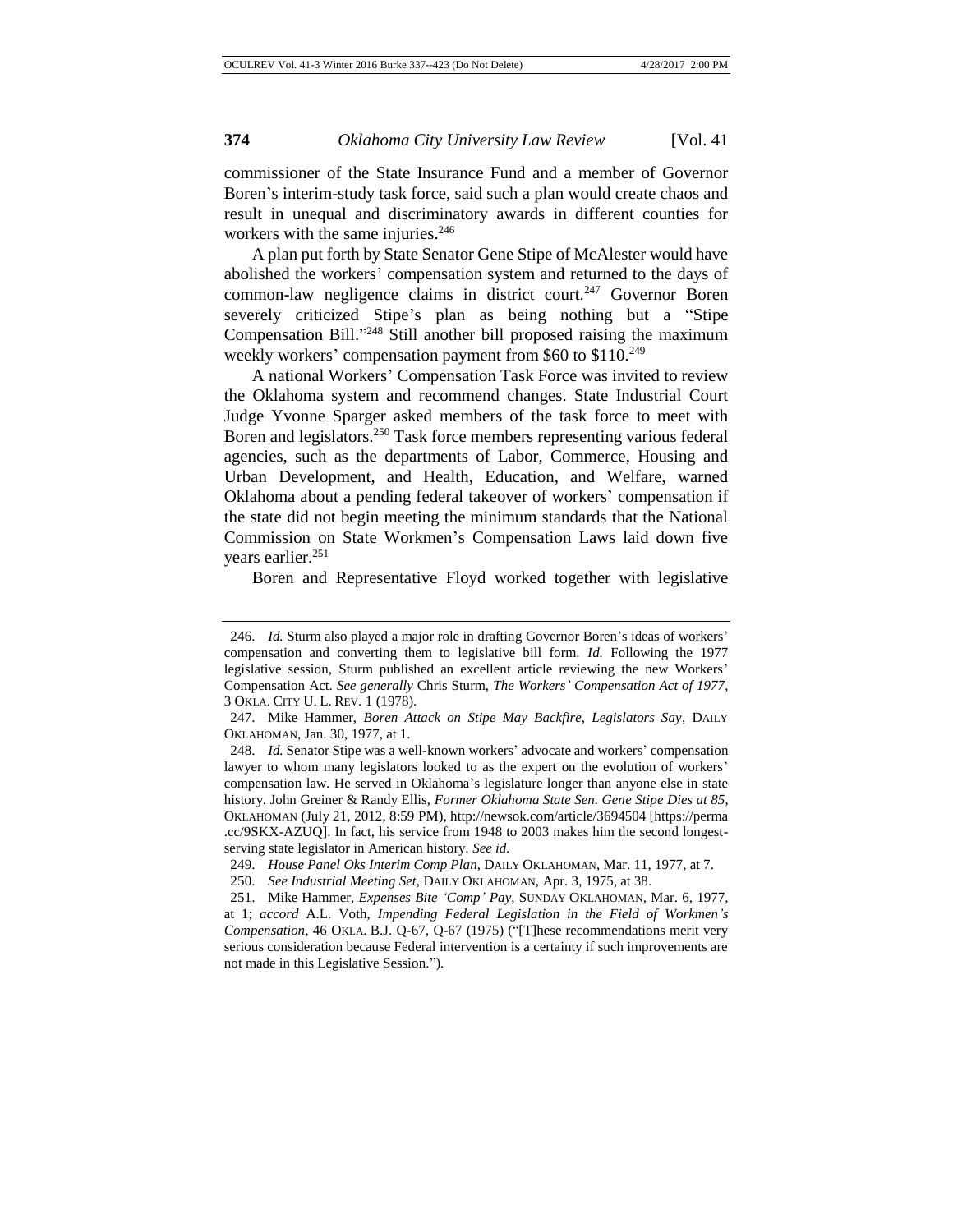leaders to hammer out a compromise bill. Using his bully pulpit, Boren touted reform, citing statistics that showed Oklahoma had the lowest maximum Temporary Total Disability (TTD) and Permanent Partial Disability (PPD) rates in the nation at \$60 and \$50 per week, respectively.<sup>252</sup> There was general consensus that weekly compensation for injured workers should be raised to two-thirds of the state's average weekly wage.<sup>253</sup>

A public debate evolved over the assessment of blame for Oklahoma's poor ranking in workers' compensation. Chamber of Commerce officials and industry representatives complained of high awards for permanent disability, while Judge Sparger blamed insurance companies with substandard claims adjusters and doctors who did not correctly assess an injured worker's true disability and its effect upon earning capacity.<sup>254</sup> Sparger said the State Industrial Court's motivation could not possibly be the pocketbook:

"Our concern . . . is with the needs of the working people and not with compensation premiums or trial lawyers or associated manufacturers or chambers of commerce" . . . .

. . . .

"It's time for everyone to assume responsibility for the defects in the workers' compensation system" . . . .

"There's no question that the benefits are too low, . . . but the problem is, according to the insurance industry, that 'comp' premiums are too high" . . . .

"I don't know what happens to the money. Is the overhead

<sup>252.</sup> *See* David L. Boren, Message of the Governor, S. JOURNAL, 36th Leg., 1st Reg. Sess., at 21–22 (Okla. 1977); *House Panel Oks Interim Comp Plan*, *supra* note 249, at 7. 253. Mike Hammer, *State 'Comp' Ranking: Are We Really Last?*, SUNDAY OKLAHOMAN, Mar. 6, 1977, at 76. The annual report of the State Industrial Court for 1976 showed that Oklahoma was near the top nationally in the amount of the average Permanent Partial Disability award. *See id.* In addition, a press release from Governor Boren's office claimed that Oklahoma provided the lowest benefits in the nation, but workers' compensation premiums were the fourth highest among the states. *See id.* In my view, a set of workers' compensation statistics can be used by opposing forces to prove a desired point on opposite sides of nearly any issue. There are so many variables among state laws and labor markets; it is difficult, if not impossible, to meaningfully compare Oklahoma statistics with those of other jurisdictions.

<sup>254.</sup> *See* Andrew Tevington, *Judge Blames Firms, Doctors for Imbalance*, DAILY OKLAHOMAN, Dec. 24, 1975, at 5.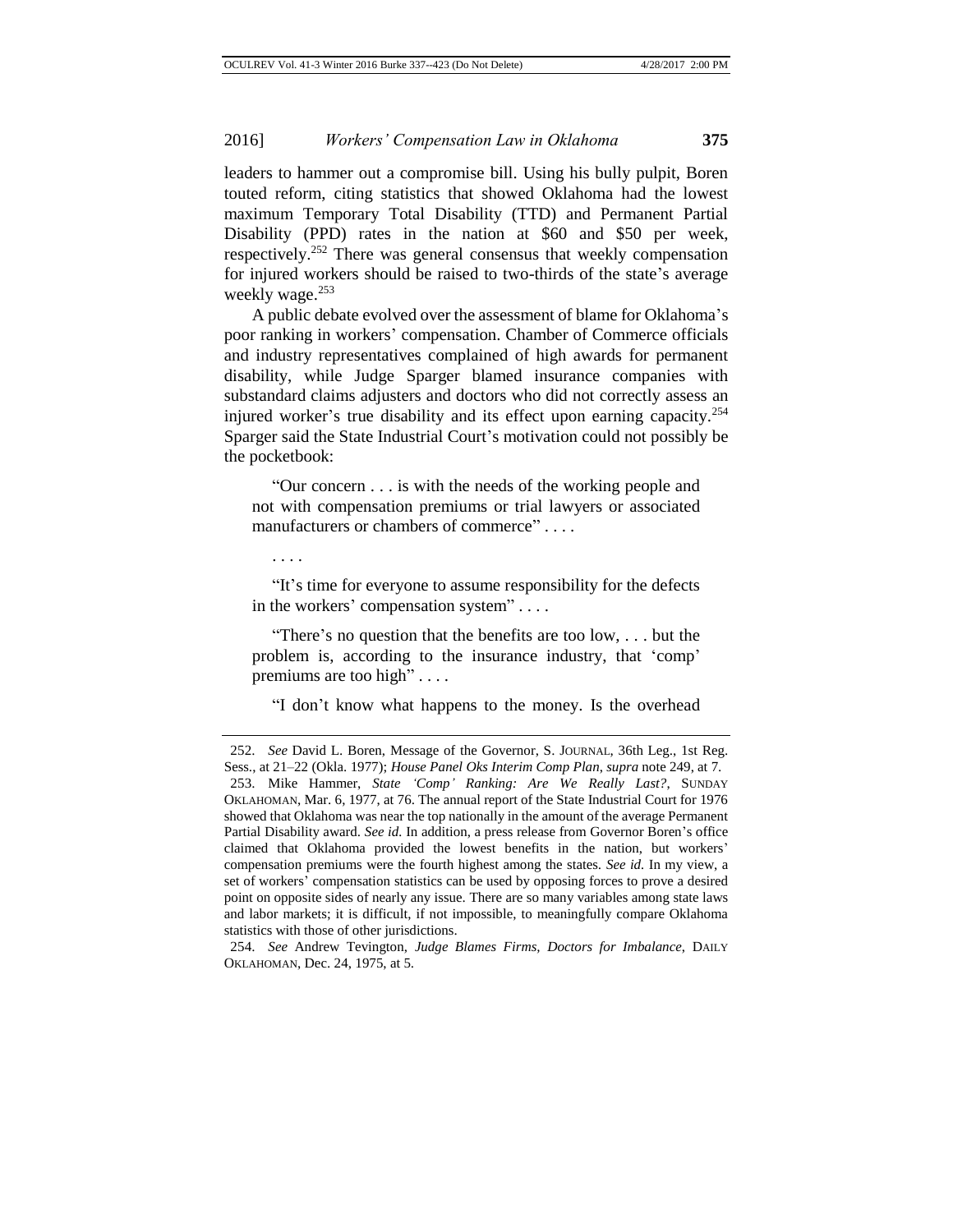excessive? Are the insurance agents getting a big bite? Is the medical profession milking the premium dollar?" . . . .<sup>255</sup>

Against that backdrop of disagreement among interested parties, a compromise workers' compensation bill was hammered out in May 1977 in closed-door meetings that often denigrated into name-calling and loud threats that no workers' compensation reform would pass that legislative session.<sup>256</sup>

On March 5, 1977, the compromise bill by Senators Bob Funston of Broken Arrow and John Luton of Muskogee gained traction after winning approval from the senate's Business and Industry Committee.<sup>257</sup> Oklahoma House Bill 1228 would replace the State Industrial Court with a Workers' Compensation Court.<sup>258</sup> The governor would appoint judges "from a list submitted by the judicial nominating commission," part of the court reform state voters approved in the late  $1960s$ <sup>259</sup> "The [new] court also would have an administrator" and cover nearly all Oklahoma workers.<sup>260</sup>

The Funston–Luton plan was a radical departure from Representative Glenn Floyd's original plan to abolish the State Industrial Court and to have state district courts decide workers' compensation cases.<sup>261</sup> The Bill's lead author in the Oklahoma House of Representatives, Representative Floyd, said he could accept the new plan because it provided an opportunity for judges of the new court to hold hearings outside of

<sup>255.</sup> *Id.*

<sup>256.</sup> *Cf.* S. JOURNAL, 36th Leg., 1st Reg. Sess., at 705 (Okla. 1977) (recording that the Oklahoma House rejected the Senate's amendments and requested a conference on May 17, 1977). This is also based upon my personal recollections. I was twenty-eight years old, Executive Director of the Oklahoma Department of Economic and Community Affairs, a position now known as Oklahoma Secretary of Commerce, and in my second year of law school at Oklahoma City University School of Law. As a member of the Governor's Mini-Cabinet on Economic Development, I was invited to provide input for the final draft of the Joint House–Senate Conference Committee compromise bill, HB 1228. I shall never forget one particular meeting when Senator Gene Stipe marched out of a meeting room and declared, "Maybe we just ought to do away with workers' compensation and let everyone fend for themselves down at the county courthouse."

<sup>257.</sup> *Industrial Court Measure Gains*, DAILY OKLAHOMAN, May 5, 1977, at 33.

<sup>258.</sup> *See id.*

<sup>259.</sup> *Id.*

<sup>260.</sup> *Id.*; *see also* S. JOURNAL, 36th Leg., 1st Reg. Sess., at 657 (Okla. 1977) (recording Senator Funston's amendment adding the administrator position to House Bill 1228).

<sup>261.</sup> John Greiner, *Industrial Court Revamp Drafted*, SUNDAY OKLAHOMAN, May 1, 1977, at 215.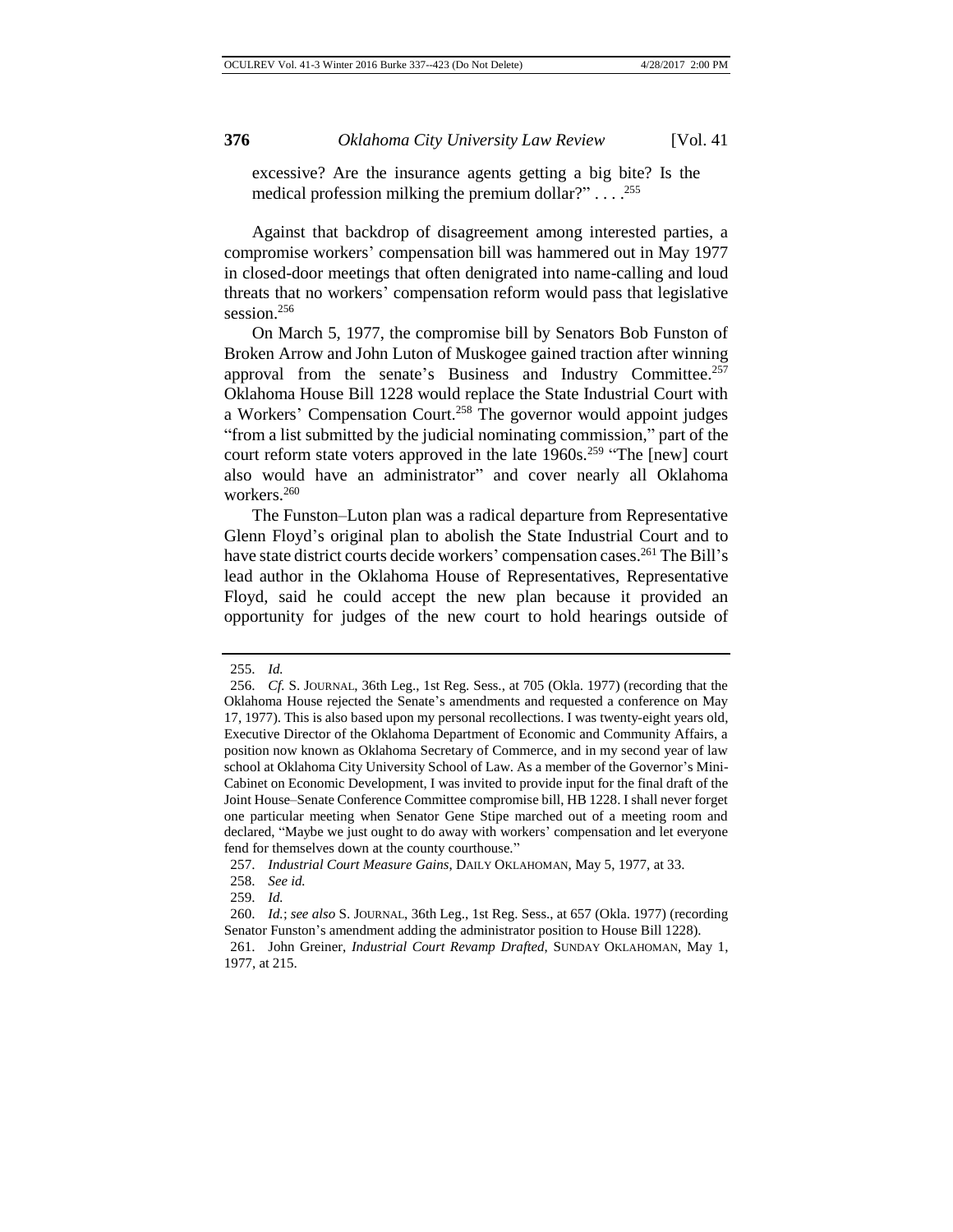Oklahoma City and Tulsa.<sup>262</sup> Decentralizing the workers' compensation decision-making process was one of Floyd's goals in reforming the system.<sup>263</sup>

On May 10, 1977, the Oklahoma Senate approved the amended Bill 39–3.<sup>264</sup> There was much debate on the provision mandating that judges use the American Medical Association's *Guides to the Evaluation of Permanent Impairment* (AMA Guides) to assess the amount of permanent disability a worker was left with after reaching maximum medical recovery.<sup>265</sup> Senator Stipe argued against using the AMA Guides, complaining that using a set amount of disability would not allow a judge to consider the loss of future earnings a worker might have because of lasting effects of an injury.<sup>266</sup> Stipe preferred a traditional manual-labor standard for determining disability.<sup>267</sup> Senate-author Funston countered, "'[I]f we are to eliminate the biggest area for the possibility of fraud, we're going to have to adopt new standards' . . . . "<sup>268</sup> Funston noted that State Industrial Court judges could presently award any amount of disability based on reports of doctors who were not required to follow any guideline.<sup>269</sup>

On May 17, 1977, the house formally rejected a vast number of senate amendments, and House Bill 1228 went to a legislative conference committee to work out differences in the two versions.<sup>270</sup> Senate conferees were Senators Funston, Luton, and Stipe, along with Ed Berrong of Weatherford and Kenneth Butler of Okmulgee.<sup>271</sup> House members of the conference committee were Representative Floyd and Representatives Jim Fried of Oklahoma City, Charlie Morgan of Prague, and David Riggs and

<sup>262.</sup> *Id.*

<sup>263.</sup> *See id.*

<sup>264.</sup> S. JOURNAL, 36th Leg., 1st Reg. Sess., at 659 (Okla. 1977).

<sup>265.</sup> John Greiner, *Workers' Compensation Bill Approved by Senate*, DAILY OKLAHOMAN, May 11, 1977, at 4.

<sup>266.</sup> *See id.*

<sup>267.</sup> *See id.*

<sup>268.</sup> *Id.*

<sup>269.</sup> *See id.*

<sup>270.</sup> S. JOURNAL, 36th Leg., 1st Reg. Sess., at 705 (Okla. 1977); *see also* John Greiner, *Workers' Compensation Bill Goes to Conference*, DAILY OKLAHOMAN, May 18, 1977, at 4.

<sup>271.</sup> S. JOURNAL, 36th Leg., 1st Reg. Sess., at 712 (Okla. 1977); *see also* Greiner, *supra* note 265, at 4. Senators Stipe and Luton were accomplished trial lawyers and both represented injured workers before the State Industrial Court.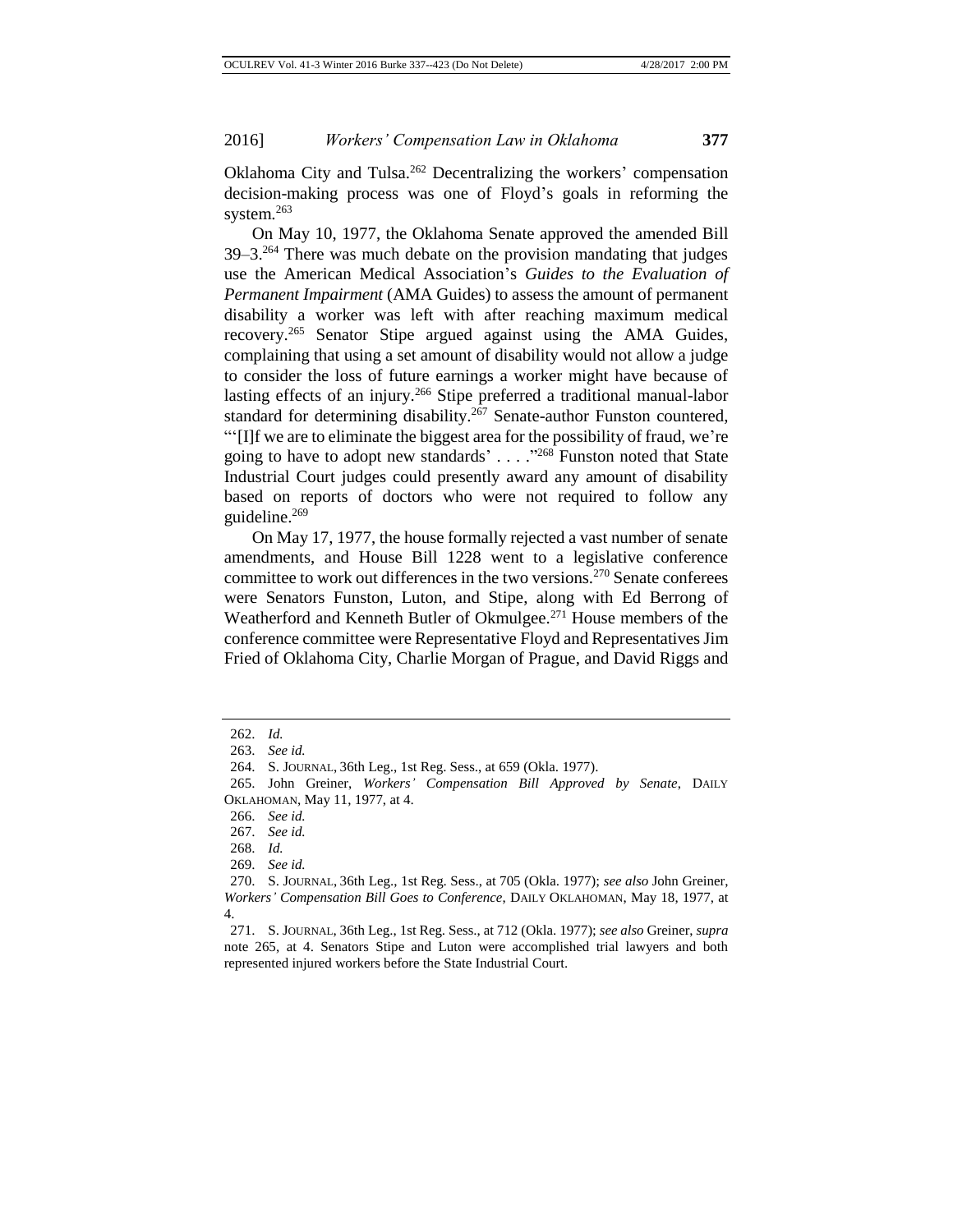Bill Wiseman of Tulsa.<sup>272</sup>

The major disagreement among conferees remained the method the new Workers' Compensation Court would use to determine disability the AMA Guides or the traditional doctor's opinion based upon the injured worker's "ability to perform manual labor."<sup>273</sup> On May 26, 1977, the "logjam" was broken when conferees approved the use of the AMA Guides.<sup>274</sup>

After additional, often-heated discussion, the conferees approved the workers' compensation reform bill on June 1.<sup>275</sup> The only dissenting vote was from Senator Stipe, who declared to a reporter that he was not certain that the Bill contained any increase in benefits for injured workers.<sup>276</sup>

With the conference-committee version of the Bill headed to the house and senate for final approval, Governor Boren and legislative leaders claimed victory.<sup>277</sup> An editorial in *The Daily Oklahoman* said the Bill was in final form "[a]fter some of the longest legislative studies and conflicts in recent years." <sup>278</sup> The newspaper editorial conceded the legislation was not perfect:

The bill will not satisfy everyone and probably has some flaws which will not become evident until it is applied in practice. It is a long and complex piece of legislation. But Gov. David Boren is probably correct when he says it is a good compromise that includes the major ingredients necessary to reform . . . the present workmen's compensation system.<sup>279</sup>

The new Oklahoma Workers' Compensation Act placed most workers in the state, except for agricultural and domestic workers, under workers' compensation coverage and required cities, counties, and other government bodies to insure their employees.<sup>280</sup> The new Workers'

<sup>272.</sup> S. JOURNAL, 36th Leg., 1st Reg. Sess., at 712 (Okla. 1977); *see also* Greiner, *supra* note 270, at 4.

<sup>273.</sup> John Greiner, *Comp Jam Gives Way*, DAILY OKLAHOMAN, May 27, 1977, at 2. 274. *Id.*

<sup>275.</sup> John Greiner, *Conferees Approve Workers' Comp Bill*, DAILY OKLAHOMAN, June 2, 1977, at 1.

<sup>276.</sup> *Id.*

<sup>277.</sup> *See id.*

<sup>278.</sup> *Workers' Compensation*, DAILY OKLAHOMAN, June 3, 1977, at 8.

<sup>279.</sup> *Id.*

<sup>280.</sup> OKLA. STAT. tit. 85, §§ 2, 2.1 (1981) (repealed 2011).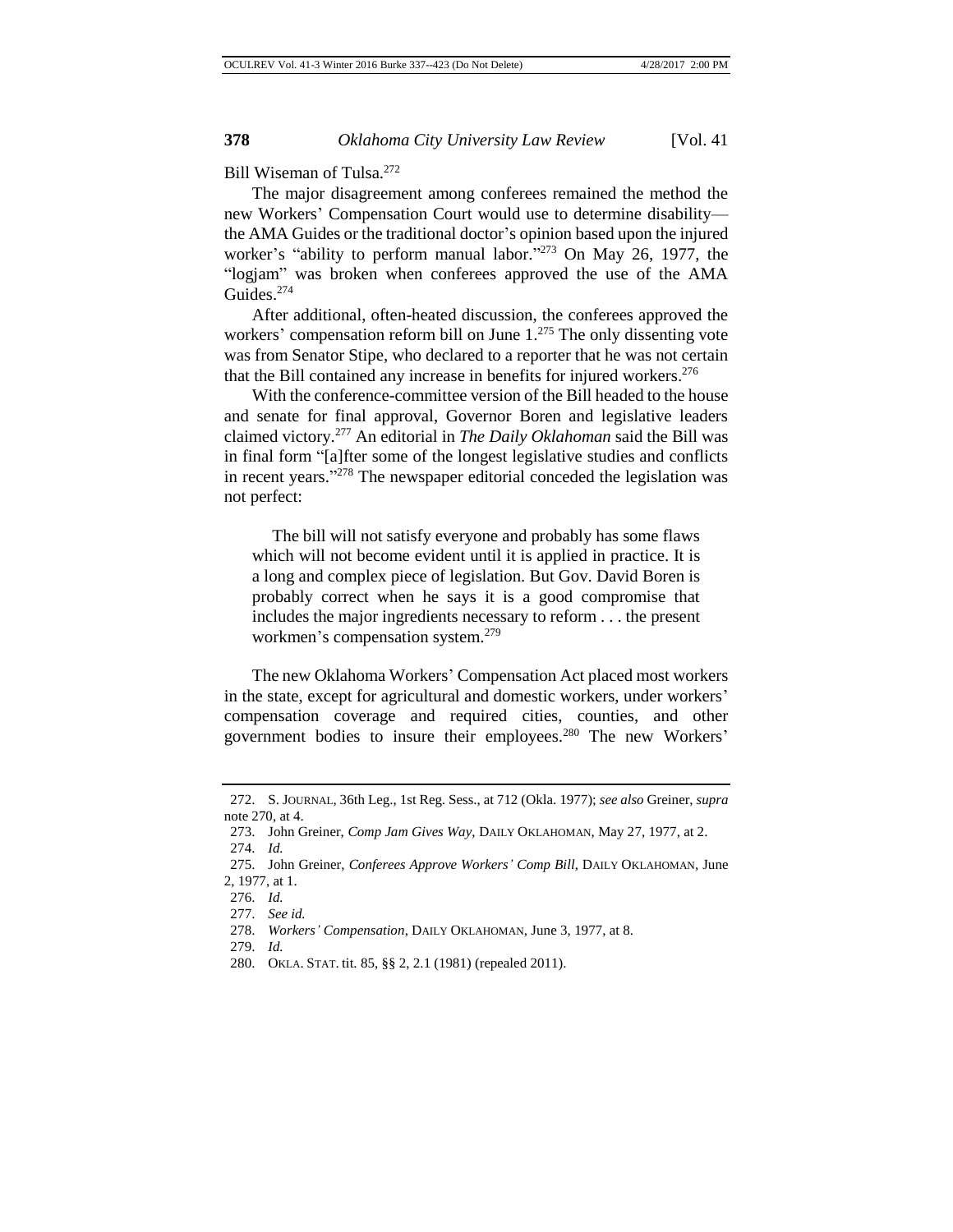Compensation Court was made up of seven members, who no longer required senate confirmation.<sup>281</sup> Instead, the Judicial Nominating Commission would provide the governor a list of judges from which the governor could choose and appoint.<sup>282</sup> The editorial board of *The Daily Oklahoman* heartily approved such a change:

Such confirmation has been used in the past to force Senate patronage appointments on the governor, with certain senators threatening to block confirmation of anyone else. With the governor to make the appointments, at least there will not be the problem of a senator-lawyer representing a worker client before a court of his own patronage appointees. That system has bred resentment.<sup>283</sup>

After the compromise bill passed the house and senate, Governor Boren signed the measure into law, taking effect July 1, 1978<sup>284</sup> Meanwhile, the governor appointed Marian Opala, administrative director of the state court system, as presiding judge of the State Industrial Court to ensure a smooth transition from the State Industrial Court to the Workers' Compensation Court.<sup>285</sup> Also appointed to the bench was Boren's assistant legal counsel, Charles Cashion.<sup>286</sup> Boren hailed the adoption of the legislation "as one of the most important . . . reforms in recent Oklahoma history." 287

<sup>281.</sup> *Workers' Compensation*, *supra* note 278, at 8.

<sup>282.</sup> John Greiner, *Workers' Comp Bill Goes to Governor*, DAILY OKLAHOMAN, June 8, 1977, at 1.

<sup>283.</sup> *Workers' Compensation*, *supra* note 278, at 8.

<sup>284.</sup> Greiner, *supra* note 282, at 1.

<sup>285.</sup> Ed Montgomery, *Opala Will Head Industrial Court*, DAILY OKLAHOMAN, June 7, 1977, at 1. In 1978, Opala was appointed by Governor Boren to the Oklahoma Supreme Court. *Id.*; *see also Supreme Court of the State of Okla., Justice Marian P. Opala, District No. 3*, OSCN, http://www.oscn.net/oscn/schome/opala.htm [https://perma.cc/YD9W-NQBH]. During the next thirty-five years, he authored many significant workers' compensation opinions for the high court. *See* Michael McNutt, *Oklahoma Supreme Court Justice Marian Opala Recalled as Great Intellectual*, NEWSOK (Oct. 12, 2010, 9:20 AM), http://newsok.com/article/3503474 [https://perma.cc/7PEU-5WUC].

<sup>286.</sup> Montgomery, *supra* note 285, at 1.

<sup>287.</sup> Greiner, *supra* note 282, at 1.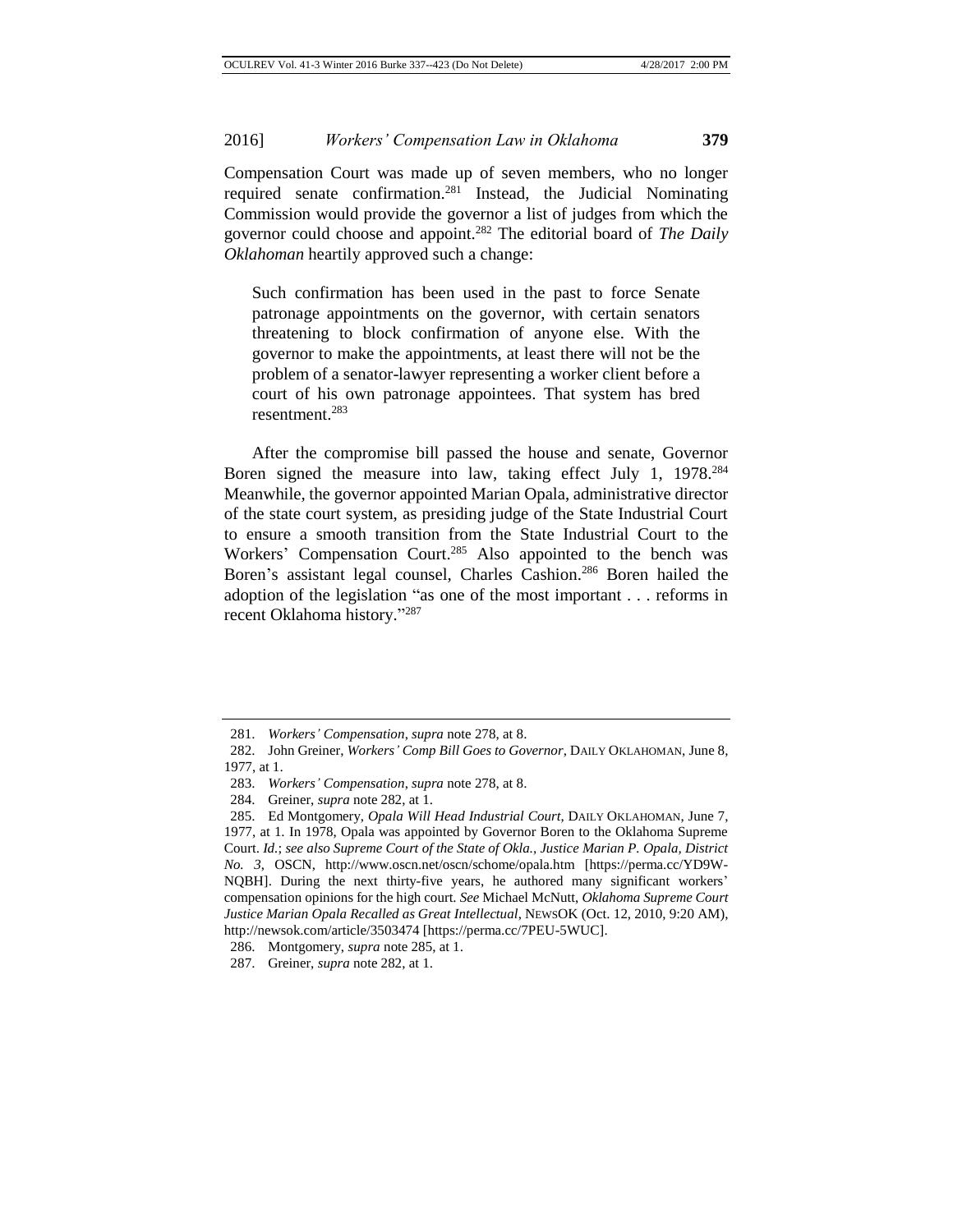#### VII. A PERIOD OF RELATIVE CALM

After the new Workers' Compensation Court began exercising jurisdiction over work-related injury claims on July 1,  $1978<sup>288</sup>$  a period of relative calm and stability began. There was no widespread criticism of the comprehensive coverage of most Oklahoma workers, rather than just those in hazardous occupations as had been the case since 1915. There were predictable ups and downs in the sizes of permanent disability awards, depending, in part, on the judge.

It is difficult, if not impossible, to correlate a particular judge's decisions with the political philosophy of the governor appointing the judge. However, veterans of the workers' compensation system in Oklahoma generally agree that Republican governors appointed more conservative, pro-business judges, and appointees of Democratic governors tended to favor injured workers.<sup>289</sup>

Even though the Workers' Compensation Court brought stability to resolving workers' compensation disputes, there was a continuous clamor to amend title 85—to either close a loophole in the reform package or add new components, such as allowing mediation and providing counselors to assist workers without an attorney. In the thirty-three years from 1977 to 2010, nineteen different legislative sessions passed changes to the Workers' Compensation Act.<sup>290</sup>

Many of the law's changes during this period came from case law and the legislature's response to a particular holding. An example is the carving out of exceptions to the general rule that workers' compensation was an exclusive remedy and therefore traditional tort-law actions could not be pursued in district court. Matthew K. Brown explained the exception for an intentional tort:

<sup>288.</sup> Workers' Compensation Act, ch. 234, §§ 2–3, 63, 1977 Okla. Sess. Laws 587, 588– 90, 629.

<sup>289.</sup> I speak for no one but myself, having practiced before dozens of excellent judges appointed by both Republican and Democratic governors. Occasionally, a judge who was thought to be conservative became a champion of the worker, and vice versa.

<sup>290.</sup> From my "reform" file cabinet that contains files of countless draft bills presented because someone was unhappy with the result of a single case or batch of cases. *Accord* L. Brad Taylor, *All That Glitters May be Gold-Plated When it Comes to Workers' Compensation in Oklahoma*, 71 OKLA. B.J. 343, 343–44 (2000) (discussing an amendment made because a certain case "did not sit well with the Legislature"). Many good changes also have been proposed and made since the major rewrite of the law in 1977.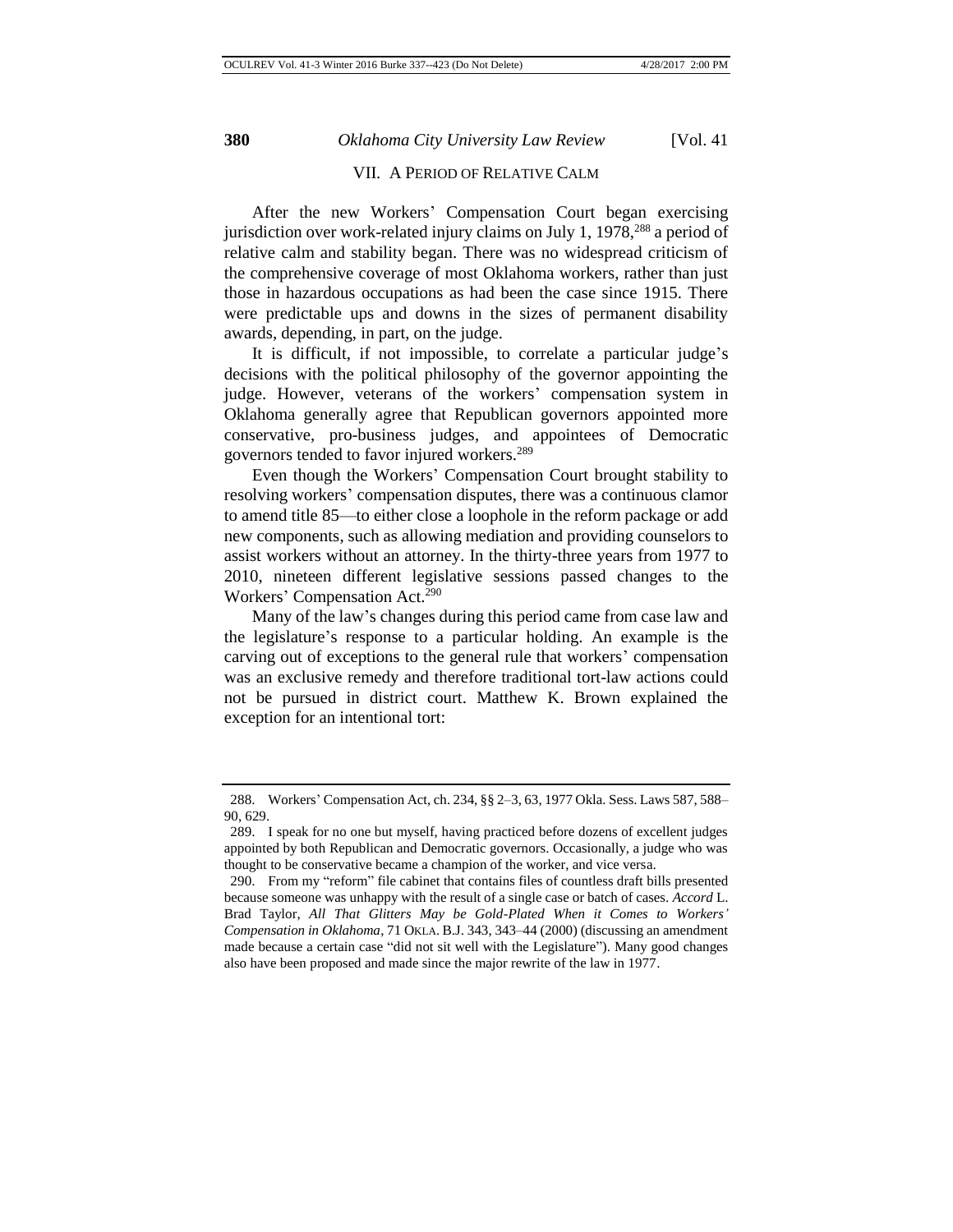When an employer intentionally injures an employee . . . the public policy rationale motivating workers' compensation exclusivity is weakened. In fact, many states have recognized an exception to the exclusive remedy limitation if the employer intentionally injures the employee. In those situations, the employee's remedy is not limited to those available under the workers' compensation system. Instead, the employee may choose to pursue his or her claim either through the workers' compensation system or through the traditional common law court system.<sup>291</sup>

The exclusivity language in the Workers' Compensation Act remained the same for four decades after the 1977 reform:

The liability prescribed in Section 11 of this title shall be exclusive and in place of all other liability of the employer and any of his employees, any architect, professional engineer, or land surveyor retained to perform professional services on a construction project, at common law or otherwise, for such injury, loss of services, or death, to the employee, or the spouse, personal representative, parents or dependents of the employee, or any other person.<sup>292</sup>

In 1962, the Oklahoma Supreme Court recognized that in some cases, "an employee who has been willfully injured by his employer may have a common-law action for damages." <sup>293</sup> A 1984 case gave support to the idea of allowing additional remedies if the injury is caused by willful, intentional, or violent acts because such acts are not accidental. In the case of *Thompson v. Madison Machinery Co.*, <sup>294</sup> a coworker struck the worker "in the face with a twelve-inch crescent wrench during an argument."<sup>295</sup> The *Madison* court explained that workers' compensation was "not designed to shield employers or co-employees from willful, intentional or

<sup>291.</sup> Matthew K. Brown, Note, *How Exclusive Is the Workers' Compensation Exclusive Remedy? 2010 Amendments to Oklahoma Workers' Compensation Statute Shoot Down*  Parret, 65 OKLA. L. REV. 75, 75 (2012) (footnotes omitted).

<sup>292.</sup> OKLA. STAT. tit. 85, § 12 (1991) (repealed 2011).

<sup>293.</sup> Roberts v. Barclay, 1962 OK 38, ¶ 4, 369 P.2d 808, 809.

<sup>294.</sup> Thompson v. Madison Mach. Co., 1984 OK CIV APP 24, 684 P.2d 565.

<sup>295.</sup> *Id.* ¶ 2, 684 P.2d at 566.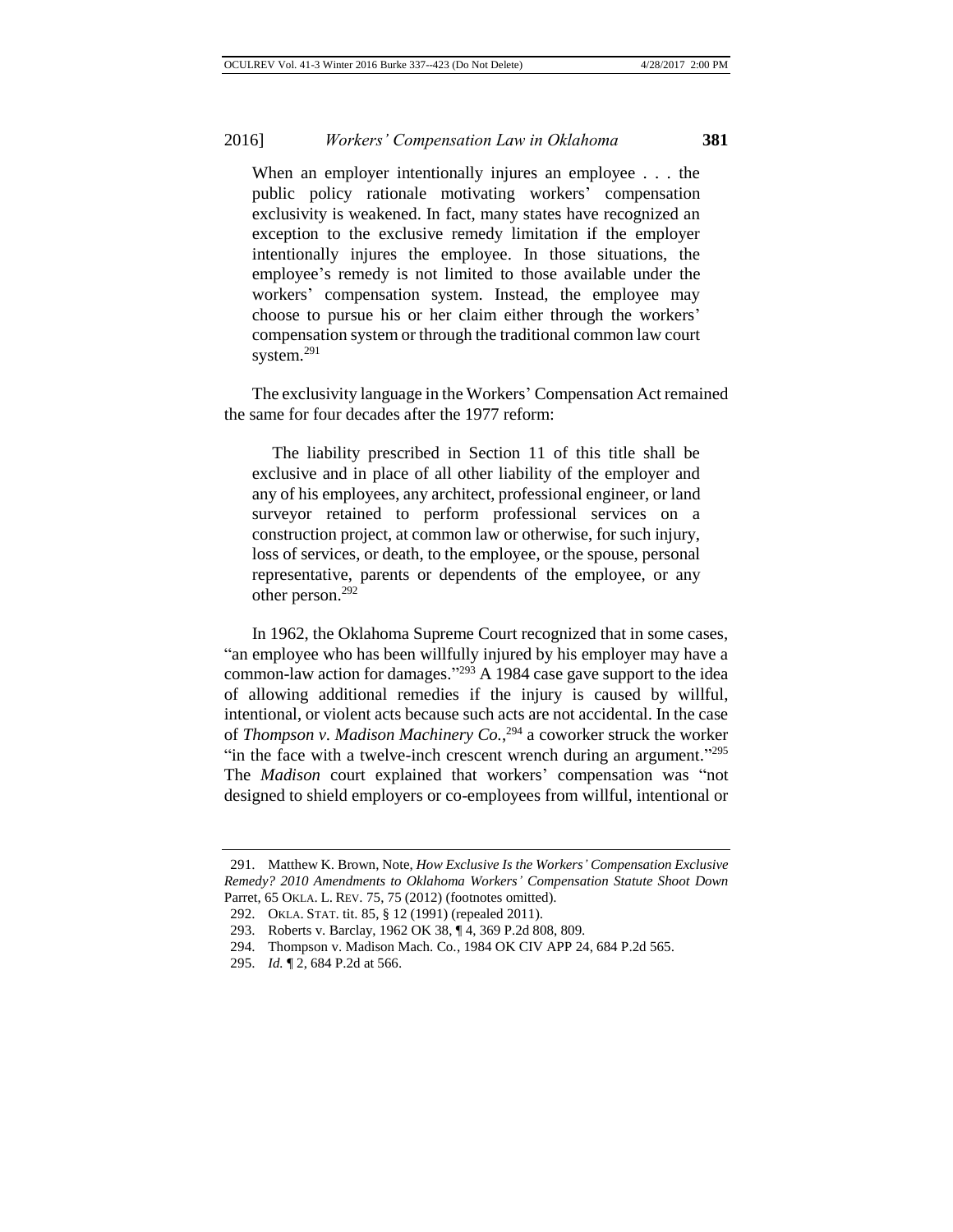even violent conduct." 296

A unanimous supreme court used the 2001 case of *Davis v. CMS Continental Natural Gas, Inc.*<sup>297</sup> to review an employer's immunity from common-law tort damages when an employee's injury arose out of and was in the scope of the employment.<sup>298</sup> The gas-company "employee died instantly when a blow-down valve assembly, attached to a natural gas compressor package, blew apart." <sup>299</sup> The employee's family filed a tort action alleging the employer was negligent.<sup>300</sup>

After the plaintiff conceded that it could not prove "wilful and wanton [conduct] evincing a reckless disregard for the employee's safety," the district court granted summary judgment for the employer, and the supreme court affirmed. $301$  The court noted a split of authority that increasingly allowed an employer to be sued for negligence in extreme cases in which the employer had knowledge that an incident was certain to occur and willfully disregard that knowledge.<sup>302</sup> Justice Kauger, writing for the court, summarized one of two possible standards:

Employer negligence is insufficient for a finding of substantial certainty required to strip the employer from the exclusive remedies offered by the Workers' Compensation Act. At the very least, the employee must establish an employer's intentional conduct engaged in with the knowledge that the employee's serious injury or death is a substantial certainty. $303$ 

The supreme court left unanswered whether the substantial-certainty

<sup>296.</sup> *Id.* ¶ 17, 684 P.2d at 568.

<sup>297.</sup> Davis v. CMS Cont'l Nat. Gas, Inc., 2001 OK 33, 23 P.3d 288.

<sup>298.</sup> *Id.* ¶ 1, 23 P.3d at 288.

<sup>299.</sup> *Id.* ¶ 2, 23 P.3d at 290.

<sup>300.</sup> *Id.* ¶ 3, 23 P.3d at 290.

<sup>301.</sup> *Id.* ¶¶ 3, 16, 23 P.3d at 290, 296.

<sup>302.</sup> *Id.* ¶ 13, 23 P.3d at 294.

<sup>303.</sup> *Id.* ¶ 14, 23 P.3d at 295. Although the issue was not involved in this case, the supreme court recognized that an injured worker could maintain a tort action against an employer not covered by the Workers' Compensation Act. *Id.* ¶¶ 0, 13, 15–16, 23 P.3d at 289, 292, 294–96. For example, title 85, section 178 allowed negligence actions to be filed against agricultural and domestic employers exempted from the Workers' Compensation Act. OKLA. STAT. tit. 85, § 178 (1991) (repealed 2011). *See generally* 1 LEX K. LARSON, LARSON'S WORKERS' COMPENSATION LAW § 2.08 (2010) (pointing out that the National Commission on State Workmen's Compensation Laws recommended in its report that occupational exemptions should be eliminated).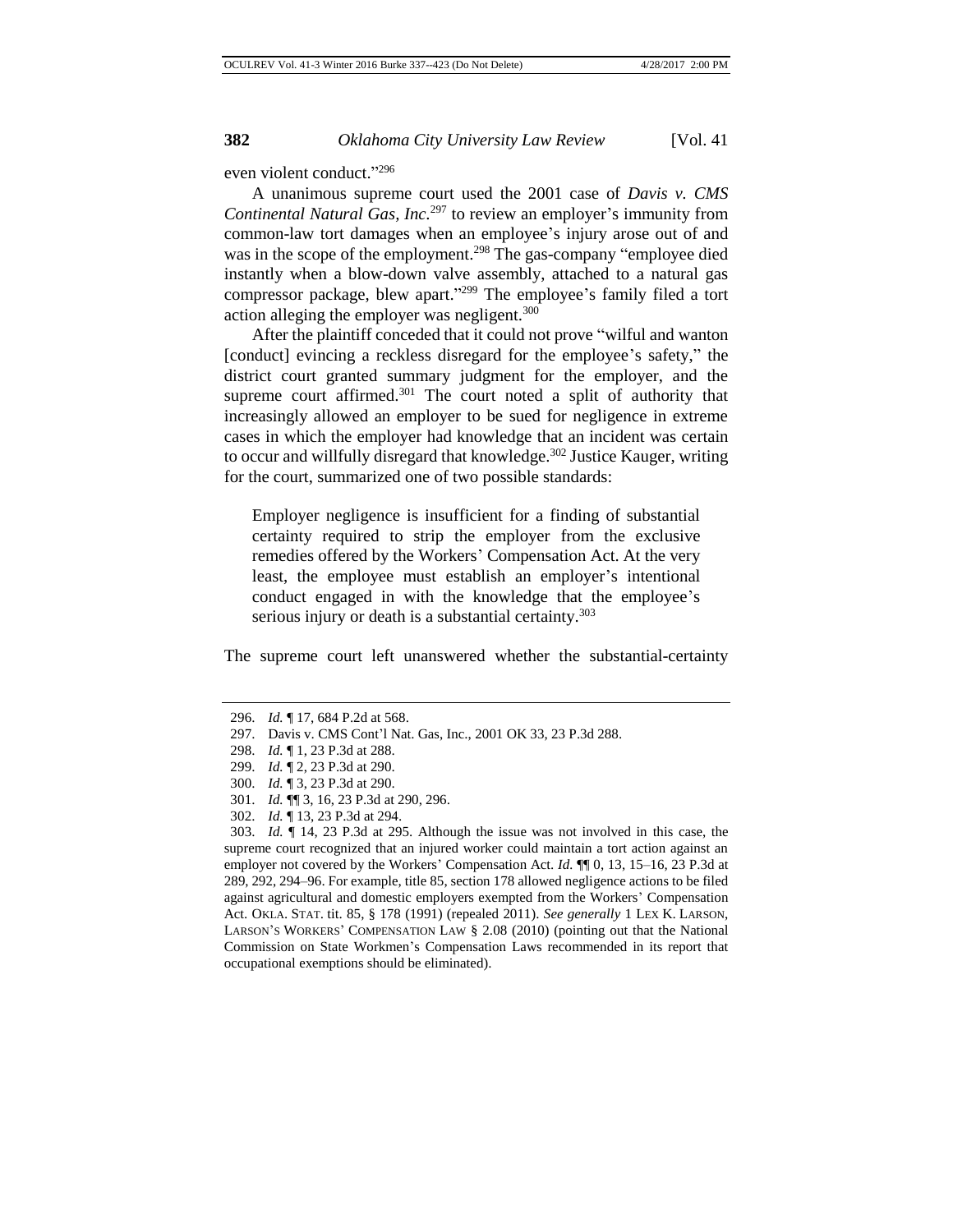standard would apply in future cases when deciding whether an employer's conduct was intentional.<sup>304</sup>

The court revisited the exclusivity issue four years later in *Parret v. UNICCO Service Co.* <sup>305</sup> In a 6–3 decision, Justice Tom Colbert authored a comprehensive opinion answering two certified questions from the United States District Court for the Western District of Oklahoma.<sup>306</sup> Judge Joe Heaton asked the supreme court to clarify the "intent necessary for an employee's tort claim against an employer to fall outside the protection of the workers' compensation exclusivity provision . . . [and to define] the scope of the test for determining [whether an employer was a] statutory employer" and thus immune from a tort action.<sup>307</sup>

Mr. Parret, an employee of UNICCO, "was electrocuted while replacing emergency lights at the Dayton Tire Plant" in Oklahoma City.<sup>308</sup> The defendant, Bridgestone/Firestone Inc., owned the plant and hired UNICCO to provide maintenance services.<sup>309</sup> Parret's widow received workers' compensation benefits and filed a tort action against both UNICCO and Bridgestone/Firestone Inc.<sup>310</sup> In the tort action, the widow alleged that the defendant required the decedent "to work on the emergency lighting system while it was 'hot,' . . . without turning the electricity off, [and that] death was substantially certain to occur."311

The supreme court adopted the substantial-certainty standard:

This pronouncement is not intended to expand the narrow intentional tort exception to workers' compensation exclusivity. Rather, it constitutes this Court's refusal to apply a stricter standard of intent to a worker's tort claim against the employer than the Restatement standard of intent which would be applied to any other intentional tort. By adopting the "substantial certainty" standard in workers' compensation, this Court furthers the workers' compensation objective of work-place safety while

<sup>304.</sup> *Davis*, 2001 OK 33, ¶ 15, 23 P.3d at 295–96.

<sup>305.</sup> Parret v. UNICCO Serv. Co., 2005 OK 54, 127 P.3d 572, *superseded by statute*  Act of June 10, 2010, ch. 452, § 3, 2010 Okla. Sess. Laws 2024, 2032 (codified at OKLA. STAT. tit. 85, § 12 (Supp. IV 2010) (repealed 2011)).

<sup>306.</sup> *Id.* ¶¶ 1, 34, 127 P.3d at 573–74.

<sup>307.</sup> *Id.* ¶¶ 0–1, 127 P.3d at 573–74.

<sup>308.</sup> *Id.* ¶ 3, 127 P.3d at 574.

<sup>309.</sup> *Id.*

<sup>310.</sup> *Id.* ¶¶ 4–5, 127 P.3d at 574.

<sup>311.</sup> *Id.* ¶ 5, 127 P.3d at 574.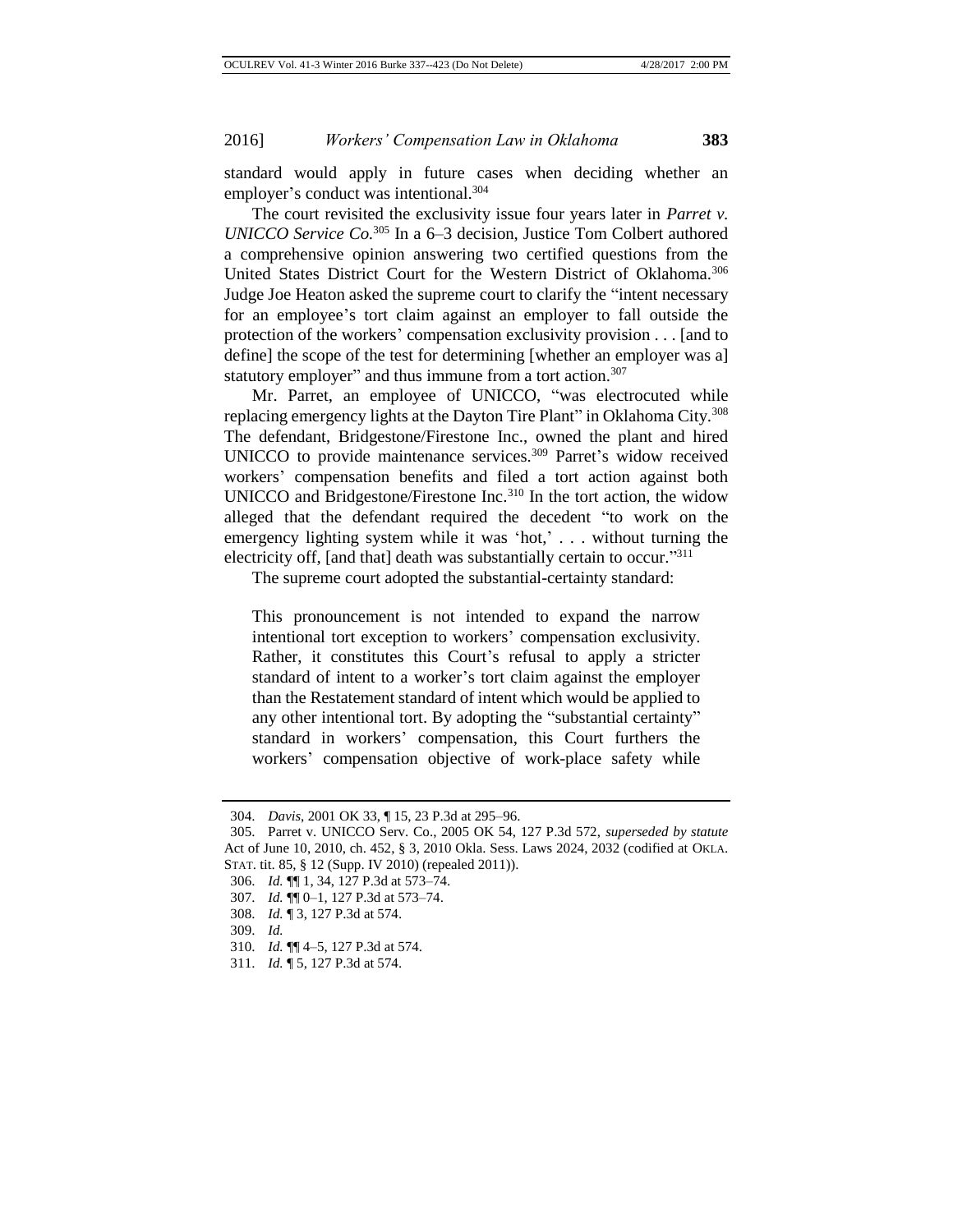balancing the interests of employer and employee. At the same time, it furthers the general tort principle that ["]injuries are to be compensated and anti-social behavior is to be discouraged." 312

The court further recognized that some courts might blur the line between intentional and accidental injuries; therefore, it was necessary to lay down what it called the "parameters of the standard":

In order for an employer's conduct to amount to an intentional tort, the employer must have (1) desired to bring about the worker's injury or (2) acted with the knowledge that such injury was substantially certain to result from the employer's conduct. Under the second part of this standard, the employer must have intended the act that caused the injury with knowledge that the injury was substantially certain to follow. The issue is not merely whether injury was substantially certain to occur, but whether the employer knew it was substantially certain to occur. The employer's subjective appreciation of the substantial certainty of injury must be demonstrated. In most cases, however, it will be necessary to demonstrate the employer's subjective realization by circumstantial evidence. Thus, an employer's knowledge may be inferred from the employer's conduct and all the surrounding circumstances.

To satisfy the "substantial certainty" standard, "more than knowledge and appreciation of the risk is necessary." As Professor Prosser explains:

[T]he mere knowledge and appreciation of a risk, short of substantial certainty, is not the equivalent of intent. The defendant who acts in the belief or consciousness that he is causing an appreciable risk of harm to another may be negligent, and if the risk is great his conduct may be

<sup>312.</sup> *Id.* ¶ 27, 127 P.3d at 579 (quoting WILLIAM L. PROSSER, HANDBOOK OF THE LAW OF TORTS § 1, at 3 (4th ed. 1971)). For attorneys and judges, reading the *Parret* decision is like returning to Tort class in law school. The court leaned heavily upon the writings of Professors William L. Prosser and Arthur Larson, and scholar Lex K. Larson, as well as *The Restatement (Second) of Torts* and legal encyclopedias, such as *American Jurisprudence Proof of Facts*. *Id.* ¶¶ 1, 10, 13, 17, 25, 127 P.3d at 575–77, 579. Reading the entire decision is a worthy review of the law of torts and its relationship to workers' compensation law both nationally and in Oklahoma.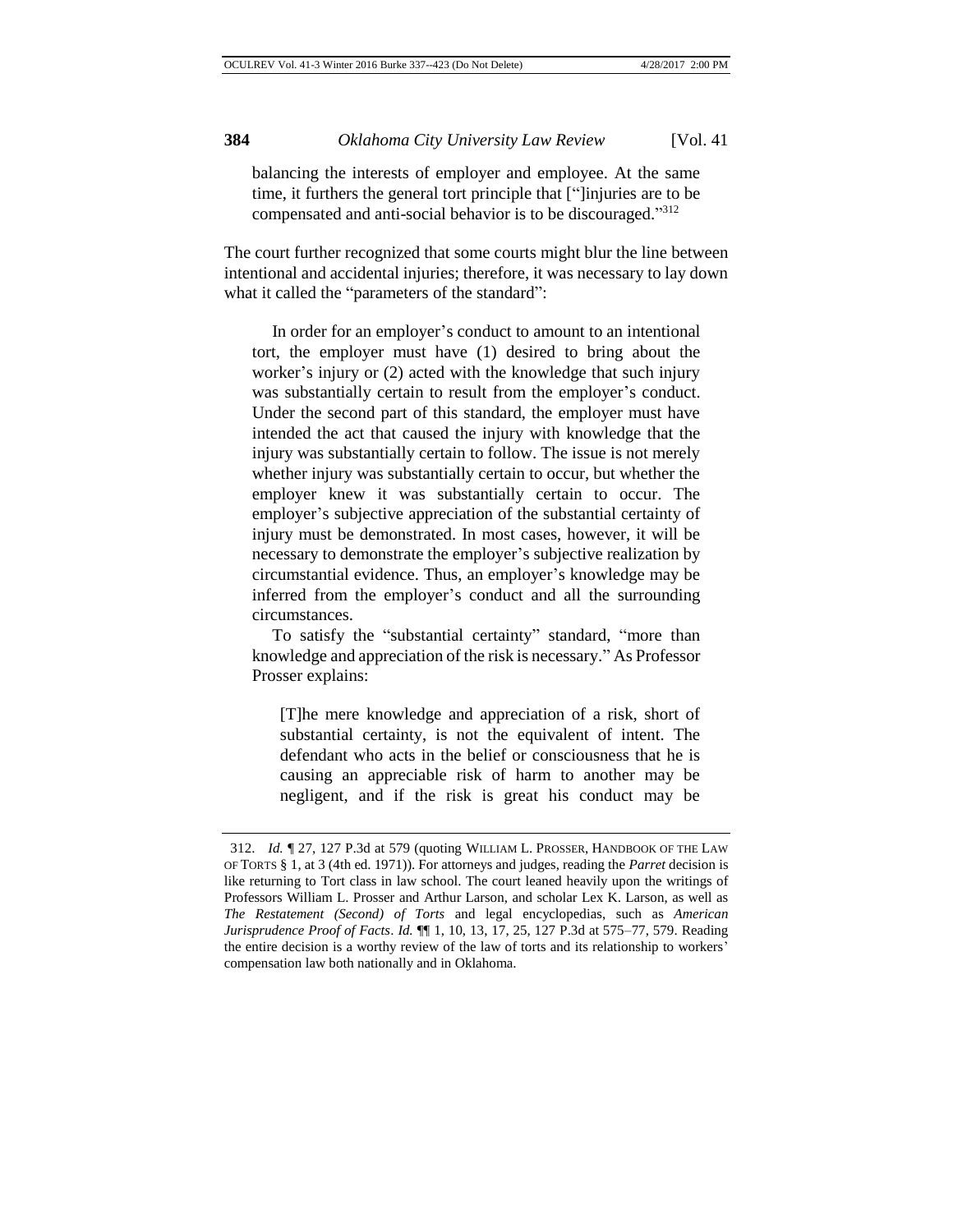characterized as reckless or wanton, but it is not classified as an intentional wrong.

Thus, the employer must have acted, or have failed to act, with the knowledge that injury was substantially certain, not merely likely, to occur. The employer must have knowledge of more than "foreseeable risk," more than "high probability," and more than "substantial likelihood." Nothing short of the employer's knowledge of the "substantial certainty" of injury will remove the injured worker's claim from the exclusive remedy provision of the Workers' Compensation Act, thus allowing the worker to proceed in district court.<sup>313</sup>

Prior to 2010, "there was not a statutory exception in Oklahoma to the workers' compensation exclusive remedy provision for intentional injuries"; therefore, no statutory definition of *intent* was needed.<sup>314</sup> But the legislature deemed it necessary to define *intent* because of the growing number of negligence cases surviving motions for summary judgement following the *Parret* decision.<sup>315</sup> Oklahoma House Bill 2540 added the following language to title 85, section 12 of the Oklahoma Statutes—the exclusive-remedy statute:

An intentional tort shall exist only when the employee is injured as a result of willful, deliberate, specific intent of the employer to cause such injury. Allegations or proof that the employer had knowledge that such injury was substantially certain to result from its conduct shall not constitute an intentional tort. The issue of whether an act is an intentional tort shall be a question of law for the court.<sup>316</sup>

The new language created a bright-line rule that eliminated most intentional tort actions against Oklahoma employers. In fact, based upon

<sup>313.</sup> *Id.* ¶¶ 24–25, 127 P.3d at 579 (citations omitted) (quoting PROSSER,*supra* note 312, § 8, at 32).

<sup>314.</sup> Brown, *supra* note 291, at 87.

<sup>315.</sup> Indeed, in the *Parrett* case, after a federal judge denied the employer's motion for summary judgment and remanded for trial the case was settled. Parret v. UNICCO Serv. Co., No. CIV-01-1432-HE, 2006 BL 58119, at \*1, \*3 (W.D. Okla. 2006).

<sup>316.</sup> Workers' Compensation Act, ch. 452, § 3, 2010 Okla. Sess. Laws 2024, 2032 (codified at OKLA. STAT. tit. 85, § 12 (Supp. IV 2010) (repealed 2011)).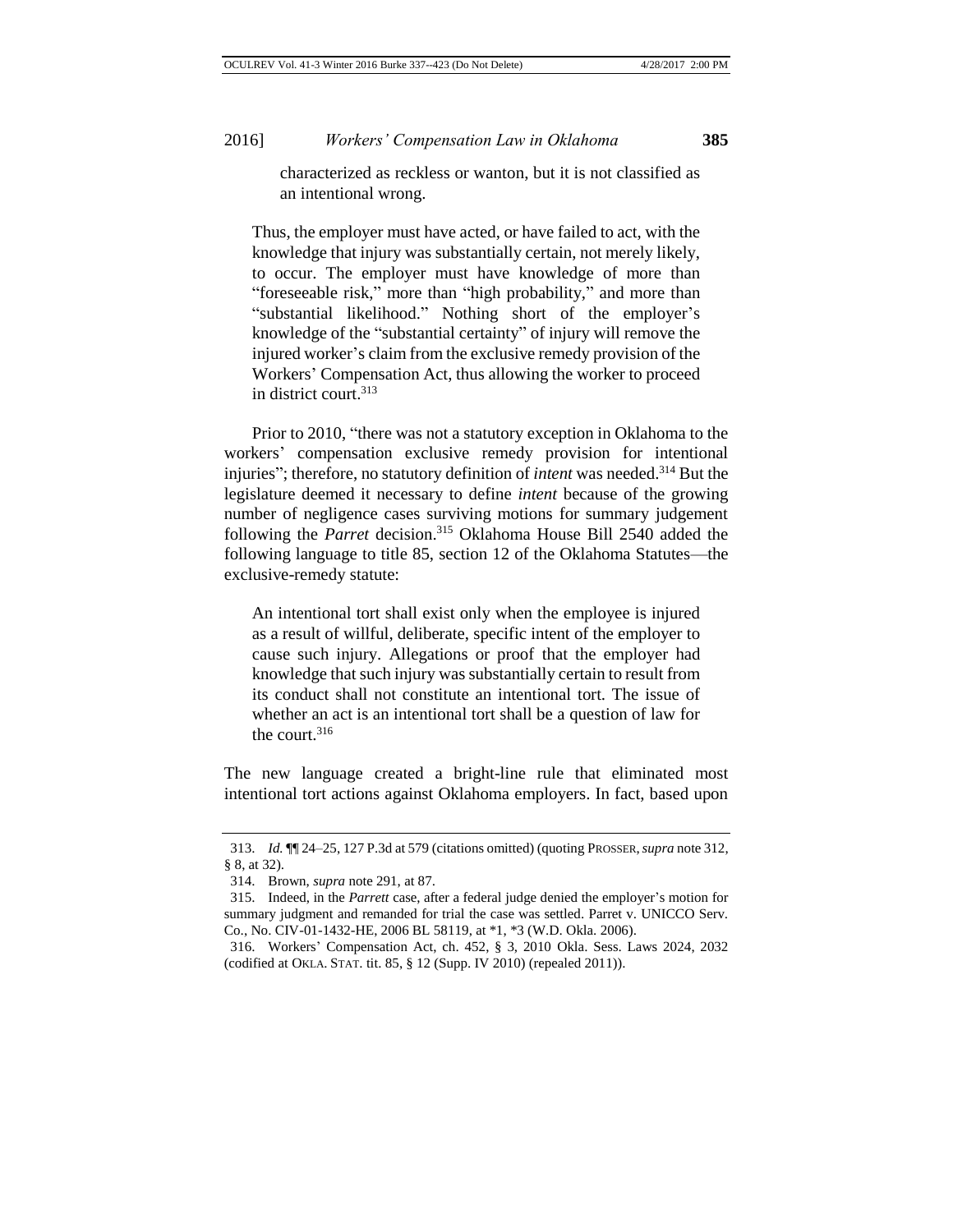the true-intent standard, only injuries in the most egregious of cases can survive summary judgment.<sup>317</sup>

The post-*Parret* atmosphere regarding exceptions to exclusive remedy was in harmony with Professor Larson's opinion on the subject:

Negligence, and, for the most part, fault, are not in issue and cannot affect the result. Let the employer's conduct be flawless in its perfection, and let the employee's be abysmal in its clumsiness, rashness and ineptitude; if the accident arises out of and in the course of the employment, the employee receives an award. Reverse the positions, with a careless and stupid employer and a wholly innocent employee and the same award issues.

Thus, the test is not the relation of an individual's personal quality (fault) to an event, but the relationship of an event to an employment. The essence of applying the test is not a matter of assessing blame, but of marking out boundaries.<sup>318</sup>

But in 2016, the Oklahoma Court of Civil Appeals issued a 2–1 decision that cast some doubt upon the effectiveness of the legislature's attempt to eliminate *Parret* cases in the future. Chief Judge Jerry L. Goodman authored the unpublished opinion in *Wells v. Oklahoma Roofing & Sheet Metal, L.L.C.* <sup>319</sup> The daughter of a roofer who fell to his death filed an intentional-tort action in district court against her father's employer.<sup>320</sup> The suit alleged the employer's willful failure to provide an adequate fall-protection system caused the worker's death.<sup>321</sup> The singleline lanyard system in use at the time of the accident "required [the worker] to temporarily unhook his safety anchor when moving past co-workers."<sup>322</sup> The worker fell to his death during one of these times when he was moving past a coworker.<sup>323</sup>

<sup>317.</sup> *See* 48 AM. JUR. 2D *Proof of Facts* § 2, at 12 (1987) ("In a jurisdiction following this [specific-intent] view, unless the case involves an assault or a battery, recovery will probably be denied." (footnotes omitted)).

<sup>318.</sup> LARSON, *supra* note 303, § 1.03(1).

<sup>319.</sup> Wells v. Okla. Roofing & Sheet Metal, L.L.C., No. 112,844, (Okla. Civ. App. Apr. 28, 2016). In an appeal from the District Court of Oklahoma County, Judge Wiseman joined Judge Goodman in the majority opinion, which reversed the dismissal of the tort action by District Judge Bryan C. Dixon and remanded the case. *Id.* slip op. at 2, 15.

<sup>320.</sup> *Id.* slip op. at 2.

<sup>321.</sup> *Id.* slip op. at 3.

<sup>322.</sup> *Id.*

<sup>323.</sup> *Id.*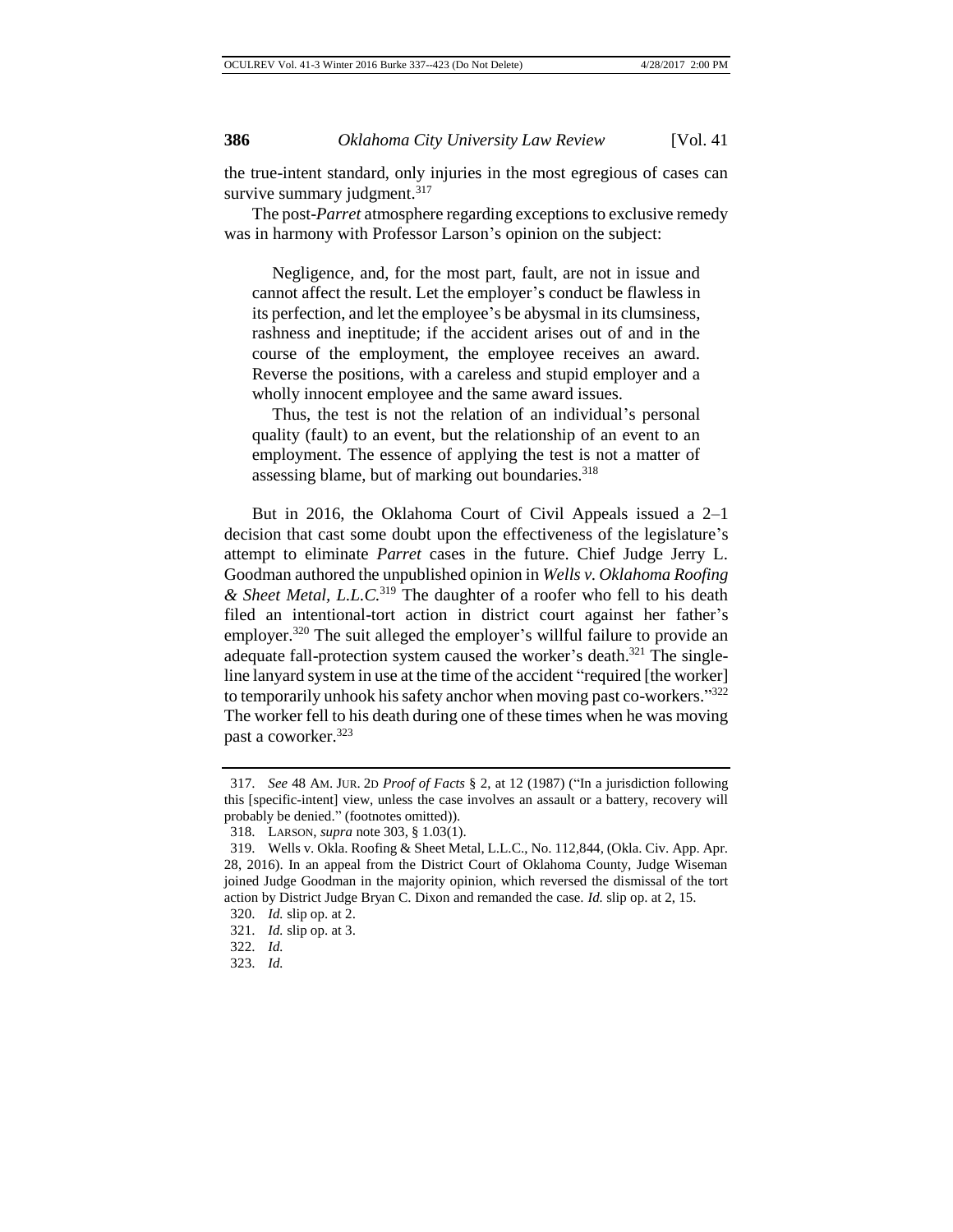The plaintiff also alleged the amended exclusive-remedy statute, title 85, section 12 of the 2010 Oklahoma Statutes, which severely limited intentional-tort actions against an employer, was unconstitutional as a special law.<sup>324</sup> Sections 46 and 49 of article V of the Oklahoma Constitution prohibit a special law that provides disparate treatment to members of the same class.<sup>325</sup>

The district court relied on section 12 and dismissed the plaintiff's claim.<sup>326</sup> The Oklahoma Court of Civil Appeals reversed the trial court, declaring that the 2010 amendments to section 12, "created two different definitions of an intentional tort: one which applies exclusively to an employer in a workers' compensation claim, and a different one which applies to all other intentional tortfeasor defendants."<sup>327</sup> Judge Goodman wrote:

[Plaintiff] contends the general definition of an intentional tort was unconstitutionally narrowed by the Legislature because employers are now given special protections unavailable to nonemployers not covered by the Act or Code, or even to co-workers covered by the Act or Code, who commit an intentional tort, as defined by the broader, tort-related definition, against a fellow employee.

We agree and find § 12 "targets for different treatment less than an entire class of similarly situated persons or things."328

Judge Goodman reasoned that the statute's disparate treatment of plaintiffs in a district-court tort action violated the Grand Bargain in workers' compensation:

Put another way, § 12 strips an intentionally-injured claimant of the rights and remedies bargained-for under the Act, compels the claimant to seek damages in district court along with other intentionally-injured plaintiffs who are not subject to the Act, yet cripples the claimant's ability to prove the elements of his claim when compared to the burden of a similarly-situated plaintiff. The

<sup>324.</sup> *Id.* slip op. at 2.

<sup>325.</sup> *Id.* slip op. at 4 & nn.5–7.

<sup>326.</sup> *Id.* slip op. at 2.

<sup>327.</sup> *Id.* slip op. at 9.

<sup>328.</sup> *Id.* slip op. at 10 (quoting Montgomery v. Potter, 2014 OK 118, ¶ 6, 341 P.3d 660, 661).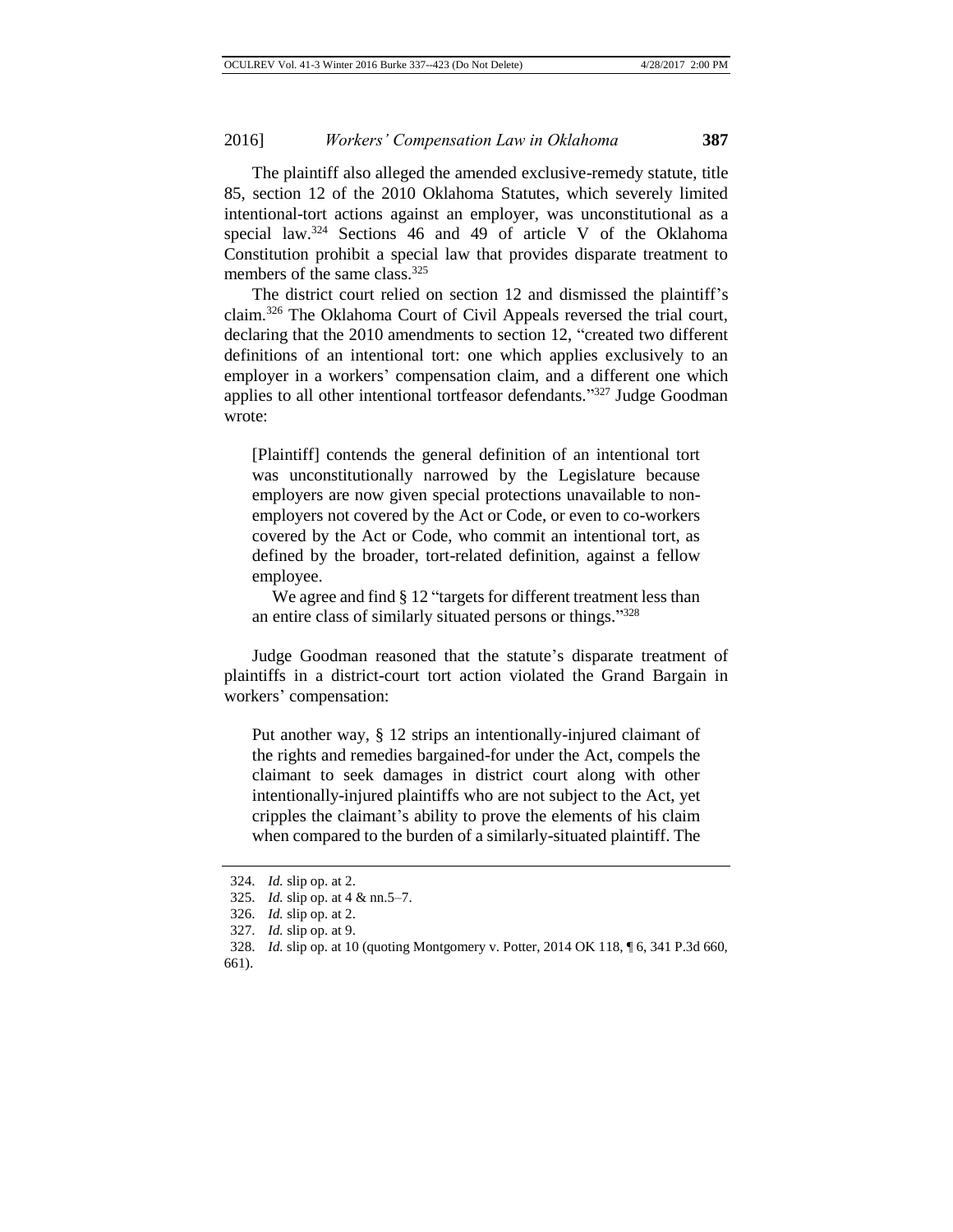industrial bargain has been fundamentally altered. We hold this is incompatible with the concepts of equal protection and due process.<sup>329</sup>

Another workers' compensation issue that has significantly evolved is how Oklahoma law treats a heart attack as a compensable, work-related injury. Prior to 1971, the general rule in Oklahoma was that a heart attack in a hazardous occupation was compensable if there was a causal connection between the injury and the worker's usual job.<sup>330</sup> The doctrine, commonly called the usual-exertion rule, was established throughout the country.<sup>331</sup> Indeed, the Oklahoma Supreme Court had used the usualexertion rule to affirm death-benefits awards for years.<sup>332</sup> The court's position was aptly described in the 1968 case *Flint Construction Co. v. Downum*<sup>333</sup>:

This court is definitely committed to the rule that a disability attributable to a heart condition caused or precipitated by an antecedent strain or exertion occurring while the employee is doing his work in the usual and customary manner as an employee coming within the provisions of the Oklahoma Workmen's Compensation Act is compensable although nothing unusual occurred to cause the strain or exertion.<sup>334</sup>

Then the court changed the heart-attack rule. In *Ideal Cement Co. v. Oklahoma State Industrial Court*, <sup>335</sup> the Oklahoma Supreme Court

<sup>329.</sup> *Id.* slip op. at 13–14 & n.13 (citing Torres v. Seaboard Foods, L.L.C., 2016 OK 20, ¶ 6, 373 P.3d 1057, 1084 (Combs, J., concurring)).

<sup>330.</sup> Robert C. Butler, Jr., Note, *Cardiac Cases Under Oklahoma's Workmen's Compensation Act—A Rejection of the Usual Exertion Rule*, 8 TULSA L.J. 253, 253–57 (1972).

<sup>331.</sup> *See id.* at 253. Also, for an expanded discussion of Oklahoma's acceptance of the usual-exertion rule, see Larry D. Derryberry & Harry H. Selph, II, Note, *Workmen's Compensation: Recovery for Heart Attack—Waiver Needed*, 22 OKLA. L. REV. 345, 348– 50 (1969). For a discussion of heart-related injuries nationally, see Arthur Larson, *The "Heart Cases" in Workmen's Compensation: An Analysis and Suggested Solutions*, 65 MICH. L. REV. 441 (1967).

<sup>332.</sup> *See, e.g.*, Farmers Co-Op Exch. of Weatherford v. Krewall, 1969 OK 27, ¶¶ 23– 24, 450 P.2d 506, 510–11; H.J. Jeffries Truck Line v. Grisham, 1966 OK 242, ¶¶ 12–14, 397 P.2d 637, 641.

<sup>333.</sup> Flint Constr. Co. v. Downum, 1968 OK 103, 444 P.2d 200.

<sup>334.</sup> *Id.* ¶ 17, 444 P.2d at 203.

<sup>335.</sup> Ideal Cement Co. v. Okla. State Indus. Court, 1971 OK 75, 486 P.2d 712.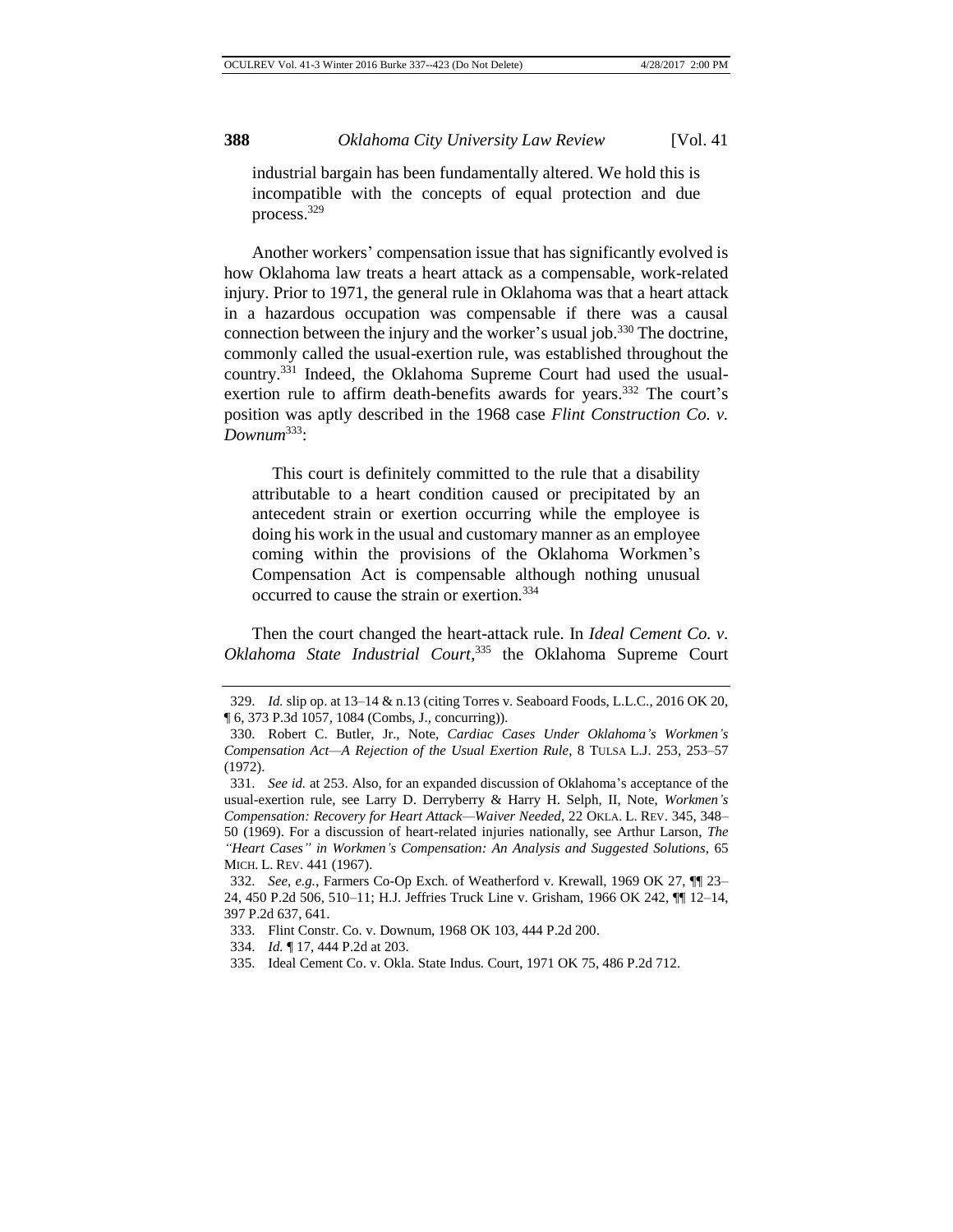reversed a State Industrial Court decision that awarded death benefits to the widow of a worker who suffered a fatal heart attack while performing his normal clean-up job for his employer.<sup>336</sup> The court held that in the absence of evidence of unusual strain or exertion, beyond that encountered normally, no causal connection was possible.<sup>337</sup> The court's decision that a claimant must prove the heart attack was caused by an "accidental" work-related injury<sup>338</sup> relied on a rationale that Professor Larson strongly denounced. He called the by-an-accident formula "one of the great tragedies of the workmen's compensation story." <sup>339</sup> He feared that this standard would cause "genuinely work-connected injur[ies]" to go uncompensated, which, in his words, "would be a gross violation of the legislative purpose and of the workman's rights."340

Despite Professor Larson's concerns, the Oklahoma Legislature later codified the court's rule, requiring that the exertion producing the heart attack to be "extraordinary and unusual in comparison to other occupations and that the occupation was the major cause of the harm."<sup>341</sup> When the Workers' Compensation Code was adopted in 2011, the language requiring extraordinary exertion was retained, but the comparison applied only to the worker's usual tasks, not to other occupations:

"Compensable injury" means a cardiovascular, coronary, pulmonary, respiratory, or cerebrovascular accident or myocardial infarction causing injury, illness, or death, only if, in relation to other factors contributing to the physical harm, a work-related activity is the major cause of the physical harm. Such injury shall not be deemed to be a compensable injury unless it is shown that the exertion of the work necessary to precipitate the disability or death was extraordinary and unusual in comparison to the usual work of the employee, or alternately, that some unusual incident occurred which is found to have been the major cause of the physical harm.<sup>342</sup>

<sup>336.</sup> *Id.* ¶¶ 12–14, 486 P.2d at 715.

<sup>337.</sup> *Id.* ¶ 12, 486 P.2d at 715.

<sup>338.</sup> *Id.*

<sup>339.</sup> Larson, *supra* note 331, at 441.

<sup>340.</sup> *Id.*

<sup>341.</sup> Act of June 6, 2005, ch. 1, § 9(13)(d), 2005 Okla. Sess. Laws 2339, 2361 (codified at OKLA. STAT. tit. 85, § 3(13)(b) (Supp. II 2005) (repealed 2011).

<sup>342.</sup> OKLA. STAT. tit. 85, § 308(10)(b) (2011) (amended 2013).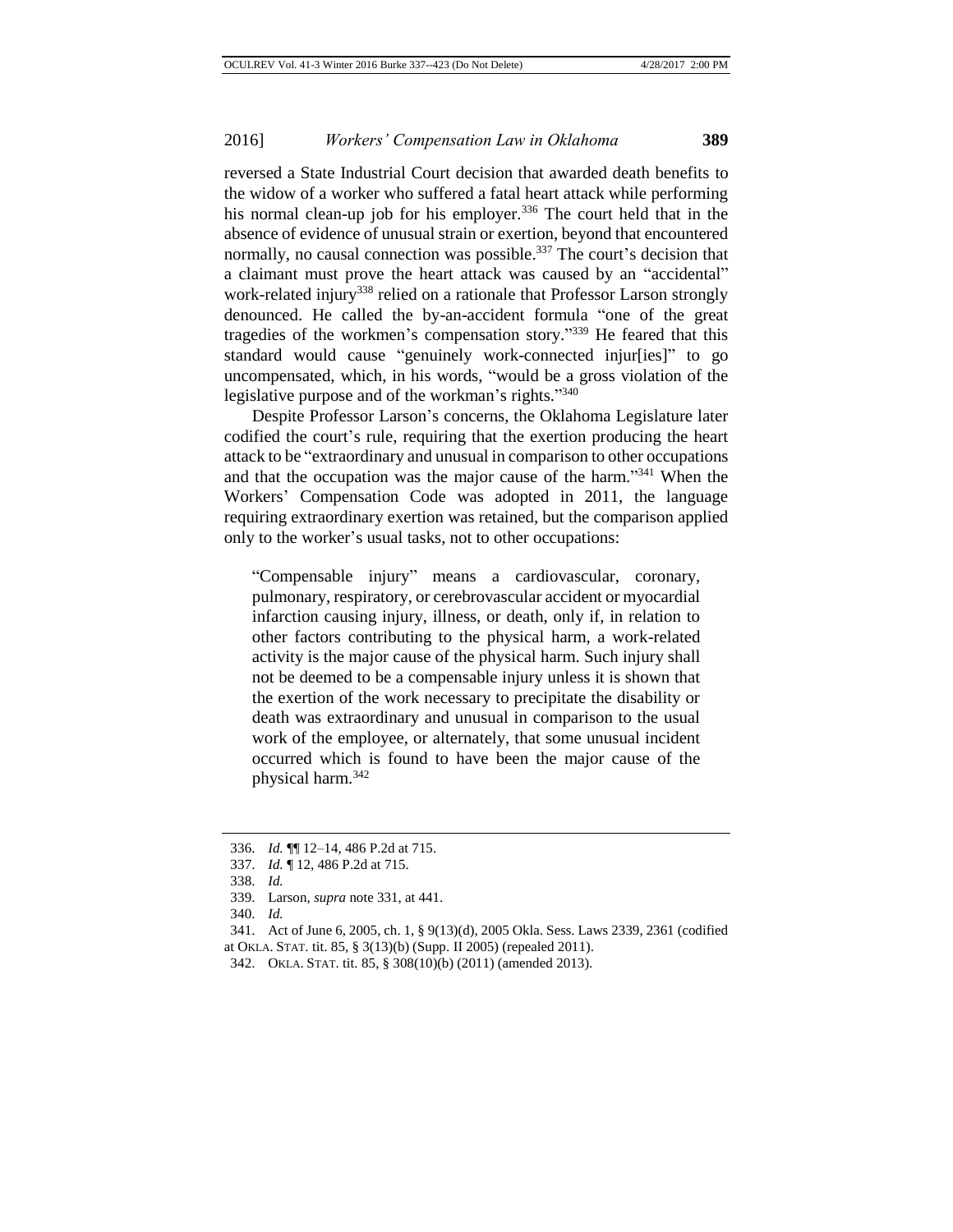A third issue that has dramatically evolved over time involves mental injuries. In 1964, the supreme court held that any "disease of the mind or body" that arose in the course of employment was not compensable unless it was accompanied by a physical injury.<sup>343</sup> This was decided in *Keeling v*. *State Industrial Court*. 344

A seamstress suffered a nervous breakdown because of pressure to meet quotas.<sup>345</sup> She also blamed her posture, the way in which she was required to sit at a sewing machine, for the nervous breakdown.<sup>346</sup> In denying compensability, the supreme court wrote:

In this case the distinction between a disease produced by the posture and an actual physical injury is recognized. This distinction is commented upon in the case of Shoren v. United States Rubber Company, where in the opinion appears the following:

"'A high degree of discrimination must be exercised to determine whether the real cause of an injury is disease or the hazard of the employment. A disease, which under any rational work is likely to progress so as finally to disable the employee, does not become a "personal injury" under the act merely because it reaches the point of disablement while work for a subscriber is being pursued. It is only when there is a direct causal connection between the exertion of the employment and the injury that an award of compensation can be made.' This distinction was more clearly marked out and compensation denied in Maggelet's Case. The act, the court therein observed, 'awards compensation for disease when it rightly may be described as a personal injury. A disease of mind or body which arises in the course of employment, with nothing more, is not within the act. It must come from or be an injury, although that injury need not be a single definite act but may extend over a continuous period of time. The disease must be, or be traceable directly to, a personal injury peculiar

<sup>343.</sup> Keeling v. State Indus. Court, 1964 OK 25, ¶ 12, 389 P.2d 487, 491 (quoting *In re* Maggelet, 116 N.E. 972, 972 (Mass. 1917) (syllabus)).

<sup>344.</sup> *Keeling*, 1964 OK 25, 389 P.2d 487.

<sup>345.</sup> *Id.* ¶¶ 3–4, 389 P.2d at 488.

<sup>346.</sup> *Id.* ¶ 4, 389 P.2d at 488.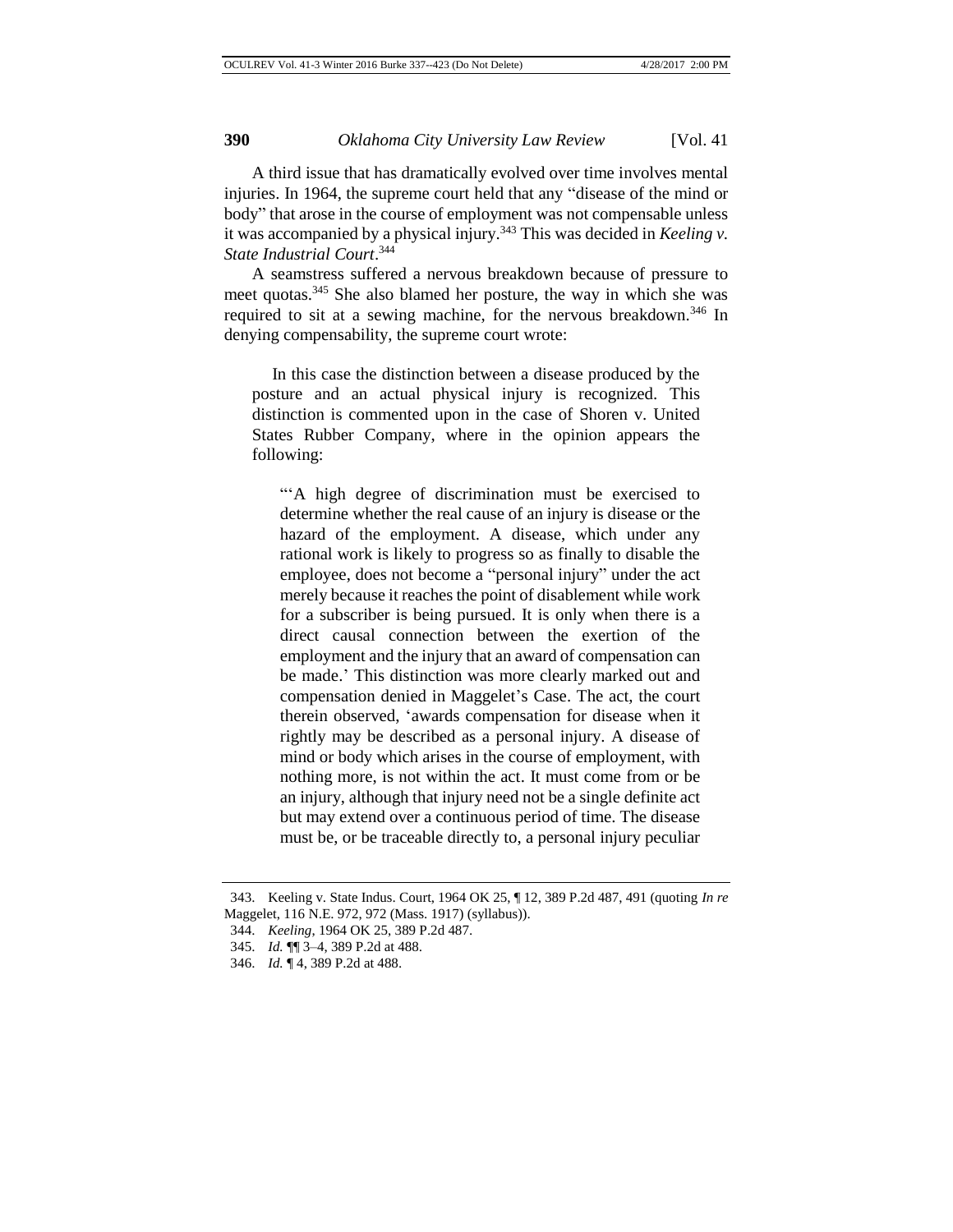to the employment.""347

Requiring a physical injury to accompany a mental injury in order for the mental injury to be compensable frequently led to harsh results. In *Fenwick v. Oklahoma State Penitentiary*, a psychological assistant at the Oklahoma State Penitentiary negotiated the release of three hostages in exchange for himself.<sup>348</sup> "After being held hostage for approximately four and one-half hours, [the assistant] was released without physical injury," but he later claimed a psychiatric injury consisting of "major depression, generalized anxiety disorder, and post-traumatic stress disorder."349 Justice Hodges wrote for a deeply divided court:

Since the Legislature has not substantially changed the statutory definition of injury, nor has it enacted any statute which would conflict with our prior decision, we must presume that the Legislature is in agreement with our judicial interpretation. Therefore, without a legislative mandate, we decline to alter the rule that disability unaccompanied by physical injury is not compensable under the Act. The Workers' Compensation Court was correct in ruling that Claimant was not entitled to compensation.<sup>350</sup>

Justice Yvonne Kauger dissented from the majority, finding authority to support compensability for this narrow set of facts:

A plain reading of the applicable statutory provisions leads invariably to two conclusions: 1) psychological injury in the absence of accompanying physical trauma is not excluded from workers' compensation coverage; and 2) it never has been. The facts presented here support the conclusion that the hostage suffered accidental personal injury during the course of his employment. Under the authority of *Vanderpool v. State*, recovery should be allowed in this case, but in no others until the

<sup>347.</sup> *Id.* ¶ 13, 389 P.2d at 491 (first quoting Shoren v. U.S. Rubber Co., 140 A.2d 768, 771 (R.I. 1958); and then quoting *In re Maggelet*, 116 N.E. at 974).

<sup>348.</sup> Fenwick v. Okla. State Penitentiary, 1990 OK 47, ¶ 2, 792 P.2d 60, 61.

<sup>349.</sup> *Id.* ¶¶ 2, 5, 792 P.2d at 61.

<sup>350.</sup> *Id.* ¶ 16, 792 P.2d at 63. The Court decided the issue 5–4, with Justices Marian Opala, John Doolin, Alma Wilson, and Yvonne Kauger dissenting. *Id.* ¶ 19, 792 P.2d at 63.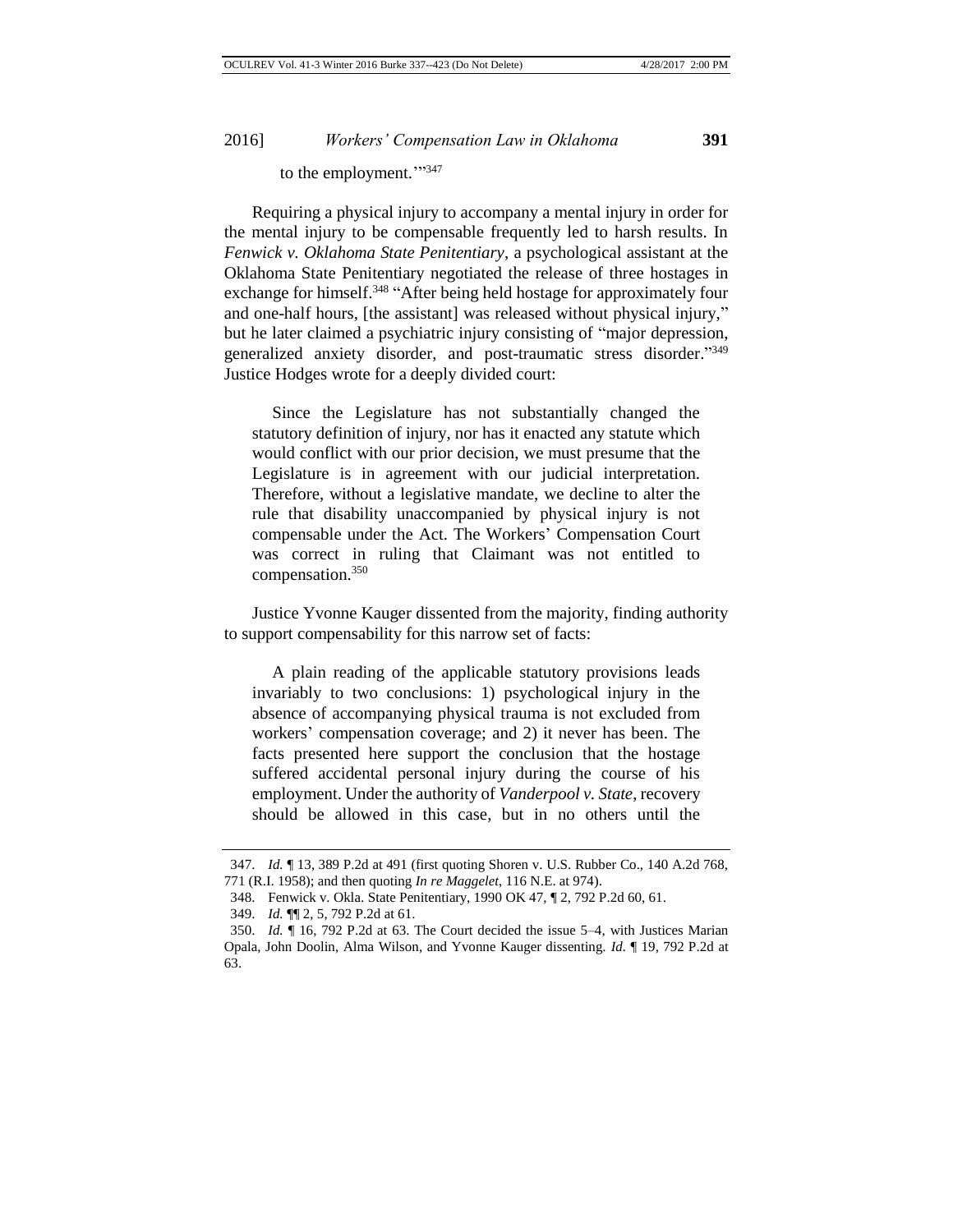Legislature acts.<sup>351</sup>

The legislature did act. In 2010, the definition of "injury" was amended to allow compensability of a mental injury that resulted from rape that arose out of and in the course of employment.<sup>352</sup> In the Workers' Compensation Code adopted in 2011, the exception was expanded to "in the case of rape or other crime of violence which arises out of and in the course of employment." 353

#### VIII. THE CALL FOR DRASTIC CHANGE

In the first decade of the new millennium, the Oklahoma State Chamber of Commerce (State Chamber) and other business leaders called for drastic changes to the workers' compensation system. They believed that Workers' Compensation Court judges handed out excessive awards for PPD to injured workers. In early 2011, State Chamber vice-president Mike Seney cited statistics from the Workers' Compensation Court's annual reports to support his contention that the average court award for PPD rose from \$13,176 in 2001 to \$32,452 in 2010, and the average final settlement (joint petition) increased from  $$11,105$  to  $$22,688<sup>354</sup>$ 

Shortly after she was inaugurated, Governor Mary Fallin appointed a working group to rewrite the Workers' Compensation Act, including codifying many case-law principles established since the 1977 reform.<sup>355</sup>

<sup>351.</sup> *Id.* ¶ 1, 792 P.2d at 66–67 (Kauger, J., dissenting).

<sup>352.</sup> Act of June 10, 2010, ch. 452, § 1, 2010 Okla. Sess. Laws 2024, 2027 (codified at OKLA. STAT. tit. 85, § 3(13)(c) (Supp. IV 2010) (repealed 2011)).

<sup>353.</sup> Workers' Compensation Code, ch. 318, § 8, 2011 Okla. Sess. Laws 2549, 2559 (codified at OKLA. STAT. tit. 85, § 308(10)(f) (2011) (amended 2013)).

<sup>354.</sup> *Chamber Asks for Comp Reform*, DAILY OKLAHOMAN, January 15, 2011, at 8. Indeed, statistics contained in the annual reports of the Workers' Compensation Court for 2001 and 2010 confirmed Seney's statement. In 2001, 11,699 cases were joint petitioned for \$129,916,643, compared to 9,335 cases in 2010 for \$211,793,320. In 2001, the court wrote 3,828 PPD orders for \$50,478,984, compared to 4,405 PPD orders in 2010 for \$142,953,284. In addition, the number of Permanent Total Disability orders rose from 46 in 2001 to 85 in 2010. *Compare* OKLA. WORKERS' COMPENSATION COURT, 2002 ANNUAL REPORT 86 (2003), *with* OKLA. WORKERS' COMPENSATION COURT, 2010 ANNUAL REPORT 64 (2011).

<sup>355.</sup> I was honored to be requested to draft a complete rewrite of Title 85 for the Governor's working group that resulted in the introduction of Senate Bill 878. When passed and signed into law by Governor Fallin, the Oklahoma Workers' Compensation Code took effect August 26, 2011. Workers' Compensation Code, ch. 318, 2011 Okla. Sess. Laws 2549 (codified at OKLA. STAT. tit. 85, §§ 301–413 (2011) (repealed 2013)).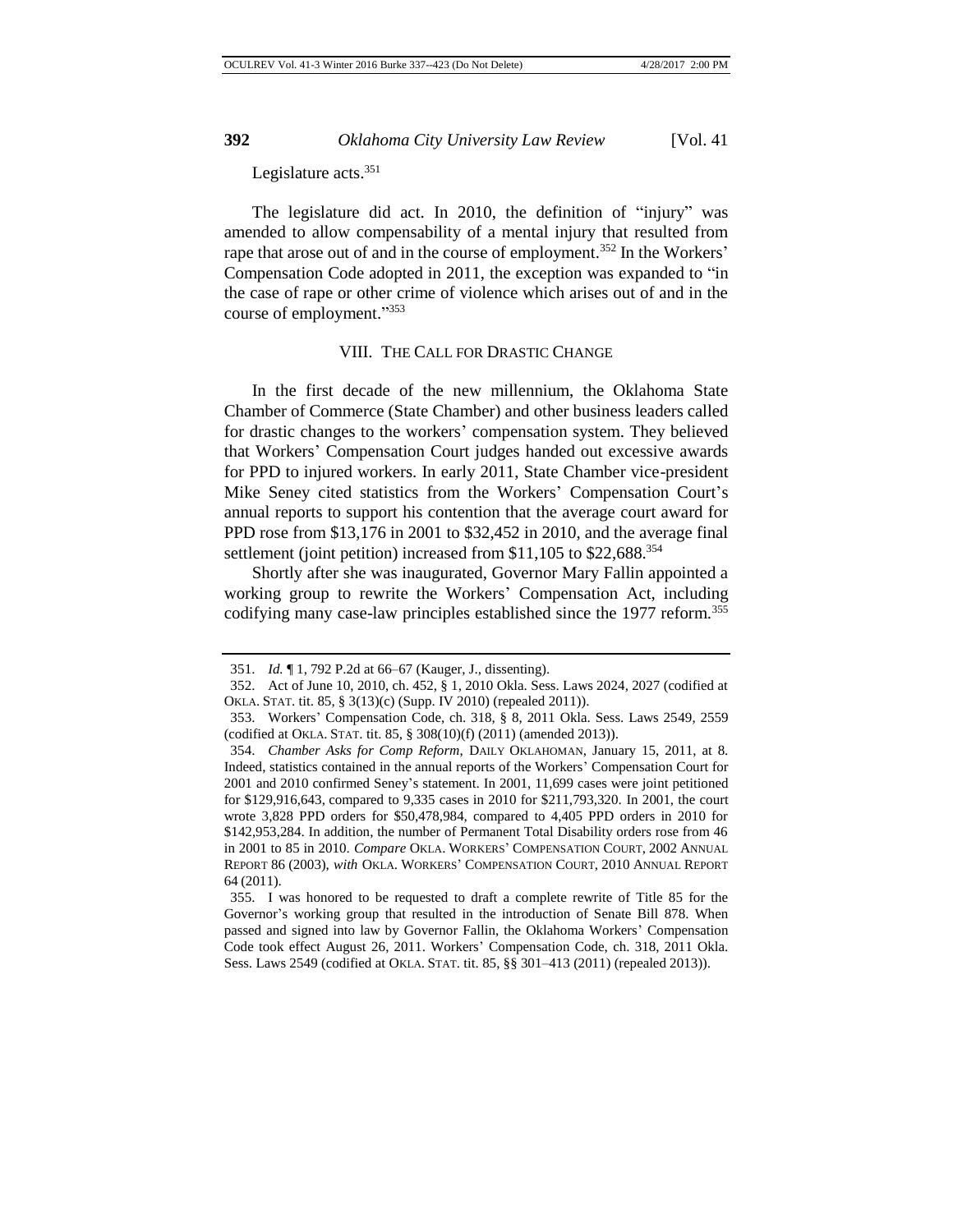Without any notable controversy, Oklahoma Senate Bill 878 made its way through the legislature and onto the governor's desk.<sup>356</sup>

After nineteen "patch jobs" to the old law, the new Oklahoma Workers' Compensation Code was the first major rewrite of the state's workers' compensation law since 1977. *The Daily Oklahoman* summarized the hallmark provisions of the Code, saying it would:

- Require physicians and the workers' compensation court to adhere to nationally recognized treatment guidelines. The intent is to limit unnecessary surgeries and significantly reduce medical costs.
- Direct the workers' compensation court administrator to develop a schedule of medical and hospital fees intended to reduce the cost of medical care by 5 percent.
- Limit when an injured worker can change from the treating physician chosen by the employer. If surgery is recommended, the employer would have an automatic right to a second opinion to determine its necessity.
- Eliminate a penalty for employers who in good faith delay payment of medical bills while bills are being audited.
- Require physicians to disclose any ownership in other health-related businesses, hospital facilities or diagnostic centers.
- Expand a counselor or mediation program; mediators don't have to be lawyers.
- A number of provisions remove the involvement of attorneys, and the measure would give more power to the workers' compensation court administrator in reaching settlements. The administrator could approve settlements reached in mediation, without the intervention of an attorney or a judge.
- The employer must provide medical care within seven days, and employers or insurance companies would be fined for not paying medical bills promptly.
- Return the workers' compensation court to a 10-member court. A measure passed in 2010 reduced the court

<sup>356.</sup> *See* Michael McNutt, *Fallin Signs Bill Overhauling Workers' Compensation*, DAILY OKLAHOMAN, May 25, 2011, at 12A. Senate Bill 878 passed the Oklahoma State Senate 48–0 and the House of Representatives 88–8. *Id.*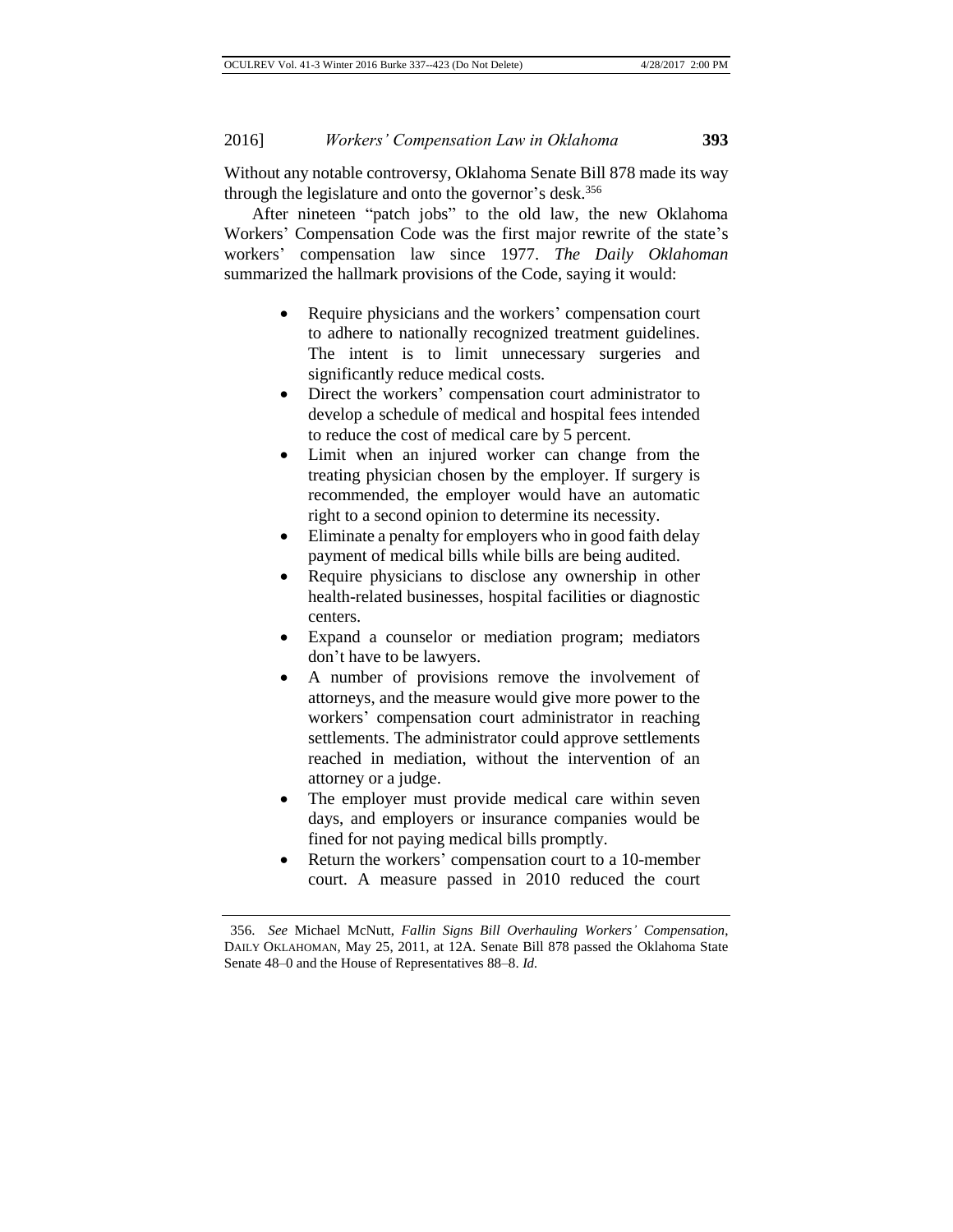membership to eight. Of the 10 on the court, no more than seven would be from Oklahoma City, and no fewer than three would be from Tulsa.<sup>357</sup>

The nationally recognized guidelines were the Work Loss Data Institute's Official Disability Guidelines (ODG).<sup>358</sup> The new Code required ODG guidelines to be followed for treatment of injuries to all parts of the body except the spine.<sup>359</sup> The law authorized the Physicians Advisory Committee to create Oklahoma Treatment Guidelines (OTG) for the treatment of the spine. $360$ 

Despite the Workers' Compensation Code's major changes and Governor Fallin's prediction that the Code would save Oklahoma employers \$30 million a year,  $361$  it was never given a reasonable chance to succeed. Before the ink was dry on the governor's signature, a small group of large Oklahoma companies began lobbying for additional reform. In 2012, the legislature narrowly defeated legislation that would allow employers in the state to opt out of the workers' compensation system and develop their own plans for delivering benefits.<sup>362</sup>

<sup>357.</sup> *Oklahoma Senate Bill 878 Provisions Update Workers' Compensation Guidelines*, DAILY OKLAHOMAN, May 25, 2011, at 16. For a section-by-section explanation of the Workers' Compensation Code, see Tish Sommer, *Summary of SB 878 (Enacted)*, OKLA. WORKERS' COMP. COURT (June 1, 2011), http://www.owcc.state.ok.us/PDF/LegChanges /SB878\_Summary%20of%20Enacted\_FINAL.pdf [https://perma.cc/SFH8-NSD6]. At the time, Sommer was Special Counsel of the Workers' Compensation Court. *Administrative Law Judges*, OKLA. WORKERS COMP. COMM'N, https://www.ok.gov/wcc/About\_the\_ Commission/Administrative\_Law\_Judge\_Bios/ [https://perma.cc/LK6S-5GA8]. In 2014, after the enactment of the Administrative Workers' Compensation Act (AWCA), she was appointed as the first administrative-law judge of the new Workers' Compensation Commission. *Id.*

<sup>358.</sup> *ODG State Adoptions*, WORK LOSS DATA INST., http://www.worklossdata.com/ uploads/2/4/1/6/24166932/odg\_state\_adoptions\_07-22-2016.pdf [https://perma.cc/65QA-BBB2].

<sup>359.</sup> § 26, 2011 Okla. Sess. Laws at 2573 (codified at OKLA. STAT. tit. 85, § 326 (2011) (repealed 2013)).

<sup>360.</sup> § 73(A), (B)(5), 2011 Okla. Sess. Laws at 2617 (codified at OKLA. STAT. tit. 85, § 371 (2011) (repealed 2013)).

<sup>361.</sup> Michael McNutt, *Workers' Comp Again Looms as Key Issue for Lawmakers*, OKLAHOMAN, Dec, 6, 2012, at 4B.

<sup>362.</sup> H.B. 2155, 53rd Leg., 1st Reg. Sess. (Okla. 2011). House Bill 2155 was authored by the leaders of the two houses of the legislature, House Speaker Kris Steele and Senate President Pro Tempore Brian Bingman. *Id.*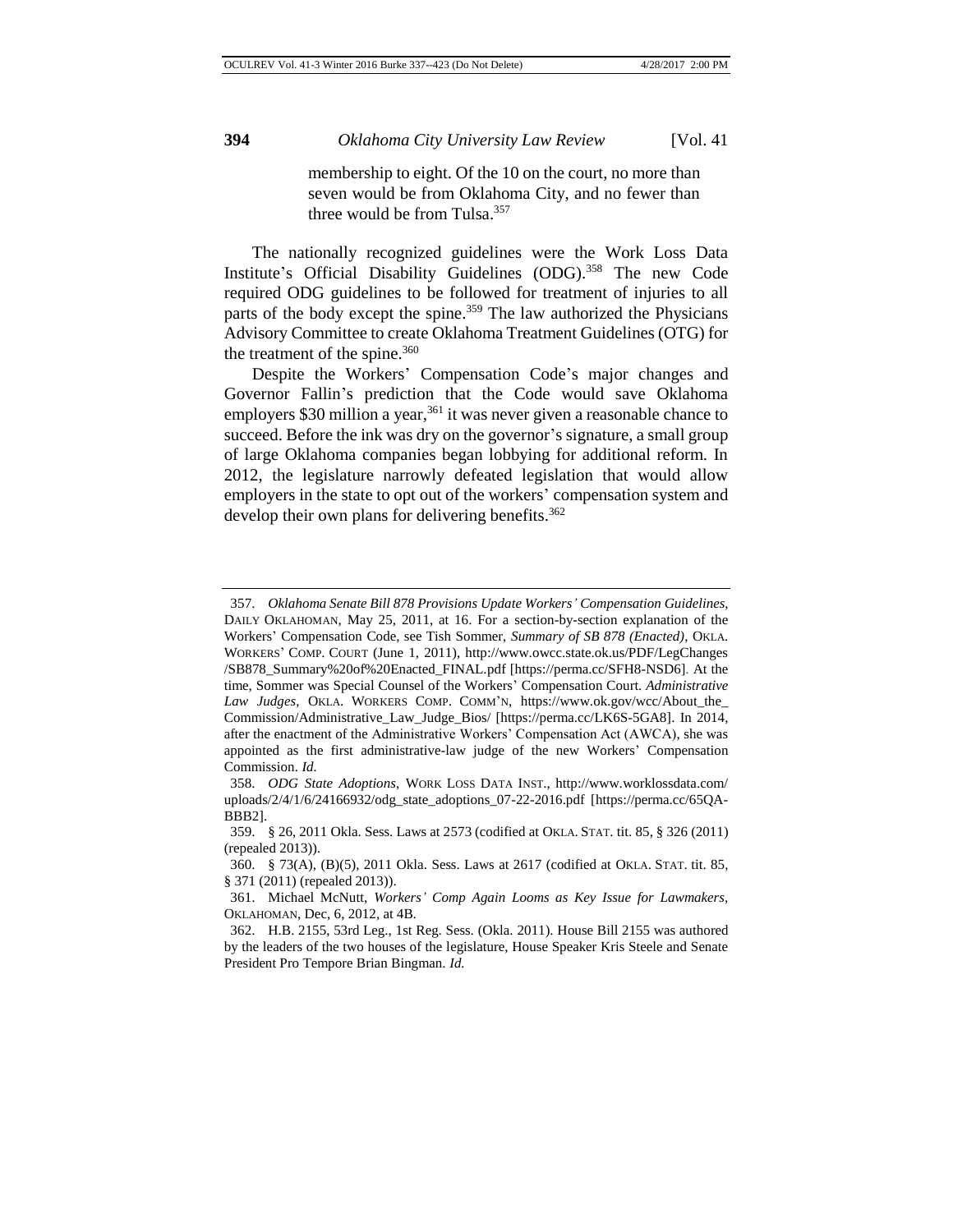## IX. MOVEMENT TO DUAL SYSTEMS

Months before the start of the 2013 legislative session, *The Oklahoman*, the state's largest newspaper, began clamoring for the legislature to abolish the Workers' Compensation Court and create an administrative system to hear disputes between employers and workers injured on the job. A November 16, 2012 editorial stated:

Tinkering at the edges of the system has had negligible impact; a restructuring of the entire system may be necessary. That's why policymakers are reportedly considering a plan to transform workers' comp into an administrative system next year, which would largely take the issue out of the courtroom and avoid the constitutional problems of past reforms.<sup>363</sup>

At a State Chamber-sponsored-legislative panel on December 5, 2012, Oklahoma Senate President Pro Tempore Brian Bingman charged that Oklahoma was no longer competitive because of workers' compensation costs.<sup>364</sup> He said, "This is more important than tax reform."<sup>365</sup> Bingman promised to spearhead the plan, hoping to transition to an administrative system that would replace the Workers' Compensation Court.<sup>366</sup>

The State Chamber announced on January 2, 2013, that its top priority was overhauling Oklahoma's workers' compensation system. Fred Morgan, the State Chamber's president, said, "We have to stop tinkering around the edges with our state's broken workers' compensation system and start over with an administrative approach that has seen much success in lowering rates in other states, all while continuing to protect the workers." 367

Oklahoma House Speaker T. W. Shannon joined Bingman in calling for comprehensive workers' compensation reform.<sup>368</sup> To provide support for the legislature, several state employers had formed the Oklahoma

<sup>363.</sup> *Same Song…Workers' Comp Costs Continue to Hurt State*, OKLAHOMAN, Nov. 16, 2012, at 8A.

<sup>364.</sup> *See* McNutt, *supra* note 361, at 4B.

<sup>365.</sup> *Id.*

<sup>366.</sup> *See id.*

<sup>367.</sup> Michael McNutt, *Chamber Targets Workers' Comp*, OKLAHOMAN, Jan. 3, 2013, at  $9A$ 

<sup>368.</sup> McNutt, *supra* note 361, at 4B.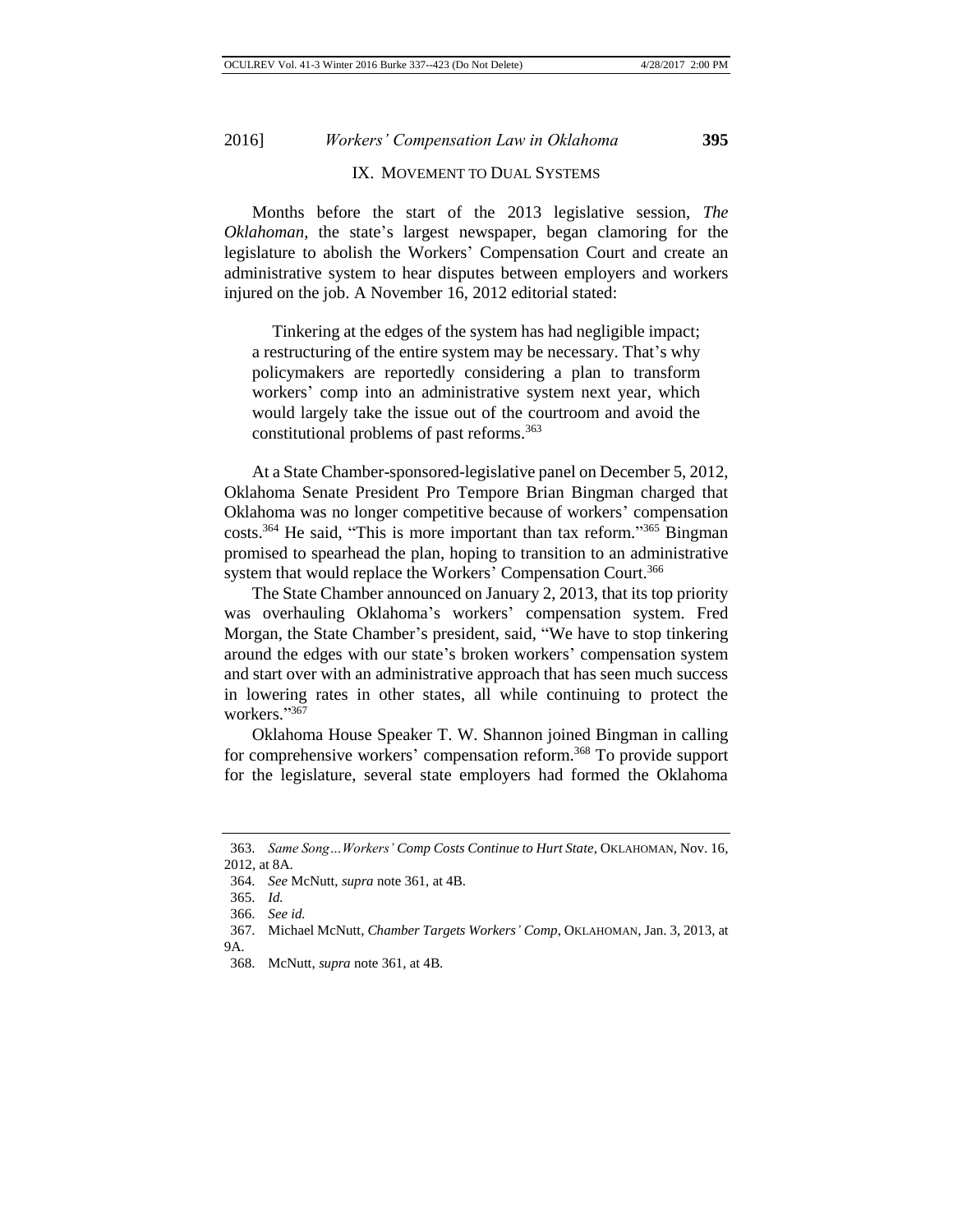Injury Benefit Coalition (OIBC) in 2011.<sup>369</sup> Former Oklahoma Republican Party chairman Steve Edwards was the group's legislative director.<sup>370</sup>

Two large Oklahoma companies urged the legislature to reform the workers' compensation system—Hobby Lobby, a national crafts and hobby supply chain founded and headquartered in Oklahoma City, and Unit Drilling, a Tulsa oil and gas firm.<sup>371</sup> Becky Robinson, Hobby Lobby's risk manager and OIBC's chair, summarized OIBC's concerns: "The current system is broken. It no longer functions in a way that allows employers and employees to effectively and efficiently address injury claims. It is a huge impediment to economic growth in the state. We can do better." 372

Oklahoma Insurance Commissioner John Doak also called for bold legislative action. He said, "[S]everal large employers have indicated if workers' comp isn't aggressively addressed in the next legislative session, they may have no choice but to leave the state."373

The legislative vehicle for workers' compensation reform was Oklahoma Senate Bill 1062.<sup>374</sup> The Bill's primary movers in the senate were Pro Tempore Bingman and Senator Anthony Sykes, chairman of the senate's Judiciary Committee.<sup>375</sup> After the senate passed the Bill, Hobby Lobby's Robinson said in a prepared statement, "Today's passage . . . is an important step [in] providing Oklahoma a solution to one of the worst workers' compensation systems in the country."376

<sup>369.</sup> *About Us*, OIBC, http://okibc.org/about-us/ [https://perma.cc/TXL2-SMFX].

<sup>370.</sup> Michael Grabell & Howard Berkes, *Inside Corporate America's Campaign to Ditch Workers' Comp*, PROPUBLICA (Oct. 14, 2015), https://www.propublica.org/article /inside-corporate-americas-plan-to-ditch-workers-comp [https://perma.cc/JBS3-ZTDT]. 371. *Id.*

<sup>372.</sup> *Businesses Say Repairing Workers' Compensation System is Top Priority for 2013 Legislature*, OIBC (Jan. 8, 2013), http://okibc.org/wp-content/uploads/2013/09/WC-Reform-Number-Top-Priority-for-2013-FINAL.pdf [https://perma.cc/V4AY-6WJG].

<sup>373.</sup> *Study Shows Oklahoma Workers' Compensation Costs Remain Among Highest in Nation*, OIBC (Nov. 13, 2012), http://okibc.org/wp-content/uploads/2013/09/National-Study-Says-OK-WC-Cost-Sixth-Highest.pdf [https://perma.cc/5SSC-HLAA]. However, Commissioner Doak never identified any specific business that threatened to leave the state. *See id.*

<sup>374.</sup> S.B. 1062, 54th Leg., 1st Reg. Sess., ch. 208, 2011 Okla. Sess. Laws 862.

<sup>375.</sup> *Statement from Becky Robinson, Chair of the Oklahoma Injury Benefit Coalition on the Passage by the Oklahoma Senate of SB 1062*, OIBC (Feb. 27, 2013) [hereinafter *Statement from Robinson*], http://okibc.org/wp-content/uploads/2013/09/OIBC-Chair-Becky-Robinson-on-Senate-Passage-of-SB-1062.pdf [https://perma.cc/MEQ4-GS6Q] (thanking Senators Bingman and Sykes "for their leadership on this issue").

<sup>376.</sup> *Id.*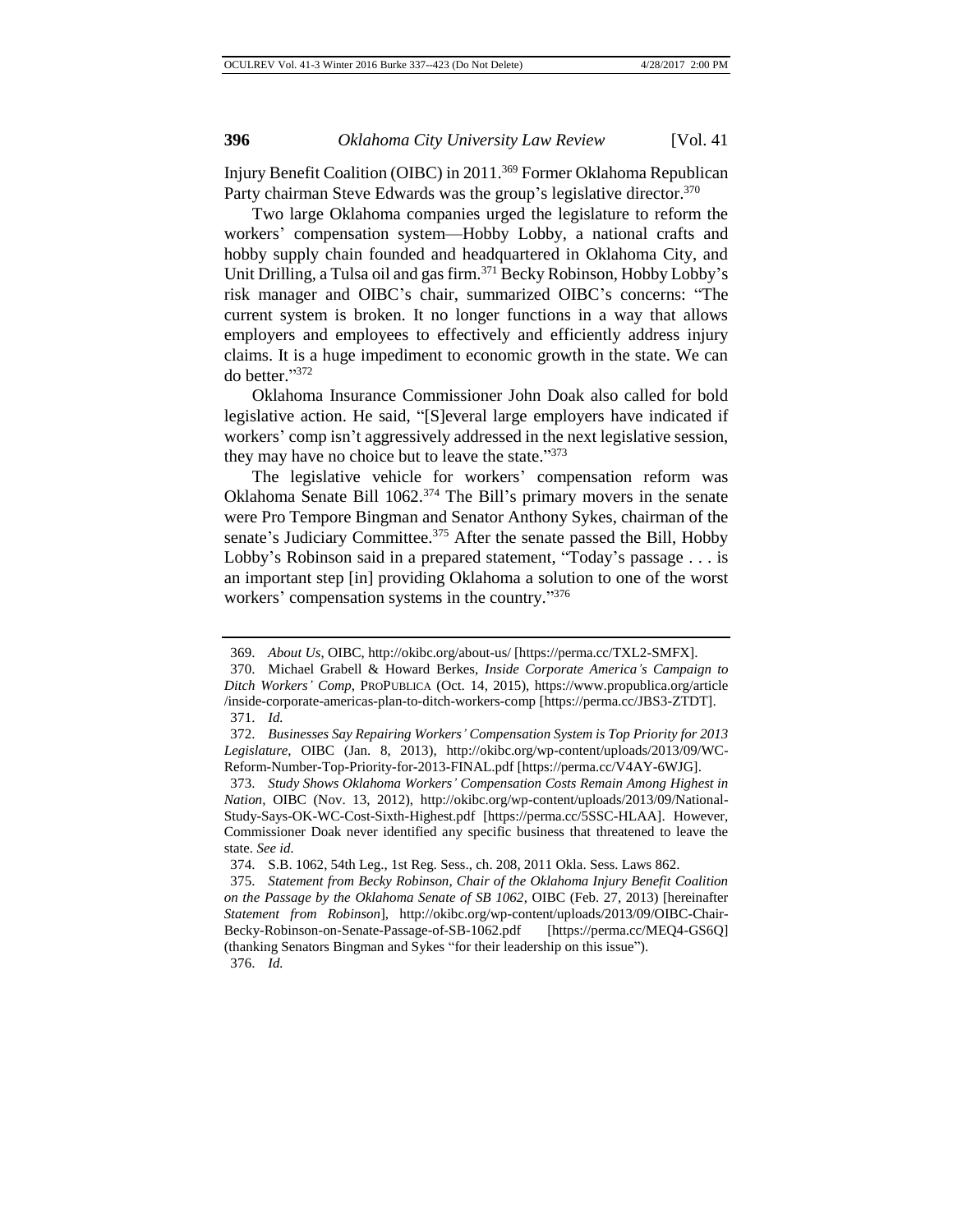The Oklahoma House cut more than forty provisions from the senatepassed version before approving the measure.<sup>377</sup> The Bill went back to the senate where it was approved and sent to Governor Fallin for her signature.<sup>378</sup> On May 6, the governor signed the Bill, which took effect February 1, 2014.<sup>379</sup> Fallin issued a statement praising the legislation:

"For decades, Oklahoma has had one of the most expensive and inefficient workers' compensation systems in the country, a constant obstacle for business owners looking to expand operations or create more jobs," . . . "Senate Bill 1062 completely overhauls our flawed workers' comp system, dramatically reducing the costs to businesses and freeing up private-sector resources that can be invested in jobs rather than lawsuits."<sup>380</sup>

Senate Bill 1062 included many key provisions:

- It abolished the old Workers' Compensation Court but created a Court of Existing Claims to handle claims for injuries occurring before February 1, 2014.<sup>381</sup>
- A Workers' Compensation Commission of three members appointed by the Governor was created to handle injuries occurring on or after February 1, 2014. The Commission, an administrative agency under the executive branch of state government, was to hire administrative-law judges to decide disputes between employers and employees.<sup>382</sup>

<sup>377.</sup> *See* H.R. JOURNAL, 54th Leg., 1st Reg. Sess., at 1085–88 (Okla. 2013).

<sup>378.</sup> *See* S. JOURNAL, 54th Leg., 1st Reg. Sess., at 1106, 1151 (Okla. 2013); *see also* Michael McNutt, *Oklahoma Workers' Compensation Measure Signed Into Law*, OKLAHOMAN (May 7, 2013, 12:00 A.M.), http://newsok.com/article/3807094 [https:// perma.cc/2EWR-6JSY].

<sup>379.</sup> Act of May 6, 2013, ch. 208, 2013 Okla. Sess. Laws 862, 975. Senate Bill 1062 was codified in the newly created title 85A as the Administrative Workers' Compensation Act in sections 1–125, the Oklahoma Employee Injury Benefit Act in sections 200–213, and the Oklahoma Arbitration Act in sections 300–328. *See* §§ 1, 107, 121, 2013 Okla. Sess. Laws at 867, 941, 951. The Arbitration Act is not discussed in this review because no worker or employer has taken advantage of its complicated provisions.

<sup>380.</sup> Stephanie K. Jones, *Oklahoma Governor Signs Workers' Compensation Overhaul*, INS. J. (May 8, 2013), http://www.insurancejournal.com/news/southcentral/2013/05/08/29 1282.htm [https://perma.cc/5XPB-E62A].

<sup>381.</sup> § 169, 2013 Okla. Sess. Laws at 973–75 (codified at OKLA. STAT. tit. 85A, § 400 (Supp. II 2013)).

<sup>382.</sup> §§ 19–20, 2013 Okla. Sess. Laws at 885–87 (codified at OKLA. STAT. tit. 85A,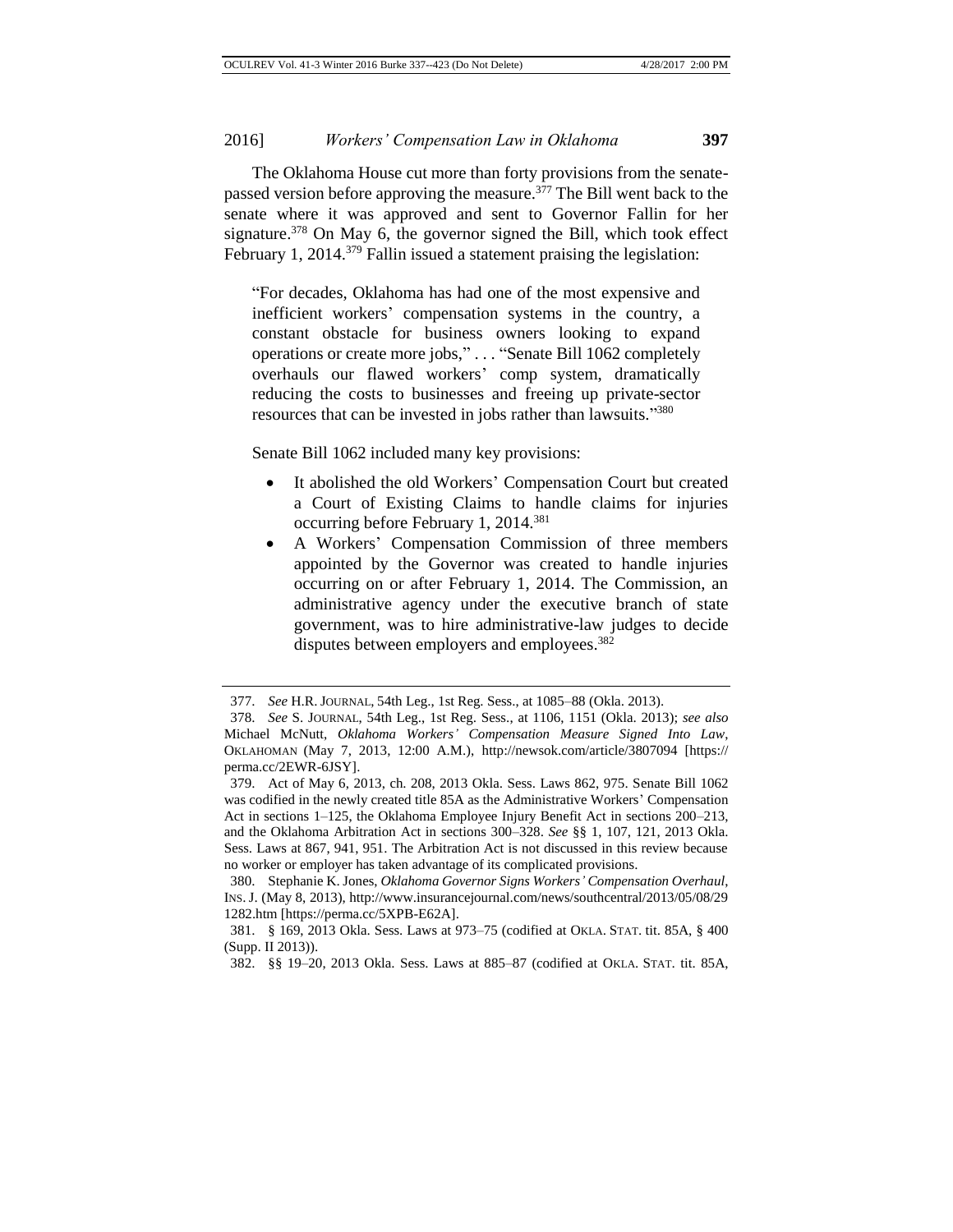- Doctors and judges had to follow the latest edition of the AMA Guides (sixth edition) when assessing an injured worker's PPD after reaching maximum medical improvement.<sup>383</sup>
- The basis for awards of PPD was reduced from 520 weeks to 350 weeks.<sup>384</sup>
- The TTD maximum rate was reduced from the state's average weekly wage to seventy percent of the state's average weekly wage.<sup>385</sup>
- Fifty provisions of the bill cut actual benefits to workers or limited rights, but no cuts in medical costs were enacted.<sup>386</sup>
- No PPD was allowed for workers who returned to work and

<sup>§§</sup> 19–20 (Supp. II 2013)).

<sup>383.</sup> §§ 2(31)(a)(2)(b), 45(C)(1)–(3), 2013 Okla. Sess. Laws at 873, 905 (codified at OKLA. STAT. tit. 85A, §§ 2(31)(a)(2)(b), 45(C)(1)–(3) (Supp. II 2015)). Oklahoma's workers' compensation statutes employed the AMA Guides since the 1977 reform; however, the Guides, while mandatory, allowed for some deviation if the facts of a particular case merited it. *See* Davis v. B.F. Goodrich, 1992 OK 14, ¶ 4, 826 P.2d 587, 598–99 (Wilson, J., dissenting) ("Any deviation from the AMA Guides must be specifically provided for by the AMA Guides."); Steven E. Hanna, *The Role of Medical Evidence and the AMA Guides in Oklahoma Workers' Compensation Cases*, 77 OKLA. B.J. 2753, 2755–56 (2006) ("The guides require extensive documentation . . . to support such a departure, but it can be done."). Senate Bill 1062 also prohibited physicians or judges from disregarding the Guides.  $\S 45(C)(1)$ , (3), 2013 Okla. Sess. Laws at 905 (codified at tit. 85A, § 45(C)(1), (3)) ("A physician's opinion of the nature and extent of permanent partial disability to parts of the body other than scheduled members *must be based solely* on criteria established by the current edition of the [AMA Guides] . . . . The examining physician shall not deviate from the Guides except as may be specifically provided for in the Guides.").

<sup>384.</sup> § 45(C)(4), 2013 Okla. Sess. Laws at 905 (codified at tit. 85A, § 45(C)(4)).

<sup>385.</sup> § 45(A)(1), 2013 Okla. Sess. Laws at 904 (codified at tit. 85A, § 45(A)(1)). This has been especially detrimental to higher paid workers, a fact that escaped the bestintentioned legislators at the time they were voting for the bill. I have been told by at least fifteen members of the legislature that they never understood the effect of that provision. For example, a highly-paid worker at an Oklahoma tire plant making \$1,150 per week was allowed to draw seventy percent of his average weekly wage, up to \$805, under the Oklahoma Workers' Compensation Code prior to 2014. However, if the same worker were injured after the effective date of the AWCA, he was limited to \$561 weekly for injuries occurring in 2014. That difference in wage replacement benefits for the worker under active medical treatment and kept off work by his physician was \$1,049.20 per month, a large reduction for working families.

<sup>386.</sup> *Cf.* David Torrey, *The Opt-Out of Workers' Compensation Legislation in the Southern States*, MCLE N. ENG. 2 (Nov. 20, 2015), http://www.davetorrey.info/files /Torrey.MCLE.\_Mass\_Opt-out.10.26.15final.pdf [https://perma.cc/9UE7-3DVT] ("[T]he *ultimate retraction* of benefits has recently been enacted in Oklahoma.").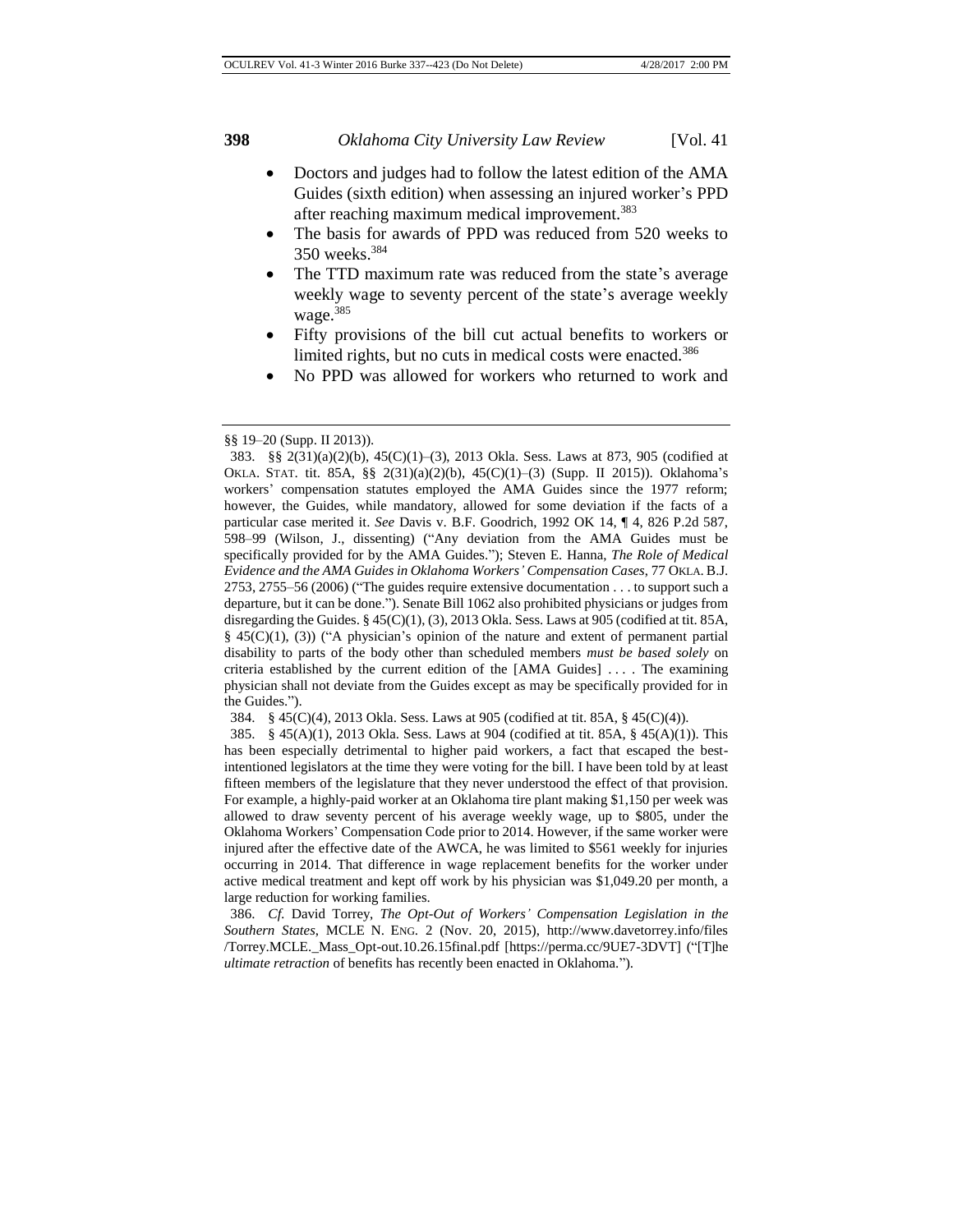refused the same or similar employment.<sup>387</sup> It did not matter how serious the injury was.

- It limited total benefits for hernia injuries to six weeks, regardless of how long the worker was off work.<sup>388</sup>
- It limited total benefits for workers who suffered mental injuries to twenty-six weeks, even if all physicians agreed the worker could not yet return to work.<sup>389</sup>
- It prohibited the introduction of evidence of mental or physical stress to prove compensability of a heart attack injury.<sup>390</sup>
- It set a 104-week limitation on TTD regardless of whether the injured worker could return to work or was still under active medical treatment.<sup>391</sup>

The Republican governor and the Republican super majority in both legislative houses pushed through Senate Bill 1062 despite opposition from several experts and the Oklahoma Advisory Council on Workers' Compensation, a statutory body the governor and leaders of the house and senate appoint that represents employers, workers, and medical groups.<sup>392</sup>

The Advisory Council voted 8–1 in opposition to Senate Bill 1062, and the chairman, Michael Carter, a longtime workers' compensation attorney who primarily represents employers, "called the bill 'unworkable."<sup>393</sup> The Advisory Council complained that while many members agreed with some of the policy considerations, the Bill suffered from poorly written and contradictory language that weakened medicaltreatment guidelines and inadequately provided for the transition from the old court system to the new administrative system.<sup>394</sup>

<sup>387.</sup> § 45(C)(5)(c), 2013 Okla. Sess. Laws at 905–06 (codified at tit. 85A,  $§$  45(C)(5)(c)). This provision was found unconstitutional by the Oklahoma Supreme Court, to be discussed later in this review. *See infra* notes 443–54 and accompanying text. 388. *Id.* § 61(B)(1), 2013 Okla. Sess. Laws at 918–19 (codified at OKLA. STAT. tit. 85A,

<sup>§</sup> 61(B)(1) (Supp. II 2013)).

<sup>389.</sup> *Id.* § 13(B)(1), 2013 Okla. Sess. Laws at 881–82 (codified at OKLA. STAT. tit. 85A, § 13(B)(1) (Supp. II 2013)).

<sup>390.</sup> *Id.* § 14 (B)(2), 2013 Okla. Sess. Laws at 882 (codified at OKLA. STAT. tit. 85A, § 14(B)(2) (Supp. II 2013)).

<sup>391.</sup> *Id.* § 45(A)(1), 2013 Okla. Sess. Laws at 904 (codified at tit. 85A, § 45(A)(1)).

<sup>392.</sup> Shawn Ashley, *Legislature Approves Workers Compensation Reform*, OKLA. ASSOC. OF ELEC. COOPS., http://www.oaec.coop/custom/legislative/articles/7-213%20 work%20comp.pdf [https://perma.cc/VJ87-46BU].

<sup>393.</sup> Zeke Campfield, *Workers' Comp Bill is Called 'Unworkable*,*'* OKLAHOMAN, Mar. 8, 2013, at 8A.

<sup>394.</sup> *Id.*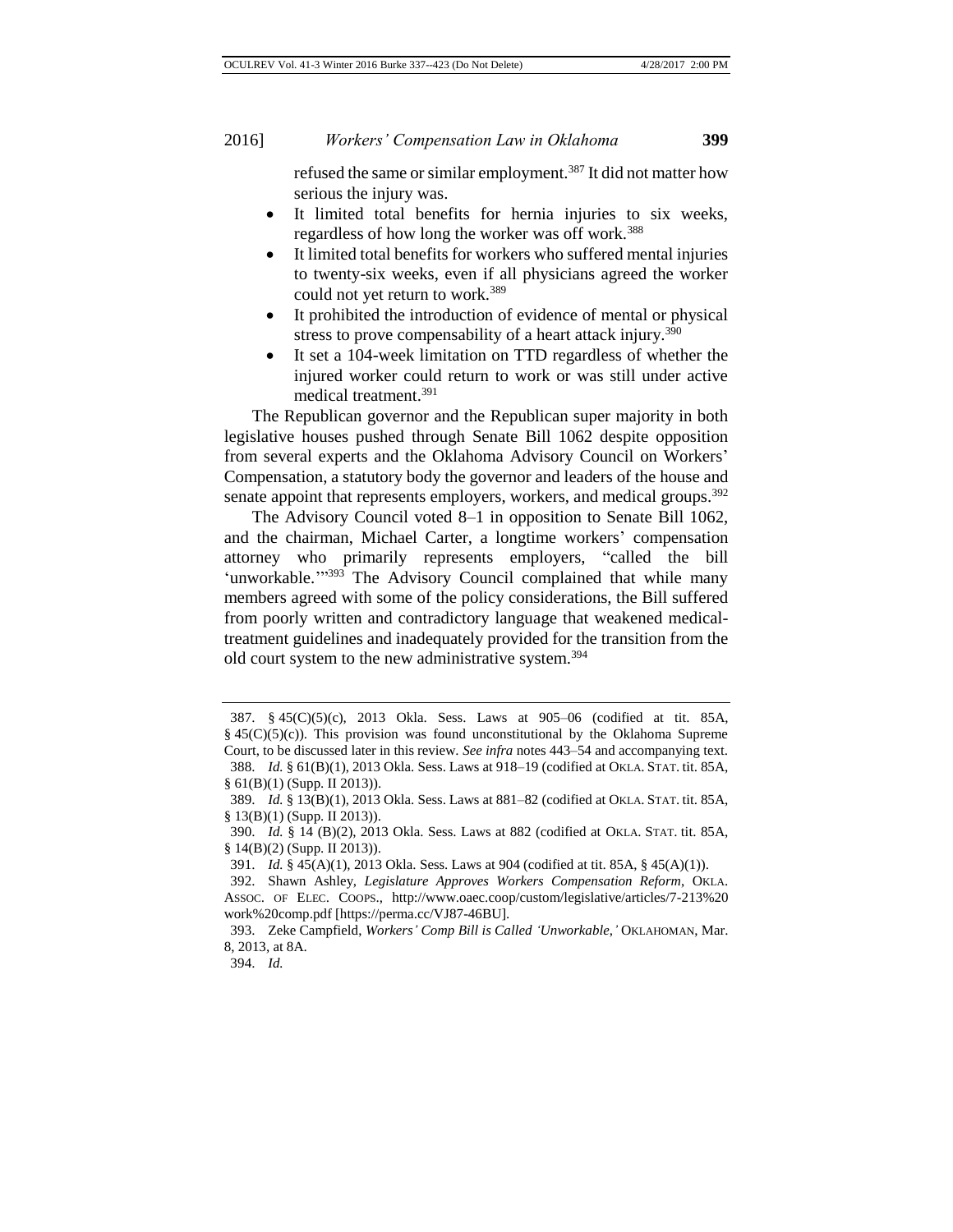As early as March 14, 2013, I was quoted in *The Oklahoman* predicting that many provisions of Senate Bill 1062 violated the Oklahoma Constitution and that the legislation would result in taxpayers funding dual systems for many years.<sup>395</sup> A month later, after amendments were added to the Bill, I wrote an op-ed in *The Oklahoman* and called the legislation "blatantly unconstitutional" and warned that it "could literally cost taxpayers an arm and a leg while eroding the basic rights and freedoms of all Oklahoma workers in favor of corporate control."396

After Democratic Representative Scott Inman called the Bill "a 'Trojan horse for rolling back significant workers' benefits,' Nathan Atkins, spokesman for Senate President Pro Tempore Bingman . . . , said the bill is a good product and would withstand 'any kind of constitutional challenge.">397

As of April 2017, the Oklahoma Supreme Court, several district courts, and the Workers' Compensation Commission have declared forty provisions of Senate Bill 1062, codified as title 85A of the Oklahoma Statutes, "unconstitutional, invalid or inoperable."<sup>398</sup> Another twenty-

398. Barbara Hoberock, *Many Provisions of 2013 Workers' Compensation Law Have Been Tossed*, TULSA WORLD (Sept. 21, 2016, 12:01 AM), http://www.tulsaworld.com/

<sup>395.</sup> Randy Ellis, *Chamber Disputes Claims on Cost of Workers' Comp Changes*, OKLAHOMAN, Mar. 9, 2013, at 1A. The story centered on the response of the State Chamber of Commerce to a letter written by Michael Clingman, administrator of the Workers' Compensation Court and former State Budget Director, Secretary of the State Election Board, and Director of the State Insurance Fund. Clingman alleged that operating a dual system would cost an extra \$20 million during the first three years. *Id.* In the news story, I was quoted as predicting that seventeen provisions of the law would be found "blatantly unconstitutional." *Id.* I later issued a paper titled, "52 Provisions of the New Comp Law are Unconstitutional." Bob Burke, 52 Provisions of the New Comp Law are Unconstitutional (Mar. 18, 2013) (unpublished manuscript) (on file with author).

<sup>396.</sup> Bob Burke, *Workers' Comp Plan Desperate, Costly*, OKLAHOMAN, Apr. 14, 2013, at 19A. For several years prior to 2013, I publicly admitted that the only thing wrong with Oklahoma's workers' compensation was the high average award for PPD. The cost of our medical delivery system and payment of TTD both were in acceptable ranges for both employers and injured workers. But, I could not defend the cost of PPD. Looking back, many informed observers of the Oklahoma workers' compensation system admit that appointment of judges, not the law, was the reason for the high PPD awards. *See* Randy Ellis, *Workers' Compensation Awards in Oklahoma Drop Under New Judges*, OKLAHOMAN (Feb. 18, 2013, 12:00 AM), http://newsok.com/article/3756286 [https://per ma.cc/4C2N-UST6] (highlighting the fact that four new judges appointed by Republican Governor Fallin were awarding \$5,092 or 15.6 percent less per average PPD order than the four judges they replaced that had been appointed by Democratic Governor Brad Henry). 397. Michael McNutt, *Workers' Comp Bill's Legality Disputed*, OKLAHOMAN, Mar. 22, 2013, at 10A.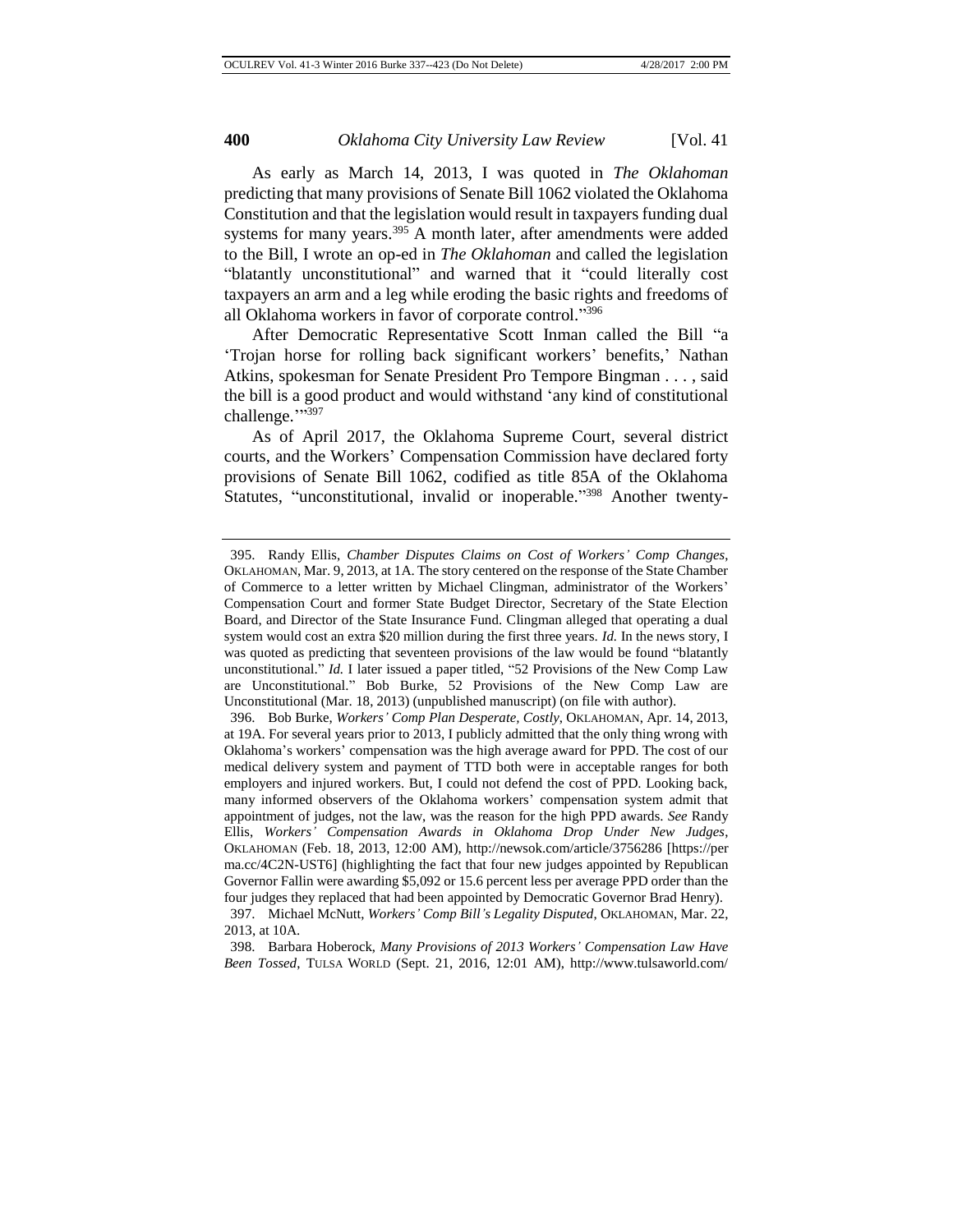seven provisions were being challenged as unconstitutional and are pending before the supreme court, district courts, or the Workers' Compensation Commission.<sup>399</sup>

The Republican leadership also ignored questions by Senate Minority Leader Sean Burrage about the lack of any reduction of medical fees in the Bill. Burrage criticized the measure as putting the entire burden of cutting costs on the injured worker and the legislature for shelving a "plan to limit medical reimbursements to 150 percent of Medicare costs," potentially saving employers an additional twelve million dollars annually.<sup>400</sup> "Richard Victor, executive director of the Workers' Compensation Research Institute," an independent, not-for-profit research organization based in Cambridge, Massachusetts, "said medical costs for the workers' comp system in Oklahoma increased by 10.2 percent between 2009 and 2010, the highest cost increase in the nation." 401

*The Oklahoman* published statistics confirming that fact.<sup>402</sup> The differences between the costs of certain neck and back surgeries under Medicare and the Oklahoma Workers' Compensation Fee Schedule were startling. Under workers' compensation, Oklahoma surgeons were paid 234% of Medicare for an anterior interbody fusion with discectomy and decompression; 204% of Medicare for application of a biomechanical device; and at least 183% of Medicare for a posterolateral lumbar fusion, anterior lumbar fusion, and neck fusion.<sup>403</sup>

Michael Clingman, former administrator of the Workers' Compensation Court and current director of the Oklahoma Coalition for Workers Rights, a worker-safety advocacy group, released a comparison of benefits for injured workers under the new Oklahoma law and those in

news/capitol\_report/many-provisions-of-workers-compensation-law-have-been-tossed/ article\_6d72c537-ce0e-55a1-8f93-b55201f017c1.html [https://perma.cc/G5KH-HENY].

<sup>399.</sup> Bob Burke, Questionable Provisions of Title 85A Administrative Workers' Compensation Act (Nov. 8, 2014) (unpublished report) (on file with author); Bob Burke, Summary of Court Challenges to Title 85A, the Administrative Workers' Compensation Act (Sept. 14, 2016) (unpublished report) (on file with author) (monthly reports made available to members of the legislature, media, and hundreds of attorneys, adjusters, claims managers, lobbyists, physicians, and worker advocates). Updates are always available at bob@bobburkelaw.com.

<sup>400.</sup> Zeke Campfield, *Workers' Comp Bill Ignores Medical Costs*, OKLAHOMAN, Apr. 7, 2013, at 3A.

<sup>401.</sup> *Id.*

<sup>402.</sup> *See id.*

<sup>403.</sup> *Spinal Fusion Reimbursements: Workers' Comp Versus Medicare*, OKLAHOMAN, Apr. 7, 2013, at 4A.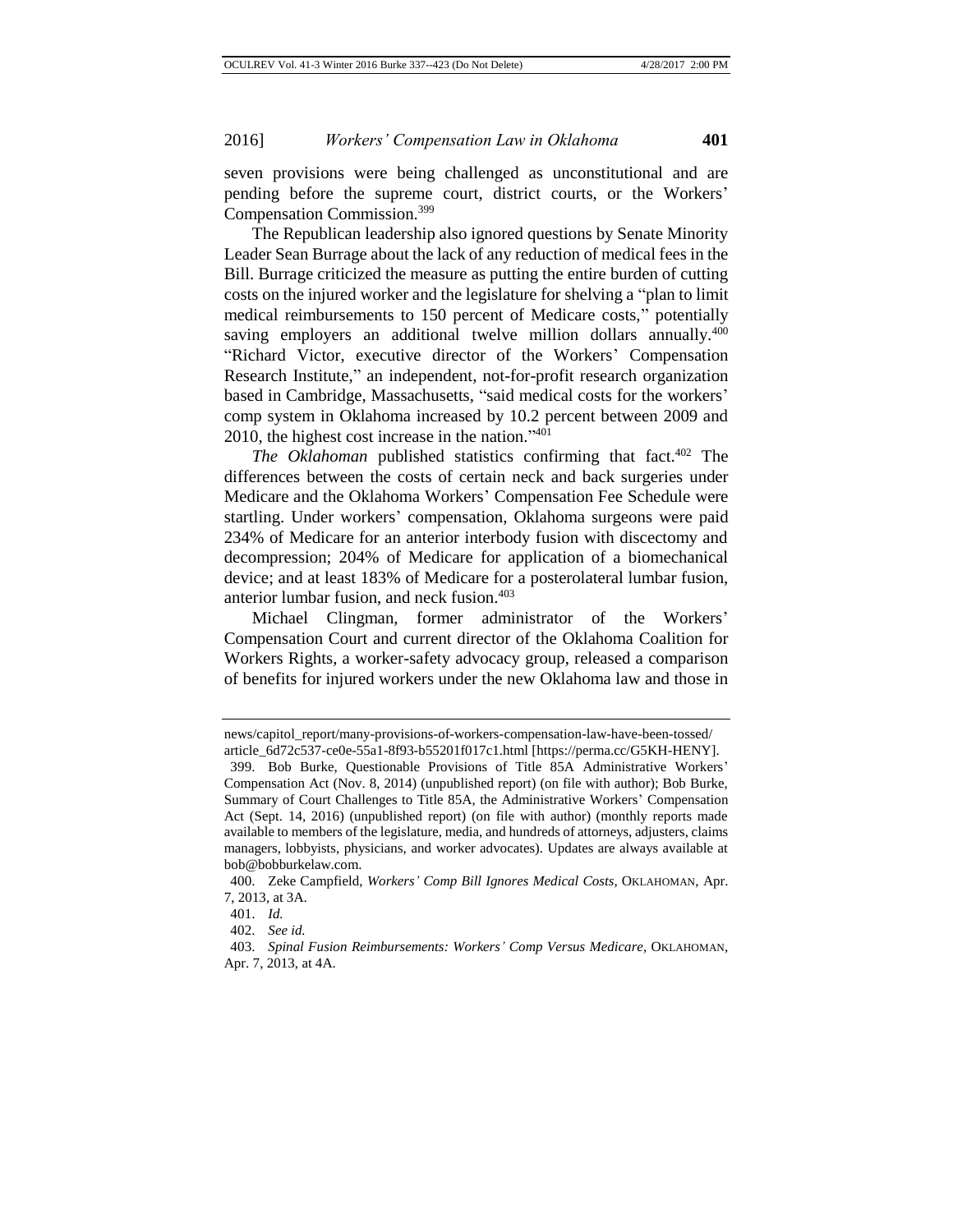other states.<sup>404</sup> He concluded that Senate Bill 1062 gave Oklahoma the lowest injured-worker benefits in the nation.<sup>405</sup>

Clingman said that while the new law might be saving money, any savings come on the backs of injured workers.<sup>406</sup> Clingman's white paper on the effects of Senate Bill 1062 argued that the reason the Bill cut Oklahoma's injured-worker benefits by perhaps fifty percent was the lethal combination of three factors: (1) mandating that administrative-law judges of the Workers' Compensation Commission only use impairment ratings listed in the sixth edition of the AMA Guides; (2) cutting the maximum number of weeks one can collect PPD from 520 to 350; and (3) setting Oklahoma's PPD rate at \$323 per week, third lowest in the nation.<sup>407</sup> Indeed, according to Clingman's report, the new law's maximum weekly PPD benefit paled in comparison with other jurisdictions. Oklahoma's \$323 was lower than Arizona's \$768, the District of Columbia's \$1,441, Illinois's \$721, Mississippi's \$449, New Mexico's \$760, and Tennessee's \$835.408

The Bill also gave Oklahoma workers the third-lowest weekly maximum TTD benefit in the nation.<sup>409</sup> Only Mississippi and Georgia paid injured workers less in weekly wage-replacement benefits than Oklahoma.<sup>410</sup> As of 2015, only twelve states and the District of Columbia had adopted the sixth edition of the AMA Guides to determine the amount of an injured worker's permanent impairment.<sup>411</sup> The State Chamber's president, Fred Morgan, defended the inclusion of the sixth edition in Senate Bill 1062.<sup>412</sup> "Using the AMA Guides to [evaluate] permanent impairment make[s] sense, Morgan said. 'Using trial lawyers, and their

408. *Id.*

- 410. *Id.*
- 411. *Id.*

<sup>404.</sup> Michael Clingman, *Oklahoma's Workers' Compensation Benefits, Lowest in the United States*, OCWR (Sept. 8, 2015), http://www.ocwr.org/ [https://perma.cc/6GFK-DFEB].

<sup>405.</sup> Randy Krehbiel, *New Workers' Comp Law is Saving Money but at Workers' Expense, Former Administrator Claims*, TULSA WORLD (Sept. 10, 2015, 12:00 AM), http: //www.tulsaworld.com/business/employment/new-workers-comp-law-is-saving-moneybut-at-workers/article\_801b9cd1-dcbd-5ccd-b9c9-aeea6f2c63be.html [https://perma.cc/5 UVJ-3WUU].

<sup>406.</sup> *Id.*

<sup>407.</sup> Clingman, *supra* note 404.

<sup>409.</sup> *Id.*

<sup>412.</sup> Krehbiel, *supra* note 405.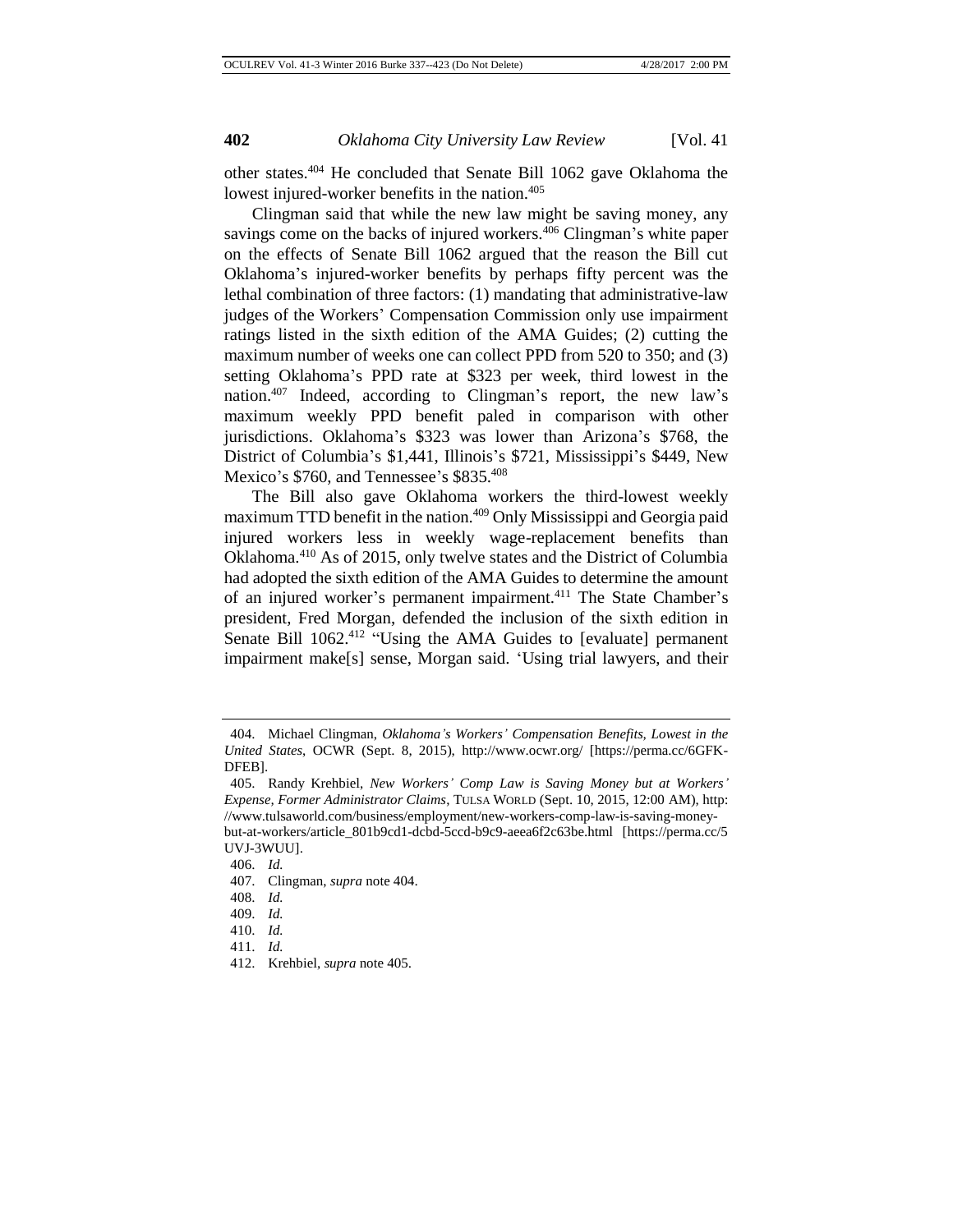friendly judges, doesn't."<sup>113</sup>

#### X. CONSTITUTIONAL CHALLENGES AND THEIR IMPACT

To state the obvious, the status of Oklahoma's workers' compensation law has been in limbo since the legislature enacted the Administrative Workers' Compensation Act (AWCA) in 2013. Even before the Act took effect, it was challenged in the case of *Coates v. Fallin*. <sup>414</sup> The Oklahoma Supreme Court denied a challenge that the law violated the Oklahoma Constitution's single-subject rule, but the court made it clear it would review challenges to the law's constitutionality on a case-by-case basis as issues became ripe for judicial review.<sup>415</sup>

As the Commission's administrative-law judges began deciding cases, a bevy of constitutional challenges began flowing to the supreme court. One of the first disputes involved what power the Commission, an executive-branch agency, had over appointing judges and administering the Court of Existing Claims, a court of record in the judicial branch.<sup>416</sup> The legislature's goal of having one state agency handle all claims, regardless of when the injury occurred, was shot down in a short, concise order from the supreme court in *Carlock v. Workers' Compensation Commission*. <sup>417</sup> A unanimous court held, "**All aspects**<sup>418</sup> of the adjudication of claims for injuries occurring prior to February 1, 2014," shall be vested in the Court of Existing Claims.<sup>419</sup>

The effect of the decision was that Oklahoma will have two workers' compensation systems well into the future, undoubtedly at an additional cost to taxpayers. The Court of Existing Claims has jurisdiction of the approximate 75,000 existing claims for injuries occurring before February 1, 2014, and the Workers' Compensation Commission has authority over all claims for injuries occurring on or after that date. $420$ 

<sup>413.</sup> *Id.*

<sup>414.</sup> Coates v. Fallin, 2013 OK 108, 316 P.3d 924.

<sup>415.</sup> *Id.* ¶ 3, 316 P.3d at 925.

<sup>416.</sup> Carlock v. Workers' Comp. Comm'n, 2014 OK 29, ¶ 1, 324 P.3d 408, 408.

<sup>417.</sup> *Carlock*, 2014 OK 29, 324 P.3d 408.

<sup>418.</sup> *Id.* ¶ 2, 324 P.3d at 408. Oddly, the words "all aspects" were written in bold type in the supreme court opinion, a use of emphasis I had not seen in an Oklahoma Supreme Court holding in my nearly four decades of practicing law.

<sup>419.</sup> *Id.*

<sup>420.</sup> Memorandum from Bob Burke on Estimate of Open Old Law Claims to Members of the Legislature and the Media (Feb. 1, 2015) (on file with author).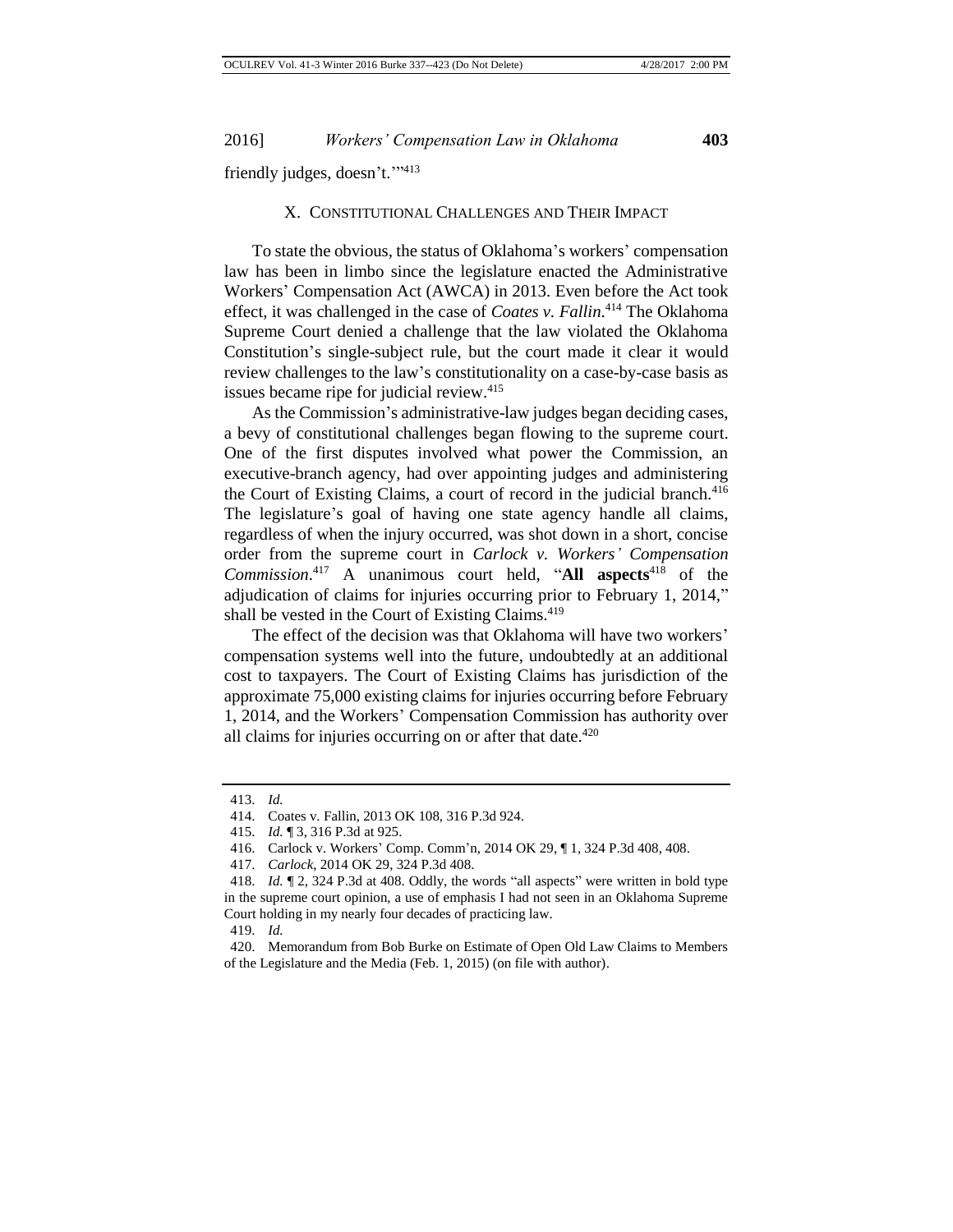The new Workers' Compensation Commission got off to a rough start, with newspaper stories about violations of the Open Meetings Act and lawsuits filed to force the Commission to hear appeals from administrative-law judges.<sup>421</sup> Another writ of mandamus had to be filed against the Commission to force the use of court reporters in hearings before administrative-law judges and the Commission en banc.<sup>422</sup> Even though the AWCA required "stenographic reporting of all hearings," the Commission initially used tape recorders in an attempt to save administrative costs.<sup>423</sup> The supreme court voted  $7-2$  on November 17, 2014, to assume original jurisdiction and issue the writ requiring the Commission to provide court reporters and prohibiting the Commission from using only audio recordings in lieu of a stenographer.<sup>424</sup>

After the Commission's executive director and two of the three members of the Commission were replaced, $425$  the dual-system's operations greatly improved, and the leadership of the Commission and the Court of Existing Claims began to cooperate. But the constitutional challenges kept coming. In *Deason v. Integris Baptist Medical Center*, 426 the plaintiff challenged the constitutionality of a section of the AWCA that denied compensability for an infectious or communicable disease unless the disease was contracted in a hospital or "sanitarium" that treats such disease.<sup>427</sup> The appeal was dismissed, and the case was settled after the legislature eliminated the restrictive language and returned to the

<sup>421.</sup> *See* Petition for Writ of Mandamus, True v. Workers' Comp. Comm'n, No. 113321 (Okla. Oct. 20, 2014). I filed a writ of mandamus to require the Commission to hear the employer's appeal of Mr. True's case, which was found compensable by the administrative-law judge. *Id.* The supreme court dismissed the writ after the Commission publicly agreed to set appeals before the Commission en banc. *See* Order Granting Joint Motion to Dismiss, True v. Workers' Comp. Comm'n, No. 113321 (Okla. Nov. 5, 2014). 422. Williams v. Workers' Comp. Comm'n, 2014 OK 98, ¶ 1, 339 P.3d 427, 427.

<sup>423.</sup> *Id.*

<sup>424.</sup> *Id.*

<sup>425.</sup> *Head of Oklahoma Workers' Compensation Agency to Resign*, KGOU (May 15, 2015), http://kgou.org/post/head-oklahoma-workers-compensation-agency-resign [https:// perma.cc/AY3R-5RXK]; *accord Oklahoma Workers' Comp Commissioner Resigns; New Appointees Named*, INS. J. (Apr. 1, 2015), http://www.insurancejournal.com/news/south central/2015/04/01/363123.htm [https://perma.cc/C8D4-27RW]; *see* Tim Talley, *Oklahoma AG: Workers' Comp Commission Broke Open Meeting Act*, INS. J. (Aug. 7, 2014), http://www.insurancejournal.com/news/southcentral/2014/08/07/337091.htm [http s://perma.cc/QH99-WZME].

<sup>426.</sup> Petition for Review, Deason v. Integris Baptist Med. Ctr., No. 113648 (Okla. Feb. 10, 2015).

<sup>427.</sup> *Id.* at 1; *see also* OKLA. STAT. tit. 85A, § 65(D)(2) (Supp. II 2015).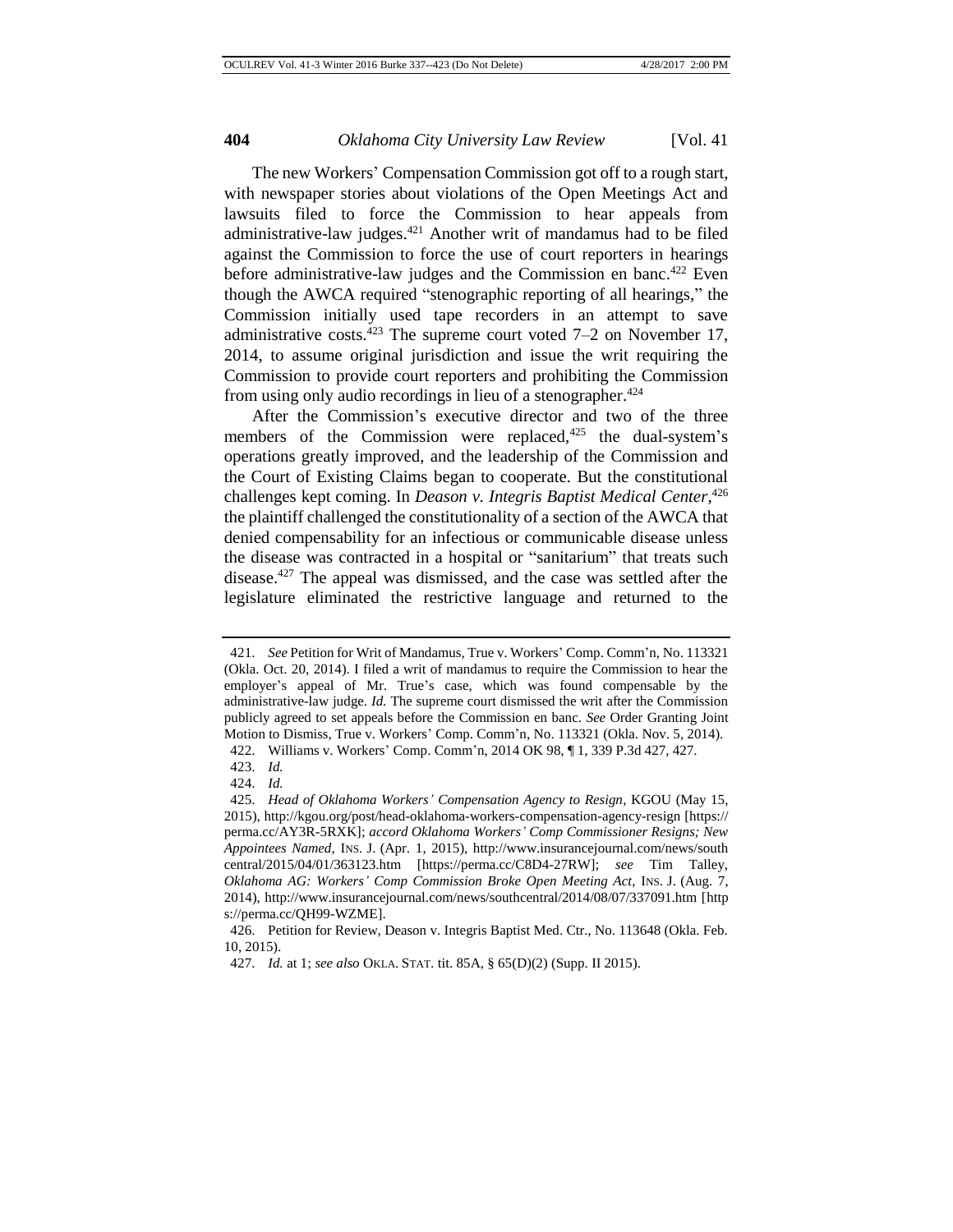requirement in the Workers' Compensation Code that contraction of an infectious or communicable disease simply had to arise out of in and be in the scope of employment.<sup>428</sup>

When the Workers' Compensation Commission denied benefits because the worker had a pre-existing condition to the same part of the body, the Oklahoma Court of Civil Appeals reversed the Commission and held that a second injury to a body part is not necessarily an aggravation of a pre-existing condition but can be a new injury "'caused solely as the result of' an accident arising out of the course and scope of employment."<sup>429</sup>

In *Robison Medical Resources Group v. True*, <sup>430</sup> the Oklahoma Court of Civil Appeals held that the legislature, in enacting the AWCA, did not abolish the long-standing "special task" exception to the general rule that injuries sustained going to and from work are not compensable.<sup>431</sup> If an injury occurs because the travel was solely due to a special task for the employer, the AWCA covers it.<sup>432</sup> The court also held that if an employer paid mileage for travel to and from work, an injury occurring during such travel is compensable.<sup>433</sup>

An interesting finding in the *Robison* decision is the Court of Civil Appeals' comment about the legislature's intent to abolish certain injuries that were previously compensable under the Workers' Compensation Code. Judge Deborah Barnes wrote:

On the other hand, it appears the Legislature, in  $\S$  2(13), has expressly abolished or changed other formerly recognized exceptions. For example, under  $\S$  2(13)(b), the Legislature has expressly excluded "travel by an employee in furtherance of the affairs of an employer if the travel is also in furtherance of personal or private affairs of the employee." Accordingly, it would appear it is now the intent of the Legislature that an employee

<sup>428.</sup> Act of June 4, 2015, ch. 390, § 3, 2015 Okla. Sess. Laws 1554, 1563–65 (codified at OKLA. STAT. tit. 85A, § 65 (Supp. II 2015)).

<sup>429.</sup> Gillispie v. Estes Express Lines, Inc., 2015 OK CIV APP 93, ¶¶ 21, 25–26, 361 P.3d 543, 549–50 (quoting OKLA. STAT. tit. 85A, § 2(9)(a) (Supp. II 2013)).

<sup>430.</sup> Robison Med. Res. Grp. v. True, 2015 OK CIV APP 94, 362 P.3d 1155. The court of appeals affirmed the Commission's finding of a compensable injury. *Id.* ¶ 27, 362 P.3d at 1162.

<sup>431.</sup> *Id.* ¶¶ 21–26, 362 P.3d at 1161–62.

<sup>432.</sup> *Id.* ¶ 26, 362 P.3d at 1162.

<sup>433.</sup> *Id.* ¶¶ 22–24, 362 P.3d at 1161–62.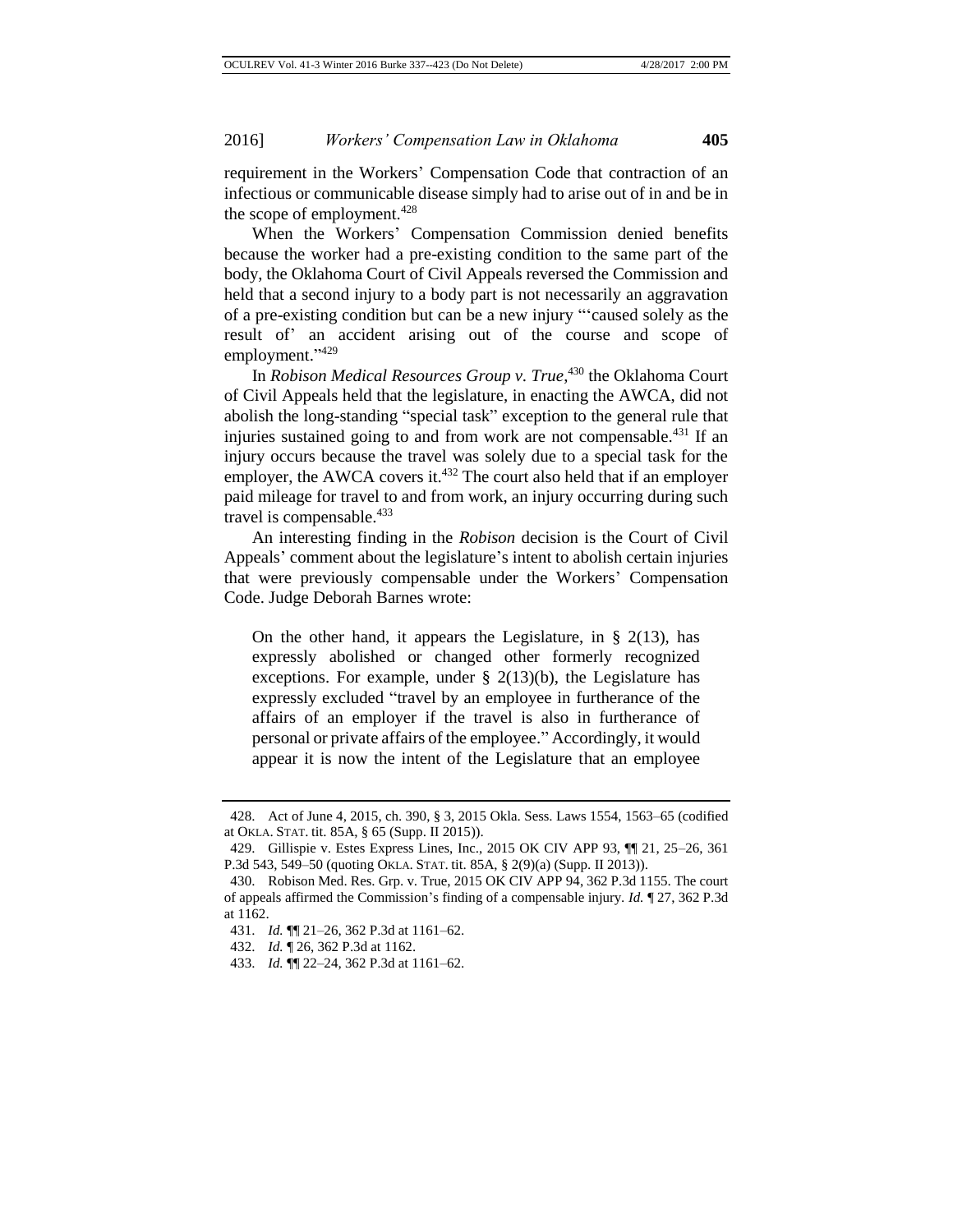engaged in a "dual purpose trip" no longer be compensated for injuries occurring during such travel.<sup>434</sup>

Does such language open the door to common-law negligence claims for injuries the AWCA specifically excludes? The worry is that if the legislature keeps trimming the list of injuries compensable under workers' compensation, employers will be hit with more district-court claims and jury trials.

On March 1, 2016, the Oklahoma Supreme Court released its decision in *Torres v. Seaboard Foods, L.L.C.*, <sup>435</sup> a challenge to the constitutionality of a section of the AWCA that excluded claims for cumulative trauma unless a worker was employed for a minimum of  $180 \text{ days}$ .  $436$ 

The unanimous *Torres* decision, which one nationally renowned workers' compensation expert hailed as the most important workers' compensation opinion a state supreme court has released in twenty-five years,<sup>437</sup> held that the 180-day limitation violated the due process provision in the Oklahoma Constitution<sup>438</sup> because the limitation was "not rationally related to [the] legitimate State interests of (1) preventing workers' compensation fraud and (2) decreasing employers' costs."439

Justice James Edmondson wrote the court's opinion, which will have impacts far beyond just the viability of the 180-day cumulative-trauma limitation with its holding that an arbitrary legislative limitation that shifts the economic burden to the injured worker without a legitimate state interest was a violation of due process. Justice Edmondson wrote:

[I]t is clear that a State's legitimate interests in regulating business practices are not exempt from the requirements of substantive Due Process. The Court essentially held that the imposition of arbitrarily imposed economic liability violated due process. When the Legislature decreases workers' compensation liability (and

<sup>434.</sup> *Id.* ¶ 24, 362 P.3d at 1161–62 (quoting tit. 85A, § 2(13)(b)).

<sup>435.</sup> Torres v. Seaboard Foods, L.L.C., 2016 OK 20, 373 P.3d 1057.

<sup>436.</sup> *Id.* ¶ 5, 373 P.3d at 1062.

<sup>437.</sup> Statement of Alan S. Pierce, Pierce, Pierce & Napolitano of Salem, Mass., April 3, 2016. Pierce is the former president of the Workers' Injury Law  $\&$  Advocacy Group, the most prominent national association of lawyers representing injured workers. *See Officers*, WORKERS' INJ. L. & ADVOC. GRP., https://www.wilg.org/index.cfm?pg=Officers [https:// perma.cc/7X2H-C4Y5].

<sup>438.</sup> OKLA. CONST. art. II, § 7.

<sup>439.</sup> *Torres*, 2016 OK 20, ¶¶ 54–55, 373 P.3d at 1081.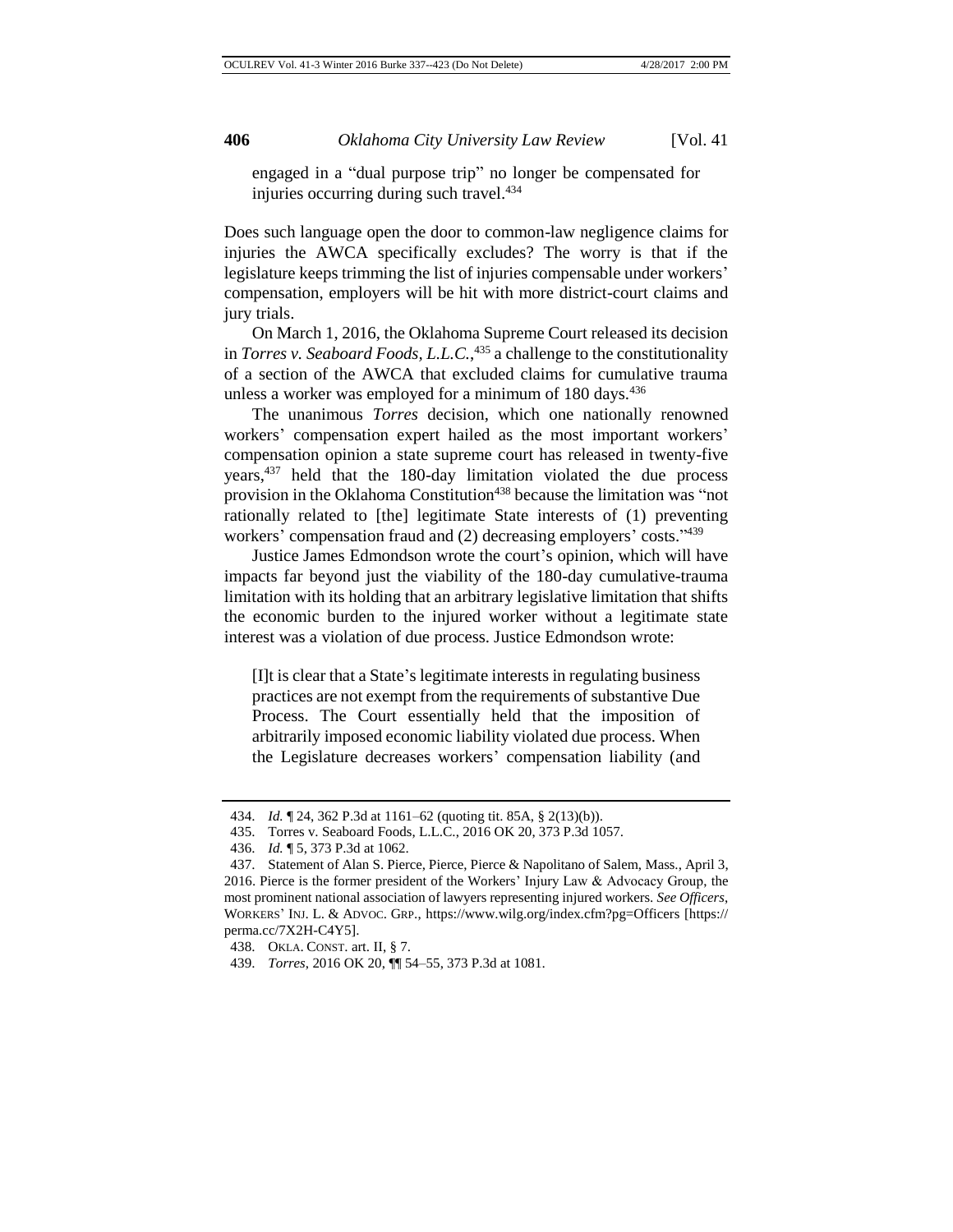costs) for the class of employers by barring an injured employee from filing a claim, such legislation also increases potential economic liability to employees and increased economic risk allocation by a diminished duty owed to the employees. In other words, the creation of an *arbitrarily* designed employer immunity by shifting economic loss to an innocent injured employee would also violate State and federal Due Process.<sup>440</sup>

The State Chamber, in its amicus curiae brief, contended that the AWCA served a legitimate state interest by lowering employers' costs.<sup>441</sup> The supreme court, for the purpose of its analysis, assumed that cutting costs for employers was a legitimate state interest, but the court still found the limitation unconstitutional:

[The State Chamber and employer's] argument repeats a similar flaw. They argue a rational basis for legislation is shown if the purpose of a statute, as articulated by a legitimate State interest, is accomplished in any degree regardless of the irrationality of the classifications created by the statute. Their first argument is that a statute with a purpose to decrease workers' compensation fraud is constitutional if workers' compensation fraud is, or potentially will be, decreased in any degree by operation of the statute. Their second argument using the legitimate State interest in lowering costs to employers becomes: A statute with a purpose to lower an employer's costs is constitutional if employer's costs are, or potentially will be, decreased in any degree by operation of the statute. Just as their first argument fails to include concepts of overinclusive and underinclusive constitutional flaws in statutes receiving a rational basis review, so does their second argument. We decline their invitation to adopt their position that class distinctions between employees with similar injuries is rationally related to a legitimate State interest although principles of underinclusiveness and overinclusiveness show irrationality in the classification.<sup>442</sup>

Six weeks after the *Torres* decision, on April 12, 2016, the supreme

<sup>440.</sup> *Id.* ¶ 36, 373 P.3d at 1076.

<sup>441.</sup> *Id.* ¶ 46, 373 P.3d at 1079.

<sup>442.</sup> *Id.* ¶ 47, 373 P.3d at 1079.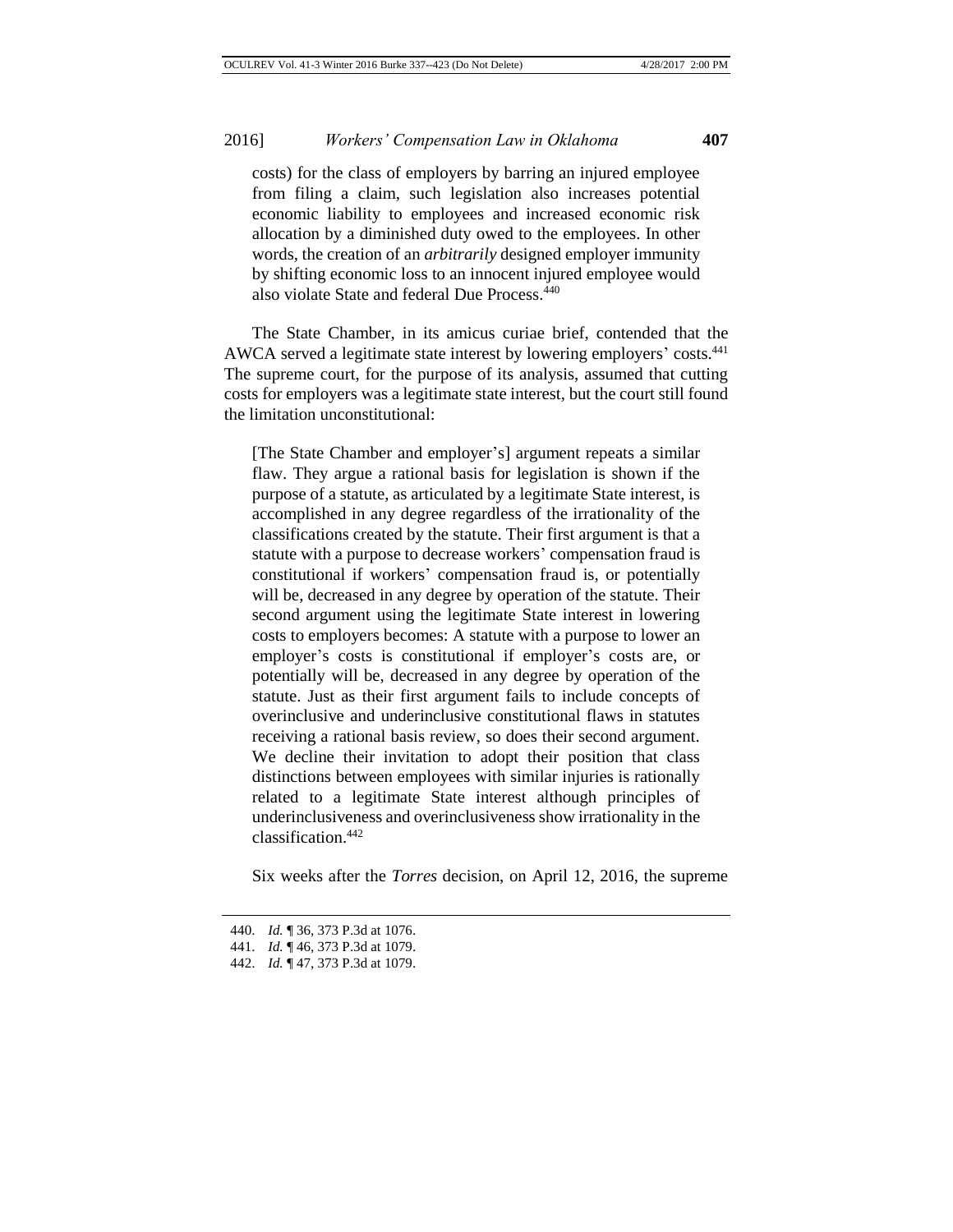court released another important decision in the case *Maxwell v. Sprint*  PCS,<sup>443</sup> a constitutional challenge of an AWCA section that "deferred" an award of PPD if the injured worker returned to work or was fired for cause.<sup>444</sup> The effect of the statute was that, except for an amputation, an injured worker's PPD award from the Commission was deferred and decreased "by seventy percent . . . of the employee's average weekly wage" for every week the worker was employed after returning to the same or an equivalent job.<sup>445</sup> Further, if the employee either refused to return to the same or an equivalent job or was fired for "misconduct," as broadly defined in the AWCA,<sup>446</sup> the award was also deferred or decreased.<sup>447</sup> For example, as originally calculated, Ms. Maxwell's award for her PPD would have been completely depleted seven weeks after she returned to work. $448$ 

Justice Noma Gurich, writing for a  $7-2^{449}$  majority, opined that the PPD-deferral provision, or PPD "forfeiture" provision, as the opinion more candidly put it, "tramples the due process rights of injured workers." <sup>450</sup> The court held that workers have a property right in a PPD award that, under both the state and federal constitutions, cannot be

<sup>443.</sup> Maxwell v. Sprint PCS, 2016 OK 41, 369 P.3d 1079. *Maxwell* and three other cases, all challenging the same section of the AWCA, were consolidated for consideration by the supreme court, which held a rare oral argument on September 30, 2015. *Id.* ¶ 2 & n.1, 369 P.3d at 1083 & n.1; *cf.* Joseph T. Thai & Andrew M. Coats, *The Case for Oral Arguments in the Supreme Court of Oklahoma*, 61 OKLA. L. REV. 695, 698 & n.12 (2008) ("[I]n the last decade, the Court heard barely more than a dozen oral arguments out of more than a thousand published cases."). Other issues, not constitutional in nature, were also decided in favor of the injured worker. *See Maxwell*, 2016 OK 41, ¶ 31, 369 P.3d at 1094.

<sup>444.</sup> *Maxwell*, 2016 OK 41, ¶ 11, 369 P.3d at 1087.

<sup>445.</sup> OKLA. STAT. tit. 85A, §§ 45(C)(5) (Supp. II 2015); *see also* OKLA. STAT. tit. 85A, § 46(B) (Supp. II 2013).

<sup>446.</sup> *See* OKLA. STAT. tit. 85A, § 2(30) (Supp. II 2013).

<sup>447.</sup>  $§$  45(C)(5)(b)–(c).

<sup>448.</sup> *See Maxwell*, 2016 OK 41, ¶ 2, 369 P.3d at 1082–83 (stating that the administrative-law judge ordered that her award of \$2,261.00 was to be reduced by \$323.00 per week worked).

<sup>449.</sup> *Id.* ¶¶ 32–34, 369 P.3d at 1094. As in this case, in several other decisions interpreting the 2013 reforms, Justices Winchester and Taylor were the only dissenting votes. *See* Vasquez v. Dillard's Inc., 2016 OK 89, 381 P.3d 768 (Winchester and Taylor, JJ., dissenting). In *Maxwell*, Justices Watt and Colbert only dissented in part because they thought the majority should have declared several other provisions unconstitutional as well. *See Maxwell*, 2016 OK 41, ¶¶ 1, 7–8, 369 P.3d at 1095–96 (Colbert and Watt, JJ., concurring in part, dissenting in part).

<sup>450.</sup> *Maxwell*, 2016 OK 41, ¶¶ 25, 27, 369 P.3d at 1092–93 (majority opinion).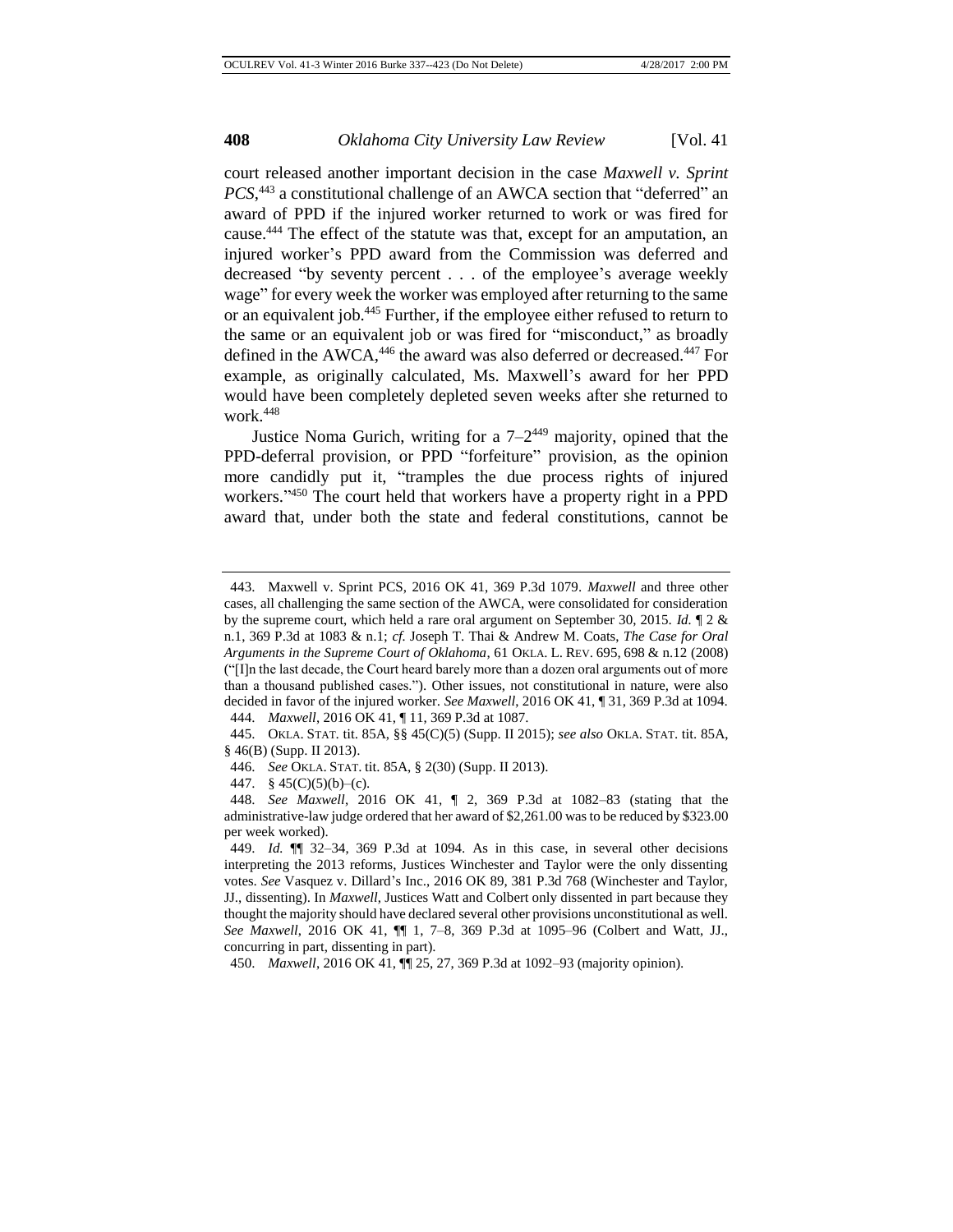forfeited without due process.<sup>451</sup> Illustrating the constitutional flaws with this provision, Justice Gurich wrote:

Under the deferral scheme, an employee's permanent partial disability award is *not* deferred upon his or her termination for misconduct—it is deferred immediately upon the return to work. Therefore, an employee could not "reap rewards in the form of disability payments" based upon a subsequent termination as the Attorney General suggests. As the deferral provision is written, the employer is encouraged to allow the injured worker to return to work only until the deferred award is exhausted. The deferral provision then incentivizes the employer to terminate the employee for misconduct—a very broadly defined term under the AWCA. So after re-employing the injured worker for only a short time, the employer pays no permanent partial disability benefits to an employee who was admittedly injured on the job *and* the employer may "legally" rid himself of the undesirable employee. Termination for misconduct becomes a second-stage defense to avoid paying an award for an admitted or adjudicated compensable injury that occurred in the course and scope of employment.<sup>452</sup>

In addition to ruling the PPD-forfeiture provision unconstitutional, the *Maxwell* decision pointed out that the statute may have exposed Oklahoma employers to not only paying for PPD benefits but also benefits for loss of future earnings. Justice Gurich noted that the legislature, in the AWCA, changed the definition of PPD from the loss of function of an injured part of the body to the loss of earning capacity:

Under the AWCA, the newly defined term "[d]isability" is defined as "incapacity because of compensable injury to earn, in the same or any other employment, substantially the same amount of wages the employee was receiving at the time of the compensable injury[.]" Additionally, permanent partial disability is now defined as "a permanent disability or loss of use after maximum medical improvement has been reached which prevents the injured employee, who has been released to return to work by

<sup>451.</sup> *Id.* ¶¶ 15–21, 369 P.3d at 1089–90.

<sup>452.</sup> *Id.* ¶ 24, 369 P.3d at 1091–92 (footnote omitted).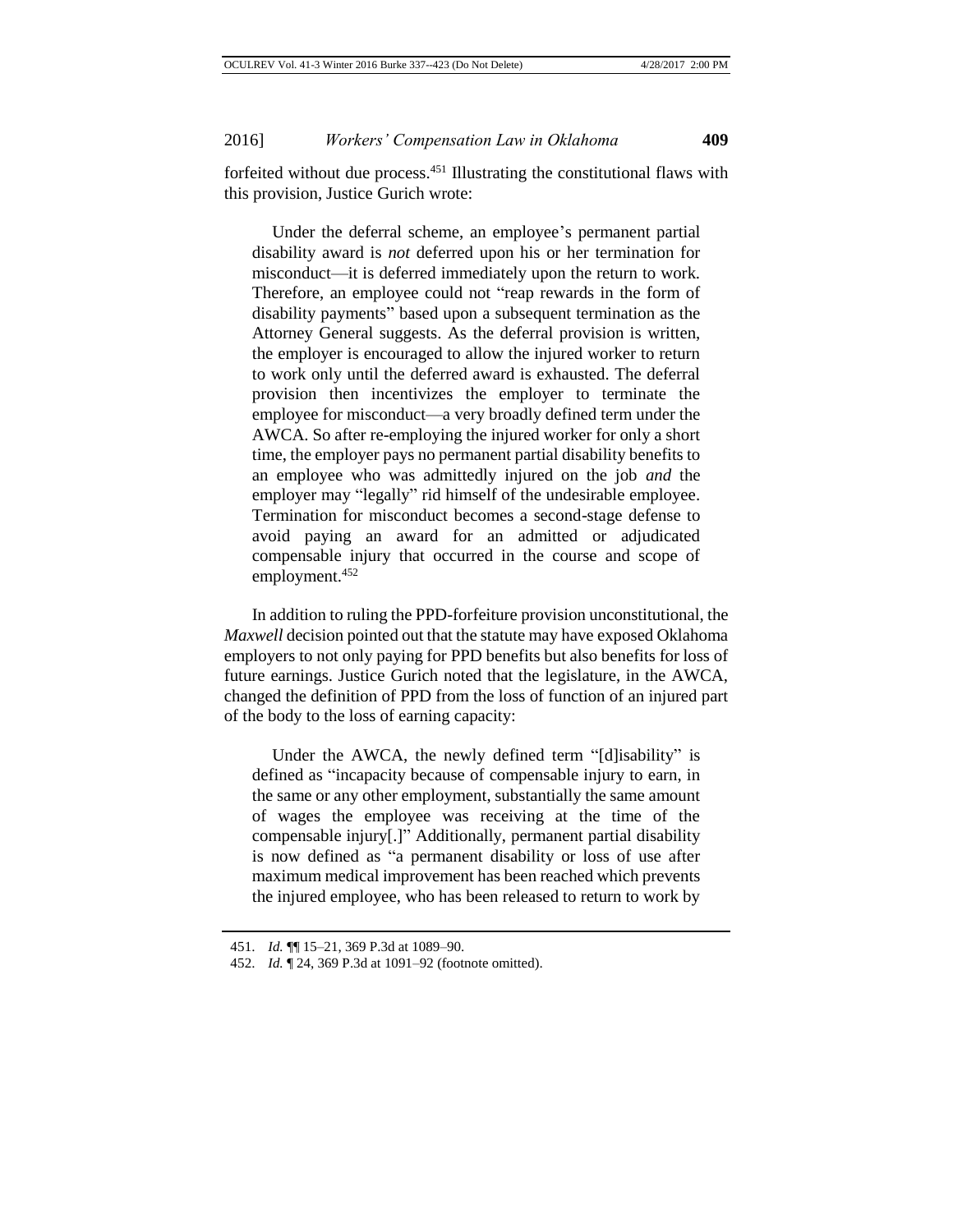the treating physician, from returning to his or her pre-injury or equivalent job. All evaluations of permanent partial disability must be supported by objective findings[.]" According to this definition, permanent partial disability is no longer a mere equivalent to physical impairment or functional disability unrelated to industrial performance. The above statutory language suggests the Legislature intended for permanent partial disability to be based solely on loss of earning capacity with no consideration as to the physical insult to the employee's body.<sup>453</sup>

The *Maxwell* decision also stands for the proposition that forbidding PPD to workers who return to work violates the Oklahoma Constitution as a special law that provides disparate treatment to members of the same class:

Under the AWCA, the Legislature has arbitrarily determined that employees who suffer injuries to scheduled members and who receive permanent partial disability awards under § 46(A) are unable to return to work, and thus, entitled to receive the permanent partial disability award. But even an employee who suffers the total loss of use of a hand, for example, may in some circumstances be able to return to his or her pre-injury job. We find no valid reason for the differential treatment of injured employees under § 46(A) and § 46(C). Although the Legislature has the power to exclude classes of employees from coverage under the workers' compensation system generally, the Legislature is without power to vary the effect of a permanent partial disability award by excluding one group of claimants from benefits accorded other permanent partial disability recipients. The deferral of permanent partial disability benefits to a subclass of injured workers is an unconstitutional special law under Art. 5, § 59 of the Oklahoma Constitution.<sup>454</sup>

One week later, in *Robinson v. Fairview Fellowship Home for Senior Citizens, Inc.*, <sup>455</sup> the supreme court held that the Workers' Compensation

<sup>453.</sup> *Id.* ¶ 13, 369 P.3d at 1088 (alterations in original) (footnotes omitted) (quoting OKLA. STAT. tit. 85A, §§ 2(16), (34) (Supp. II 2013)).

<sup>454.</sup> *Id.* ¶ 30, 369 P.3d at 1093–94 (footnote omitted).

<sup>455.</sup> Robinson v. Fairview Fellowship Home for Senior Citizens, Inc., 2016 OK 42, 371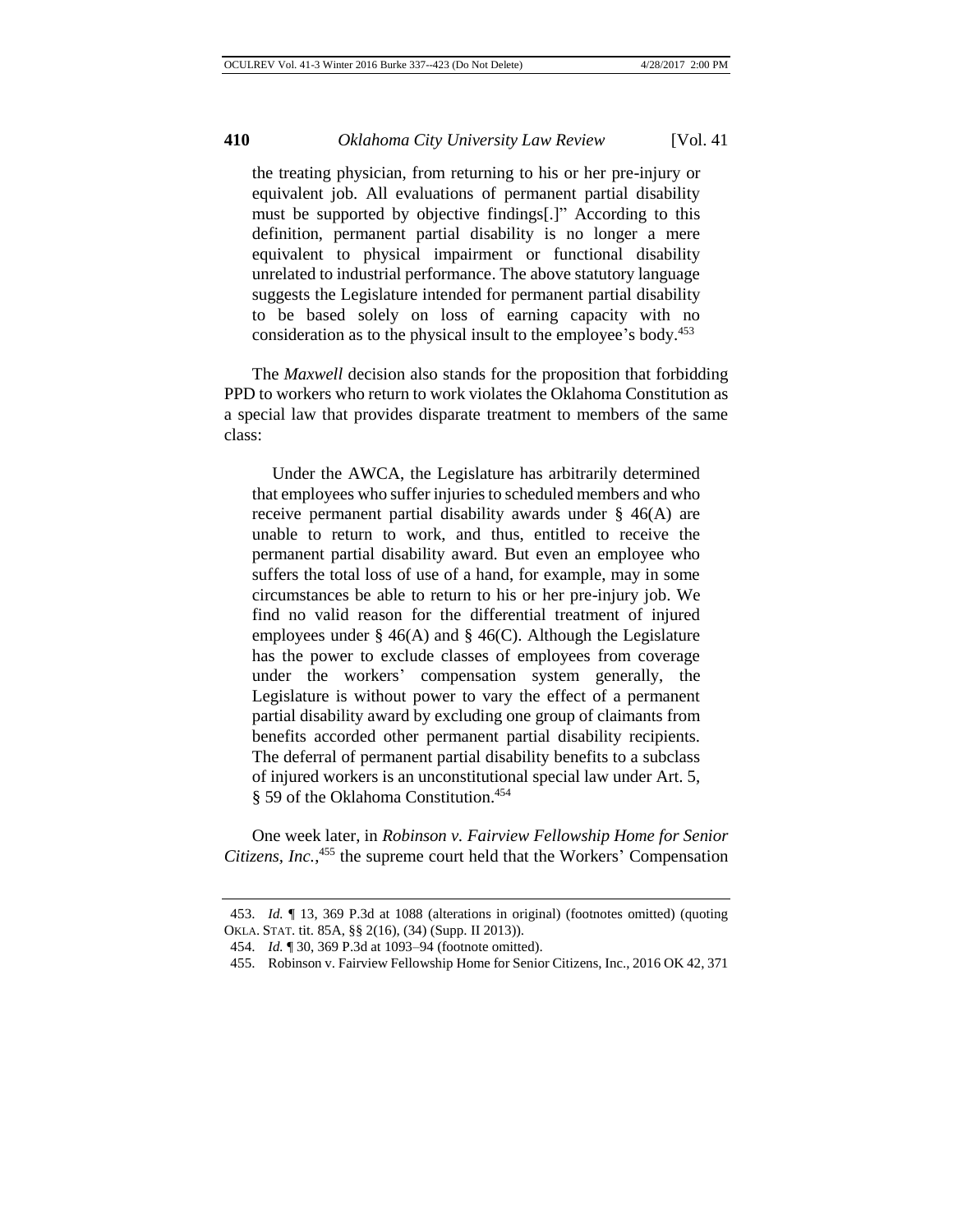Commission, in its quasi-judicial adjudicatory function, has the authority to rule on the constitutionality of a section of the AWCA if that section has a bearing upon the worker's rights in an individual case.<sup>456</sup>

What followed was a flurry of new constitutional attacks on the AWCA. In one of these, the supreme court, in a 6–3 decision, rejected the legislature's attempt to exclude parking lot injuries.<sup>457</sup> After the high court denied certiorari in *Wonder Bread v. Smith*, <sup>458</sup> the Oklahoma Court of Civil Appeals found the question of whether employment was a "major cause" of an injury is irrelevant when assessing an injured worker's "need for a certain type of medical treatment"<sup>459</sup>:

While a claimant is required to show that employment is a major cause of his injury, workers' compensation law does not require medical evidence stating the employment is the major cause of the need for a certain type of medical treatment.

. . . . [A]n [Independent Medical Examiner (IME)] may properly opine whether a claimant's employment is the major cause of a claimant's injury; it may not opine whether that employment is the major cause of the need for a specific course of medical treatment.<sup>460</sup>

In more than one of these opinions, Oklahoma appellate courts sidestepped constitutional challenges using statutory interpretation to rule in favor of the injured worker, a procedure that was looked upon unfavorably by concurring judges or justices. $461$ 

At the time of writing, there are at least nine significant constitutional

P.3d 477.

<sup>456.</sup> *Id.* ¶ 15, 371 P.3d at 484.

<sup>457.</sup> Bober v. Okla. State Univ., 2016 OK 78, ¶¶ 1, 11, 378 P.3d 562, 562, 565 (interpreting OKLA. STAT. tit. 85A,  $\S$  2(13)(c) (Supp. II 2013), which exempted from coverage injuries that occur in parking lots or common areas "adjacent" to employers premises). The majority opinion strictly construed the language set out in section 2(13)(c) by holding that an employer-owned parking lot or sidewalk is not "adjacent to the [employer's] premises" but is in fact "the employer's premises." *Id.* ¶¶ 9–11, 378 P.3d at 564–65.

<sup>458.</sup> Wonder Bread v. Smith, No. 113943 (Okla. Civ. App. Dec. 1, 2015).

<sup>459.</sup> *Id.* slip op. at 11.

<sup>460.</sup> *Id.* slip op. at 11–12.

<sup>461.</sup> *See Bober*, 2016 OK 78, ¶ 1, 378 P.3d 562, 565 (Colbert, J., concurring) ("I write separately, however, to express my concern in the majority's continued side-stepping of constitutional challenges properly raised before this Court.").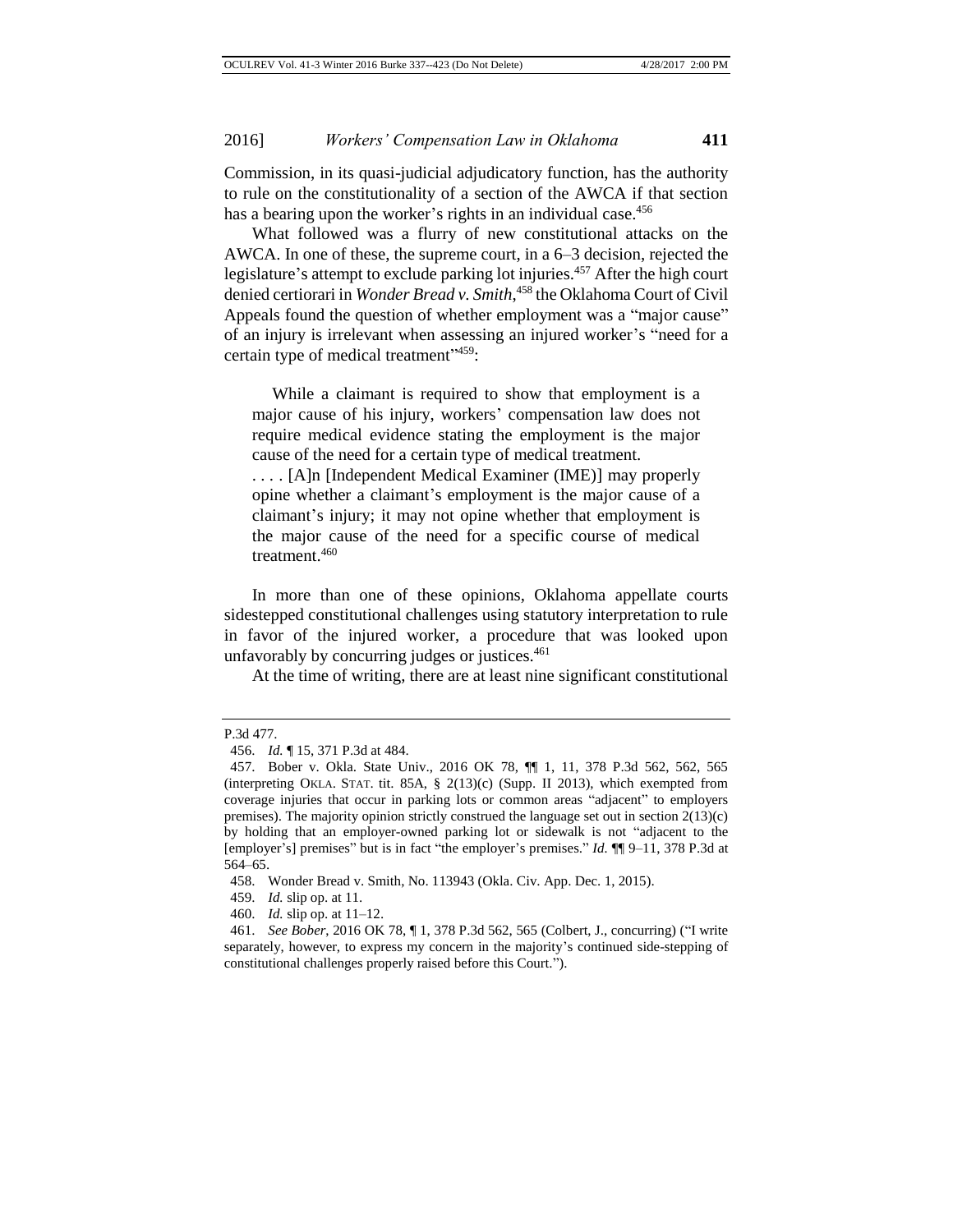challenges of the AWCA pending before the supreme court or the Workers' Compensation Commission: (1) the section moving jurisdiction for workers' compensation retaliatory-discharge claims from district court to the Commission;  $462$  (2) the statute allowing an employer to deduct the cost of vocational rehabilitation from a worker's PPD award;<sup>463</sup> (3) the provision that cuts off all future benefits for a worker who misses two or more medical appointments without a valid excuse;  $464$  (4) the provision that denies medical and PPD benefits to a worker who is later incarcerated; $465$  (5) the statute that limits total benefits in a hernia injury to six weeks; $466$  (6) the provision that mandates exclusive use of the AMA Guide's sixth edition to evaluate PPD; $467$  (7) the provision that limits TTD to 104 weeks; $468$  (8) the provision reducing the maximum TTD rate as an arbitrary limit that shifts the economic burden to the injured worker;<sup>469</sup> and (9) a challenge to the AWCA based on *Maxwell* that attempts to gain an award for both PPD and loss of earning capacity.<sup>470</sup>

<sup>462.</sup> Amended Petition in Error, Young v. Station 27, Inc., No. 113334 (Okla. filed Jan. 20, 2015) (challenging OKLA. STAT. tit. 85A, § 7(B) (Supp. II 2013)).

<sup>463.</sup> Notice of Constitutional Challenges and Brief in Support Thereof, Reiner v. Harsco Corp., No. CM2014-09799A (Okla. Workers' Comp. Comm'n filed June 13, 2016) (challenging OKLA. STAT. tit. 85A, § 45(E)(8) (Supp. II 2015)).

<sup>464.</sup> Petition for Review, Gibby v. Hobby Lobby Stores, Inc., No. 114065 (Okla. filed June 26, 2015) (challenging OKLA. STAT. tit. 85A, § 57 (Supp. II 2013)).

<sup>465.</sup> Notice of Constitutional Challenge and Brief in Support, Ware v. BC Steel, No. CM2014-09975A (Okla. Workers' Comp. Comm'n filed May 31, 2016) (challenging OKLA. STAT. tit. 85A, § 94 (Supp. II 2013)).

<sup>466.</sup> Notice of Constitutional Issues and Brief in Support, Graham v. D & K Oilfield Servs., No. CM2016-02878J (Okla. Workers' Comp. Comm'n filed May 18, 2016) (challenging OKLA. STAT. tit. 85A, §§ 5(c), 61 (Supp. II 2013)).

<sup>467.</sup> Appeal to the Workers' Compensation Commission, Hill v. Am. Med., No. CM2015-1094H (Okla. Workers' Comp. Comm'n filed Aug. 3, 2016) (challenging OKLA. STAT. tit. 85A, § 2(31), (33), (Supp. II 2013) and OKLA. STAT. tit. 85A, § 45(C) (Supp. II 2015)); Appeal to the Workers' Compensation Commission, Jared Upton v. City of Tulsa, No. CM2014-07767R (Okla. Workers' Comp. Comm'n filed Aug. 3, 2016) (same).

<sup>468.</sup> Notice of Constitutional Challenge and Brief in Support, Foote v. HK & S Iron Co. Inc., No. CM2014-08292R (Okla. Workers' Comp. Comm'n filed May 17, 2016) (challenging  $\S$  5(c) and  $\S$  45(A)(1)).

<sup>469.</sup> Response to Claimant's Notice of Constitutional Challenge to Limitation of Weekly Temporary Total Disability Maximum at 2, Hernandez-Bercerra v. Rite-Way Constr., No. CM2015-01763-A (Okla. Workers' Comp. Comm'n filed June 30, 2016) (challenging  $§$  45(A)(1)).

<sup>470.</sup> *See generally* Entry of Appearance, Edwards v. United Parcel Serv., No. CM2016- 02082X (Okla. Workers' Comp. Comm'n filed May 31, 2016); Motion for Award of Both Permanent Partial Disability and Loss of Earning Capacity, and Brief in Support Thereof, Purgason v. J & L Oilfield Servs., No. CM2014-05169X (Okla. Workers' Comp. Comm'n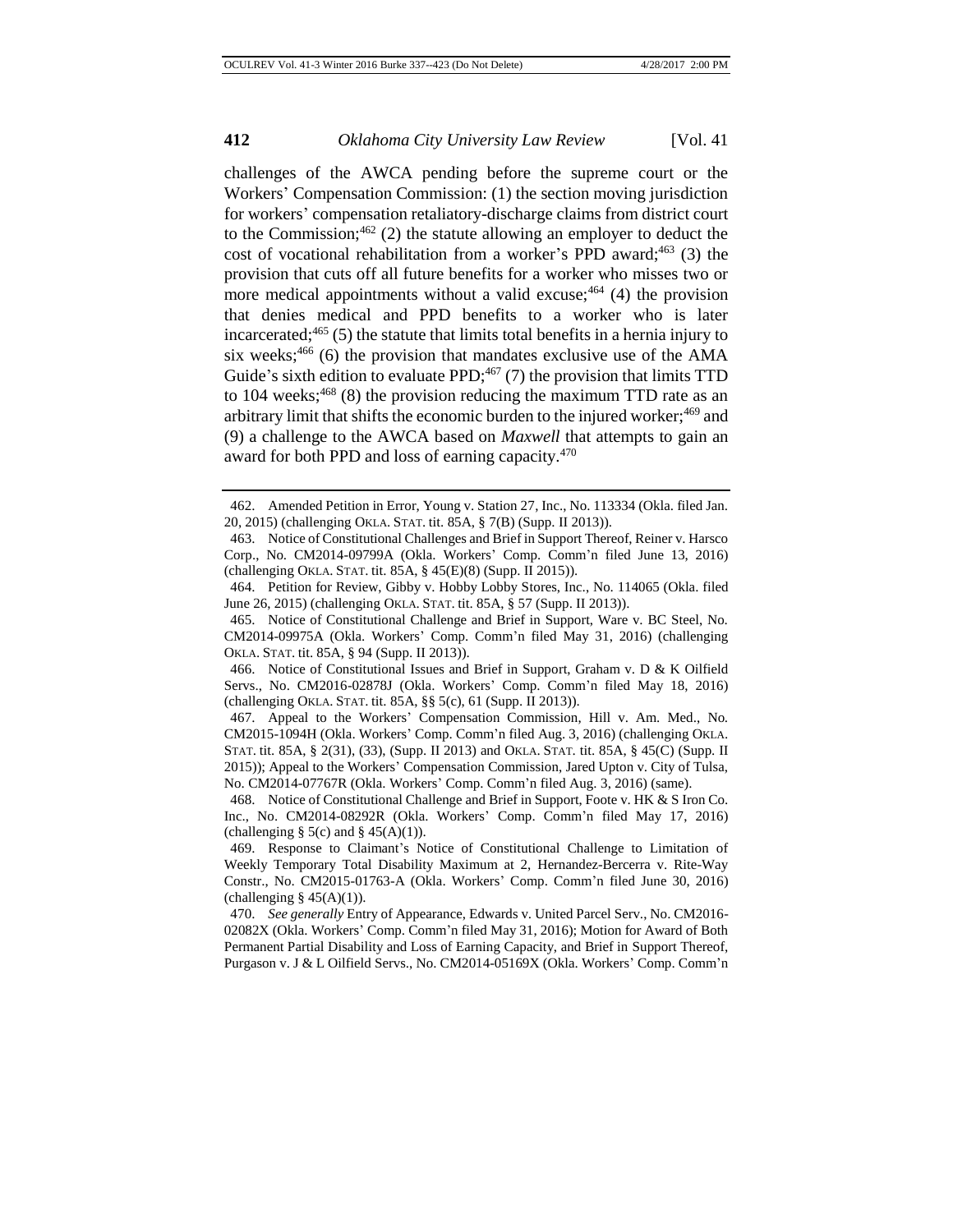### XI. THE NATIONAL SPOTLIGHT ON OKLAHOMA'S OPT OUT

Opt out, the ability of an employer to withdraw from a state's workers' compensation system and develop its own benefit plan, was legal only in Texas until Oklahoma's legislature passed Oklahoma Senate Bill 1062 in 2013.<sup>471</sup> *Opt out* is perhaps an imprecise term when referring to Texas because that state does not require its employers to carry insurance against employee injuries in the first place.<sup> $472$ </sup> It is the only state that does not hold an employer legally responsible for injuries to its employees by default.<sup>473</sup> Texas employers have three options: (1) forego insurance; (2) cover employees with a benefit plan; or (3) "opt in" to the Texas workers' compensation system.<sup>474</sup>

The 2012 Oklahoma Legislature narrowly defeated an opt-out provision, but its supporters came back with strength in numbers in 2013.<sup>475</sup> The OIBC made passage of the Oklahoma Employee Injury Benefit Act (OEIBA) its priority.<sup>476</sup> The OEIBA, with its opt-out provision, was introduced as part of the Senate Bill 1062 reform package.<sup>477</sup>

Joining Hobby Lobby and Unit Drilling in pushing for opt-out legislation were some of the state's leading employers: "Quik Trip, . . . Sysco, Express Employment Professionals, Reasor's, Sonic, Melton Truck Lines, CompChoice, Advance-Pierre Foods, ResCare, ACME Fan,

filed July 15, 2016).

<sup>471.</sup> Michael Grabell & Howard Berkes, *Corporate Campaign to Ditch Workers' Comp Stalls*, PROPUBLICA (Feb. 29, 2016, 6:03 PM), https://www.propublica.org/article/corp orate-campaign-to-ditch-workers-comp-stalls [https://perma.cc/ZL7V-TJZ2].

<sup>472.</sup> *See* Jason Ohana, Note, *Texas Elective Workers' Compensation: A Model of Innovation?*, 2 WM. & MARY BUS. L. REV. 323, 339–40 (2011).

<sup>473.</sup> Meagan Flynn, *Don't Fall Down on the Job in Texas: Employers Don't Have to Provide Injury Coverage*, HOUSTONPRESS (Feb. 2, 2016, 5:00 AM), http://www.houston press.com/news/don-t-fall-down-on-the-job-in-texas-employers-don-t-have-to-provideinjury-coverage-8120319 [https://perma.cc/JMF8-6NSX].

<sup>474.</sup> SZYMENDERA, *supra* note 44, at 26.

<sup>475.</sup> *Oklahoma House Defeats Workers Comp. Opt-Out Measure*, YAHOO! (Apr. 26, 2012, 10:47 AM), https://www.yahoo.com/news/okla-house-defeats-workers-comp-14473 3306.html [https://perma.cc/V3EY-7BAB].

<sup>476.</sup> *Businesses Say Repairing Workers' Compensation System is Top Priority for 2013 Legislature*, OIBC (Jan. 8, 2013) [hereinafter *Top Priority*], http://okibc.org/wpcontent/uploads/2013/09/WC-Reform-Number-Top-Priority-for-2013-FINAL.pdf [https: //perma.cc/9MQ7-VZ8S].

<sup>477.</sup> Act of May 6, 2013, ch. 208, §§ 107–120, 2013 Okla. Sess. Laws 862, 941–51 (codified at OKLA. STAT. tit. 85A, §§ 200–213 (Supp. II 2013)).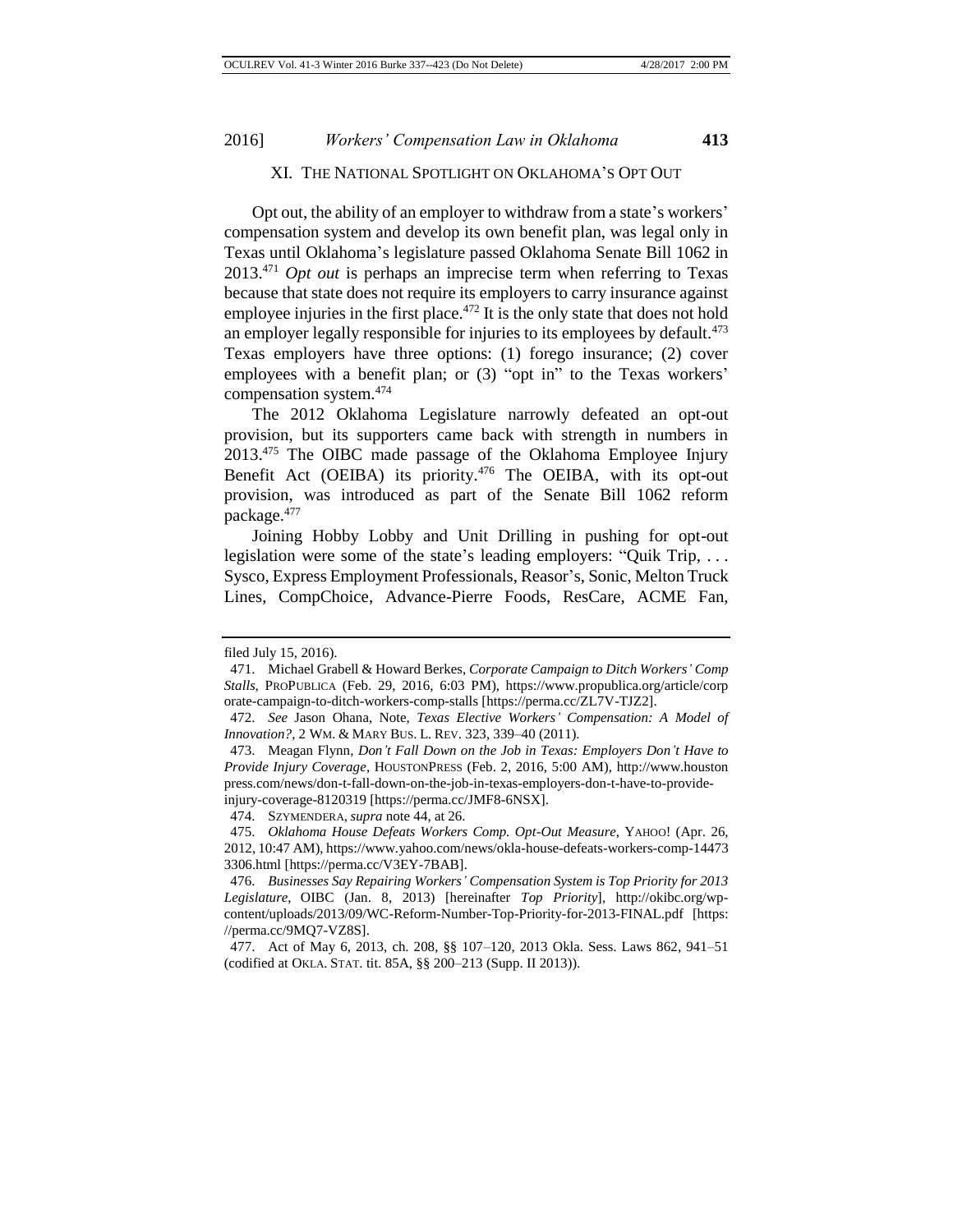Brookdale Senior Living, Dollar General, Regis, AutoZone, . . . and Best Buy."<sup>478</sup> In addition, the State Chamber made passage of an opt-out provision its priority.<sup>479</sup>

In announcing its push to pass an opt-out provision in the 2013 legislative session, the OIBC issued a press release claiming that opt-out legislation would "result[] in better medical outcomes, allow[] companies . . . to increase the efficiencies of their operations, and provide the state with an important economic advantage in the race to attract and retain jobs."<sup>480</sup> According to "Chris Davis, president of SYSCO Oklahoma and a member of OIBC, . . . 'The companies that support this alternative strive to be great places to work. They would not support such an approach if it weren't the right thing to do for their employees."<sup>1481</sup>

When Senate Bill 1062 passed the senate with the opt-out scheme intact, Hobby Lobby risk-manager Becky Robinson said, "SB 1062 takes the best parts of an administrative system approach and combines it with a stronger version of the Texas opt-out option to provide a fair and balanced Oklahoma solution." <sup>482</sup> Robinson thanked Senators Brian Bingman and Anthony Sykes for "the months of work that they and their staffs have committed to developing an Oklahoma solution."483

Proponents described the opt-out legislation as a benefit plan for injured workers similar to employer-health-insurance plans.<sup>484</sup> Each employer would set its own benefits, with the benefit-plan administrator settling most claims rather than the Workers' Compensation Commission.<sup>485</sup> The father of the opt-out scheme is Bill Minick, a Dallas, Texas, attorney and founder of PartnerSource, a company that has successfully provided services for years to companies wanting to opt out in the Lone Star state and develop their own benefit plans.<sup>486</sup> These plans must comport with the Employment Retirement Income Security Act of

<sup>478.</sup> *Oklahoma Senate Adopts Workers' Compensation Alternative That Will Help Retain Jobs*, OIBC (Apr. 18, 2012, 5:49 PM), http://www.prnewswire.com/newsreleases/oklahoma-injury-benefit-coalition-oklahoma-senate-adopts-workers-compensa tion-alternative-that-will-help-retain-jobs-and-protect-workers-148000625.html [http://perma.cc/A3NJ-ANCL].

<sup>479.</sup> *Id.*

<sup>480.</sup> *Top Priority*, *supra* note 476.

<sup>481.</sup> *Id.*

<sup>482.</sup> *Statement from Robinson*, *supra* note 375.

<sup>483.</sup> *Id.*

<sup>484.</sup> *See id.*; *Top Priority*, *supra* note 476.

<sup>485.</sup> *See Top Priority*, *supra* note 476.

<sup>486.</sup> *See* Grabell & Berkes, *supra* note 370.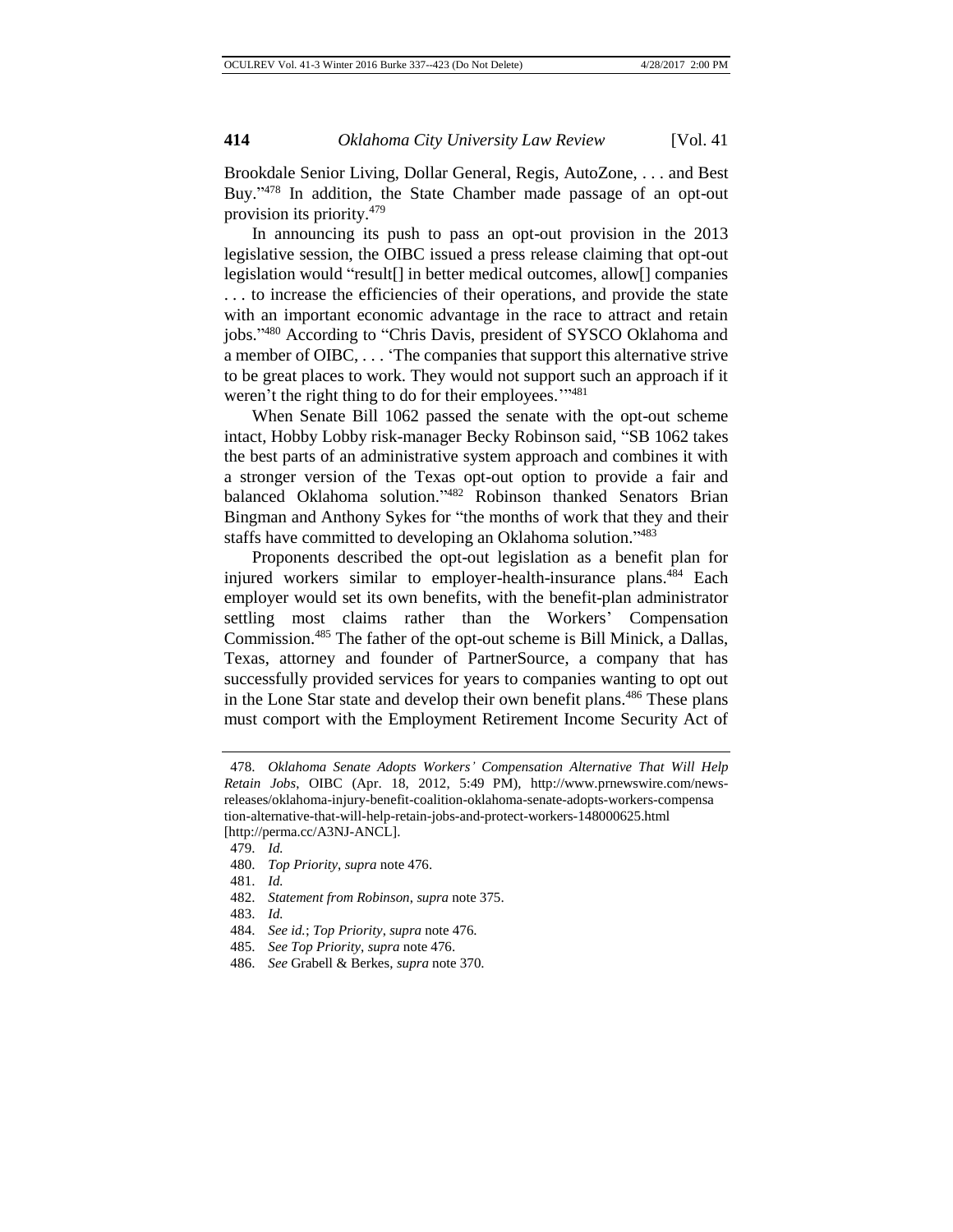1974 (ERISA), $487$  a federal law that establishes minimum standards for pension plans in private industry and provides extensive rules to govern employee-benefit plans.<sup>488</sup>

The OEIBA, which the legislature passed and Governor Mary Fallin signed into law, allowed Oklahoma employers to opt out of the workers' compensation system if they satisfied the Oklahoma Insurance Commissioner's requirements to become a "Qualified Employer." <sup>489</sup> Once recognized as such, a Qualified Employer was free to develop its own benefit plan. $490$ 

The OEIBA required employers to provide comparable benefits to those available in the regular workers' compensation system:

The benefit plan shall provide for payment of the same forms of benefits included in the Administrative Workers' Compensation Act for temporary total disability, temporary partial disability, permanent partial disability, vocational rehabilitation, permanent total disability, disfigurement, amputation or permanent total loss of use of a scheduled member, death and medical benefits as a result of an occupational injury, on a no-fault basis, with the same statute of limitations and with dollar, percentage, and duration limits that are at least equal to or greater than the dollar, percentage, and duration limits contained in Sections 45, 46 and 47 of this [title]. $^{491}$ 

Yet more than sixty Oklahoma Qualified Employers failed to achieve "the same forms of benefits" during the first two-and-a-half years of the opt-out scheme.<sup>492</sup> The difference in benefits between the AWCA and opt-

<sup>487.</sup> Employee Retirement Income Security Act of 1974 (ERISA), 29 U.S.C. §§ 1001– 1461 (2012).

<sup>488.</sup> 29 U.S.C. § 1001 (2012).

<sup>489.</sup> OKLA. STAT. tit. 85A, §§ 202, 201(A)(8) (Supp. II 2013).

<sup>490.</sup> § 202(A)(2); *see also* OKLA. STAT. tit. 85A, § 203(A) (Supp. II 2015).

<sup>491.</sup> § 203(B).

<sup>492.</sup> Before the 2015 legislature deemed opt-out plans on file at the Insurance Commissioner's office to be an exception to an Open Records Act request, Act of June 4, 2015, ch. 390, sec. 4, § 110, 2015 Okla. Sess. Laws 1554, 1565–66 (amending tit. 85A, § 203), I obtained copies of the benefit plans for each of the sixty companies then designated as qualified employers. A provision-by-provision comparison with the AWCA and an analysis of each plan was prepared and widely distributed to Oklahoma and national media. *See, e.g.*, Bob Burke, Anatomy of an Oklahoma Opt Out Benefit Plan #1 (May 9, 2015) [hereinafter Benefits Plan #1] (unpublished report) (on file with author); Bob Burke,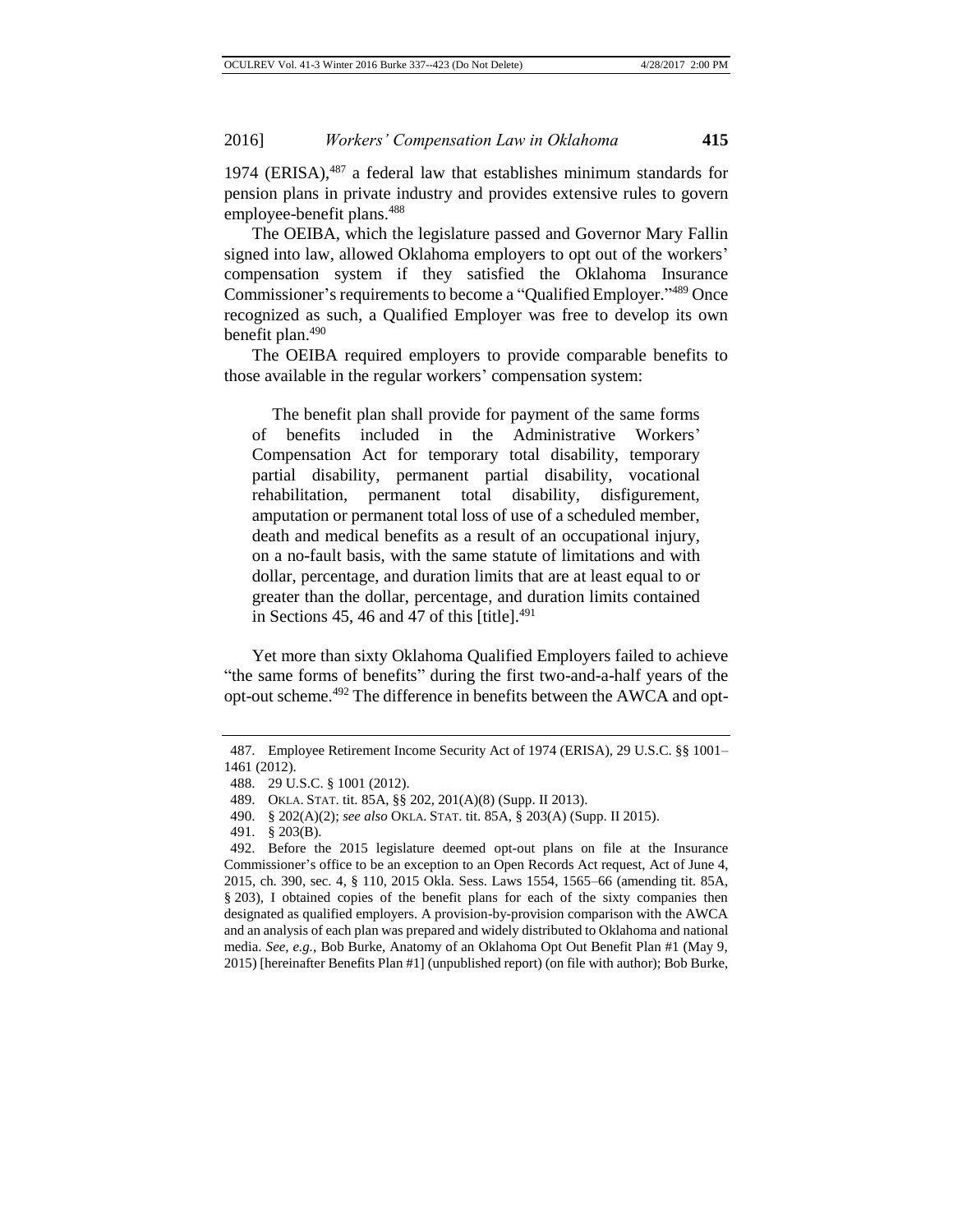out benefit plans was striking. The statute of limitations under the AWCA is generally one year,<sup>493</sup> yet an employee under an opt-out plan had to report an accident within twenty-four hours and in some cases before the end of the shift on which the injury occurred.<sup>494</sup>

In the majority of opt-out plans, at least fifty benefits were reduced compared to the AWCA.<sup>495</sup> For example, Social Security disability and retirement benefits were not deducted from AWCA benefits for TTD, PPD, and Permanent Total Disability weekly benefits.<sup>496</sup> But in an opt-out plan, any money received from Social Security for disability, retirement, or death benefits was deducted from the amount of compensation the employer owed in both injury and death claims.<sup>497</sup>

Even more troubling was what the opt-out plans did *not* cover. Traditional injuries covered under workers' compensation such as carpal tunnel and other cumulative trauma injuries; exposure to mold, mildew, and chemicals; contraction of contagious diseases; and exposure to asbestos were not covered by opt-out plans.<sup>498</sup> In addition, under opt-out plans, the employer completely controlled medical treatment, including the selection of every doctor and surgeon.<sup>499</sup>

Opt-out plans also allowed the employer to unilaterally control claim settlement.<sup>500</sup> The employer would select a doctor and an actuary to determine the cost of future medical care—the worker would have no

Anatomy of an Oklahoma Opt Out Benefit Plan #2 (May 14, 2015) (unpublished report) (on file with author); Bob Burke, Anatomy of an Oklahoma Opt Out Benefit Plan #5 (May 16, 2015) (unpublished report) (on file with author); Bob Burke, Anatomy of an Oklahoma Opt Out Benefit Plan #3 (May 18, 2015) (unpublished report) (on file with author); Bob Burke, Anatomy of an Oklahoma Opt Out Benefit Plan #4 (May 18, 2015) (unpublished report) (on file with author).

<sup>493.</sup> OKLA. STAT. tit. 85A, § 69(A) (Supp. II 2013).

<sup>494.</sup> *E.g.*, Benefits Plan #1, *supra* note 492.

<sup>495.</sup> *Id.* Because Minick wrote "nearly 90 percent" of the opt-out-benefit plans in Oklahoma, Grabell & Berkes, *supra* note 370, it is unsurprising that there are substantial similarities between plans.

<sup>496.</sup> *Cf.* OKLA. STAT. tit. 85A, § 10 (Supp. II 2013) (providing that no claims or garnishments can be made against a workers' compensation award for anything other than child-support obligations); OKLA. STAT. tit. 85A, § 45 (Supp. II 2015) (fixing the rates for the different disability levels and making no mention of any reductions based on retirement or Social Security benefits).

<sup>497.</sup> *E.g.*, Benefits Plan #1, *supra* note 492.

<sup>498.</sup> *Id.*

<sup>499.</sup> *Id.*; *see also* Grabell & Berkes, *supra* note 370.

<sup>500.</sup> *See* Grabell & Berkes, *supra* note 370.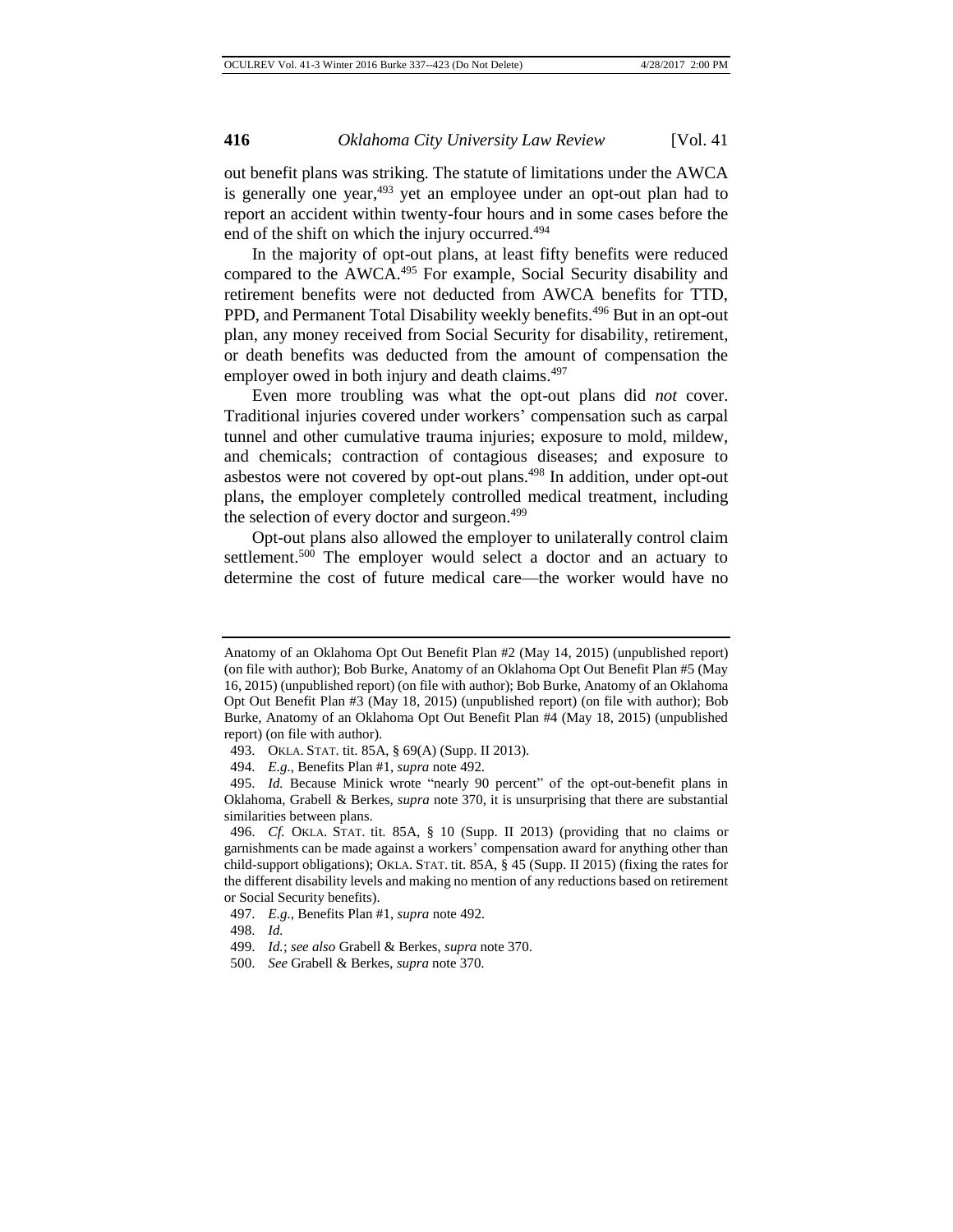input.<sup>501</sup> If the worker refused the settlement offer, he or she was cut off from any future benefit under the plan.<sup>502</sup>

When the coverage differences between opt-out plans and traditional workers' compensation came to light in early 2015, National Public Radio (NPR) and an investigative news organization, ProPublica, featured several Oklahoma workers and highlighted how the coverage differences and the reduced benefits under the 2013 AWCA impacted injured workers. The NPR and ProPublica investigation uncovered numerous problems:

- 1. The benefits available under Oklahoma opt-out plans were impecunious, even though they were supposed to be "of the same forms," as those found in the state's workers' compensation law. For example, one Oklahoma plan would not cover illness from mold exposure, bacterial infection, or asbestos exposure.<sup>503</sup>
- 2. Technicalities could easily bar serious claims. For example, some Oklahoma plans required that the worker report his or her injury by the end of the shift, or the claim was barred.<sup>504</sup>
- 3. The State of Oklahoma failed to effectively regulate these new operations. For example, when the journalists contacted the Oklahoma Insurance Commissioner about plans that were obviously not complying with the law, they were told that the Commissioner had no power over such things.<sup>505</sup> An Oklahoma official stated that his job was to "confirm" an opt-out plan, not to "approve" one.<sup>506</sup>

In sum, the benefits afforded injured workers under opt-out were by no means equivalent to benefits under traditional workers' compensation.<sup>507</sup>

When the U.S. Department of Labor was presented with information about opt-out plans, then-Secretary Thomas Perez launched an investigation. Perez called opt-out plans a disturbing trend and said he would use his agency's bully pulpit to fight it:

"What opt-out programs really are all about is enabling

501. *Id.* 502. *Id.* 503. *See id.* 504. *Id.* 505. *Id.* 506. *Id.* 507. *See id.*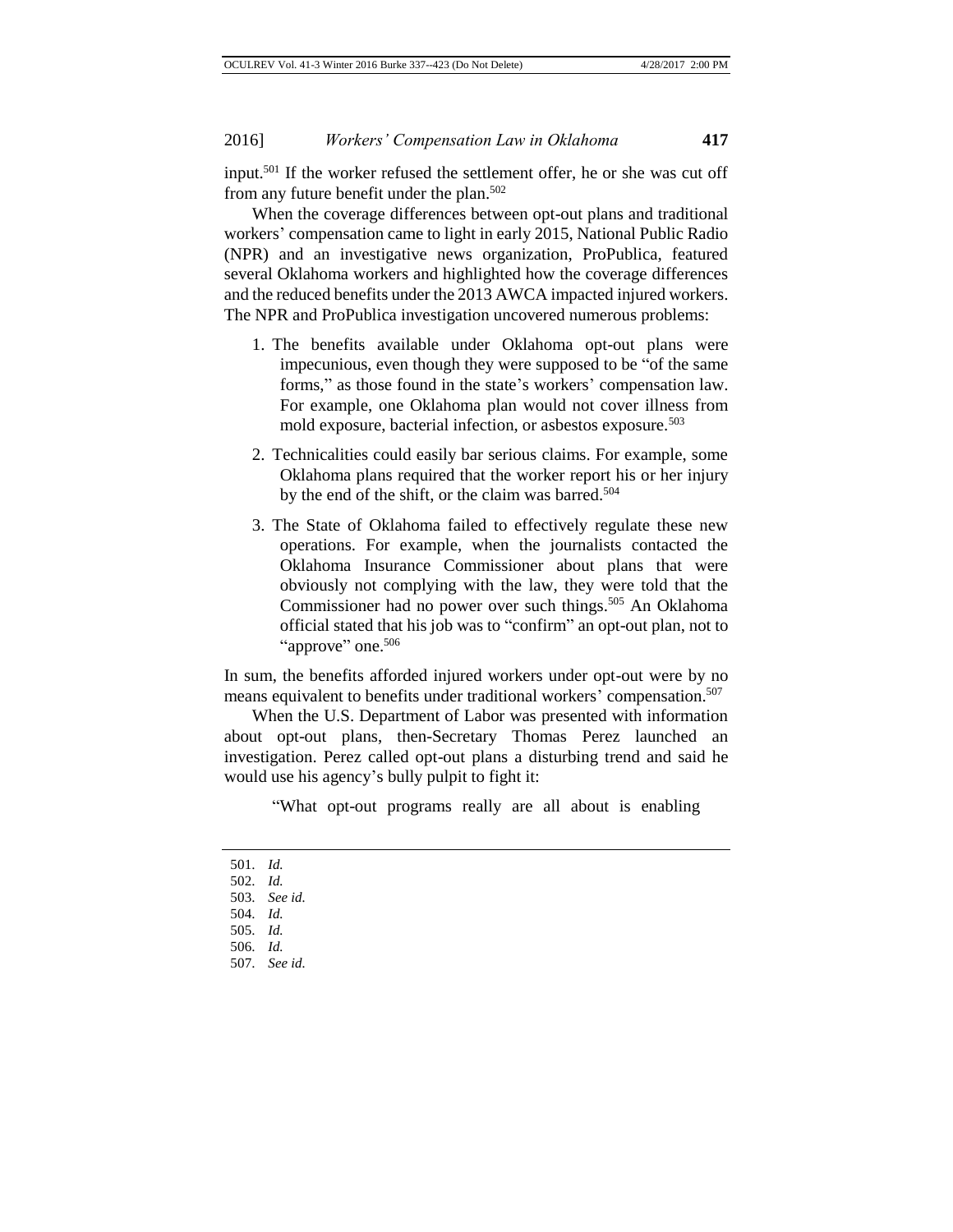employers to reduce benefits." . . . Opt-out programs "create really a pathway to poverty for people who get injured on the job." . . . .

"If you work in a full-time job, you ought to be able to put food on the table." . . . "If you get hurt on the job, you still should be able to put food on the table, and these laws are really undermining that basic bargain." 508

As Judge Torrey has put it, opt out "is the ultimate *backslide*." <sup>509</sup> Both Torrey's and Perez's words echo those Theodore Roosevelt bellowed from the original bully pulpit 110 years earlier:

It is a great social injustice to compel the employee, or rather the family of the killed or disabled victim, to bear the entire burden of such an inevitable sacrifice. . . . [S]ociety shirks its duty by laying the whole cost on the victim, whereas the injury comes from what may be called the legitimate risks of the trade. Compensation for accidents or deaths due . . . to the actual conditions under which that industry is carried on, should be paid . . . by those who profit by the industry.<sup>510</sup>

Today that burden is also laid on the taxpayers.<sup>511</sup> The federal government became interested in opt-out schemes over concerns that employers will use benefit plans to shift their costs of caring for injured workers onto Medicare, Medicaid, and Social Security.<sup>512</sup>

In 2015, attorneys for Jonnie Vasquez, an employee of Dillard's Department Stores, filed a constitutional challenge to Dillard's opt-out plan after an employer-selected appeals panel denied her benefits for an injury suffered on the job.<sup>513</sup> When Vasquez filed her claim with the Workers' Compensation Commission, Dillard's tried to remove the case

<sup>508.</sup> Howard Berkes, *Labor Secretary Calls Workers' Comp Opt-Out Plans a 'Pathway to Poverty*,*'* NPR (Mar. 25, 2016, 1:29 PM), http://www.npr.org/sections/thetwo-way/2016 /03/25/471849458/labor-secretary-calls-workers-comp-opt-out-plans-a-pathway-topoverty [https://perma.cc/YE6G-BNKQ].

<sup>509.</sup> Torrey, *supra* note 386, at 17.

<sup>510.</sup> Theodore Roosevelt, President's Annual Message, 41 CONG. REC. 26 (1906).

<sup>511.</sup> OBLIGATIONS, *supra* note 45, at 3 (faulting the benefit-cutting measures adopted in some states for "further burdening the federal Medicare and Social Security Disability Insurance programs").

<sup>512.</sup> Torrey, *supra* note 386, at 16. For thorough analyses of the national impact of opt out, see generally Torrey, *supra* note 386, and Duff, *supra* note 3.

<sup>513.</sup> Vasquez v. Dillard's Inc., 2016 OK 89, ¶¶ 2–3, 381 P.3d 768, 770–71.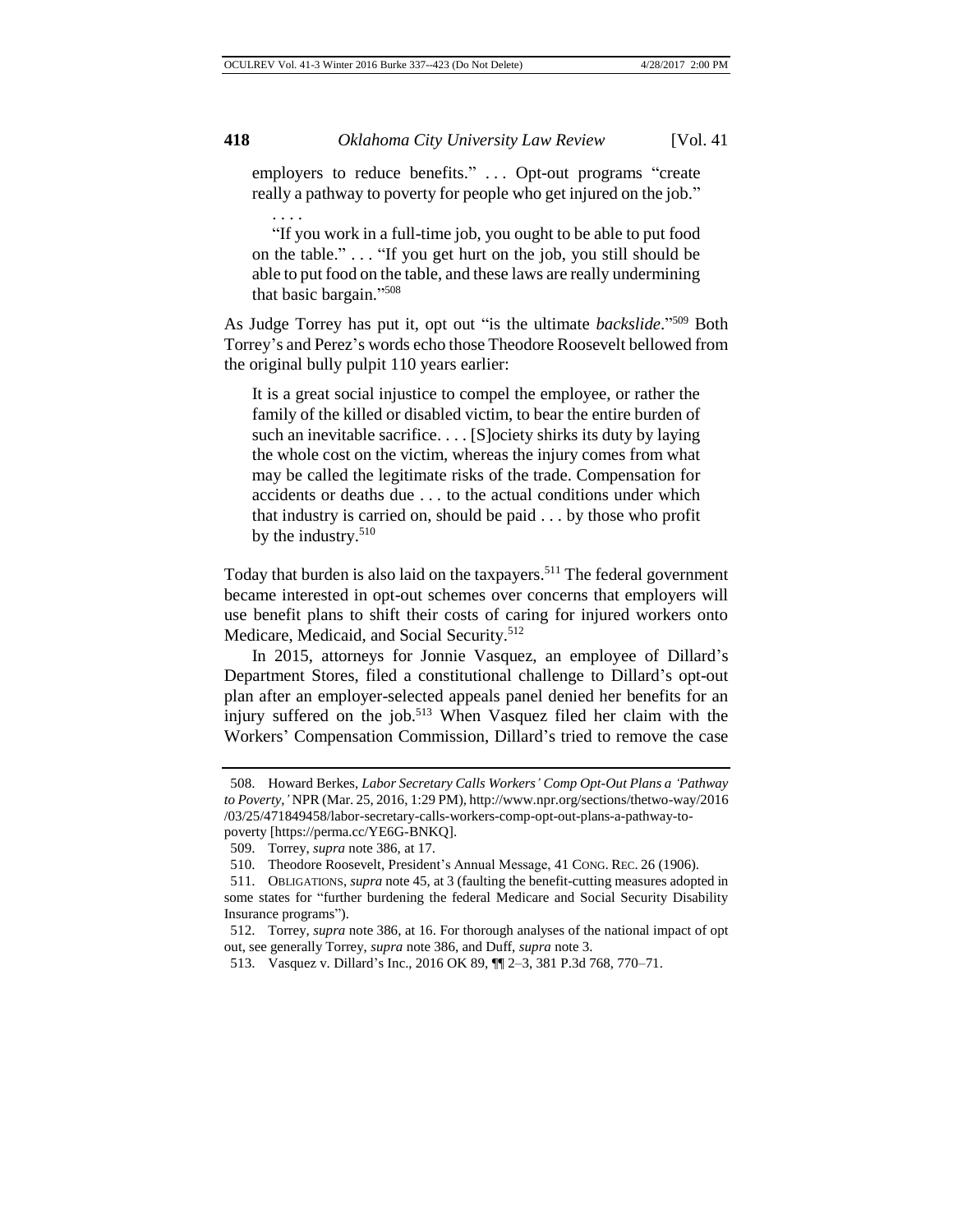to federal district court in the Western District of Oklahoma, alleging that ERISA should govern a worker's benefits and not the Workers' Compensation Commission.<sup>514</sup> On September 30, 2015, United States District Judge Stephen P. Friot remanded the case to the Workers' Compensation Commission.<sup>515</sup>

In February 2016, the Commission heard oral arguments from attorneys for Vasquez and Dillard's.<sup>516</sup> On February 26, the Commission issued an order unanimously finding the OEIBA inoperable because its key provision was unconstitutional:

Although at first blush it appears that the Opt-Out Act requires that injured workers under an authorized benefit plan must be afforded benefits equal to or better [than] those under the Administrative Workers' Compensation Act, this is decidedly not so. A closer look at the statutorily authorized plan requirements reveals that the benefit plans permitted to be used to opt-out establish a dual system under which injured workers are not treated equally.

The appearance of equal treatment under the dual system is like a water mirage on the highway that disappears upon closer inspection.<sup>517</sup>

The Commission declared the provision unconstitutional because it violated article V, section 59 of the Oklahoma Constitution:

We conclude that the statute is **not** a valid special law, as we can conceive of no rational basis upon which to establish a separate system for providing workers' compensation benefits under which a subclass of injured workers is subjected to a Benefit Plan in which their employer, by defining "injury" as authorized under the Act, can determine when it will be liable and when it will not be liable, by excluding from the definition of injury the damages

<sup>514.</sup> Vasquez v. Dillard's Inc., No. CIV–15–0861–F, 2015 WL 9906300, at \*1 (W.D. Okla. Sept. 30, 2015).

<sup>515.</sup> *Id.* at \*2. The case continued before the Workers' Compensation Commission under No. CM2014-11060L.

<sup>516.</sup> *Vasquez*, 2016 OK 89, ¶ 3, 381 P.3d at 770–71.

<sup>517.</sup> Commission Order paras. 17–18, Vasquez v. Dillard's Inc., CM2014-11060L

<sup>(</sup>Okla. Workers' Comp. Comm'n), *aff'd*, *Vasquez*, 2016 OK 89, 381 P.3d 768.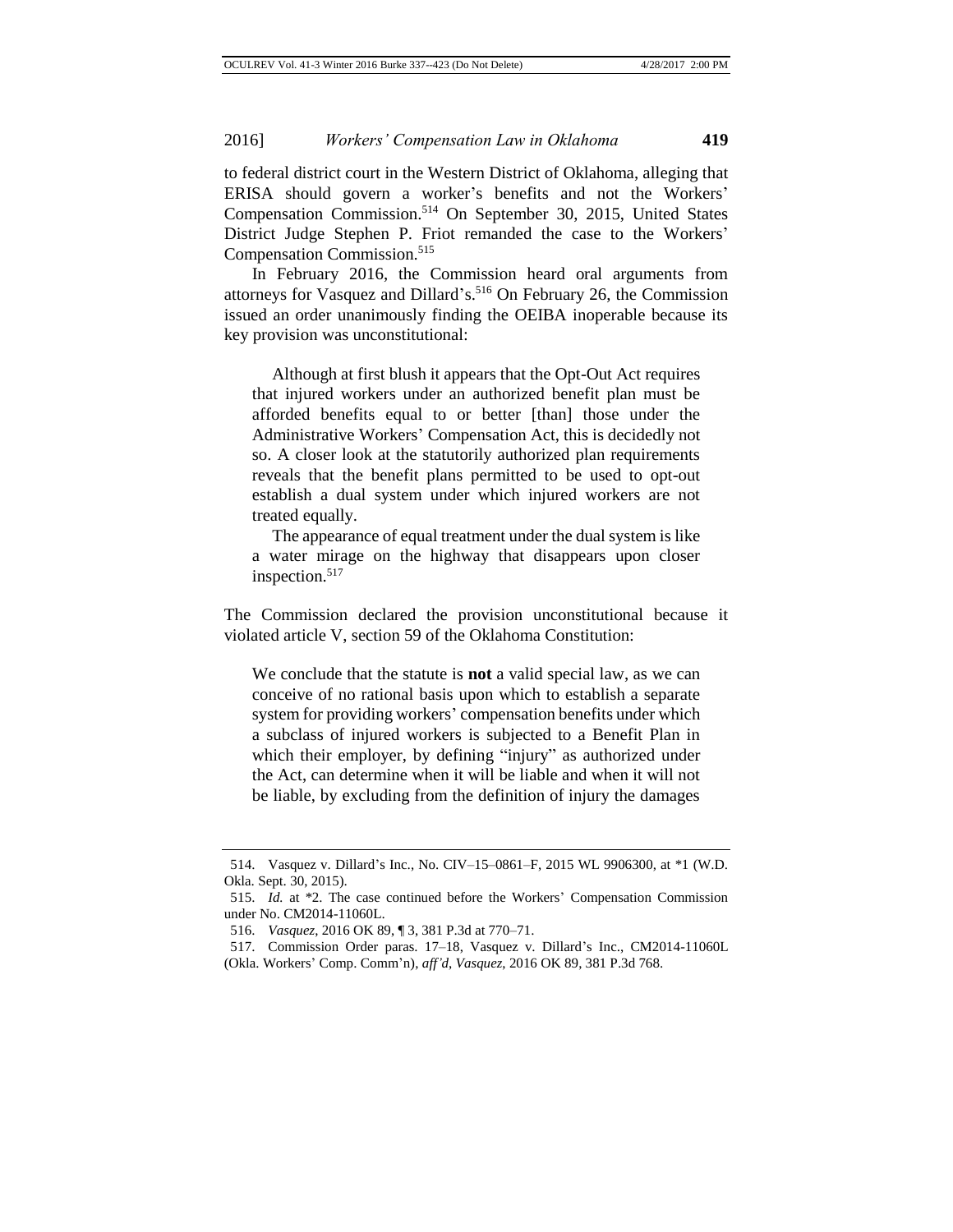#### or harm to *their workers* for which it will not be responsible.<sup>518</sup>

NPR reported the Commission's decision in *Vasquez*: "A campaign by some of America's biggest companies to 'opt-out' of state workers' compensation—and write their own plans for dealing with injured workers—was dealt a major blow Friday [(February 26, 2016)] when an Oklahoma commission ruled the alternative system unconstitutional."<sup>519</sup>

Dillard's appealed the Commission's order to the Oklahoma Supreme Court.<sup>520</sup> Amicus curiae briefs on Mrs. Vasquez's behalf came from a diversity of sources: the American Insurance Association, the Property and Casualty Insurance Association of America, and the National Association of Mutual Insurance Companies filed a joint brief;<sup>521</sup> the Workers' Injury and Law Advocacy Group<sup>522</sup> and the National Employment Law Project each filed one;<sup>523</sup> and finally, the "Father of Modern Workers" Compensation," Professor John Burton, Jr., filed one with former Northeastern University School of Law Dean Emily Spieler and Professor Leslie Boden of Boston University School of Public Health.<sup>524</sup>

*Vasquez*'s effects were felt well beyond Oklahoma's borders. Opt-outplan proponents were promoting similar legislation in several Southern states.<sup>525</sup> After the Oklahoma Workers' Compensation Commission declared Oklahoma's opt-out provision unconstitutional, bills in Tennessee and South Carolina were put on hold.<sup>526</sup> David Torrey, a workers' compensation judge in Pennsylvania and a nationally recognized expert in the field, said, "The fate of Opt Out in the United States may well depend upon how it fares in the Oklahoma judicial system."<sup>527</sup>

<sup>518.</sup> *Id.*

<sup>519.</sup> Grabell & Berkes, *supra* note 471.

<sup>520.</sup> *Vasquez*, 2016 OK 89, ¶ 4, 381 P.3d at 771.

<sup>521.</sup> AIA, PCI, AND NAMIC's Amicus Curiae Brief in Support of Respondent, *Vasquez*, and in Favor of Affirmance, *Vasquez*, 2016 OK 89, 381 P.3d 768 (No. 114810). 522. Brief of Amicus Curiae Workers' Injury Law & Advocacy Group, *Vasquez*, 2016 OK 89, 381 P.3d 768 (No. 114810).

<sup>523.</sup> Brief of Amicus Curiae National Employment Law Project, *Vasquez*, 2016 OK 89, 381 P.3d 768 (No. 114810).

<sup>524.</sup> Brief of Amicus Curiae Academic Experts in Support of Respondent Vasquez, *Vasquez*, 2016 OK 89, 381 P.3d 768 (No. 114810).

<sup>525.</sup> *See* Duff, *supra* note 3, at 134–35 & nn.72–77; Grabell & Berkes, *supra* note 471. 526. Grabell & Berkes, *supra* note 471.

<sup>527.</sup> Conversation with Judge David B. Torrey, Penn. Dep't of Labor & Indus., at the Tenth Annual Induction Dinner, College of Workers' Compensation Lawyers, New Orleans, La., Mar. 12, 2016. After *Vasquez* was decided, Judge Torrey published the first article exploring its import. *See generally* David B. Torrey, *The Opt-Out of Workers'*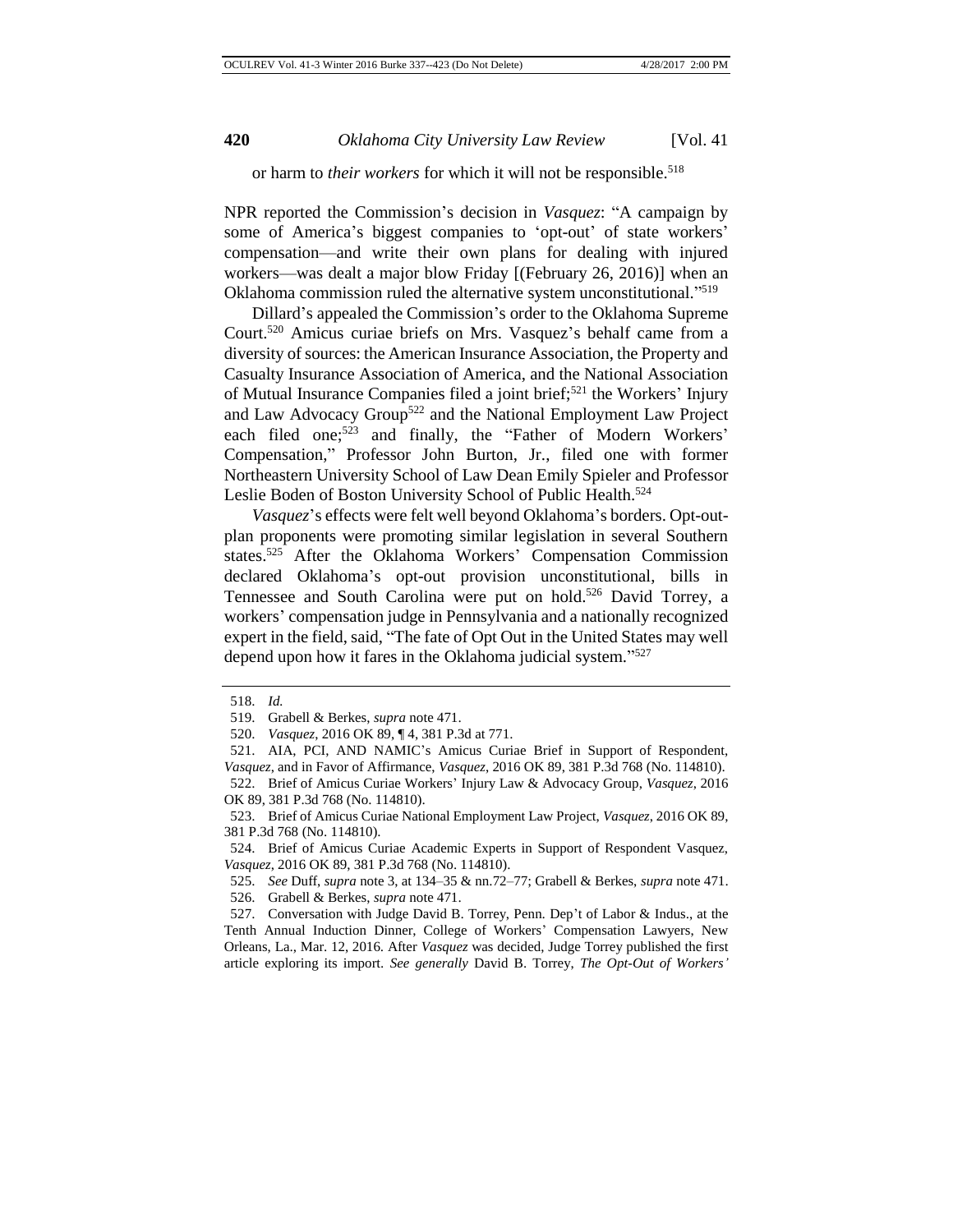Judge Torrey's words rang true. On September 23, 2016, the Oklahoma Supreme Court, in a 7–2 decision, declared the OEIBA, with its opt-out provision, unconstitutional in its entirety.<sup>528</sup> The court held that the key opt-out provision violated article V, section 59 of the Oklahoma Constitution as a special law, providing disparate treatment for members of a single class, injured workers in Oklahoma.<sup>529</sup>

Justice Joseph Watt wrote for the majority:

The Opt Out Act does not guarantee members of the subject class, all employees, the same rights when a work related injury occurs. Rather, it provides employers the authority to single out their injured employees for inequitable treatment.

The employer makes the rather incredible argument that the Opt Out Act provides a baseline of Core Coverage . . . guaranteeing individual injured employees equal treatment. Vasquez relies on the same statutory provision for the proposition that inequitable treatment is specifically allowed. We are convinced by the very language of the statutory provision that the employee's position is viable.<sup>530</sup>

Thus, rather than merely declaring certain offending provisions of the OEIBA unconstitutional, the supreme court declared that the entire optout statutory scheme violated the state constitution.<sup>531</sup> The majority opinion directly confronted Dillard's claim that employers should be given the right to control workers' compensation benefits in order to cut costs:

Dillard's final contention is that even if the Opt Out Act is a special law, it is constitutionally permissible because the Act is substantially and reasonably related to a legitimate government objective. Some of the identified underlying goals posited by the

*Compensation Legislation: A Critical Briefing and the* Vasquez v. Dillard's *Case*, 52 TORT TRIAL & INS. PRAC. L.J. 39 (2016).

<sup>528.</sup> Vasquez v. Dillard's Inc., 2016 OK 89, ¶ 36, 381 P.3d 768, 775; *see also* OKLA. CONST. art. V, § 59 ("Laws of a general nature shall have a uniform operation throughout the State, and where a general law can be made applicable, no special law shall be enacted.").

<sup>529.</sup> *Vasquez*, 2016 OK 89, ¶¶ 36, 38, 381 P.3d at 775–76; *see also* OKLA.CONST. art. V, § 59.

<sup>530.</sup> *Vasquez*, 2016 OK 89, ¶¶ 19–20, 381 P.3d 773 (emphasis omitted).

<sup>531.</sup> *See id.*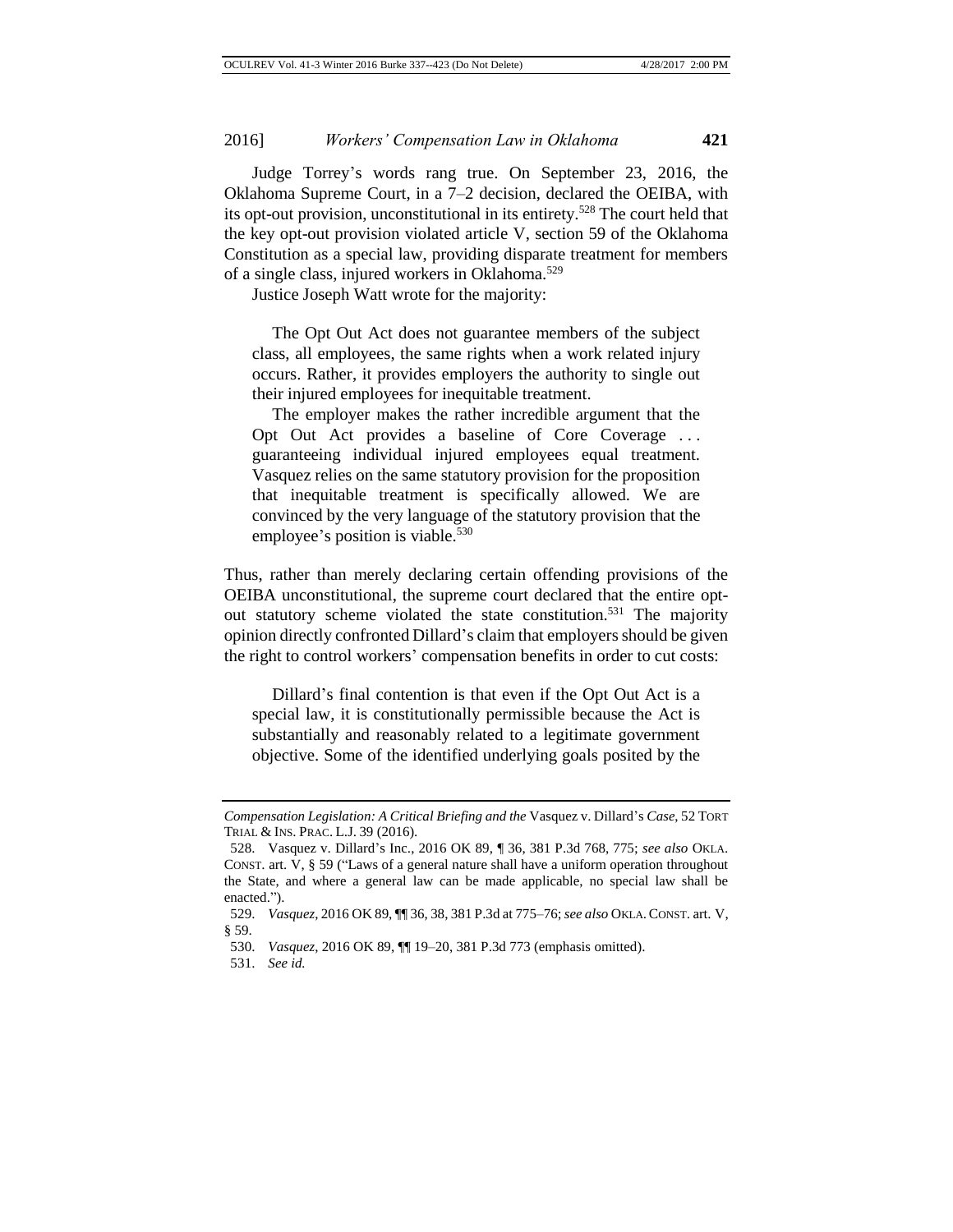employer include: providing a more effective system of identifying and treating workplace injuries; improving access to medical treatment; improving worker health and safety; and encouraging job creation. Dillard's argues that the Legislature intended to accomplish these goals by giving employers the freedom to manage and administer the provision of benefits to their injured employees. Vasquez points to the general law as the Administrative Workers' Compensation Act and argues that there is no distinctive characteristic which warrants treating less than all injured employees similarly. We agree with the employee's reasoning.

We remain convinced that the employer-enumerated goals of the Opt Out Act cannot save it from the constitutional challenge presented. This Court has previously made it clear we will not accept the invitation of employers to find a discriminatory state statute constitutional by relying on the interests of employers in reducing compensation costs.<sup>532</sup>

National media, especially in the field of insurance and workers' compensation, heralded the importance of the *Vasquez* decision. One publication by *Corporate Counsel*, with a headline of "Is Wal-Mart Losing its Push to Opt Out of Workers' Comp?," underscored the significance of the court's decision:

The Oklahoma ruling "was probably the strongest signal that the [opt-out] attempts are going to have a difficult battle in front of them," says Albert Randall Jr., a principal in the Baltimore office of Franklin & Prokopik and past president of the National Workers Compensation Defense Network. "For [the opt-out movement] to be able to expand is probably unlikely under the current climate, and I think that some of the advocates for this may be forced to retreat a bit."<sup>533</sup>

In the same story, however, Bill Minick, the nation's leading

<sup>532.</sup> *Id.* ¶¶ 28–29, 381 P.3d at 774.

<sup>533.</sup> Kristen Rasmussn, *Is Wal-Mart Losing Its Push to Opt Out of Workers' Comp?*, CORP. COUNS. (Sept. 16, 2016), http://www.corpcounsel.com/id=1202767654366/Is-Wal Mart-Losing-Its-Push-to-Opt-Out-of-Workers-Comp?slreturn=20160914200130 [https:// perma.cc/43FM-J52Z].